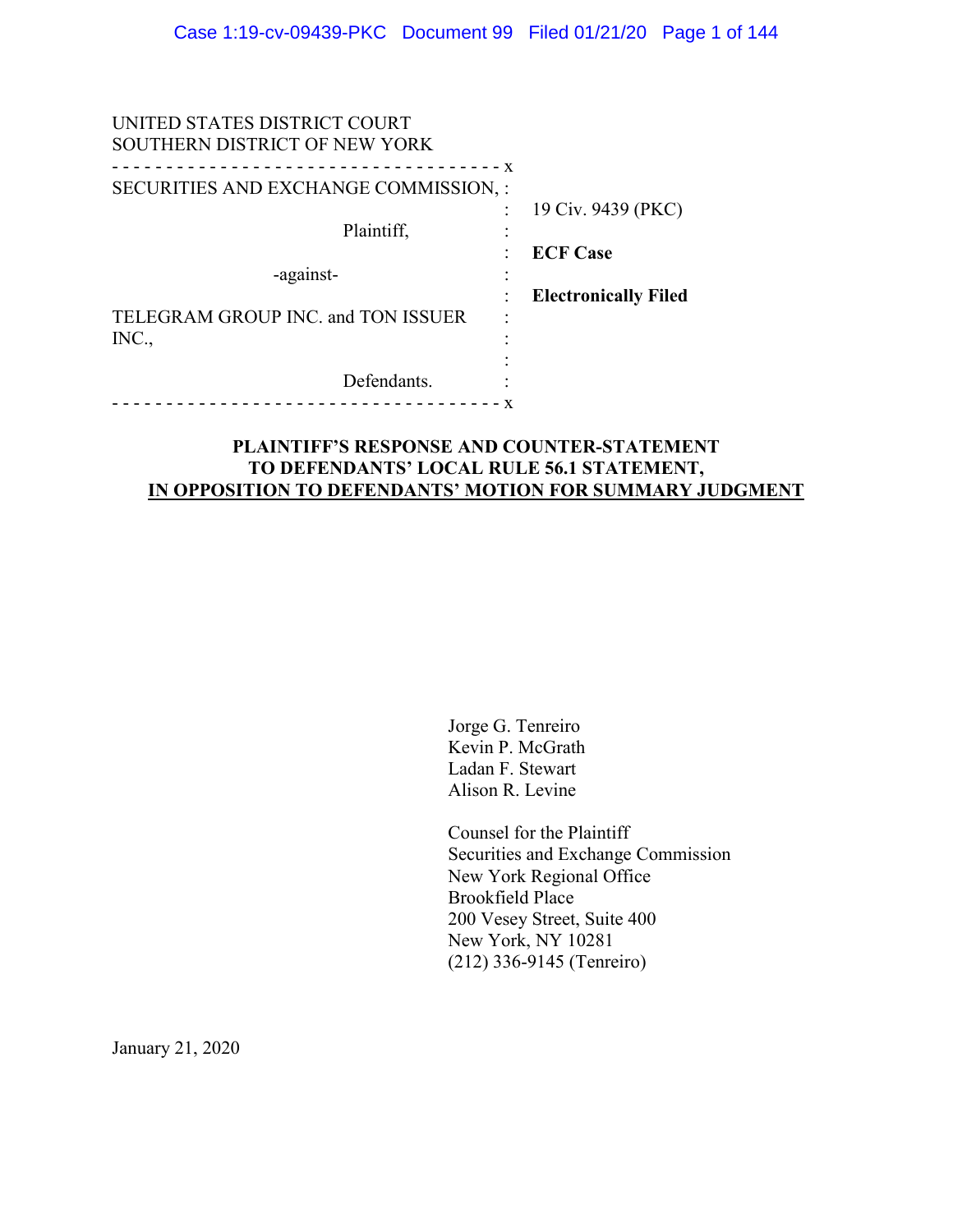## **TABLE OF CONTENTS**

# Page

| I.   |                 |                                                                 |  |
|------|-----------------|-----------------------------------------------------------------|--|
|      | A.              |                                                                 |  |
|      | <b>B.</b>       |                                                                 |  |
|      | $C$ .           | Problems with Current Blockchains and Their Cryptocurrencies 10 |  |
| Π.   |                 |                                                                 |  |
|      | A.              |                                                                 |  |
|      | <b>B.</b>       |                                                                 |  |
|      | 1.              |                                                                 |  |
|      | 2.              |                                                                 |  |
|      | $\mathcal{C}$ . |                                                                 |  |
|      | 1.              |                                                                 |  |
|      | 2.              |                                                                 |  |
|      | 3.              |                                                                 |  |
|      |                 | (a)                                                             |  |
|      |                 | (b)                                                             |  |
|      |                 | (c)                                                             |  |
|      | D.              |                                                                 |  |
|      | Ε.              |                                                                 |  |
|      | 1.              |                                                                 |  |
| III. |                 |                                                                 |  |
|      | A.              |                                                                 |  |
|      | <b>B.</b>       |                                                                 |  |
|      | C.              | The TON Beta Version and Early Third Party Developments 90      |  |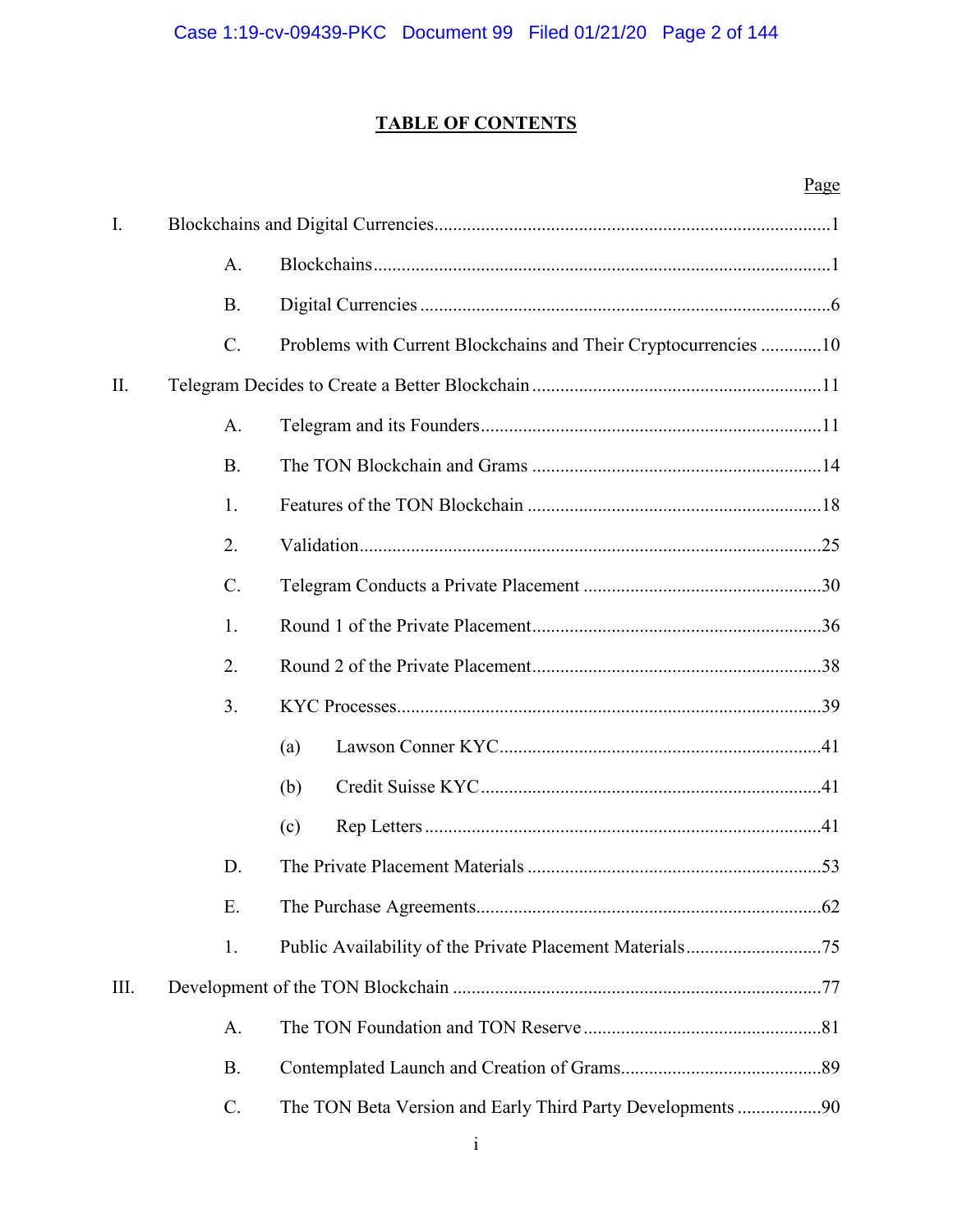# Case 1:19-cv-09439-PKC Document 99 Filed 01/21/20 Page 3 of 144

| IV.       |                                                                    |                                                                                                                                |  |
|-----------|--------------------------------------------------------------------|--------------------------------------------------------------------------------------------------------------------------------|--|
| V.        |                                                                    |                                                                                                                                |  |
|           |                                                                    | COMMISSION'S COUNTER-STATEMENT OF UNDISPUTED MATERIAL FACTS 111                                                                |  |
| A.        | Telegram's Claims that It May No Longer Support "TON" After Launch |                                                                                                                                |  |
|           | $\mathbf{i}$ .                                                     |                                                                                                                                |  |
|           | $\ddot{\mathbf{11}}$ .                                             |                                                                                                                                |  |
|           | iii.                                                               | Telegram Has Not Committed to Walking Away from TON and                                                                        |  |
| <b>B.</b> |                                                                    | Telegram Has Put Forth No Evidence Regarding the TON Blockchain's State of                                                     |  |
|           | i.                                                                 | Telegram Marketed Few, if Any, Expected Uses for Grams117                                                                      |  |
|           | ii.                                                                | Telegram Set Out to Create a Revolutionary Blockchain Based on                                                                 |  |
|           | iii.                                                               | Many Have Expressed Doubts from the Start about Telegram's                                                                     |  |
|           | iv.                                                                | Telegram Does Not Claim—in Its Submissions to the Court, in the<br>Public Notice, or Elsewhere—that, Upon Launch, the TON      |  |
| $C$ .     |                                                                    | Telegram's Sales of Grams to Initial Purchasers Were the First Step in Its                                                     |  |
|           | $\mathbf{i}$ .                                                     | The Built-In Pricing Mechanism for Grams Incentivized Initial                                                                  |  |
|           | ii.                                                                | Initial Purchasers Planned to Sell—and Some Did Sell—Grams for                                                                 |  |
|           | iii.                                                               | Telegram Paid Millions of Dollars to Promoters, Themselves Also<br>TON Initial Purchasers, To Find Other Initial Purchasers132 |  |
|           | 1.                                                                 | ATON 132                                                                                                                       |  |
|           | 2.                                                                 |                                                                                                                                |  |
|           | 3.                                                                 |                                                                                                                                |  |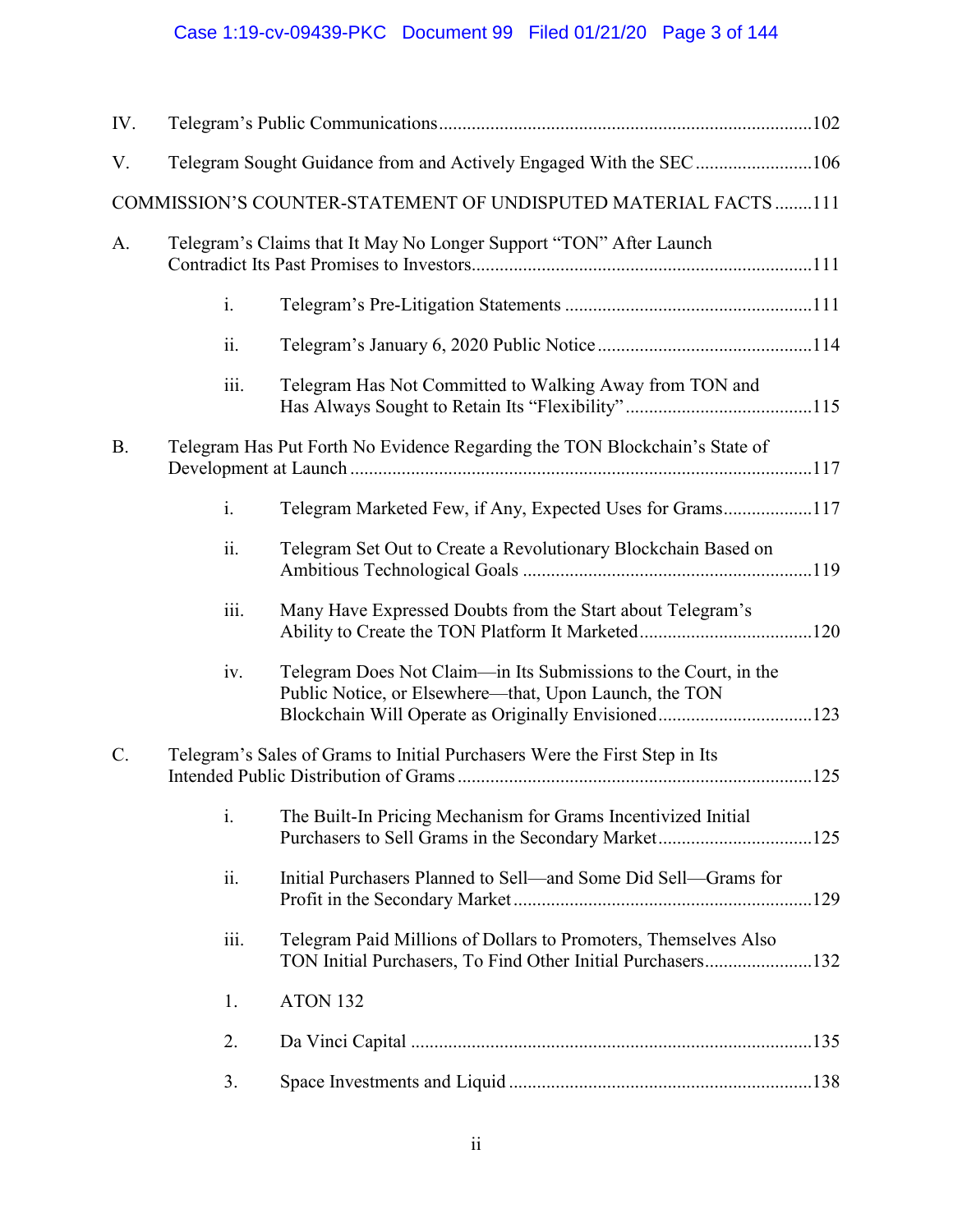#### Case 1:19-cv-09439-PKC Document 99 Filed 01/21/20 Page 4 of 144

Pursuant to Rule 56 of the Federal Rules of Civil Procedure, Rule 56.1 of the Local Rules of the United States District Court for the Southern and Eastern Districts of New York, and Section 4.G. of this Court's Individual Practices, Plaintiff Securities and Exchange Commission (the "Commission"), submits this Response to Defendants Telegram Group Inc. ("Telegram") and TON Issuer Inc. ("TON Issuer" and collectively with Telegram, "Defendants"), Local Rule 56.1 Statement in Support of Their Motion for Summary Judgment.<sup>1</sup>

To the extent the Commission does not controvert particular assertions by Defendants, the Commission does not thereby concede that any such uncontroverted assertion constitutes a material fact, or that the cited evidence would be admissible at trial. Nor does it thereby admit the truth of those assertions for purposes other than resolution of this Motion. To the extent that the Commission does not controvert assertions that a witness testified to a particular fact, the Commission does not thereby concede that the witness is credible on that point or that the fact to which the witness testified is not disputed. The Commission does not hereby respond to the assertions of fact made in the subheadings.

## **I. BLOCKCHAINS AND DIGITAL CURRENCIES**

#### **A. Blockchains**

1. A blockchain is a ledger. McKeon Ex. 1  $\P$  26-27.

**Commission Response**: The Commission does not controvert the assertion

contained in Paragraph 1.

 $\overline{a}$ 

<sup>&</sup>lt;sup>1</sup> "Stips." means the Parties' Stipulation (D.E. 72) and "JX" the Exhibits thereto. "Counter 56.1" means the SEC's Local Rule 56.1 Counter-Statement. "DX" means Exhibits to the Declaration of Alex Drylewski (D.E. 73). "PX" means Exhibits to the Decl. of Ladan Stewart, dated January 15, 2020 (D.E. 81) or Exhibits to the Decl. of Ladan Stewart, dated January 21, 2020. "SEC 56.1" and "Def. 56.1" mean the parties' statements of undisputed facts (D.E. 80, 75). Other capitalized terms not defined shall have the meaning ascribed to them in the SEC's SJ Br. (D.E. 79). "Def. Br." means Defs.' Mem. L. in Supp. of their Mot. for Summ. J. and in Opp. to the SEC's App. for a Prelim. Inj. (D.E. 71). References to "SEC Counter 56.1" are to Plaintiff's Counter Statement of Undisputed Facts starting at page 111 below.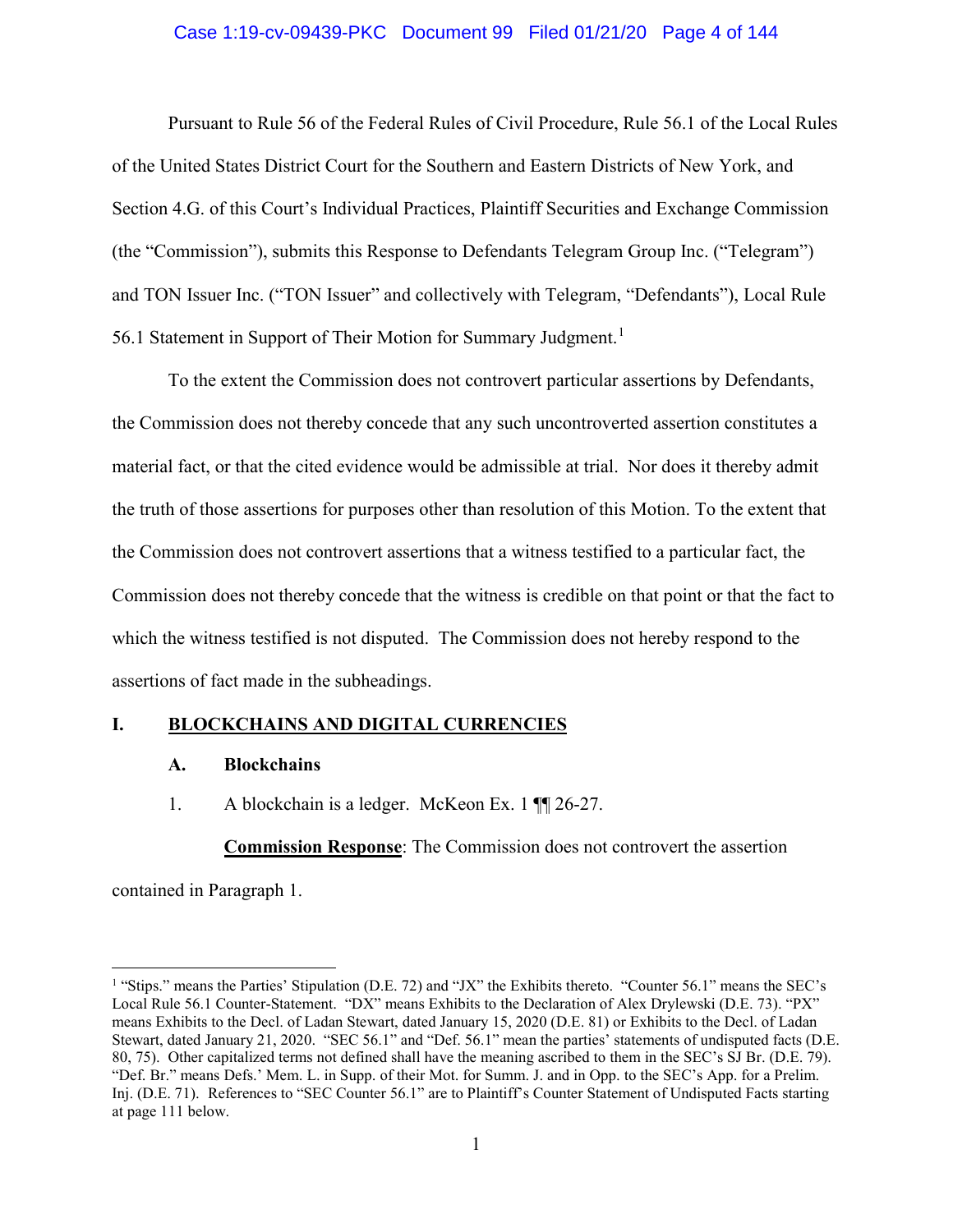#### Case 1:19-cv-09439-PKC Document 99 Filed 01/21/20 Page 5 of 144

2. A ledger is a mechanism that is used to reach consensus and agreement about a set of facts, serving as the source of truth regarding the current and historical state of accounts, transactions, and/or events. McKeon Ex. 1 ¶ 26.

Commission Response: The Commission does not controvert the assertions contained in Paragraph 2.

3. In contrast to standard ledgers, a blockchain is decentralized and distributed, meaning the ledger is maintained by multiple parties, often referred to as validators, miners, and/or nodes. McKeon Ex. 1 ¶ 26.

Commission Response: The Commission objects to the assertions contained in Paragraph 3 on the ground that the terms "decentralized" and "distributed" are vague and ambiguous and disputes the assertions on the ground that the cited reference to the McKeon Report does not support the assertions with any facts but instead consists solely of a conclusory claim that purports to apply to all blockchains without any factual basis to do so.

4. These parties (validators, miners, and/or nodes) manage and operate the blockchain network. McKeon Ex. 1 ¶ 27.

Commission Response: The Commission objects to the assertion contained in Paragraph 4 on the ground that the terms "manage" and "operate" are vague and ambiguous and disputes the assertion on the ground that the cited reference to the McKeon Report does not support the assertion with any facts but instead consists solely of a conclusory claim that purports to apply to all blockchain networks without any factual basis to do so.

5. A public blockchain ecosystem typically consists of core blockchain developers and/or an ecosystem foundation (organizations that contribute to open source development by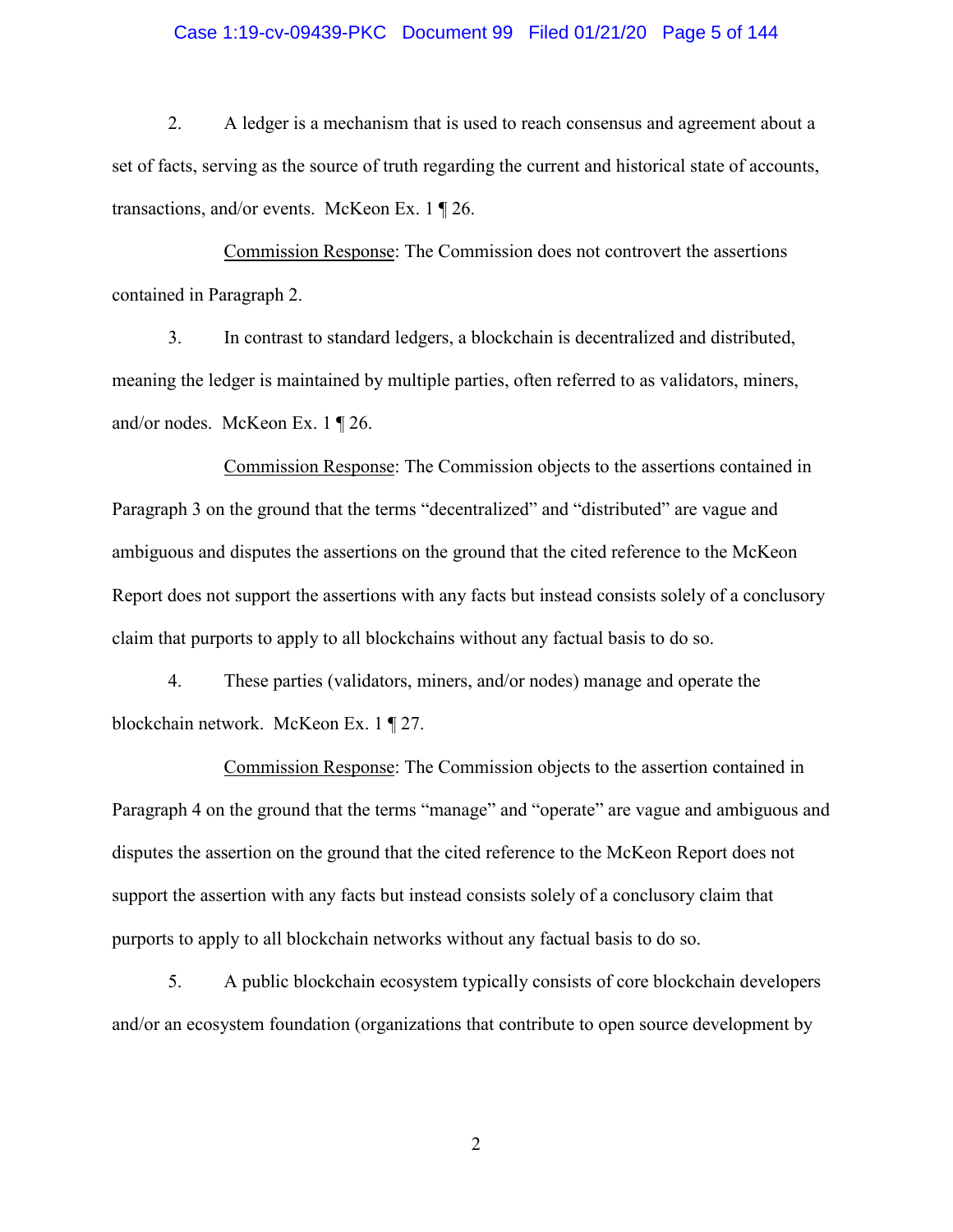#### Case 1:19-cv-09439-PKC Document 99 Filed 01/21/20 Page 6 of 144

funding projects by third party developers and/or contributing to core protocol development), validators, application and services developers, and users. McKeon Ex. 1 ¶ 78.

Commission Response: The Commission objects to the assertions contained in Paragraph 5 on the ground that the phrases "public blockchain ecosystem" "core blockchain developers" "ecosystem foundations" "core protocol development" "manage" and "operate" are vague and ambiguous and disputes the assertions on the ground that the cited reference to the McKeon Report does not support the assertions with any facts but instead consists solely of a conclusory claim that purports to apply to all public blockchain ecosystems without any factual basis to do so.

6. These categories of participants are not mutually exclusive. McKeon Ex. 1 ¶ 79. Commission Response: The Commission disputes the assertion contained in Paragraph 6 on the ground that the cited reference to the McKeon Report does not support the assertion with any facts but instead consists solely of a conclusory claim that purports to apply to all public blockchain ecosystems without any factual basis to do so.

7. In a blockchain network, transactions are grouped together over some time interval and posted to the ledger in "blocks." McKeon Ex. 1 ¶ 27.

Commission Response: The Commission objects to the assertions contained in Paragraph 7 on the ground that the phrase "blockchain network" is vague and ambiguous and disputes the assertions on the ground that the cited reference to the McKeon Report does not support the assertions with any facts but instead consists solely of a conclusory claim that purports to apply to all blockchain networks without any factual basis to do so.

8. Each "block" is cryptographically linked to the previous block, creating an unbroken chain of valid transactions, hence the term "blockchain." McKeon Ex. 1 ¶ 27.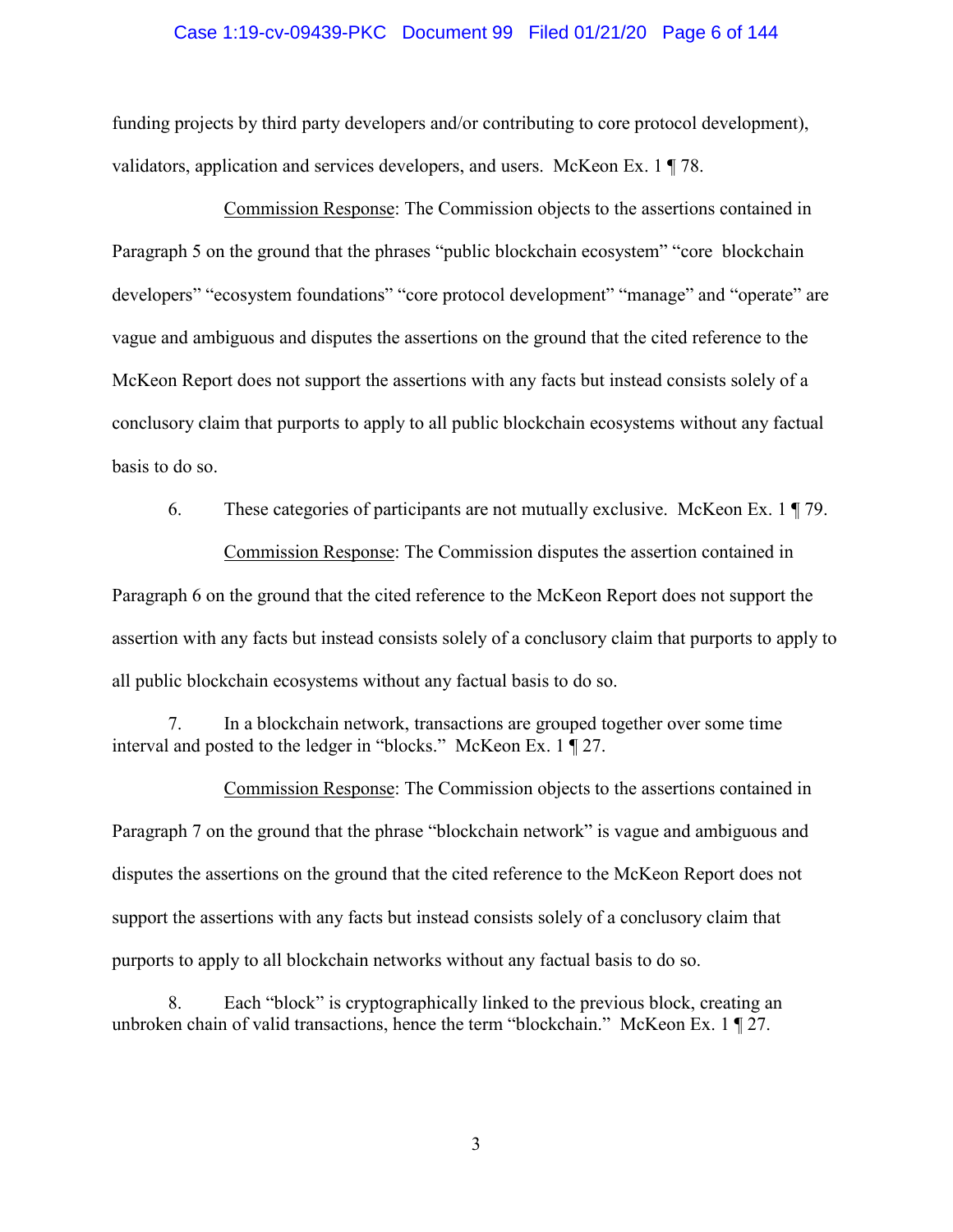#### Case 1:19-cv-09439-PKC Document 99 Filed 01/21/20 Page 7 of 144

Commission Response: The Commission does not controvert the assertions contained in Paragraph 8.

9. Many blockchains are described as "decentralized," meaning that any ongoing governance and oversight of the ledger is not conducted by a single or centralized source, but rather by a decentralized community of users. McKeon Ex. 1 ¶ 27.

Commission Response: The Commission objects to the assertions contained in Paragraph 9 on the ground that the terms "decentralized," "governance" and "oversight" are vague and ambiguous and disputes the assertions on the ground that the cited reference to the McKeon Report does not support the assertions with any facts but instead consists solely of a conclusory claim that purports to apply to "many blockchains" without any factual basis to do so.

10. Decentralization eliminates the existence of a central point of failure, thereby generating ledgers that are more resistant to manipulation or control by a single party. McKeon Ex.  $1 \nvert 28$ .

Commission Response: The Commission objects to the assertions contained in Paragraph 10 on the ground that the terms "decentralization," and "central point of failure" are vague and ambiguous and disputes the assertions on the ground that the cited reference to the McKeon Report does not support the assertions with any facts but instead consists solely of a conclusory claim that decentralization generates ledgers more resistant to manipulation or control by a single party without any factual support.

11. Decentralization reduces the ability of centralized parties to extract rents from users of the ledgers. McKeon Ex. 1 ¶ 28.

Commission Response: The Commission objects to the assertion contained in Paragraph 11 on the ground that the term "decentralization," is vague and ambiguous and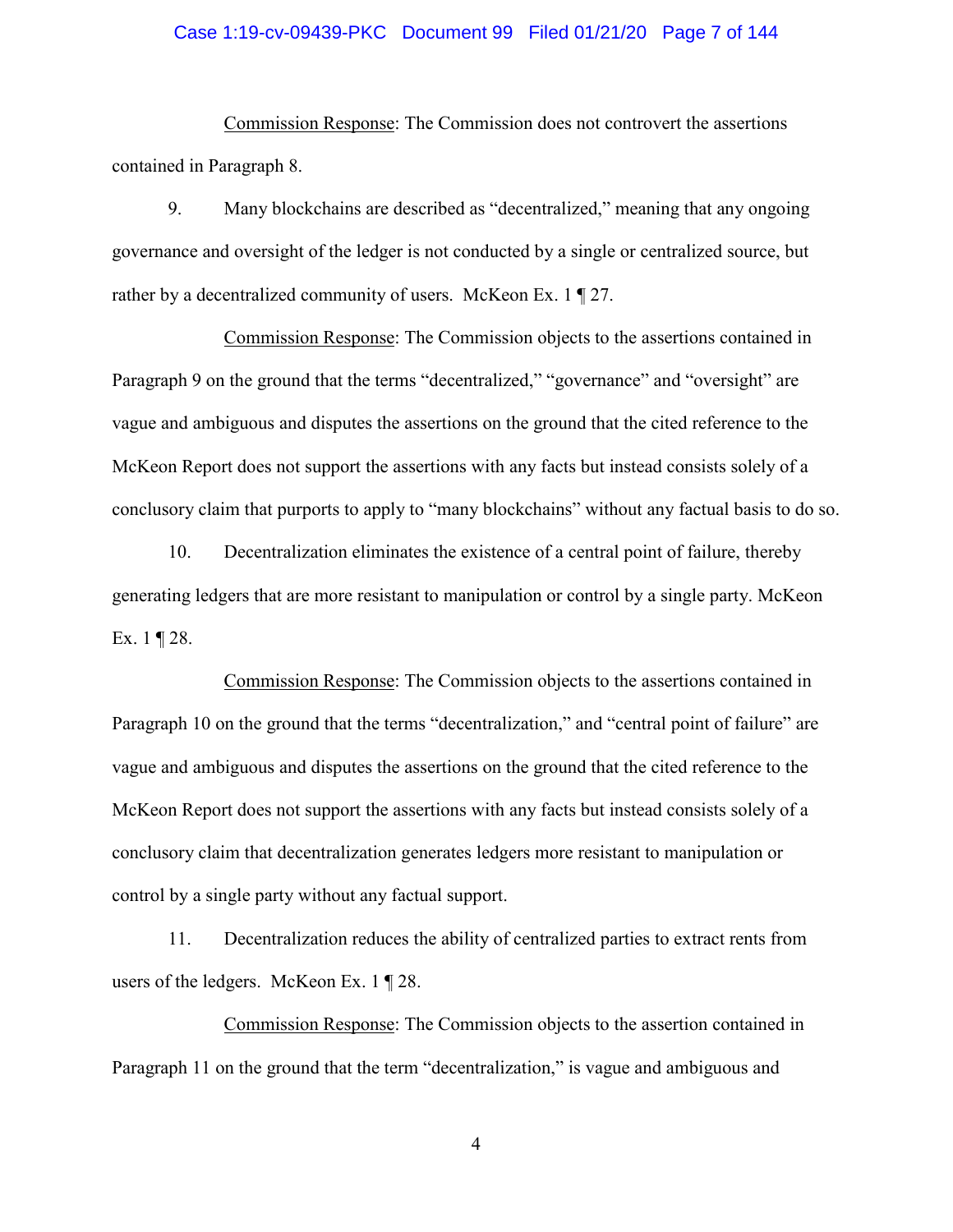#### Case 1:19-cv-09439-PKC Document 99 Filed 01/21/20 Page 8 of 144

disputes the assertion on the ground that the cited reference to the McKeon Report does not support the assertion with any facts but instead consists solely of a conclusory claim without any factual support.

12. Decentralization incentivizes broad based participation by third party software developers to create applications that utilize the ledger and expand its functionality. McKeon Ex.  $1 \nvert 28$ .

Commission Response: The Commission objects to the assertion contained in Paragraph 12 on the ground that the term "decentralization" is vague and ambiguous and disputes the assertion on the ground that the cited reference to the McKeon Report does not support the assertion with any facts but instead consists solely of a conclusory claim without any factual support.

13. A "smart contract" is software code, incorporated into certain blockchain protocols, that executes an outcome automatically based on a set of pre-specified conditions. McKeon Ex.  $1 \nvert 31$ .

Commission Response: The Commission does not controvert the assertions contained in Paragraph 13.

14. Smart contracts control the value to be exchanged in a given transaction. McKeon Ex. 1 ¶ 31.

Commission Response: The Commission does not controvert the assertions contained in Paragraph 14.

15. In a blockchain protocol that includes smart contracts, the ledger is recording not only accounts and balances, but also the state of the contracts. McKeon Ex. 1 ¶ 32.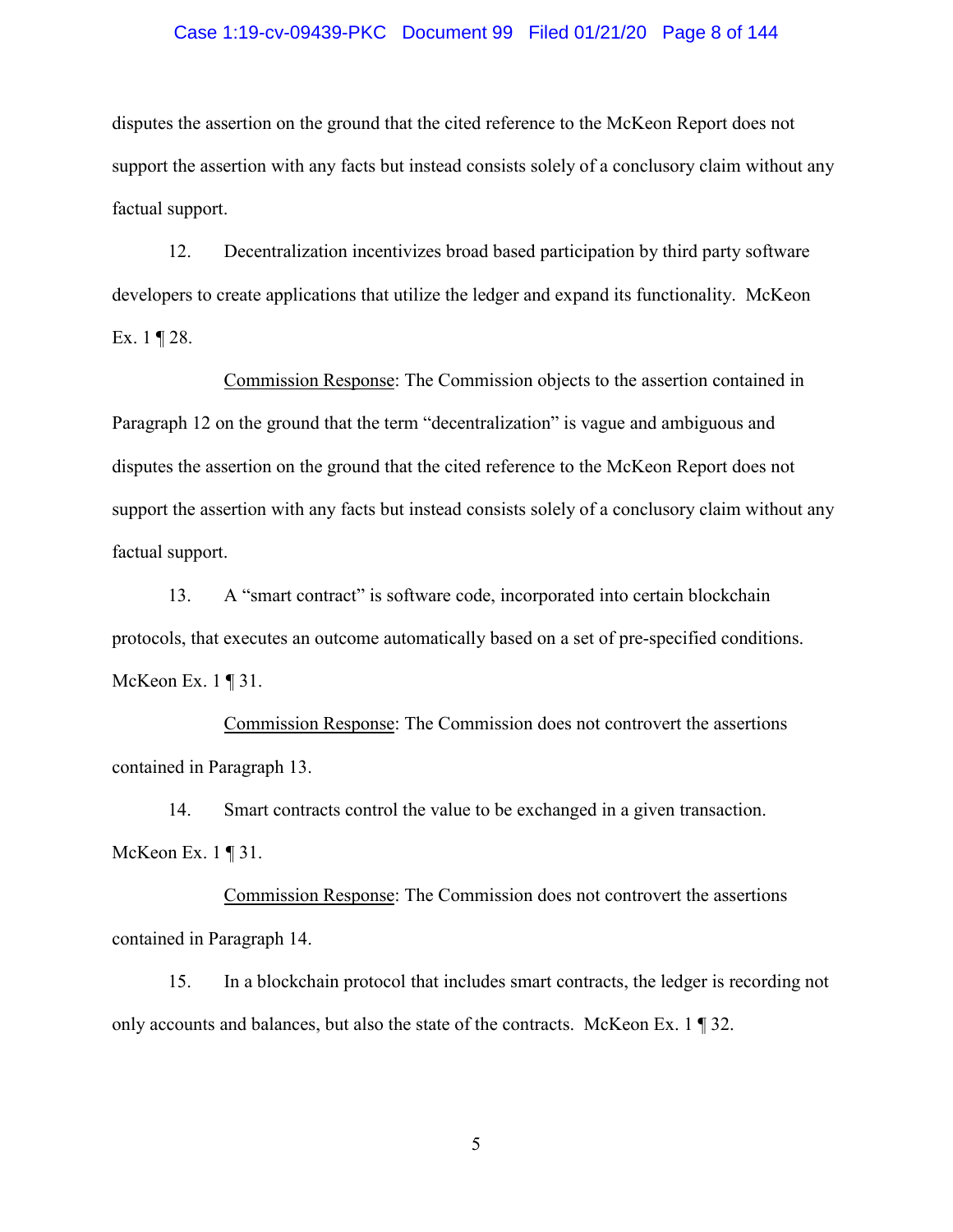#### Case 1:19-cv-09439-PKC Document 99 Filed 01/21/20 Page 9 of 144

Commission Response: The Commission does not controvert the assertions contained in Paragraph 15.

16. The typical essential function of a blockchain is the processing of transactions and posting them to the ledger, commonly referred to as "validation." McKeon Ex. 1 ¶ 79.

Commission Response: The Commission objects to the assertions contained in Paragraph 16 on the ground that the phrase "typical essential function" is vague and ambiguous and disputes the assertions on the ground that the cited reference to the McKeon Report does not support the assertions with any facts but instead consists solely of a conclusory claim without any factual support.

17. The "validation" function is performed by validators. McKeon Ex. 1 ¶ 79. Commission Response: The Commission does not controvert the assertion contained in Paragraph 17.

18. Validators are typically compensated for performing their work in the form of cryptoassets. McKeon Ex. 1 ¶ 80.

Commission Response: The Commission does not controvert the assertion contained in Paragraph 18.

19. In order to achieve consensus regarding the validity of transactions within a block, an algorithm must exist that makes it difficult for validators to post invalid blocks. McKeon Ex. 1 ¶ 81.

Commission Response: The Commission does not controvert the assertions contained in Paragraph 19.

#### **B. Digital Currencies**

20. Digital assets, or "cryptoassets," are units of account that are native to blockchains. McKeon Ex. 1 ¶ 33.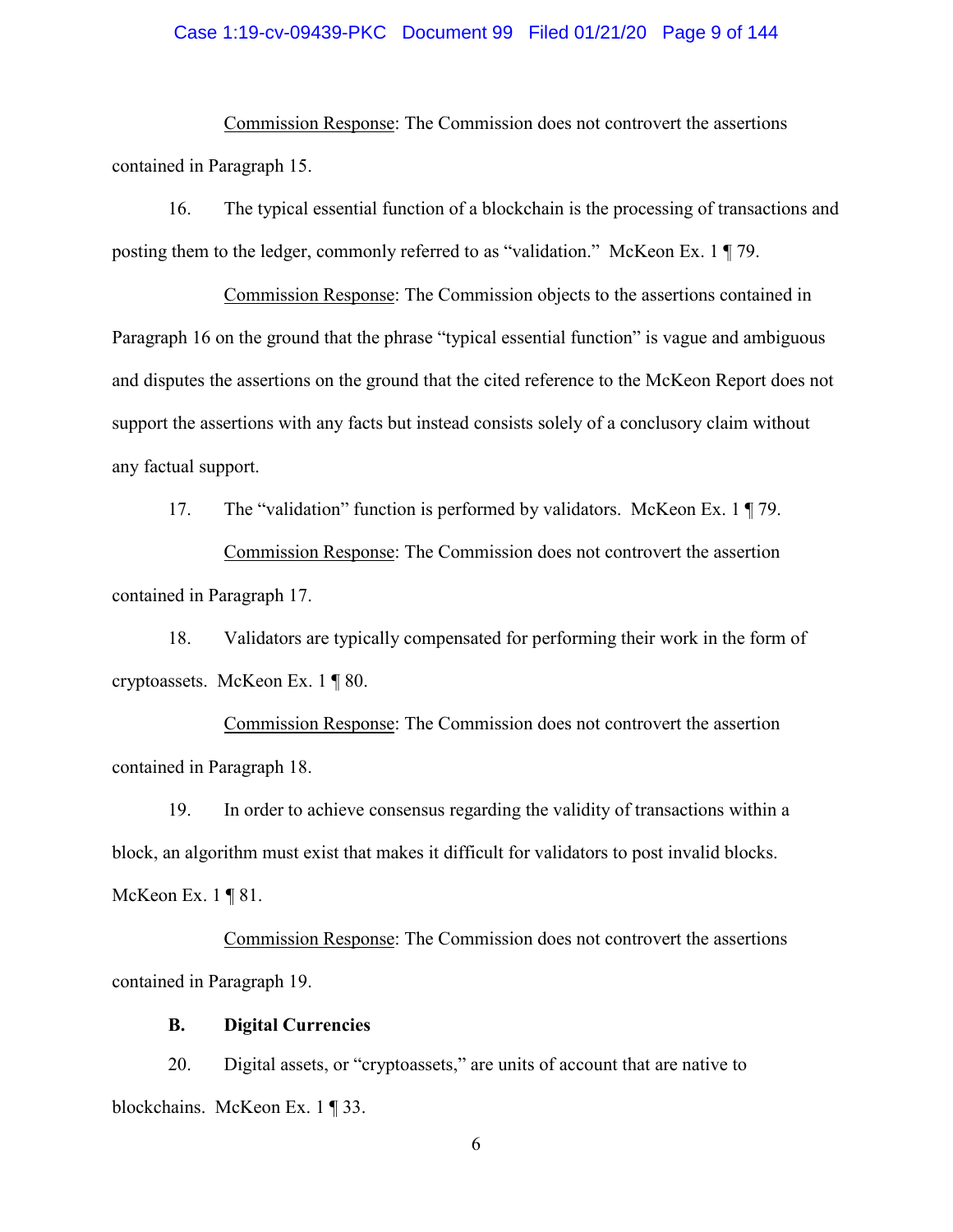#### Case 1:19-cv-09439-PKC Document 99 Filed 01/21/20 Page 10 of 144

Commission Response: The Commission does not controvert the assertions contained in Paragraph 20.

21. Digital currencies, or "cryptocurrencies," are a subset of cryptoassets that are used to store value or as a medium of exchange. McKeon Ex. 1 ¶ 33.

Commission Response: The Commission objects to the assertions contained in Paragraph 21 on the ground that the terms "digital currencies," "cryptocurrencies," "value" and "medium of exchange" are vague and ambiguous and disputes the assertions on the ground that the cited reference to the McKeon Report does not support the assertions with any facts but instead consists solely of a conclusory claim without any factual support.

22. Bitcoin was the first decentralized cryptocurrency. McKeon Ex. 1 ¶ 33.

Commission Response: The Commission objects to the assertion contained in Paragraph 22 on the ground that the term "decentralized cryptocurrency" is vague and ambiguous and disputes the assertion on the ground that the cited reference to the McKeon Report does not support the assertion with any facts but instead consists solely of a conclusory claim without any factual support.

23. Ether is another cryptocurrency, which is the native asset of the Ethereum blockchain. McKeon Ex. 1 ¶ 49.

Commission Response: The Commission objects to the assertions contained in Paragraph 23 on the ground that the term "cryptocurrency" is vague and ambiguous and disputes the assertions on the ground that the cited reference to the McKeon Report does not support the assertions with any facts but instead consists solely of a conclusory claim without any factual support.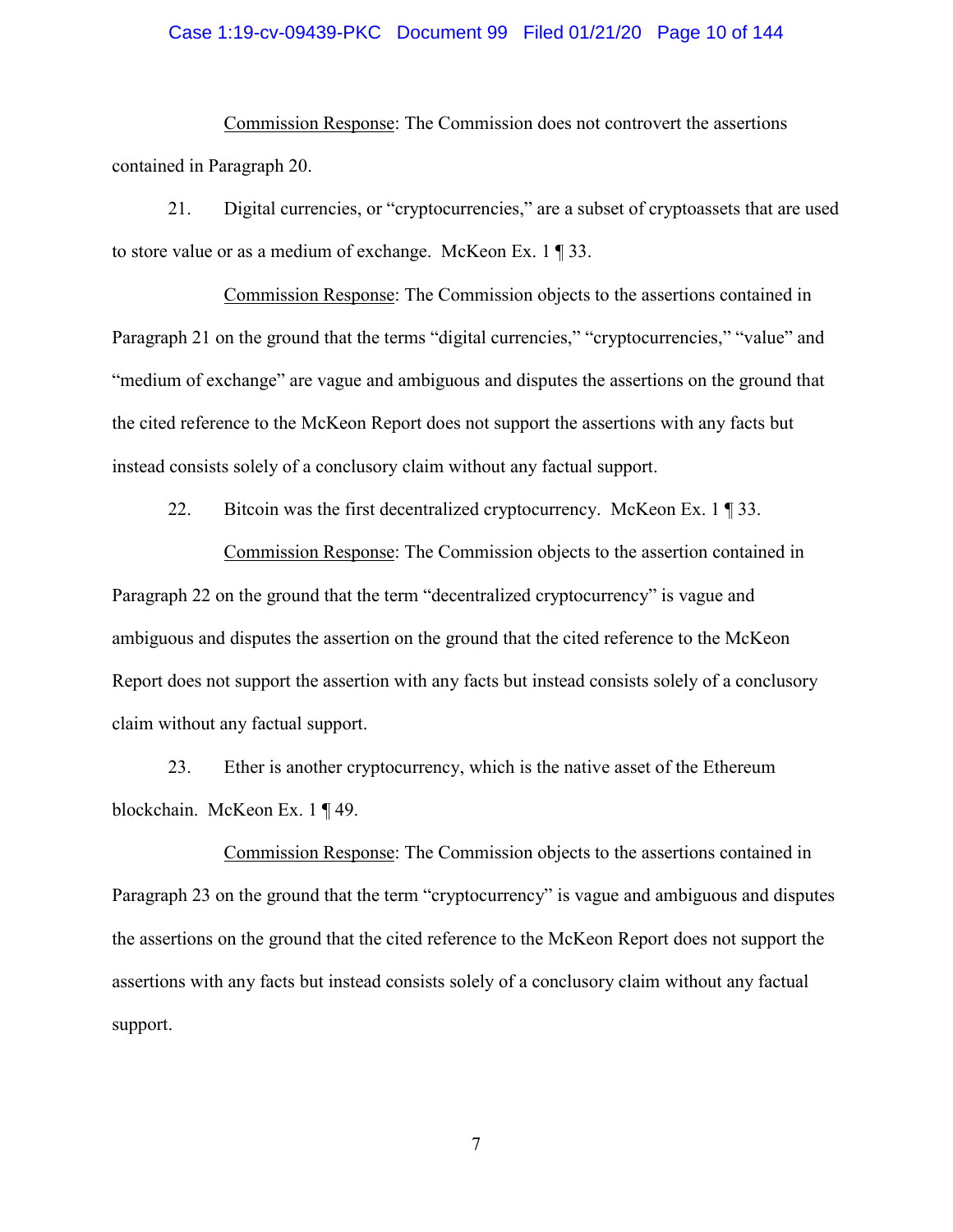#### Case 1:19-cv-09439-PKC Document 99 Filed 01/21/20 Page 11 of 144

24. In contrast to fiat currencies, which are those managed by central banks, cryptocurrencies can be transferred solely by software, removing third party intermediation from the transaction. McKeon Ex. 1 ¶ 34.

Commission Response: The Commission objects to the assertions contained in Paragraph 24 on the ground that the term "cryptocurrencies" and the phrase "third party intermediation" are vague and ambiguous and disputes the assertions on the ground that the cited reference to the McKeon Report does not support the assertions with any facts but instead consists solely of a conclusory claim without any factual support.

25. Ownership of cryptocurrency is proven through possession of "private keys." McKeon Ex. 1 ¶ 35.

Commission Response: The Commission objects to the term "cryptocurrency" on the ground that it is vague and ambiguous. Subject to and without waiving that objection, the Commission does not otherwise controvert the assertion contained in Paragraph 25.

26. A "private key" is similar to a password. McKeon Ex.  $1 \sqrt{35}$ .

Commission Response: The Commission does not controvert the assertion contained in Paragraph 26.

27. Users of a blockchain and its native assets store private keys in a "digital wallet." McKeon Ex. 1 ¶ 35.

Commission Response: The Commission does not controvert the assertions contained in Paragraph 27.

28. A "digital wallet" is similar to a bank account, but rather than being maintained by a bank, a digital wallet is simply a piece of software through which custody of the assets remains with the user. McKeon Ex. 1 ¶ 35.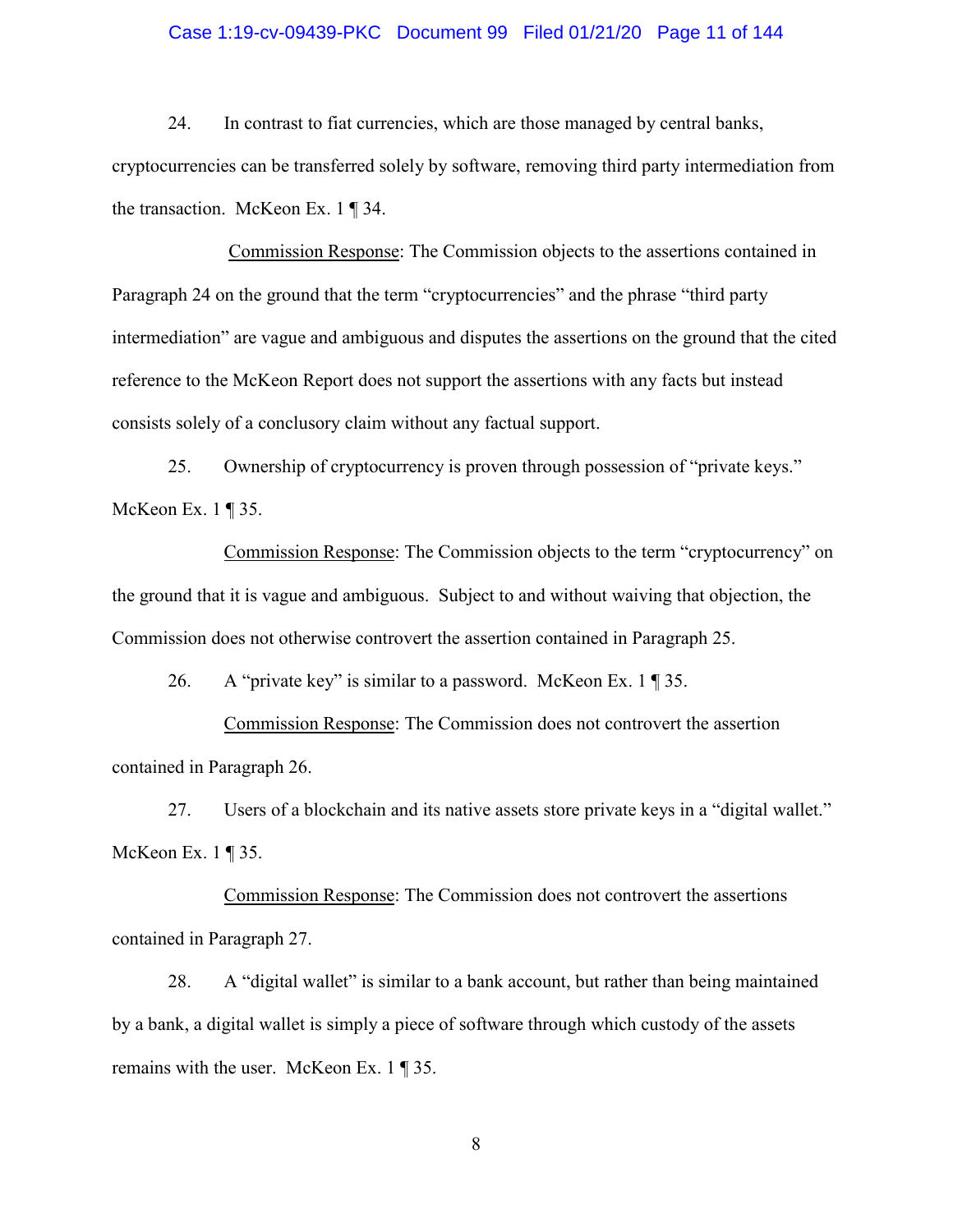#### Case 1:19-cv-09439-PKC Document 99 Filed 01/21/20 Page 12 of 144

Commission Response: The Commission does not controvert the assertions contained in Paragraph 28.

29. Blockchain ledgers record the addresses of digital wallets and the balance of any unspent native assets in each account. McKeon Ex. 1 ¶ 30.

Commission Response: The Commission does not controvert the assertions contained in Paragraph 29.

30. Cryptocurrencies are a completely separate yet similar method for recording and transferring value and ownership in comparison to traditional fiat currencies. McKeon Ex. 1 ¶ 36.

Commission Response: The Commission objects to the assertions contained in Paragraph 30 on the ground that the terms "cryptocurrencies" and "value" are vague and ambiguous and disputes the assertions on the ground that the cited reference to the McKeon Report does not support the assertions with any facts but instead consists solely of a conclusory claim without any factual support.

31. Cryptocurrencies possess functionality with regard to electronic transmission of value that is not easily replicated within systems that administer transmission of value via fiat currencies. McKeon Ex. 1 ¶ 36.

Commission Response: The Commission objects to the assertions contained in Paragraph 31 on the ground that the terms "cryptocurrencies" and "functionality" are vague and ambiguous and disputes the assertions on the ground that the cited reference to the McKeon Report does not support the assertions with any facts but instead consists solely of a conclusory claim without any factual support.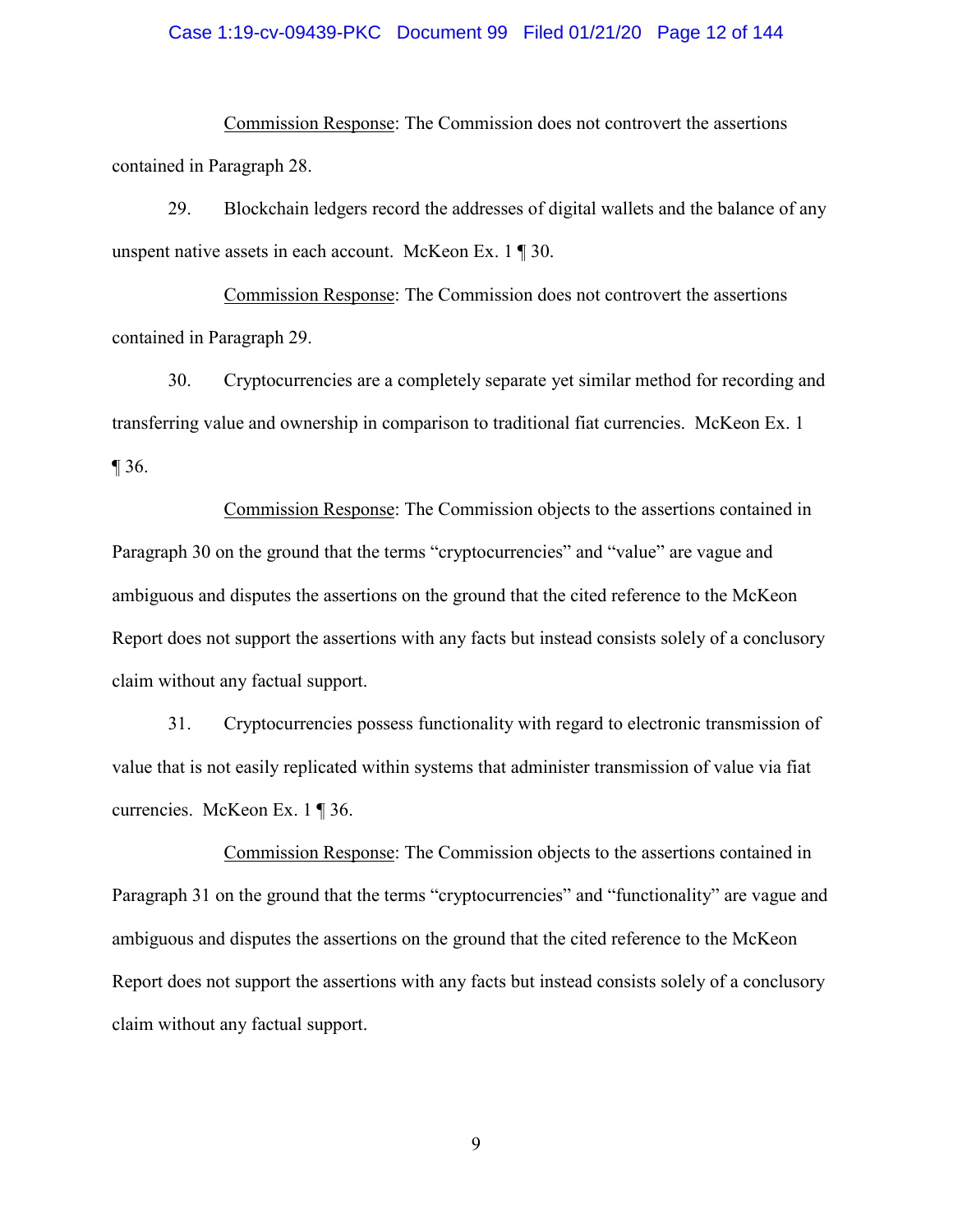#### Case 1:19-cv-09439-PKC Document 99 Filed 01/21/20 Page 13 of 144

32. Blockchains and cryptocurrencies facilitate types of digital commerce that are cost prohibitive or functionally challenging with fiat currency. McKeon Ex. 1 ¶ 45.

Commission Response: The Commission objects to the assertions contained in Paragraph 32 on the ground that the terms "blockchains" and "cryptocurrencies" are vague and ambiguous and disputes the assertions on the ground that the cited reference to the McKeon Report does not support the assertions with any facts but instead consists solely of a conclusory claim without any factual support.

#### **C. Problems with Current Blockchains and Their Cryptocurrencies**

33. Currently available cryptocurrencies, such as Bitcoin and Ether, have problems relating to their scalability (the ability to increase transaction volume), transactions speeds, and usability. McKeon Ex. 1 ¶ 50.

Commission Response: The Commission objects to the assertions contained in Paragraph 33 on the ground that the terms "cryptocurrencies" and "usability" are vague and ambiguous and disputes the assertions on the ground that the cited reference to the McKeon Report does not support the assertions with any facts but instead consists solely of a conclusory claim without any factual support.

34. In particular, the consensus mechanism for validation known as "Proof of Work," which is used by both Bitcoin and Ethereum, inherently suffers from problems relating to resource consumption and scalability. McKeon Ex. 1 ¶ 83.

Commission Response: The Commission disputes the assertions contained in Paragraph 34 on the ground that the cited reference to the McKeon Report does not support the assertions with any facts but instead consists solely of a conclusory claim without any factual support.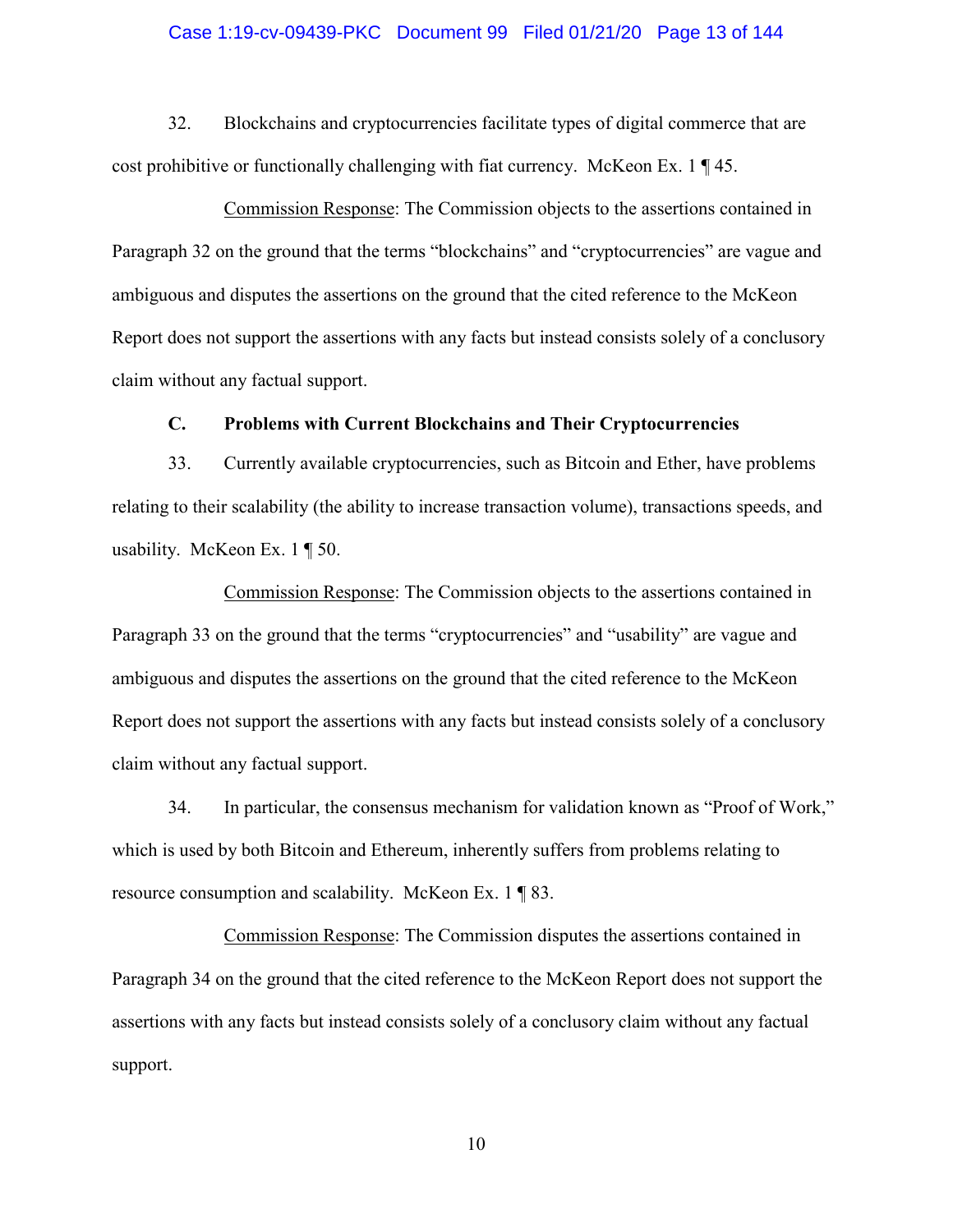#### Case 1:19-cv-09439-PKC Document 99 Filed 01/21/20 Page 14 of 144

35. Bitcoin and Ethereum's Proof of Work systems also suffer from a lack of decentralization of the primary function of the network—block production—due to mining pools. McKeon Ex. 1 ¶¶ 172-73.

Commission Response: The Commission objects to the assertions contained in Paragraph 35 on the ground that the phrases "lack of centralization," "primary function of the network," and "mining pools" are vague and ambiguous and disputes the assertions on the ground that the cited reference to the McKeon Report does not support the assertions with any facts but instead consists solely of a conclusory claim without any factual support.

## **II. TELEGRAM DECIDES TO CREATE A BETTER BLOCKCHAIN**

## **A. Telegram and its Founders**

36. In approximately 2006, Pavel Valeryvich Durov founded VKontakte, a social media networking application based in Russia that is similar to Facebook. Joint Stipulation of Undisputed Facts ("JSF") ¶ 9, filed concurrently herewith.

Commission Response: The Commission does not controvert the assertions contained in Paragraph 36.

37. Pavel served as the CEO of VKontakte starting in 2006. Drylewski Ex. 1 at 1; JSF ¶ 10.

Commission Response: The Commission does not controvert the assertions contained in Paragraph 37.

38. In 2014, Pavel was named the most promising Northern European leader under 30 by the Nordic Business Forum. Drylewski Ex. 1, Nordic Business Forum article; JX7, Primer at 21.

Commission Response: The Commission does not controvert the assertions contained in Paragraph 38.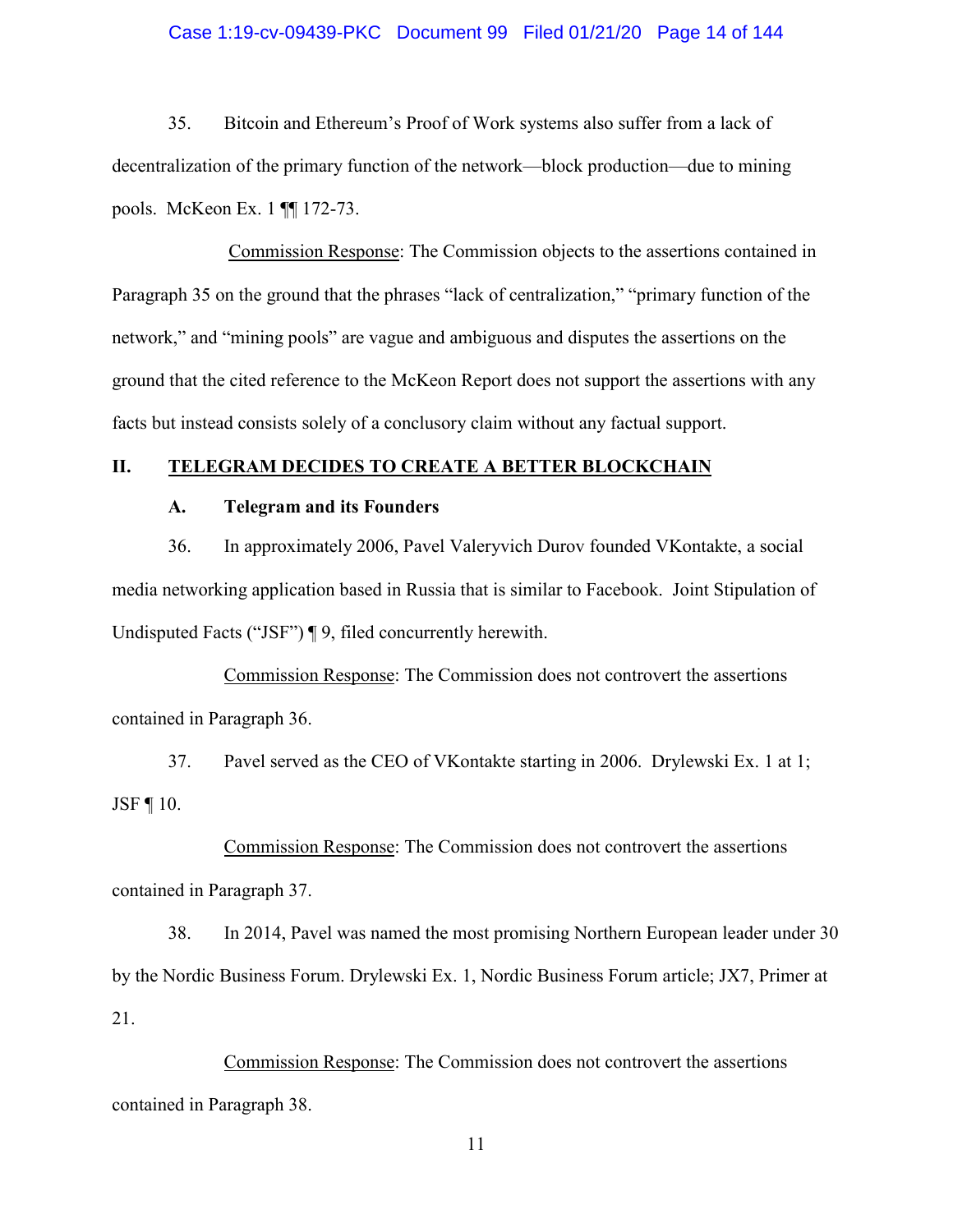#### Case 1:19-cv-09439-PKC Document 99 Filed 01/21/20 Page 15 of 144

39. Dr. Nikolai Durov, Pavel's brother, served as the lead developer of VKontakte starting in 2006. JSF ¶ 11.

Commission Response: The Commission does not controvert the assertions contained in Paragraph 39.

40. Nikolai has Ph.D.'s from Bonn University and Saint-Petersburg State University. JSF  $\P$  12.

Commission Response: The Commission does not controvert the assertions contained in Paragraph 40.

41. Nikolai is the Chief Technology Officer of Telegram and an accomplished mathematician and programmer who has won two World Championships in programming and three Gold Medals in the International Mathematical Olympiads, among other achievements. JSF ¶¶ 8, 12.

Commission Response: The Commission does not controvert the assertions contained in Paragraph 41.

42. Telegram was founded in 2013 by Pavel and Nikolai. JSF ¶ 16.

Commission Response: The Commission does not controvert the assertions contained in Paragraph 42.

43. Telegram Messenger has 300 million monthly users, as of October 2019. ECF No. 1 ¶ 16.

Commission Response: The Commission does not controvert the assertions contained in Paragraph 43.

44. Telegram operates Telegram Messenger without profit motive. JX8, Pre-Sale Primer, at TG-001-00000058.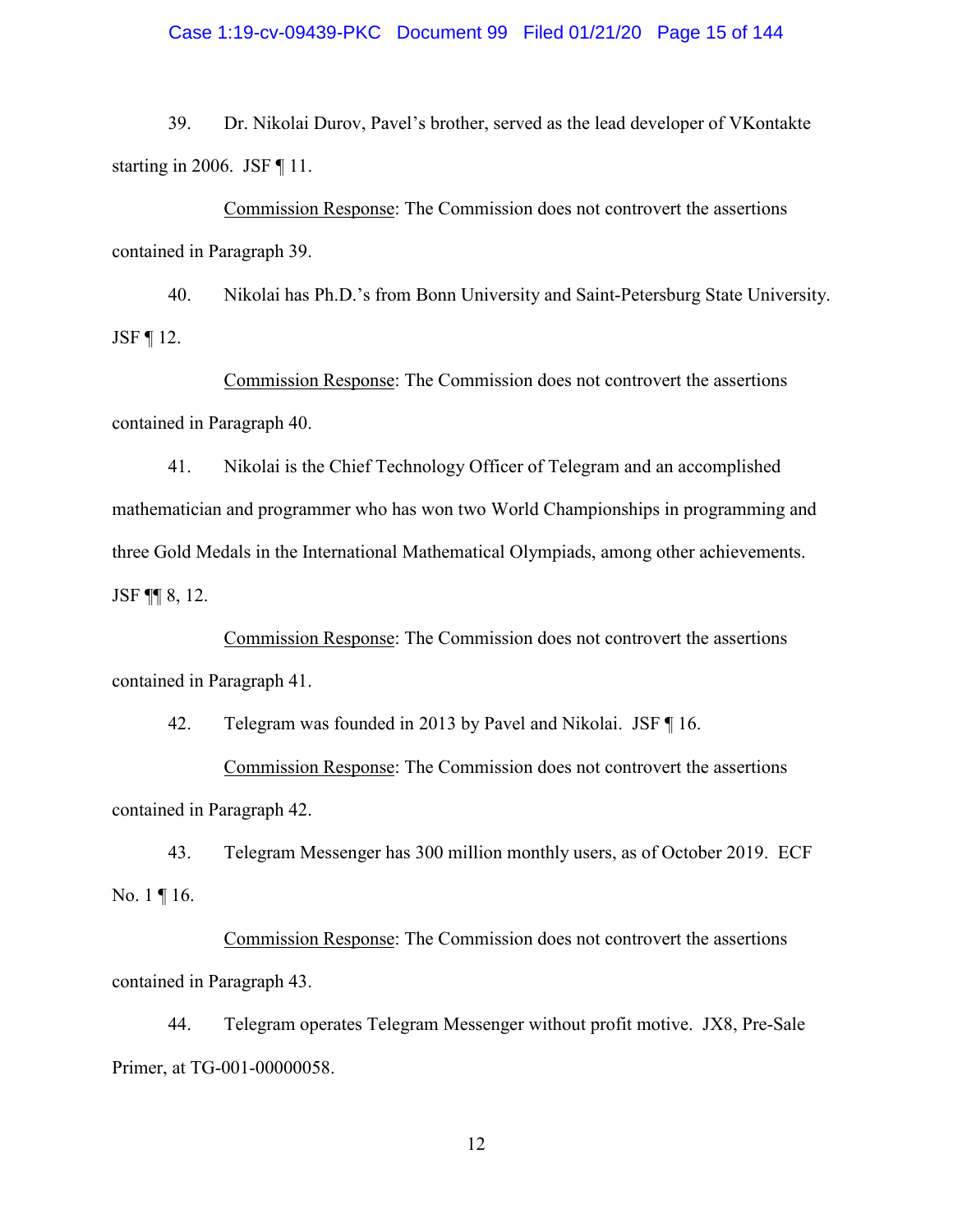#### Case 1:19-cv-09439-PKC Document 99 Filed 01/21/20 Page 16 of 144

Commission Response: The Commission disputes the assertion contained in Paragraph 44 on the ground that Telegram by its own admission raised approximately \$1.7 billion from the Initial Purchasers and it did so in part by touting its Telegram Messenger application and Messenger's growing customer base as a means of driving demand for Grams. JX8, Pre-Sale Primer, at TG-001-00000059. ("These users can provide the required critical mass to push cryptocurrencies towards widespread adoption.")

45. Pavel Durov is the Chief Executive Officer ("CEO") of Telegram. JSF ¶ 3. Commission Response: The Commission does not controvert the assertions contained in Paragraph 45.

46. Pavel and Nikolai determined that limitations inherent in existing cryptocurrencies, including slow transaction speeds, inability to scale, and poor user interfaces, would prevent the widescale adoption of these currencies for consumptive use. *See* Drylewski Ex. 2, Pavel Durov Deposition ("Durov Dep.") at 293:18-294:15.

Commission Response: The Commission objects to the term "cryptocurrencies" used in Paragraph 46 on the ground that it is vague and ambiguous. Subject to and without waiving this objection, the Commission does not controvert the assertions contained in Paragraph 46 to the extent that they purport to state what Pavel and Nikolai concluded, but disputes that these conclusions were correct given that the cited testimony does not contain factual support for these conclusions.

47. Pavel and Nikolai instead set out to design a new distributed ledger technology that would dramatically reduce transaction time, as well as be fully scalable and user friendly. JSF ¶ 37; Drylewski Ex. 2, Durov Dep. at 293:18-294:15.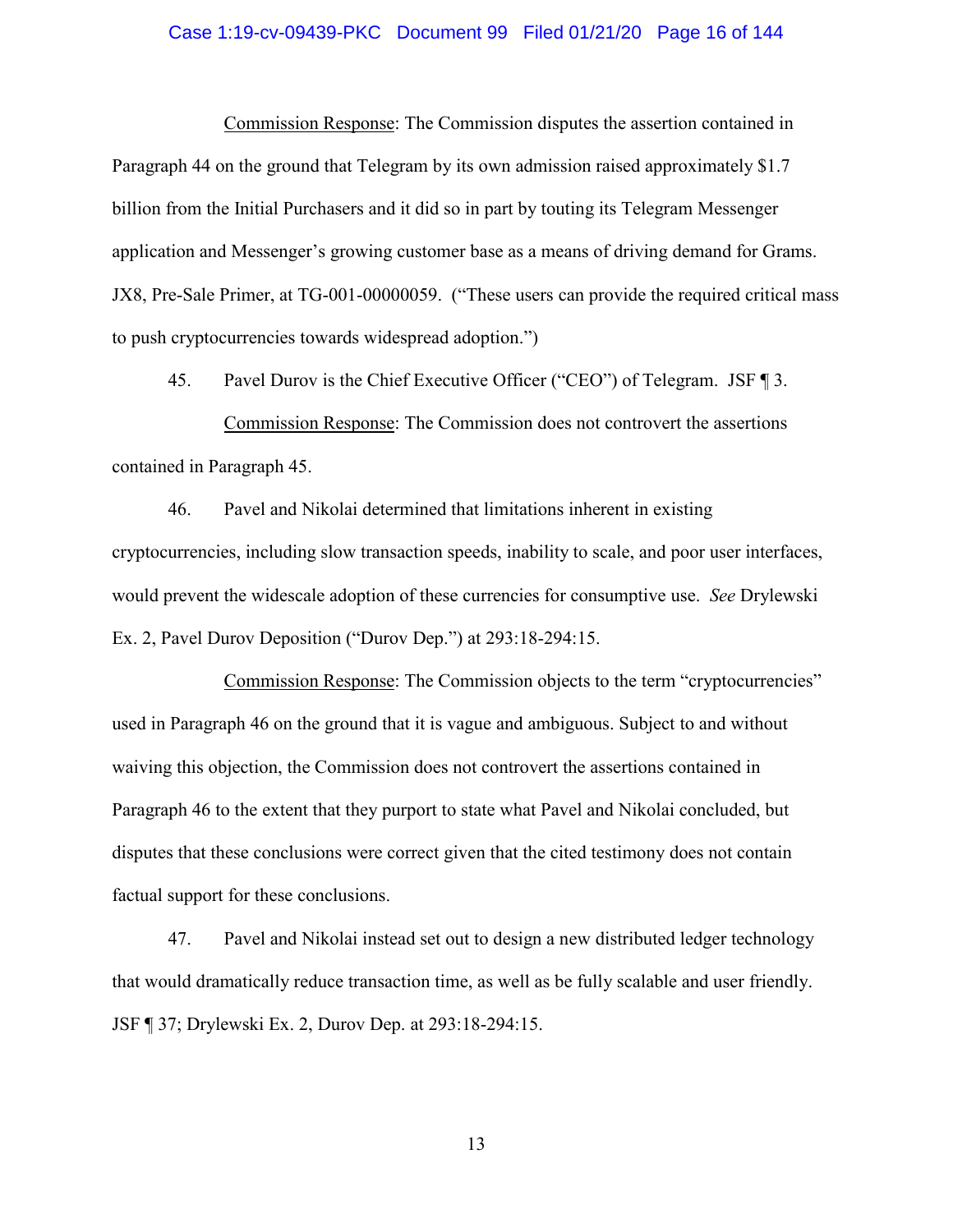#### Case 1:19-cv-09439-PKC Document 99 Filed 01/21/20 Page 17 of 144

Commission Response: The Commission disputes the assertions contained in Paragraph 47 on the ground that the cited reference to JSF ¶ 37 does not support the claim that Pavel and Nikolai set out to design a new distributed ledger technology but only that they stated that they wished to develop such a technology, which the Commission does not controvert.

48. Pavel and Nikolai also wanted to create a native asset on their blockchain that could develop into a truly mass-market cryptocurrency. JSF ¶¶ 139, 141; Drylewski Ex. 2, Durov Dep. at 293:18-294:15.

Commission Response: The Commission objects to the term "cryptocurrency" used in Paragraph 48 on the ground that it is vague and ambiguous. The Commission disputes the assertions contained in Paragraph 48 on the ground that the cited reference to JSF ¶ 139 does not support the claim that Pavel and Nikolai wanted to create a "mass-market cryptocurrency" but instead that, from at least the initiation of the Offering, they hoped that Grams would achieve a wide user base beyond the Initial Purchasers, which the Commission does not controvert.

#### **B. The TON Blockchain and Grams**

49. In 2017, Telegram began developing a new blockchain network, the "Telegram Open Network" or "TON Blockchain." Drylewski Ex. 3, Public Notice.

Commission Response: The Commission does not controvert the assertions contained in Paragraph 49.

50. The TON Blockchain will be decentralized after it is launched. McKeon Ex. 1 ¶¶ 19, 188-93.

Commission Response: The Commission disputes this assertion. It is not supported by the referenced citations to the McKeon Report. McKeon admitted in his report that: "I have not reviewed the TON source code, nor do I claim to have expertise as a software engineer or blockchain code developer, which would be required to conduct such a review."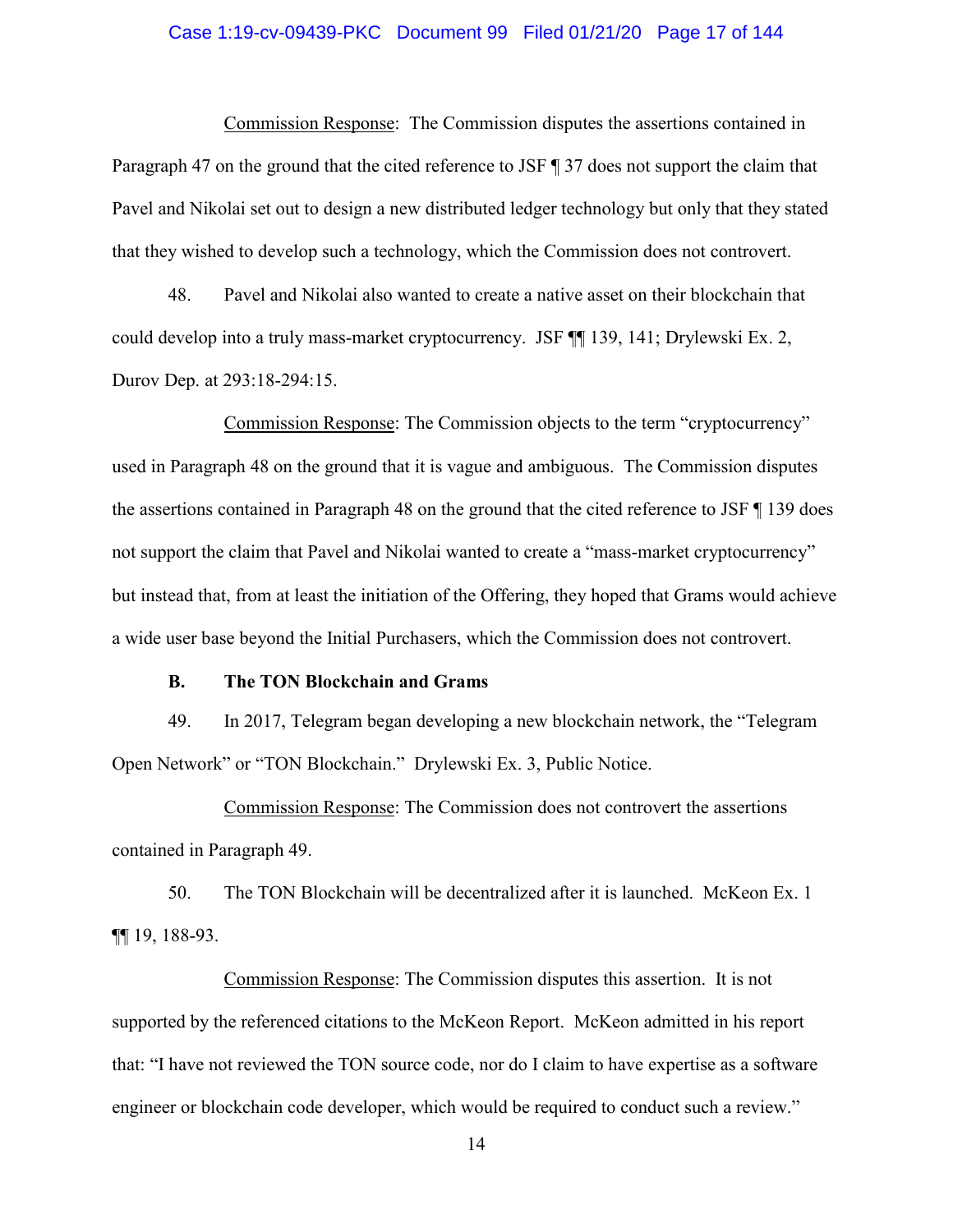#### Case 1:19-cv-09439-PKC Document 99 Filed 01/21/20 Page 18 of 144

McKeon Ex. 1 ¶ 14. Instead, McKeon merely assumes, for purposes of rendering other opinions unrelated to the actual state of the TON Blockchain at launch, that the TON Blockchain will have the features Telegram claims it will have. "First, I assume that at the time of the contemplated public distribution of Grams, TON will be fully operational and have governance structure, consensus protocol, block validation mechanism, decentralized services and other features as described in the materials I reviewed and relied upon listed in Appendix A, subject to the additional assumptions below." (*Id.*)

The above-cited paragraphs in the McKeon report merely report what the TON Blockchain is "designed" to be or do, not what it will in fact be or do at the time of its launch. See, e.g., "Upon the launch of the mainnet, TON blockchain is designed to be a trustless decentralized blockchain…" (*Id.* ¶ 19); "The TON governance system provides for several builtin mechanisms designed to achieve the decentralization of the block validation process…" (*Id.* ¶ 188); "These features …indicate that TON is designed to be more decentralized than these existing alternatives." (*Id.* ¶193).

Because (1) Telegram has not made the actual code of the TON Blockchain in its full intended state at launch available for review; and (2) whether the TON Blockchain will be fully decentralized cannot be determined until after it has been launched and has been operational for a period of time, the Commission cannot present facts essential to justify its opposition to this claim, *see* Fed. R. Civ. P. 56(d), other than to state that the citations Telegram relies upon do not support this claim.

51. The TON Blockchain will be released as entirely open source code. Drylewski Ex. 4. Defendants' Second Supplemental Responses and Objections to Plaintiff's First Set of Interrogatories, at 8-9.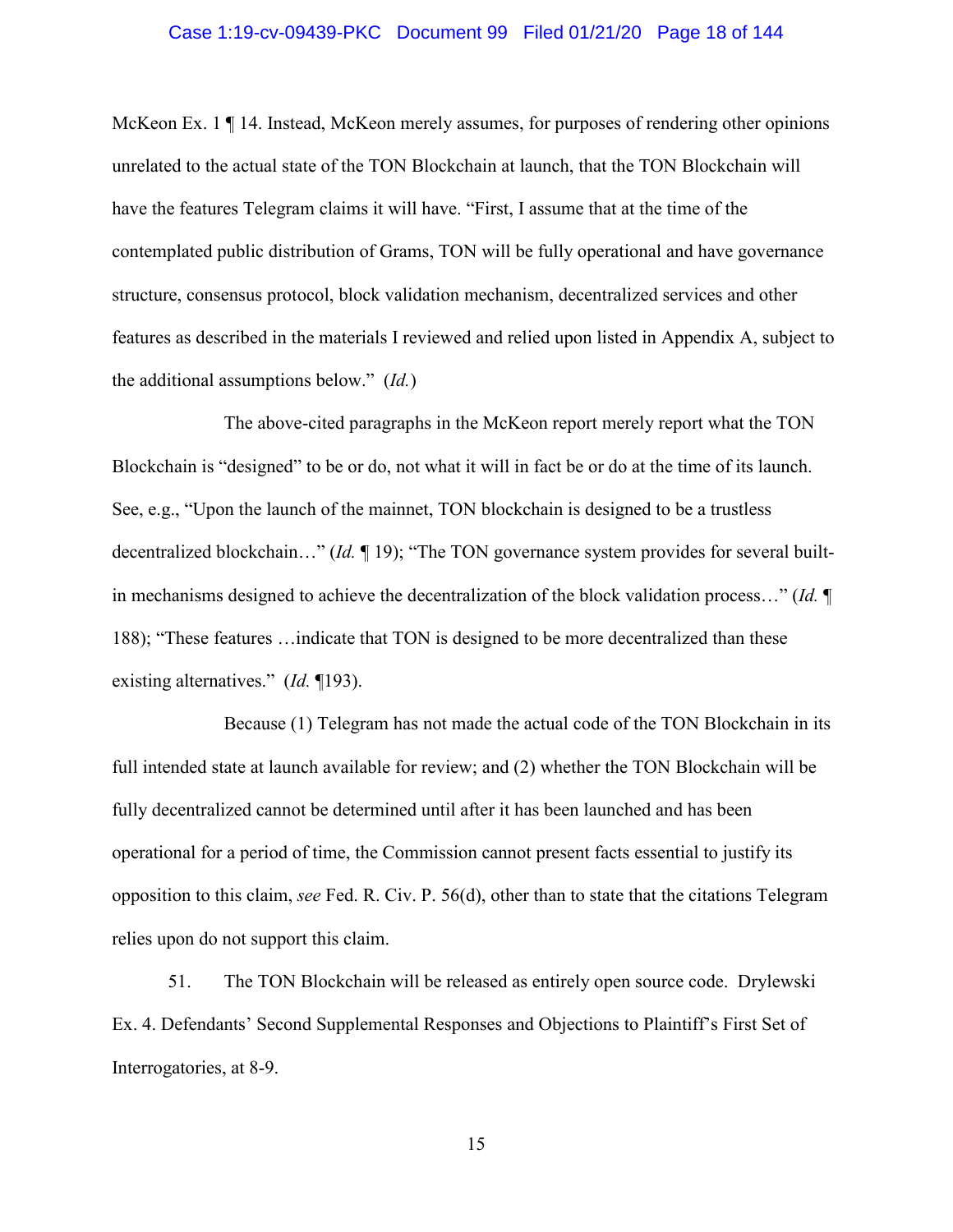#### Case 1:19-cv-09439-PKC Document 99 Filed 01/21/20 Page 19 of 144

Commission Response: The Commission does not controvert the assertions contained in Paragraph 51.

52. In late 2017, Telegram also began developing a native cryptocurrency for the TON Blockchain, called "Grams." JSF ¶ 38.

Commission Response: The Commission objects to the term "cryptocurrency" on the ground that the term is vague and ambiguous. The Commission also disputes the assertion contained in Paragraph 52 on the ground that the cited reference does not support the assertion. JSF ¶ 38 refers to Grams as digital assets, not cryptocurrencies but the Commission does not dispute that the Durovs began contemplating the idea of creating Grams in 2017.

53. Grams will not be created unless and until the TON Blockchain is launched. Drylewski Ex. 3 at 1.

Commission Response: The Commission objects to the phrase "created" on the grounds that it is vague and ambiguous. Subject to and without waiving this objection, the Commission does not controvert the assertion contained in Paragraph 53 to the extent that it asserts that Telegram will not issue the software code that represents the Grams on the TON Blockchain unless and until the TON Blockchain is launched.

54. Grams will not be distributed to anyone unless and until the TON Blockchain is launched. Drylewski Ex. 3.

Commission Response: The Commission objects to the phrase "distributed" on the ground that it is vague and ambiguous. Subject to and without waiving this objection, the Commission does not controvert the assertion contained in Paragraph 54 to the extent that it asserts that Telegram will not issue the software code that represents the Grams unless and until the TON Blockchain is launched.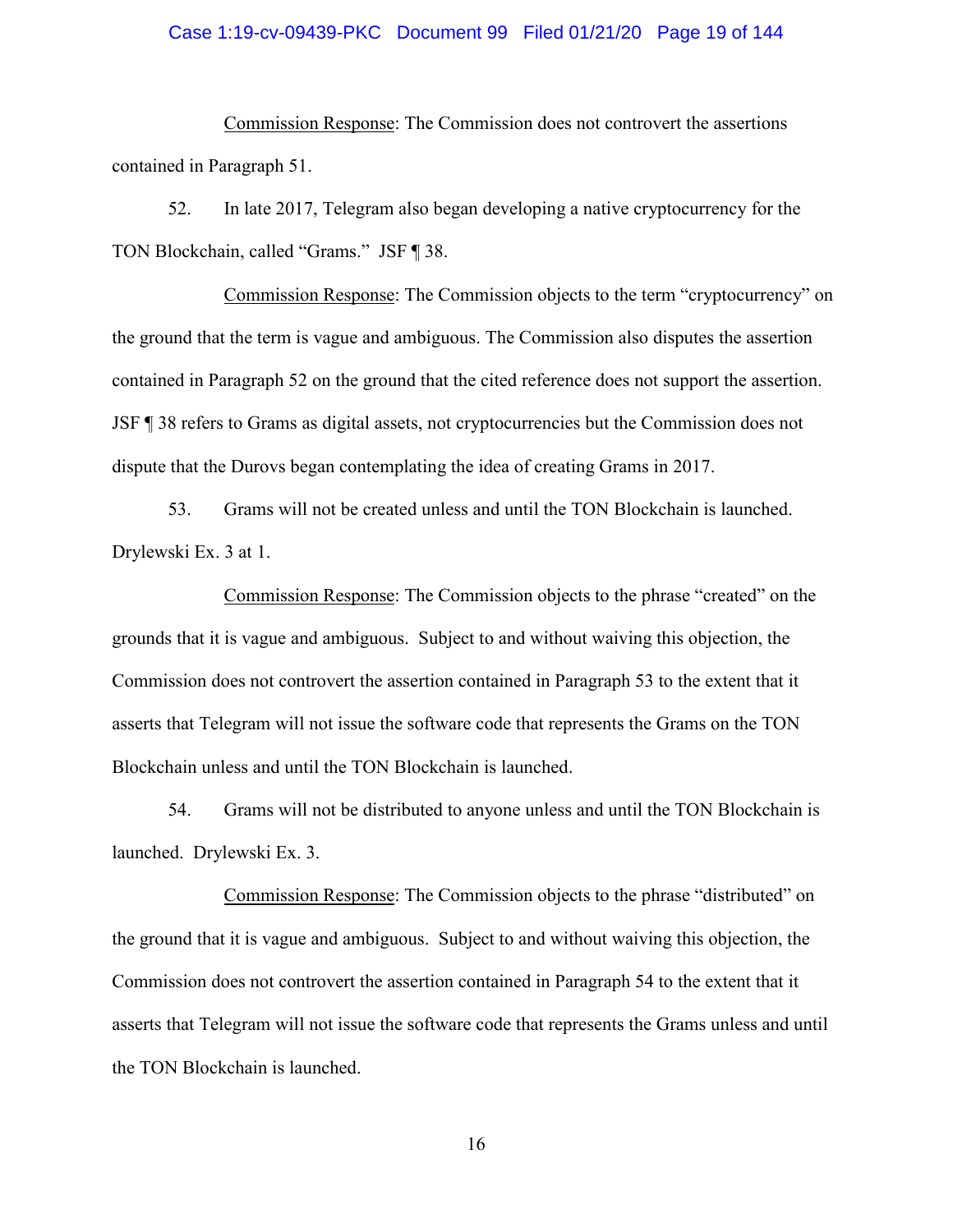#### Case 1:19-cv-09439-PKC Document 99 Filed 01/21/20 Page 20 of 144

55. Grams are intended to function as a store of value and medium of exchange on the TON Blockchain, similar to the functionality of Bitcoin. McKeon Ex. 1 ¶ 221; JX14, Round 1 Risk Factors, at 6.

Commission Response: The Commission objects to the phrase "intended to function" on the ground that it is unclear whose "intent" is being referenced, and objects to the phrases "store of value" and "medium of exchange" on the grounds that they are vague and ambiguous. Subject to and without waiving these objections, the Commission disputes the assertion contained in Paragraph 55 on the ground that Grams were intended to function as investments by many of the Initial Purchasers (SEC Counter 56.1 ¶¶ 67–99; SEC 56.1 ¶¶ 147– 78) and on the ground that it will be reasonable for purchasers of Grams at the launch of the TON Blockchain to purchase them as investments (SEC Counter 56.1 ¶¶ 67–84).

56. Telegram anticipates that Grams will be immediately useable (i) as tender for commercial transactions and a medium of exchange for users on the TON Blockchain, which will be capable of quickly processing and recording such transactions; (ii) to serve as stakes deposited by third parties in order to be randomly selected to serve as validators to validate transactions on the TON Blockchain and thereby be awarded more Grams; (iii) to serve as capital lent out to validators and others; and (iv) to serve as voting power for Gram holders required to support or oppose changes in the TON Blockchain protocol. Drylewski Ex. 4, Defendants' Responses and Objections to Plaintiff's First Set of Interrogatories, at 7.

Commission Response: The Commission disputes the assertion contained in Paragraph 56 on the grounds that the cited evidence, Telegram's conclusory response to an interrogatory merely setting forth this assertion without any supporting evidence, is inadmissible and insufficient to support the assertion. *See also* SEC Counter 56.1 ¶¶ 20–37.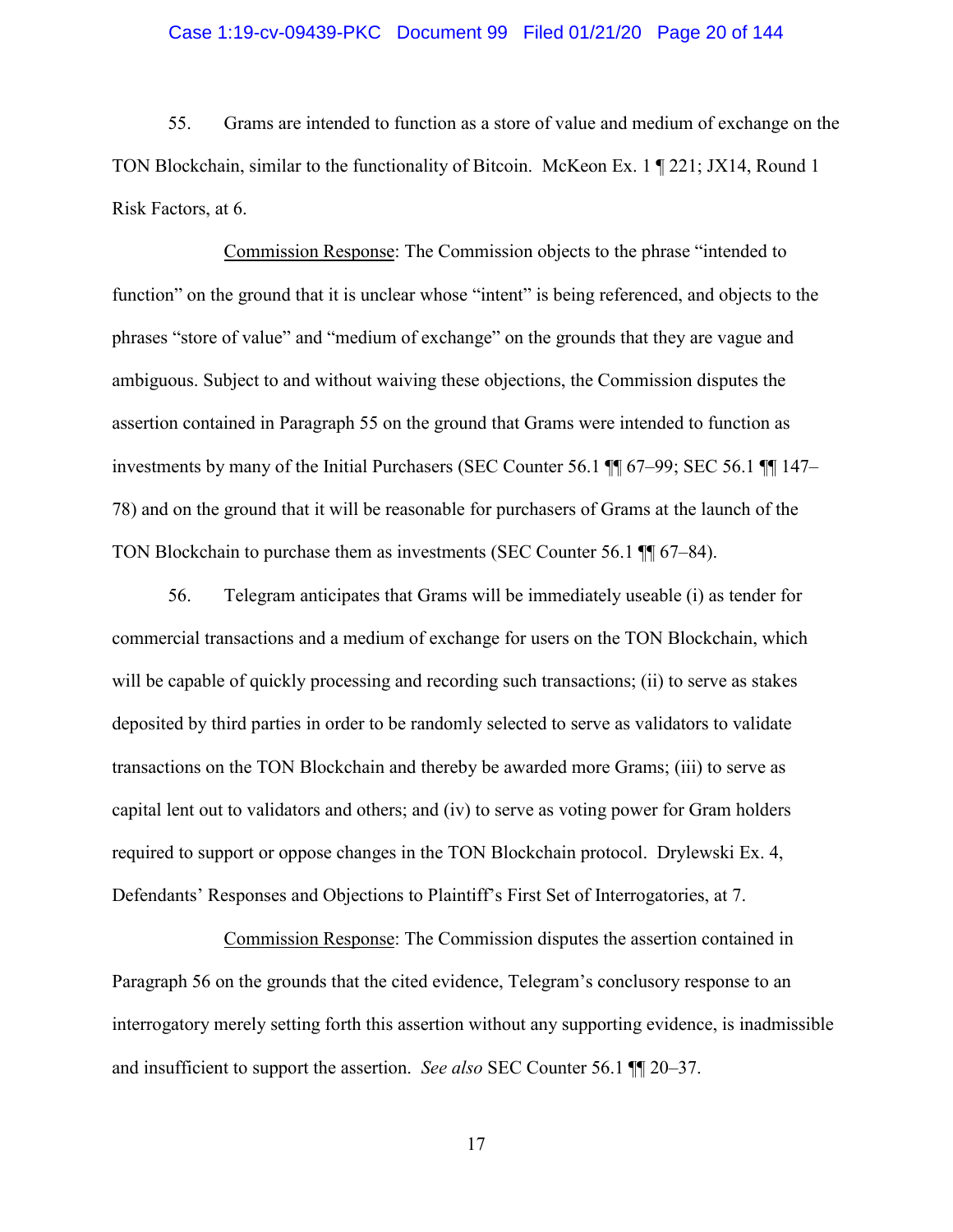#### Case 1:19-cv-09439-PKC Document 99 Filed 01/21/20 Page 21 of 144

57. Grams' faster intended transaction speeds were designed to make Grams superior to other available virtual currencies, such as Bitcoin and Ether, in order to fulfill their primary consumptive purpose. Drylewski Ex. 2, Durov. Dep. at 293:18-294:15.

Commission Response: The Commission objects to the phrases "other available virtual currencies" and "primary consumptive function" as vague and ambiguous and to the term "intended" as vague and ambiguous given that it is unclear whose intent is being referred to. The Commission disputes the assertions contained in Paragraph 57 to the extent that they purports to assert that Grams are a virtual currency, that they are superior to Bitcoin or Ether or that their primary consumptive purpose is currently to serve as a virtual currency, on the ground that the cited testimony does not support any of those claims as being in fact true. *See also* SEC Counter 56.1 ¶¶ 38–66.

58. Grams are also intended to be used as a means to power decentralized applications ("dApps") and smart contracts built on the TON Blockchain, similar to the functionality of Ether. McKeon Ex. 1 ¶¶ 151-52, 221.

Commission Response: The Commission objects to the phrase "power decentralized applications" as vague and ambiguous and to the term "intended" as vague and ambiguous in that it is unclear whose intent is being referred to. The Commission disputes the assertions contained in Paragraph 58 on the ground that the cited reference to the McKeon Report does not support the assertions with any facts but instead consists solely of conclusory claims without any factual support.

### *1. Features of the TON Blockchain*

59. Smart contracts and dApps on the TON Blockchain will run on a computation layer known as the Telegram Virtual Machine ("TVM"). JX24, Telegram Open Network Virtual Machine (September 6, 2019), at 1; McKeon Ex. 1 ¶151.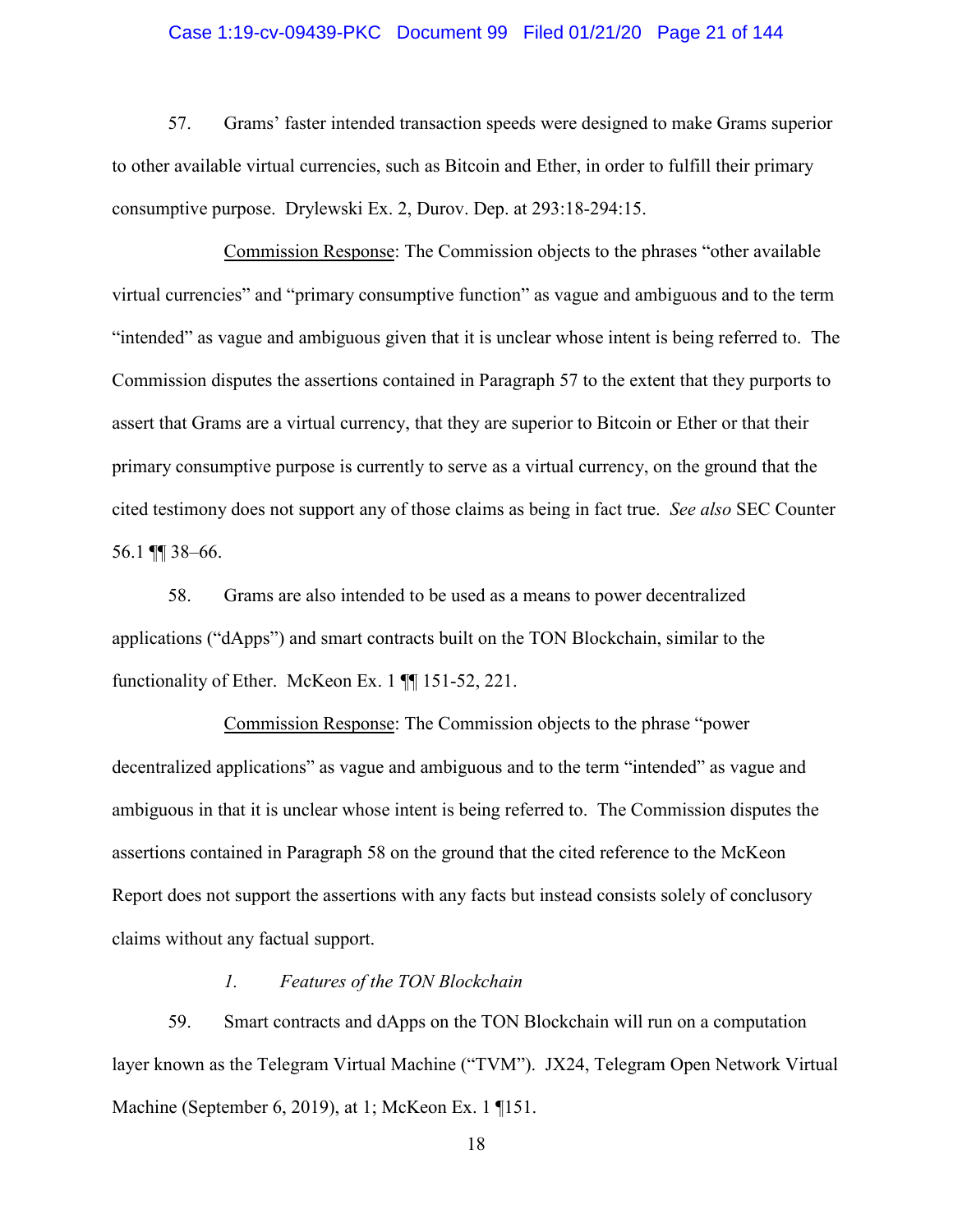#### Case 1:19-cv-09439-PKC Document 99 Filed 01/21/20 Page 22 of 144

Commission Response: The Commission disputes the assertion set forth in Paragraph 59 on the ground that the cited references do not support the assertion as to what will in fact occur on the TON Blockchain after launch. JX24 only states what Telegram intends to happen in the future and the citation to the McKeon Report is inadmissible hearsay given that McKeon admitted: "I have not reviewed the TON source code, nor do I claim to have expertise as a software engineer or blockchain code developer, which would be required to conduct such a review" and given that McKeon further admitted that he merely "assume[d] that at the time of the contemplated public distribution of Grams, TON will be fully operational and have governance structure, consensus protocol, block validation mechanism, decentralized services and other features as described in the materials I have reviewed and relied upon…." D.E. 74-1 (McKeon Rep.) at ¶ 14. Thus, McKeon has no first-hand knowledge of the actual state of the TON Blockchain at launch.

60. The TVM will be used to execute smart contract logic. JX24 at 32; McKeon Ex. 1 ¶151.

Commission Response: The Commission disputes the assertion set forth in Paragraph 60 on the ground that the cited references do not support the assertion as to what will in fact occur on the TON Blockchain after launch. JX24 only states what Telegram intends to happen in the future and the citation to the McKeon Report is inadmissible hearsay given that McKeon admitted: "I have not reviewed the TON source code, nor do I claim to have expertise as a software engineer or blockchain code developer, which would be required to conduct such a review" and given that McKeon further admitted that he merely "assume[d] that at the time of the contemplated public distribution of Grams, TON will be fully operational and have governance structure, consensus protocol, block validation mechanism, decentralized services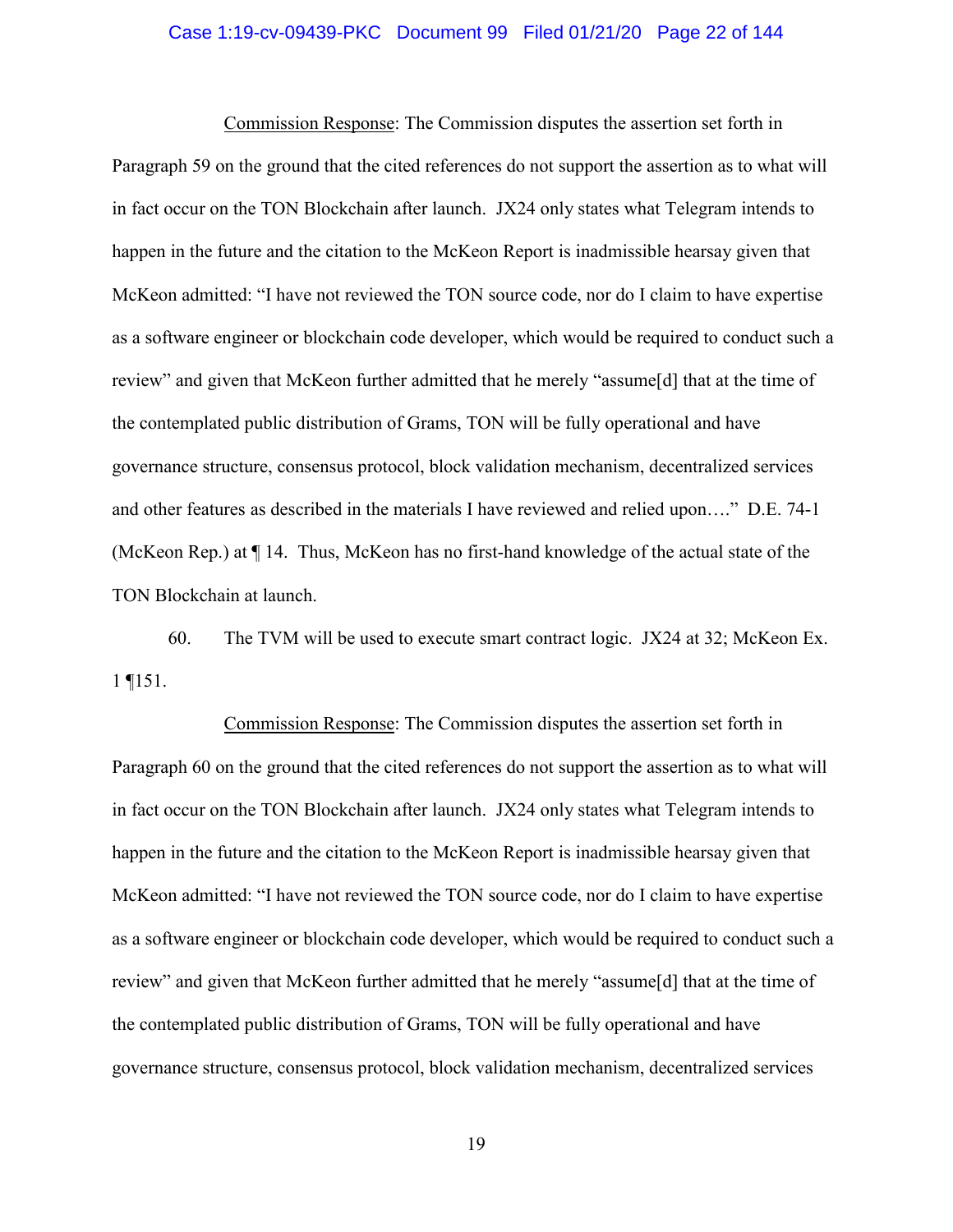#### Case 1:19-cv-09439-PKC Document 99 Filed 01/21/20 Page 23 of 144

and other features as described in the materials I have reviewed and relied upon…." D.E. 74-1 (McKeon Rep.) at ¶ 14. Thus, McKeon has no first-hand knowledge of the actual state of the TON Blockchain at launch.

61. The ability of TON to function as a decentralized supercomputer is driven by the TVM. McKeon Ex. 1 ¶ 151.

Commission Response: The Commission disputes the assertion set forth in Paragraph 61 on the ground that the cited reference does not support the assertion as to what will in fact occur on the TON Blockchain after launch. The citation to the McKeon Report is inadmissible hearsay given that McKeon admitted: "I have not reviewed the TON source code, nor do I claim to have expertise as a software engineer or blockchain code developer, which would be required to conduct such a review" and given that McKeon further admitted that he merely "assume[d] that at the time of the contemplated public distribution of Grams, TON will be fully operational and have governance structure, consensus protocol, block validation mechanism, decentralized services and other features as described in the materials I have reviewed and relied upon…." Thus, he has no first-hand knowledge of the actual state of the TON Blockchain at launch.

62. Telegram has developed two features, TON DNS and TON Payments, to be available to be launched with the TON Blockchain. Drylewski Ex. 4 at 11.

Commission Response: The Commission disputes the assertion contained in Paragraph 62 on the grounds that the cited evidence, Telegram's conclusory response to an interrogatory merely setting forth this assertion without any supporting evidence, is inadmissible and insufficient to support the assertion.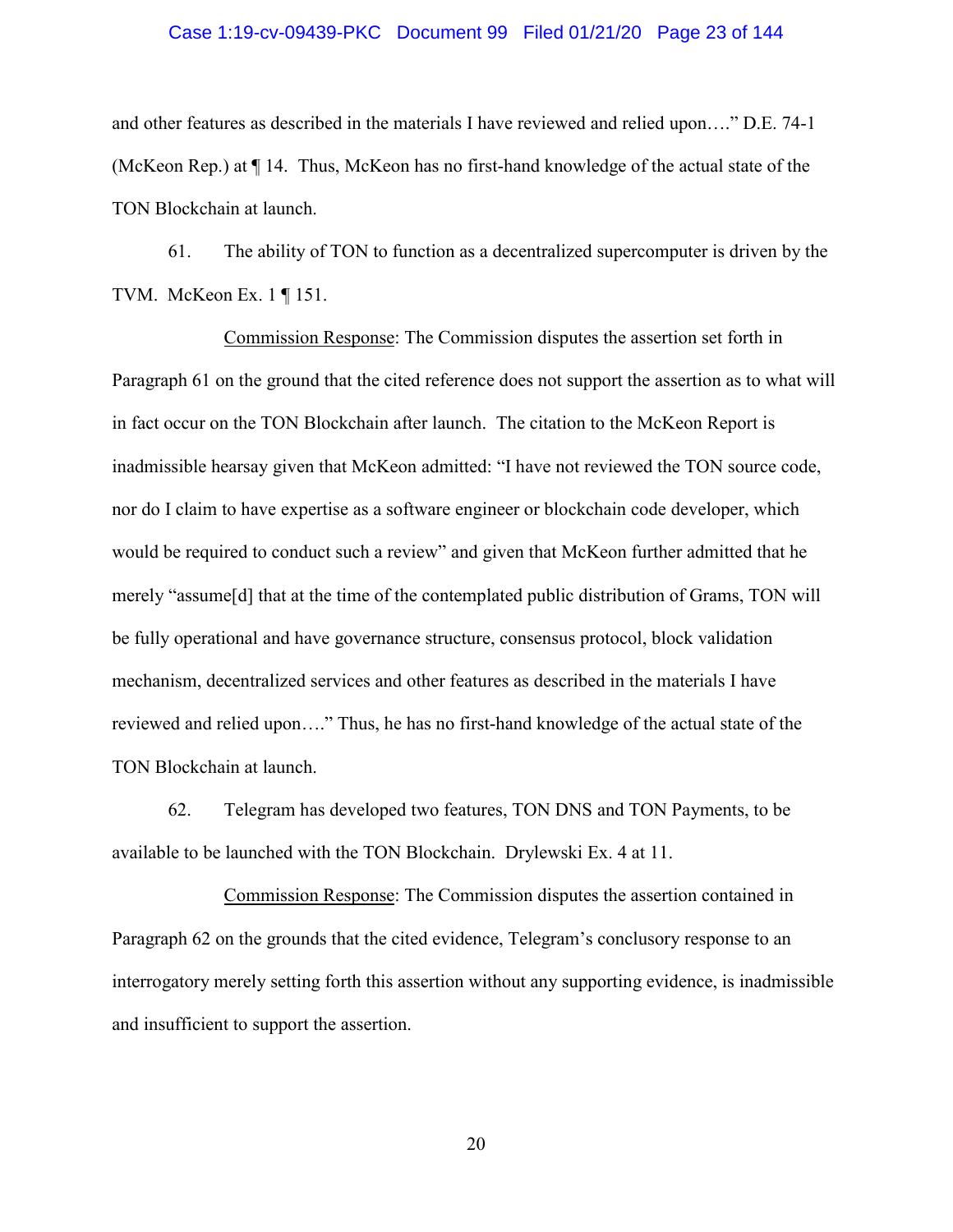#### Case 1:19-cv-09439-PKC Document 99 Filed 01/21/20 Page 24 of 144

63. TON DNS is "a service for assigning human-readable names to accounts, smart contracts, services, and network nodes." JX9, Stage A Primer at 10.

Commission Response: The Commission disputes the assertion contained in Paragraph 63 on the ground that the cited reference, the Stage A Primer, is inadmissible hearsay as to what TON DNS is or will be at launch of the TON Blockchain but the Commission does not controvert the assertion to the extent that it purports to accurately quote the referenced document.

64. TON Payments is "a platform for micropayments and a micropayment channel network," which "can be used for instant off-chain value transfers between users, bots, and other services." JX9 at 10.

Commission Response: The Commission disputes the assertion contained in Paragraph 64 on the ground that the cited reference, the Stage A Primer, is inadmissible hearsay as to what TON Payments is or will be at launch of the TON Blockchain but the Commission does not controvert the assertion to the extent that it purports to accurately quote the referenced document.

65. Telegram is planning to have two additional features, TON Storage and TON Proxy, developed and implemented into the TON Blockchain at launch. Drylewski Ex. 4 at 11.

Commission Response: The Commission disputes the assertion contained in Paragraph 65 on the grounds that the cited evidence, Telegram's conclusory response to an interrogatory merely setting forth this assertion without any supporting evidence, is inadmissible and insufficient to support the assertion.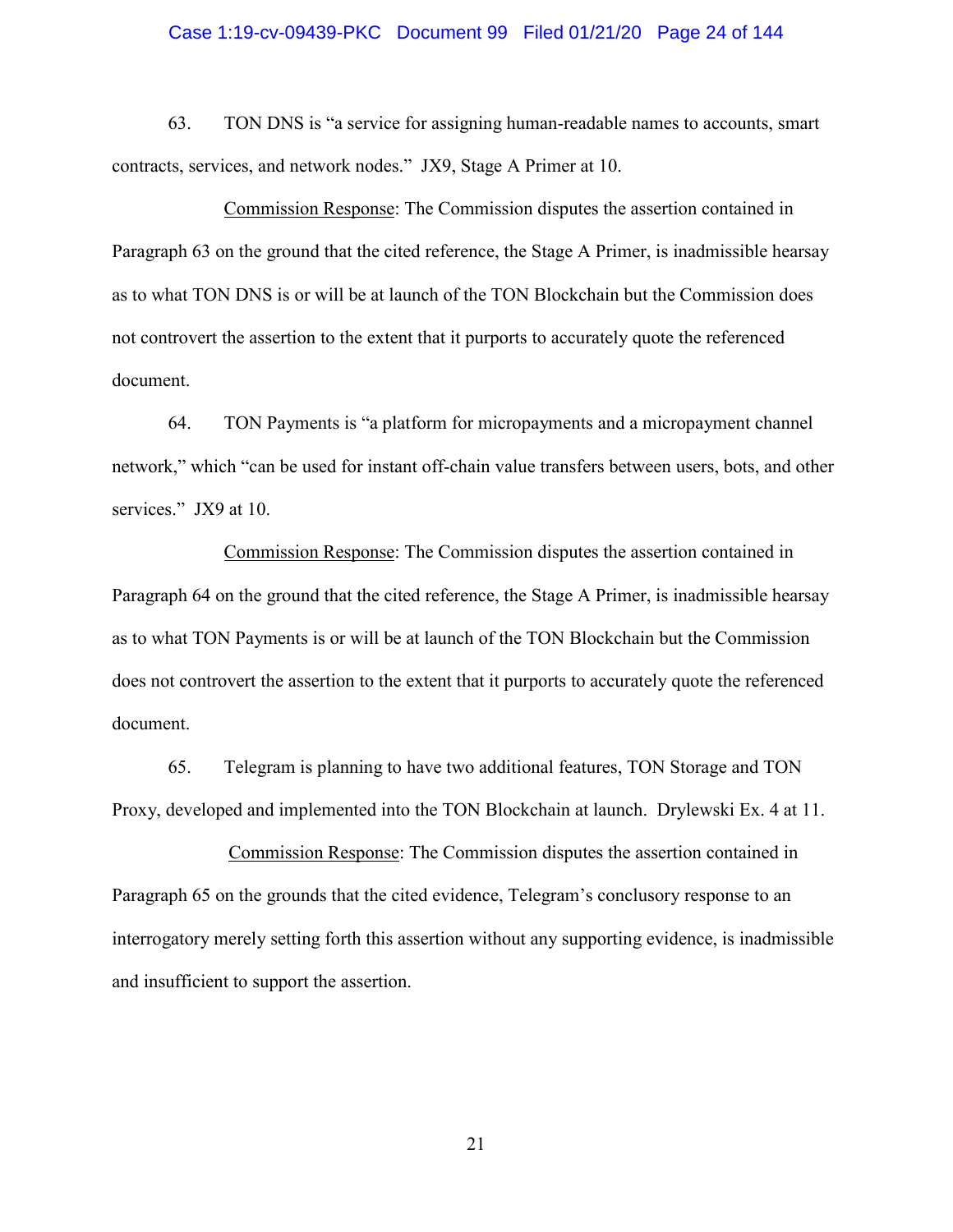#### Case 1:19-cv-09439-PKC Document 99 Filed 01/21/20 Page 25 of 144

66. TON Storage will be "a distributed file-storage technology, accessible through the TON [Peer-to-Peer] Network and available for storing arbitrary files, with torrent-like access technology and smart contracts used to enforce availability." JX9 at 9.

Commission Response: The Commission disputes the assertion contained in Paragraph 66 on the ground that the cited reference, the Stage A Primer, is inadmissible hearsay as to what TON Storage is or will be at launch of the TON Blockchain but the Commission does not controvert the assertion to the extent that it accurately quotes the referenced document.

67. TON Proxy will be "a network proxy/anonymizer layer used to hide the identity and IP addresses of TON nodes," which "can be used to create decentralized VPN services and blockchain-based TOR alternatives to achieve anonymity and protect online privacy," similar to the Invisible Internet Project. JX9 at 9.

Commission Response: The Commission disputes the assertion contained in Paragraph 67 on the ground that the cited reference, the Stage A Primer, is inadmissible hearsay as to what TON Proxy is or will be at launch of the TON Blockchain but the Commission does not controvert the assertion to the extent that it purports to accurately quote the referenced document.

68. Telegram has developed the TON Wallet, a software application which will operate as a non-custodial cryptographic wallet to hold and transfer Grams at the time of launch. Drylewski Ex. 4 at 11.

Commission Response: The Commission disputes the assertion contained in Paragraph 68 on the ground that the cited evidence, Telegram's conclusory response to an interrogatory merely setting forth this assertion without any supporting evidence, is inadmissible and insufficient to support the assertion.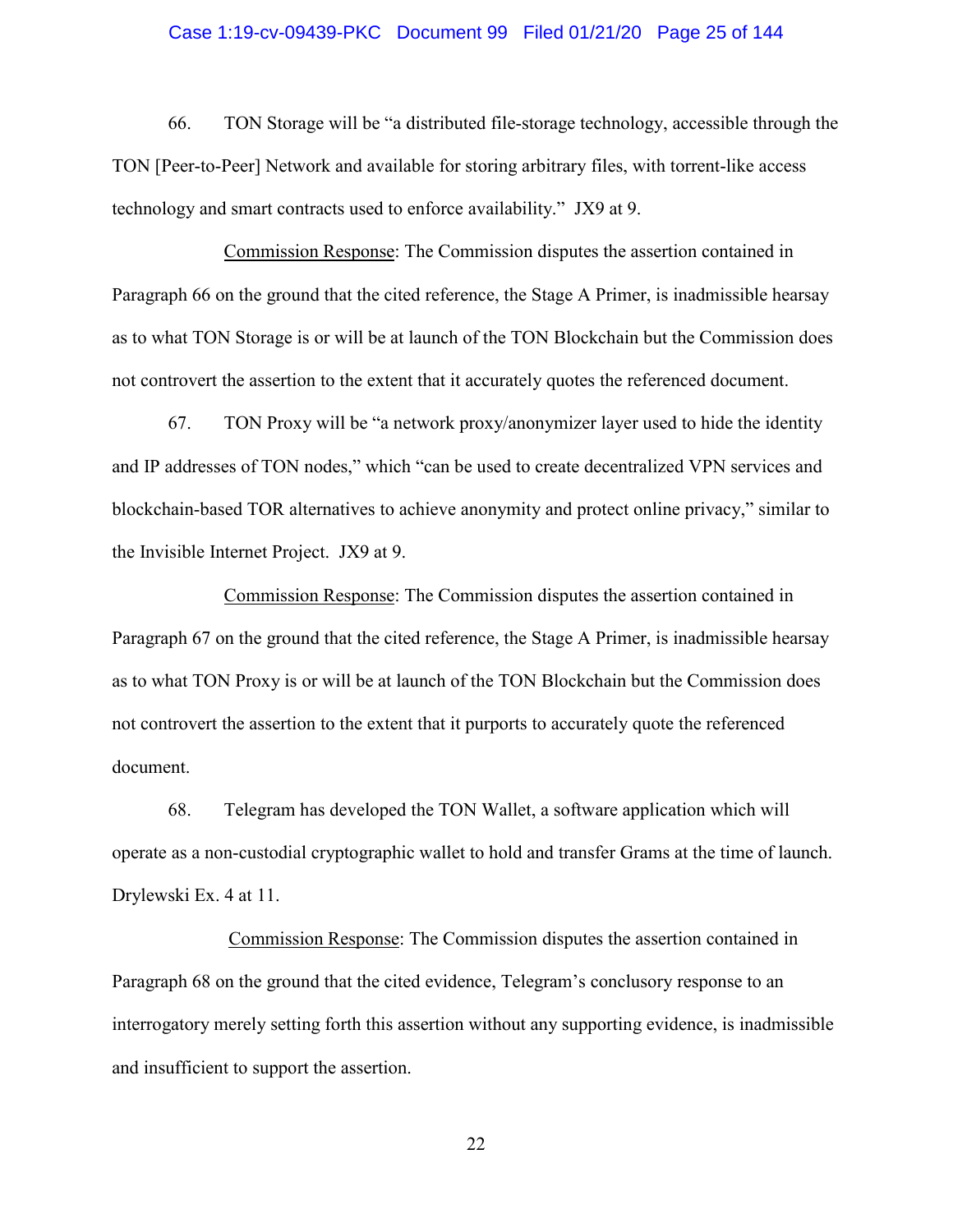#### Case 1:19-cv-09439-PKC Document 99 Filed 01/21/20 Page 26 of 144

69. Telegram intends to release the TON Wallet as a stand-alone application that will compete with other wallet applications developed by third parties. Drylewski Ex. 2, Durov Dep. at 160:4-161:5; McKeon Ex. 1 ¶¶ 157-62.

Commission Response: The Commission disputes the assertion contained in Paragraph 69 on the ground that, in the cited testimony of Pavel Durov, he admitted that while Telegram had previously stated that it intended to integrate TON Wallet into Telegram Messenger, as of January 6, 2020, it announced that it currently planned not to integrate TON Wallet into Telegram Messenger but that it reserved its right to integrate TON Wallet into Telegram Messenger in the future to the extent permitted by law or governmental authorities. Thus, the assertion contained in Paragraph 69 is an incomplete statement of even Telegram's stated intention and its true intention cannot be determined based on the cited references. Similarly, the cited references to the McKeon Report do not support the assertion contained in Paragraph 69 because it is inadmissible hearsay, and in fact contains multiple levels of hearsay as McKeon relies upon website reports and Telegram's representations rather than any firsthand knowledge. *See also* SEC Counter 56.1 ¶¶ 8–19.

70. Following the launch of the TON Blockchain, any third party will be able to see the TON Blockchain code and develop applications for the TON Blockchain. McKeon Ex. 1 ¶ 99.

Commission Response: The Commission disputes the assertion set forth in Paragraph 70 on the ground that the cited reference does not support the assertion as to what will in fact occur on the TON Blockchain after launch. The citation to the McKeon Report is inadmissible hearsay given that McKeon admitted: "I have not reviewed the TON source code, nor do I claim to have expertise as a software engineer or blockchain code developer, which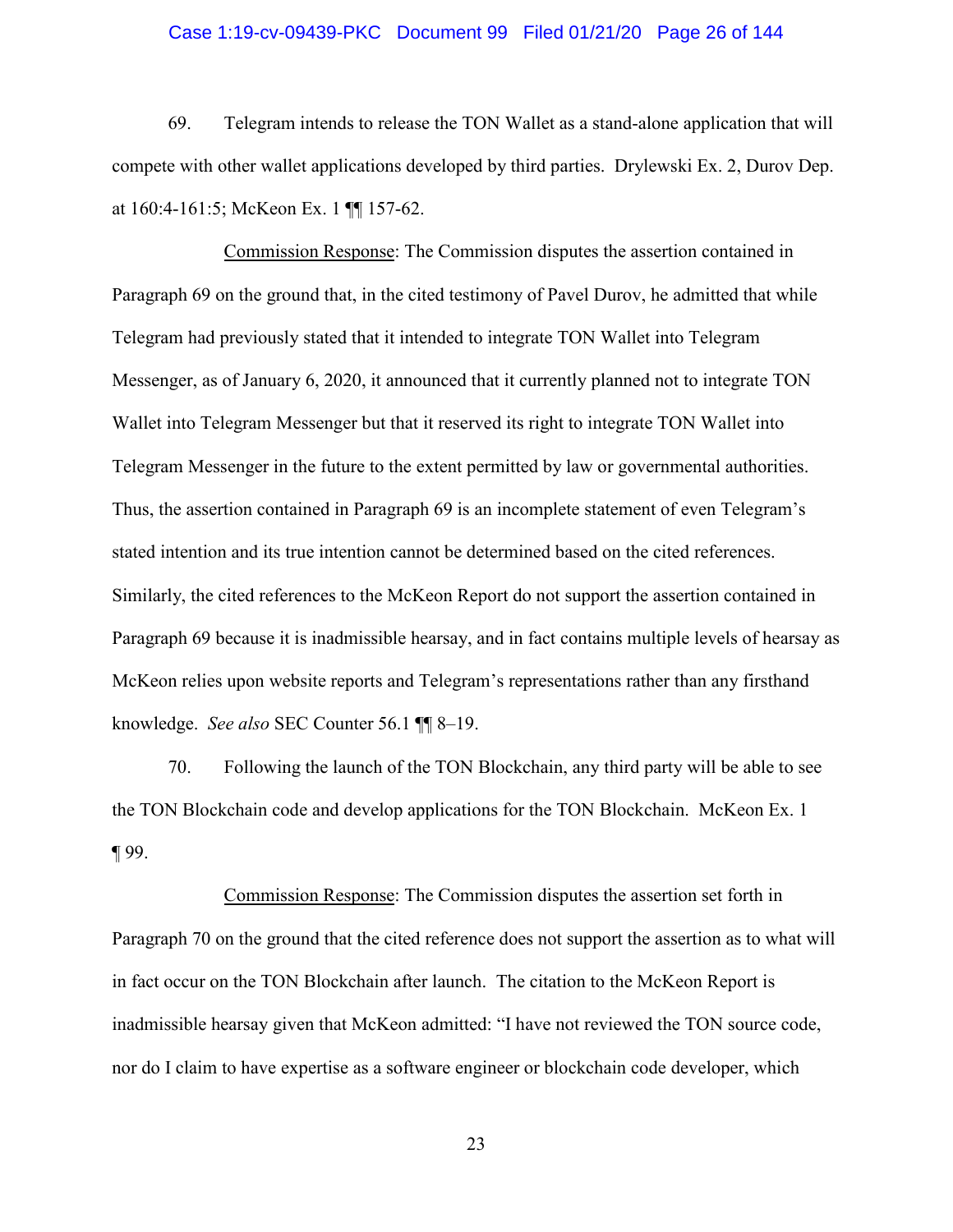#### Case 1:19-cv-09439-PKC Document 99 Filed 01/21/20 Page 27 of 144

would be required to conduct such a review" and given that McKeon further admitted that he merely "assume[d] that at the time of the contemplated public distribution of Grams, TON will be fully operational and have governance structure, consensus protocol, block validation mechanism, decentralized services and other features as described in the materials I have reviewed and relied upon…." D.E. 74-1 (McKeon Rep.) at ¶ 14. Thus, McKeon has no firsthand knowledge of the actual state of the TON Blockchain at launch.

71. As an open source code, third party developers cannot be excluded from developing upon, and using the functionality of, the core protocol. McKeon Ex. 1 ¶ 222.

Commission Response: The Commission disputes the assertion set forth in Paragraph 71on the ground that the cited reference does not support the assertion as to what will in fact occur on the TON Blockchain after launch. The citation to the McKeon Report is inadmissible hearsay given that McKeon admitted: "I have not reviewed the TON source code, nor do I claim to have expertise as a software engineer or blockchain code developer, which would be required to conduct such a review" and given that McKeon further admitted that he merely "assume[d] that at the time of the contemplated public distribution of Grams, TON will be fully operational and have governance structure, consensus protocol, block validation mechanism, decentralized services and other features as described in the materials I have reviewed and relied upon…." D.E. 74-1 (McKeon Rep.) at ¶ 14. Thus, McKeon has no firsthand knowledge of the actual state of the TON Blockchain at launch.

72. The TON Blockchain will be a decentralized system with no central governing body or management. Drylewski Ex. 3.

Commission Response: The Commission disputes the assertion contained in Paragraph 72 on the ground that the cited evidence, a self-serving Public Notice issued by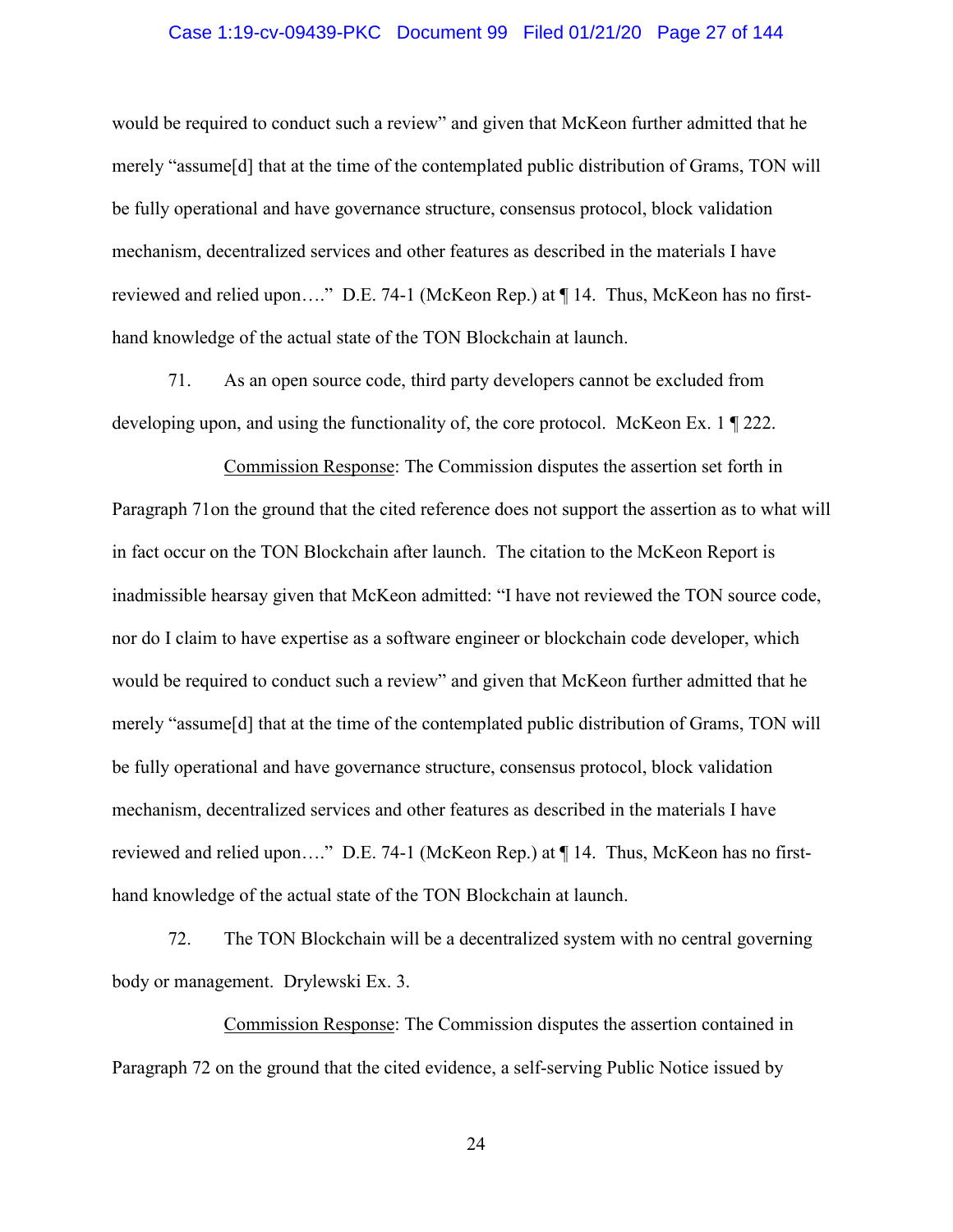#### Case 1:19-cv-09439-PKC Document 99 Filed 01/21/20 Page 28 of 144

Telegram on January 6, 2020 is inadmissible hearsay and contains no factual support for this conclusory assertion.

73. Telegram has informed the public that it will not have any control over, any unique rights within, or any responsibility for the management of the TON Blockchain. Drylewski Ex. 3; Drylewski Ex. 4 at 31.

Commission Response: The Commission does not controvert the assertion contained in Paragraph 73 that Telegram has made the referenced public statements as contained in the cited self-serving Public Notice issued by Telegram on January 6, 2020 but it disputes that those statements reflect what Telegram's role will in fact be with respect to the TON Blockchain post-launch given that the Public Notice is inadmissible hearsay and given that the other cited reference, Telegram's conclusory response to an interrogatory merely setting forth this assertion without any supporting evidence, is inadmissible and insufficient to support the assertion. *See also* SEC Counter 56.1 ¶¶ 1–19.

*2. Validation* 

74. Telegram selected a "Proof of Stake" consensus mechanism for the TON Blockchain. JSF ¶ 122.

Commission Response: The Commission does not controvert the assertions contained in Paragraph 74.

75. Validators for the TON Blockchain will be required to validate proposed blocks, perform computations for smart contracts, and digitally sign valid blocks. JSF ¶ 123.

Commission Response: The Commission does not controvert the assertions contained in Paragraph 75.

76. The TON Blockchain will allow validators to aggregate stakes to foster decentralization by promoting involvement by a broader group of stakeholders. JSF ¶ 124.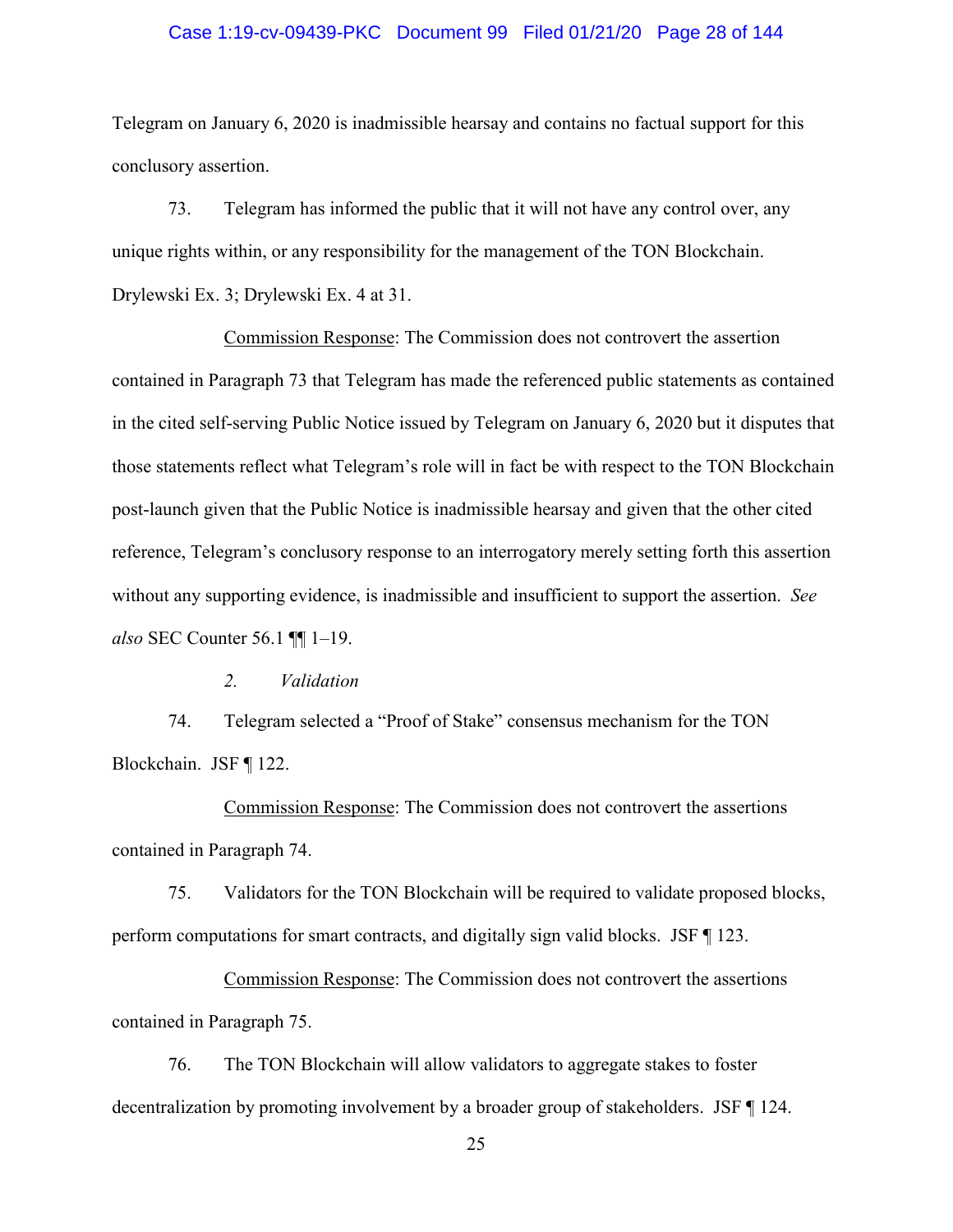#### Case 1:19-cv-09439-PKC Document 99 Filed 01/21/20 Page 29 of 144

Commission Response: The Commission disputes the assertions contained in Paragraph 76 on the ground that the cited reference, JSF ¶ 124, does not support the assertion. JSF ¶ 124 merely states that it is Telegram's stated intention to allow validators to aggregate stakes to foster decentralization by promoting involvement by a broader group of stakeholders, not that the TON Blockchain will in fact operate in this manner or for the referenced reasons. The Commission further disputes the assertions in Paragraph 76 because they refer to a claimed future action by Telegram that cannot be proven or disproven at this time.

77. At launch, Gram holders who wish to be validators must "stake" a minimum of 100,000 Grams. JSF ¶ 125.

Commission Response: The Commission does not controvert the assertions contained in Paragraph 77.

78. Following launch, the minimum number of Grams required to be staked will be a configurable parameter that can be changed by vote of the validators. JSF ¶ 125.

Commission Response: The Commission does not controvert the assertions contained in Paragraph 78.

79. Once every validation period, any Gram holder or group of Gram holders seeking to be a validator for the next validation period can stake the minimum number of Grams required to be eligible for selection as a validator for the next period. JSF ¶ 126.

Commission Response: The Commission does not controvert the assertions contained in Paragraph 79.

80. The TON Blockchain will automatically and randomly select a predetermined number of validators from amongst the largest stakeholders for that period. JSF ¶ 126.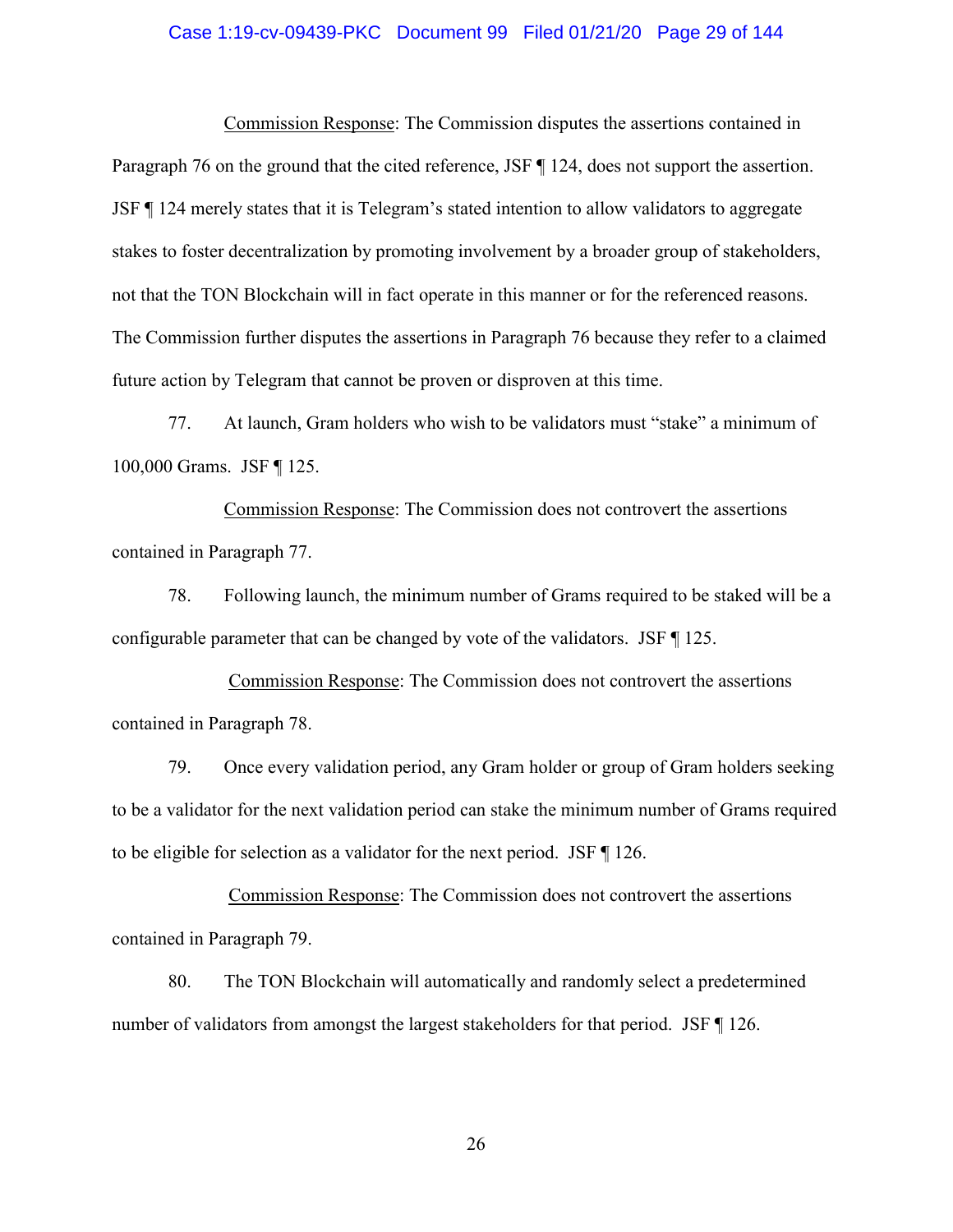#### Case 1:19-cv-09439-PKC Document 99 Filed 01/21/20 Page 30 of 144

Commission Response: The Commission does not controvert the assertions contained in Paragraph 80.

81. Validators who correctly validate a block will automatically be rewarded with newly minted, system-generated Grams. JSF ¶ 127.

Commission Response: The Commission does not controvert the assertions contained in Paragraph 81.

82. If validators incorrectly validate a block, they will automatically lose part of their stake and will be temporarily suspended from acting as a validator. JSF ¶ 128.

Commission Response: The Commission does not controvert the assertions contained in Paragraph 82.

83. Based on these validation efforts, Telegram expects that the supply of Grams will increase by approximately 2% annually as newly minted Grams are automatically generated and paid to validators. JSF ¶ 129.

Commission Response: The Commission does not controvert that the assertion contained in Paragraph 83 accurately quotes the cited reference, but the Commission disputes the assertion because it refers to a future action that cannot be proven or disproven at this time.

84. As currently contemplated, after the TON Blockchain launches, Defendants will allocate 4% of Grams to a "Developer Pool." JSF ¶ 158.

Commission Response: The Commission does not controvert the assertions contained in Paragraph 84, but the Commission disputes that the assertion is evidence as to what Telegram will in fact do in the future. Telegram is not legally prevented from changing the "Developer Pool" allocation after launch and, given its documented history of changing its claims as to what it will or will not do with respect to the TON Blockchain and Grams in the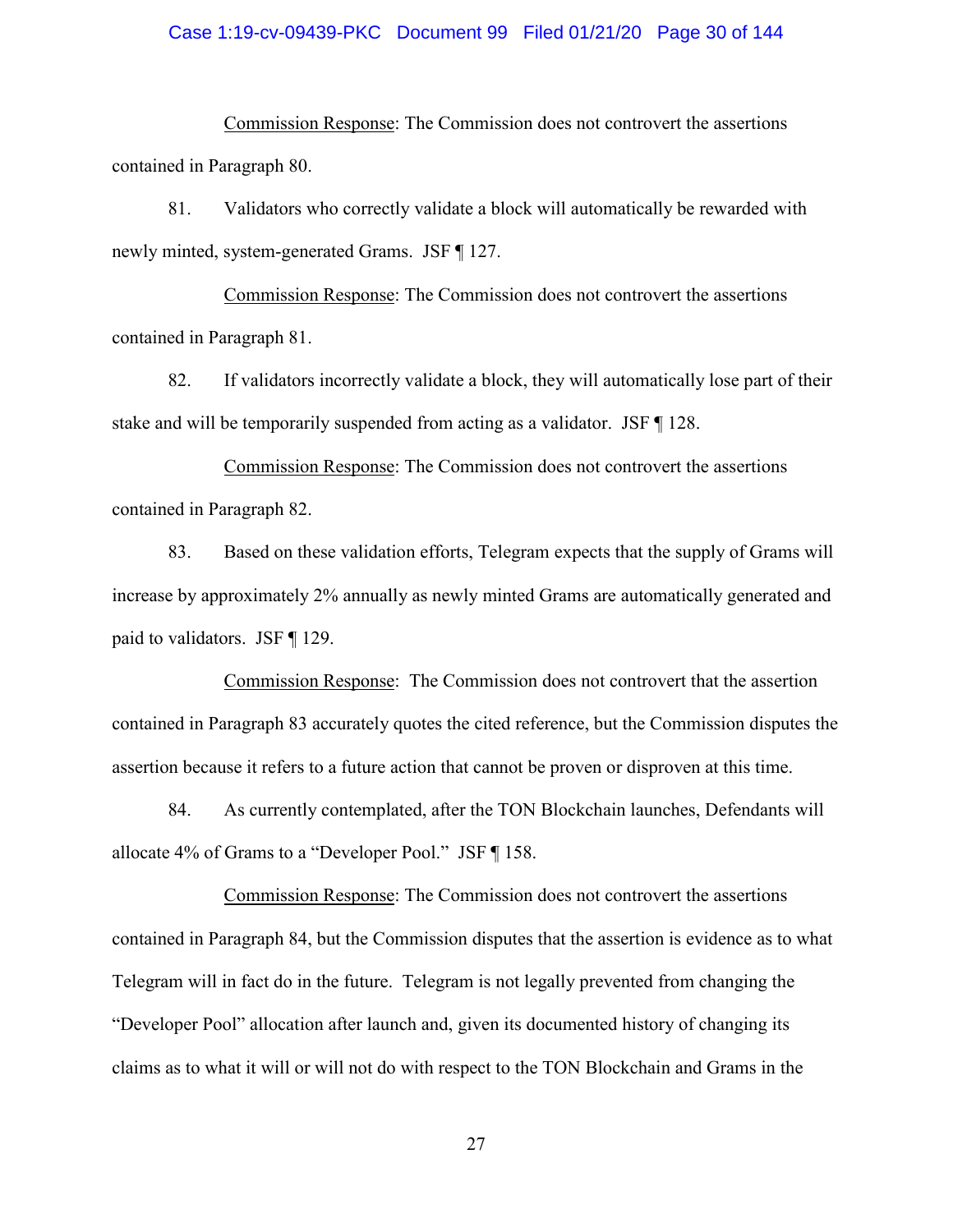#### Case 1:19-cv-09439-PKC Document 99 Filed 01/21/20 Page 31 of 144

future (SEC Counter ¶¶ 56.1 11–19), its current stated intention is not reliable evidence as to what it will in fact do in the future.

85. Pavel and Nikolai Durov are currently anticipated to each receive 1% of the initial supply of Grams from the Developer Pool. Drylewski Ex. 5 at 4; JSF ¶ 159.

Commission Response: The Commission does not controvert the assertions contained in Paragraph 85 but the Commission disputes that the assertion is evidence as to what Telegram will in fact do in the future. Telegram is not legally prevented from changing the Durovs' allocation from the "Developer Pool" after launch and, given its documented history of changing its claims as to what it will or will not do with respect to the TON Blockchain and Grams in the future (SEC Counter  $\P$  56.1 11–19), its current stated intention is not reliable evidence as to what it will in fact do in the future.

86. Telegram has stated that the developer pool will have a four-year lock-up period restricting the sale of Grams by developer pool recipients. JSF ¶ 160.

Commission Response: The Commission does not controvert the assertions contained in Paragraph 86 but the Commission disputes that the assertion is evidence as to what Telegram will in fact do in the future. Telegram is not legally prevented from changing the referenced lock-up period after launch and, given its documented history of changing its claims as to what it will or will not do with respect to the TON Blockchain and Grams in the future (SEC Counter ¶¶ 56.1 11–19), its current stated intention is not reliable evidence as to what it will in fact do in the future.

87. Telegram informed the public on January 6, 2020 that, to the extent Pavel Durov, Nikolai Durov, or any Telegram employees holds any Grams following launch of the TON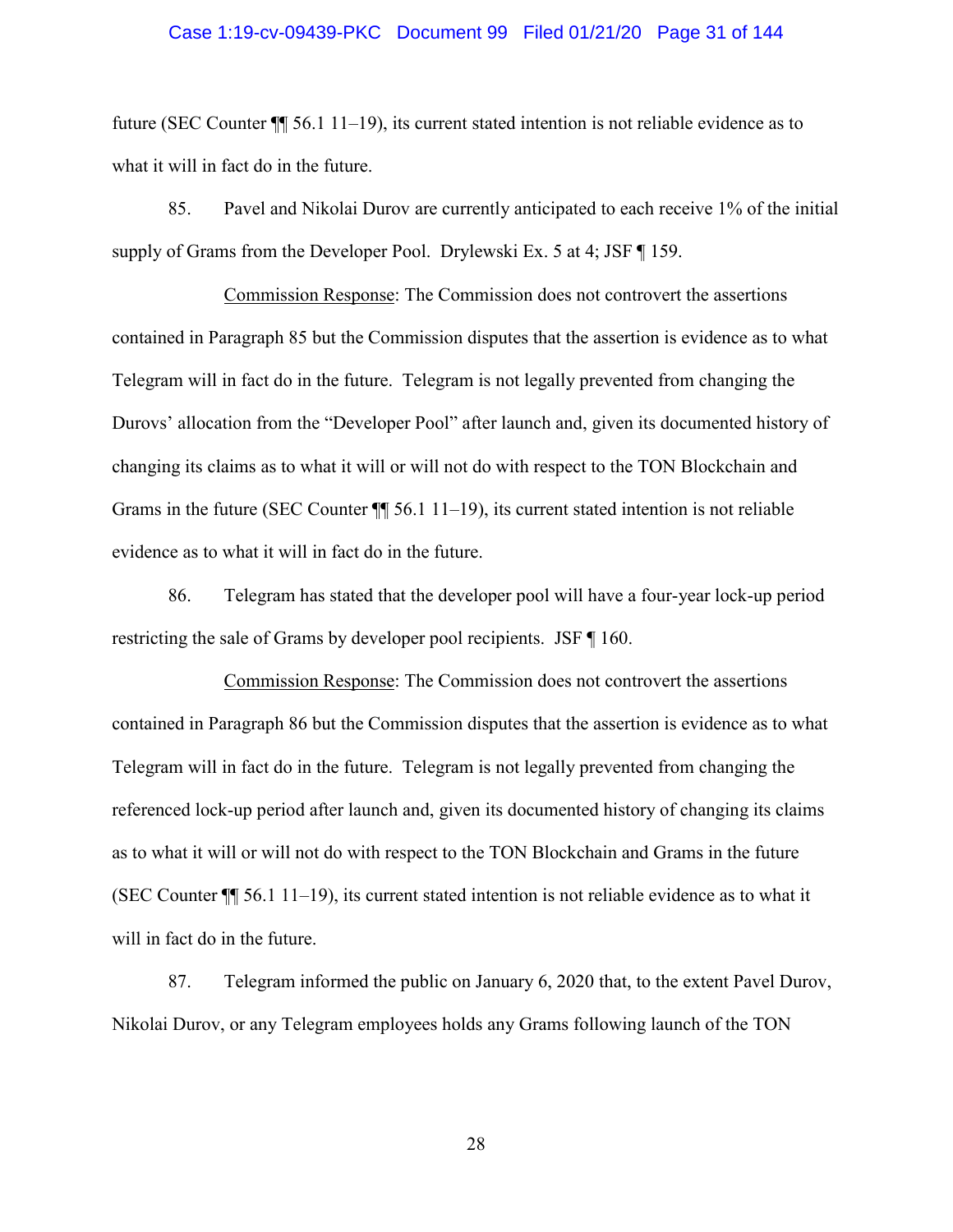#### Case 1:19-cv-09439-PKC Document 99 Filed 01/21/20 Page 32 of 144

Blockchain, they will not be allowed to take part in any voting or validating activities on the TON Blockchain. JSF ¶ 161.

Commission Response: The Commission does not controvert the assertions contained in Paragraph 87 but the Commission disputes that the assertion is evidence as to what Telegram will in fact do in the future. Telegram is not legally prevented from allowing the Durovs or other Telegram employees from taking part in voting or validating activities after launch and, given its documented history of changing its claims as to what it will or will not do with respect to the TON Blockchain and Grams in the future (SEC Counter  $\P$  56.1 11–19), its current stated intention is not reliable evidence as to what it will in fact do in the future.

88. Telegram will not hold any Grams after the launch of the TON Blockchain. Drylewski Ex. 2, Durov Dep. at 273:3-11.

Commission Response: The Commission disputes the assertions contained in Paragraph 88. Paragraph 88 refers to a claimed future action by Telegram that cannot be proven or disproven at this time. Also, the evidence cited by Telegram does not support the assertion. It merely establishes that Telegram has stated that that it presently is not obligated to hold any Grams after launch of the TON Blockchain. Telegram is not legally prevented from holding Grams after launch, and in fact retains authority over what to do with the 42% of Grams not sold in the Offering (SEC 56.1 ¶ 381), and given its documented history of changing its claims as to what it will or will not do with respect to the TON Blockchain and Grams in the future (SEC Counter ¶¶ 56.1 11–19), its current stated intention is not reliable evidence as to what it will in fact do in the future.

89. Telegram has told the public that its employees and founders may, but have not committed, hold Grams following launch of the TON Blockchain. Drylewski Ex. 3.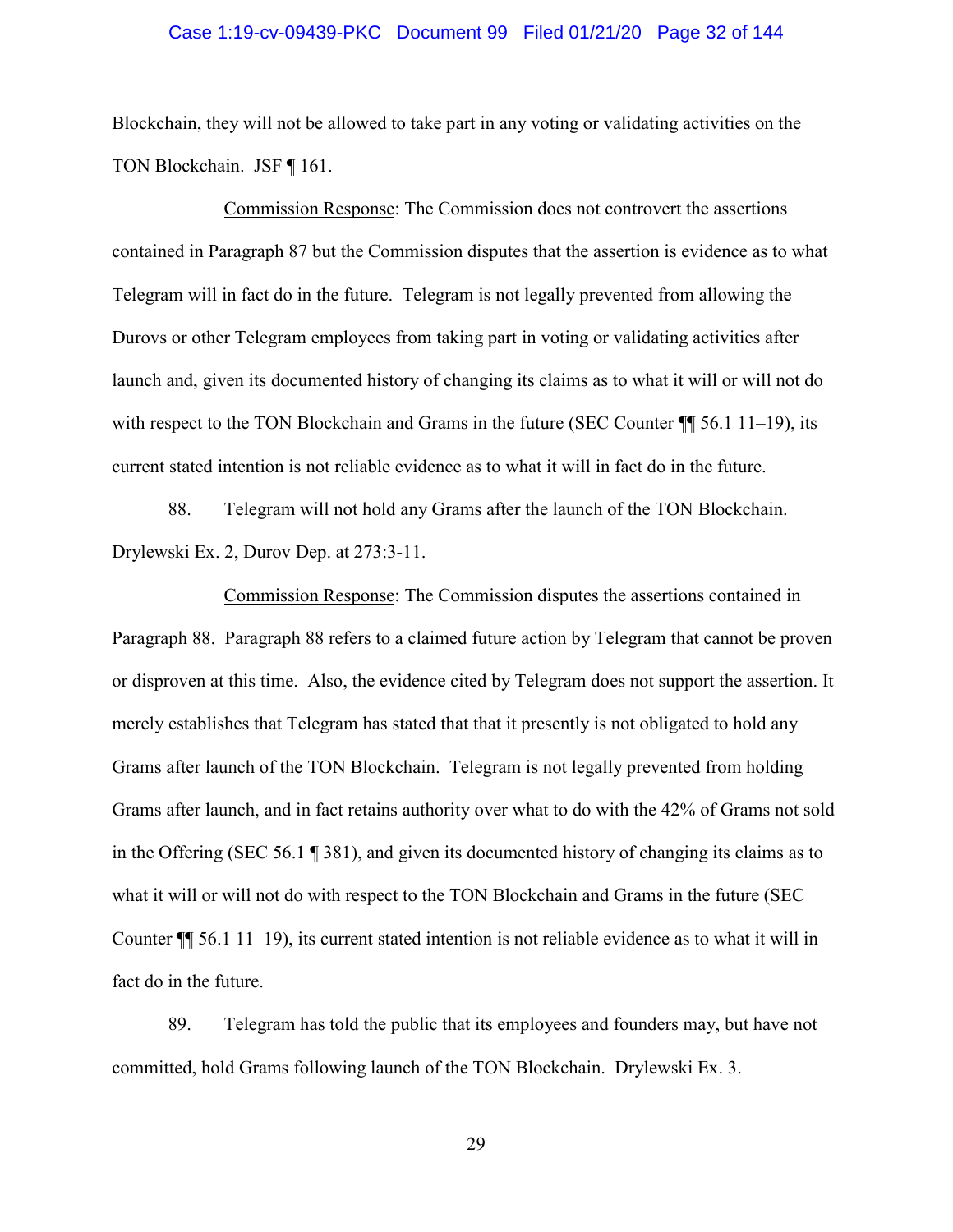#### Case 1:19-cv-09439-PKC Document 99 Filed 01/21/20 Page 33 of 144

Commission Response: The Commission does not controvert the assertions contained in Paragraph 89 but the Commission disputes that the assertion is evidence as to what Telegram will in fact do in the future. . Telegram is not legally prevented from allowing its founders or employees to hold Grams after launch and, given its documented history of changing its claims as to what it will or will not do with respect to the TON Blockchain and Grams in the future (SEC Counter ¶¶ 56.1 11–19), its current stated intention is not reliable evidence as to what it will in fact do in the future.

90. Telegram has told the public that any Grams held by its employees or founders cannot be used for voting of validating functions in connection with the TON Blockchain. Drylewski Ex. 3.

Commission Response: The Commission does not controvert the assertions contained in Paragraph 90 but the Commission disputes that the assertion is evidence as to what Telegram will in fact do in the future. Telegram is not legally prevented from allowing its founders or employees to use Grams for voting or validation functions after launch and, given its documented history of changing its claims as to what it will or will not do with respect to the TON Blockchain and Grams in the future (SEC Counter ¶¶ 56.1 11–19), its current stated intention is not reliable evidence as to what it will in fact do in the future.

## **C. Telegram Conducts a Private Placement**

91. In order to develop the TON Blockchain, Telegram needed to raise funds. JSF ¶ 38.

Commission Response: The Commission does not controvert the assertions contained in Paragraph 91 except to the extent the assertion suggests that Telegram raised funds solely for the TON Blockchain and not for Telegram Messenger. (*See* SEC 56.1 ¶¶ 1–14.)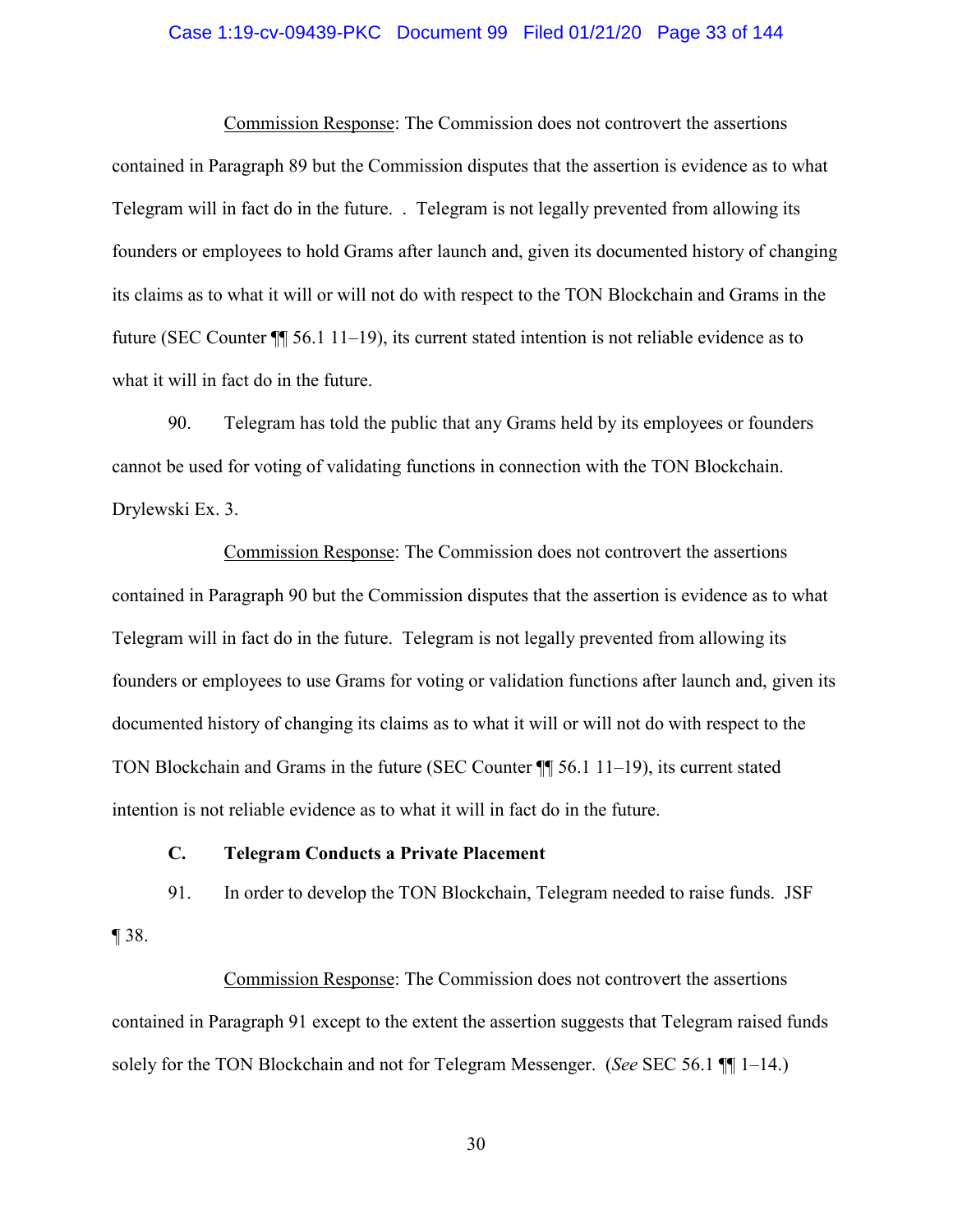#### Case 1:19-cv-09439-PKC Document 99 Filed 01/21/20 Page 34 of 144

92. Telegram decided to raise the funds by selling interests in the right to receive Grams. JSF ¶ 38.

Commission Response: The Commission objects to the phrase "interests in the right to receive Grams" as vague and ambiguous and disputes that the phrase accurately characterizes what Telegram sold to the Initial Purchasers. It is the Commission's position, as set forth in more detail in its legal memoranda and supporting filings submitted in support of its motion for a preliminary and permanent injunction and in support of its motion for summary judgment and its opposition to Defendants' motion for summary judgment, that the Defendants sold Grams to the Initial Purchasers, not merely the "right to receive" Grams. However, to avoid undue and cumbersome repetition in this Response, the Commission asserts this objection generally as to all such references, rather than repeat this objection in detail in response to every reference by Defendants to the "interests in the right to receive Grams." The Commission does so without waiving its objection to that phrase as vague and ambiguous and without waiving its dispute that the phrase accurately reflects what was sold to the Initial Purchasers.

The Commission does not, however, controvert the assertion contained in Paragraph 92 to the extent that it asserts that Telegram decided to raise funds by selling Grams.

93. Telegram created a wholly owned subsidiary, TON Issuer, to sell the interests in the right to receive Grams. *See* JSF ¶ 2.

Commission Response: The Commission objects to the phrase "interests in the right to receive Grams" but does not otherwise controvert the assertions contained in Paragraph 93.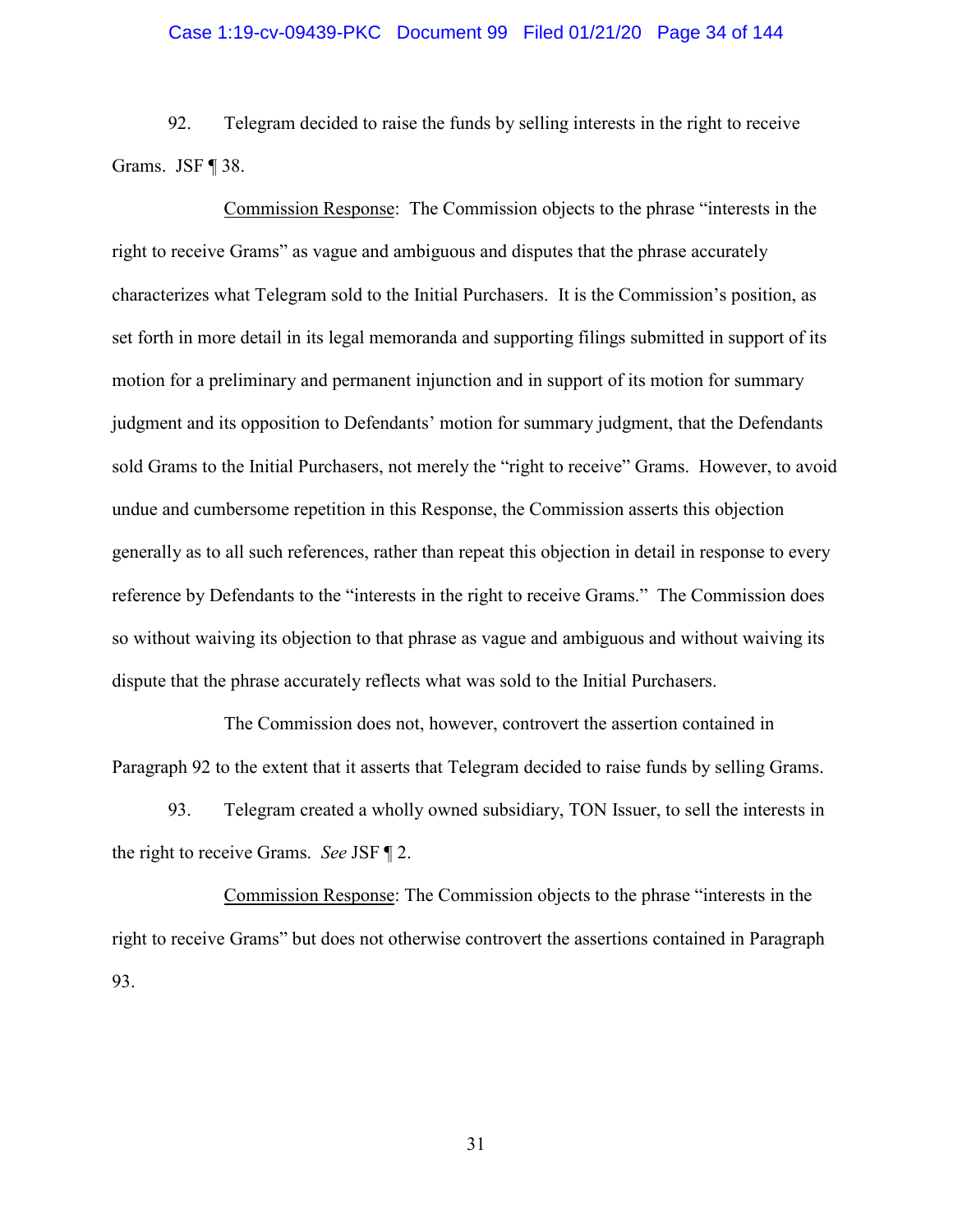#### Case 1:19-cv-09439-PKC Document 99 Filed 01/21/20 Page 35 of 144

94. The United States Department of Treasury's Financial Crimes Enforcement Network ("FinCEN") considers TON Issuer to be a Money Services Business subject to the Bank Secrecy Act. JSF ¶ 175; Drylewski Ex. 6, Money Services Business Registration.

Commission Response: The Commission does not controvert the assertion contained in Paragraph 94.

95. TON Issuer registered as a Money Services Business in the U.S. with FinCEN on August 30, 2019. JSF ¶ 176; *see also* Drylewski Ex. 6.

Commission Response: The Commission does not controvert the assertion contained in Paragraph 95.

96. Defendants initially contemplated engaging in a private pre-sale of the right to receive Grams in January 2018, followed by a public sale of Grams in March 2018. JSF ¶ 39.

Commission Response: The Commission objects to the phrase "right to receive Grams" but does not otherwise controvert the assertions contained in Paragraph 96.

97. Defendants instead opted to sell the right to receive Grams to a limited group of private purchasers (the "Private Placement purchasers") using contracts (the "Purchase Agreements"). JSF ¶ 40.

Commission Response: The Commission objects to the phrase "Private Placement" as an incorrect legal characterization of Defendants' offer and sale of Grams to potential and actual Initial Purchasers during the two rounds that commenced in January and March 2018. It is the Commission's position, as set forth in more detail in its legal memoranda and supporting filings submitted in support of its motion for a preliminary and permanent injunction and in support of its motion for summary judgment and its opposition to Defendants' motion for summary judgment, that the Defendants engaged in an unregistered, non-exempt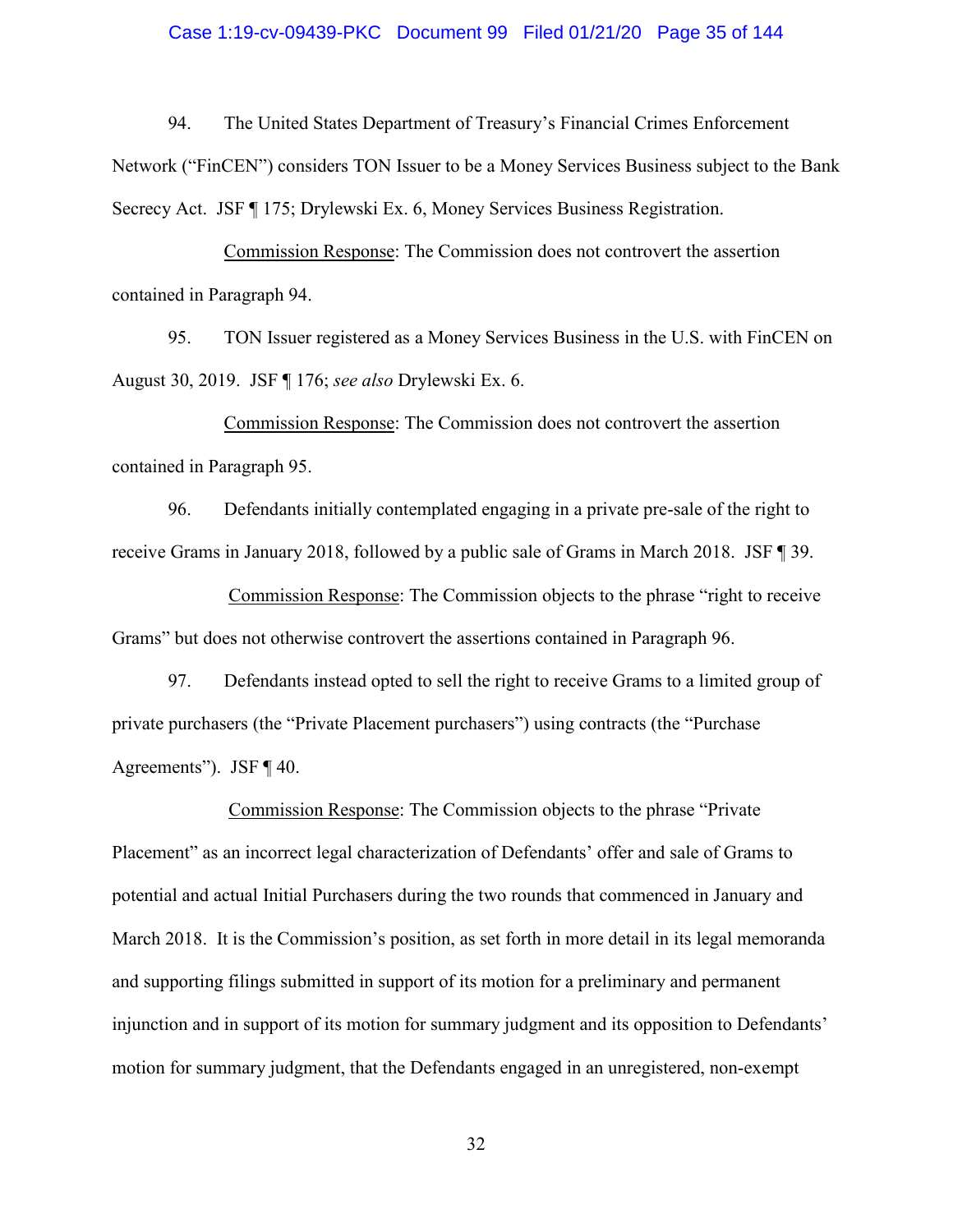#### Case 1:19-cv-09439-PKC Document 99 Filed 01/21/20 Page 36 of 144

public distribution of securities in violation of Section 5 of the Securities Act of 1933 ("Securities Act") in connection with their offer and sale of Grams to the Initial Purchasers, not a Private Placement. However, to avoid undue and cumbersome repetition in this Response, the Commission asserts this objection generally as to all such references, rather than repeat this objection in detail in response to every reference by Defendants to the "Private Placement." The Commission does so without waiving its objection to that phrase as legally incorrect and without waiving its dispute that the phrase accurately reflects the legal status of the Offering.

The Commission also objects to the phrase "right to receive Grams" and otherwise disputes the assertions contained in Paragraph 97 on the ground that they incorrectly characterize what was sold to the Initial Purchasers.

98. Defendants chose to sell the right to receive Grams to the Private Placement purchasers through the Purchase Agreements because they wanted to take "as safe as possible [of an] approach and deal only with highly sophisticated institutional investors in a proper, organized private placement." Drylewski Ex. 7, Shyam Parekh Deposition ("Parekh Dep.") at 28:11-14; Drylewski Ex. 8, Ilya Perekopsky Deposition ("Perekopsky Dep.") at 86:15-18 ("we decided to focus on private placements and we decided to focus on working only with sophisticated, reputable investors").

Commission Response: The Commission objects to the phrases "right to receive Grams" and "Private Placement" and disputes the assertions contained in Paragraph 98 on the ground that they incorrectly state what was sold to the Initial Purchasers and the legal status of the Offering. Subject to and without waving these objections and disputes, and without waiving its right to challenge the credibility of these witnesses, the Commission does not controvert that the cited individuals testified to the cited statements.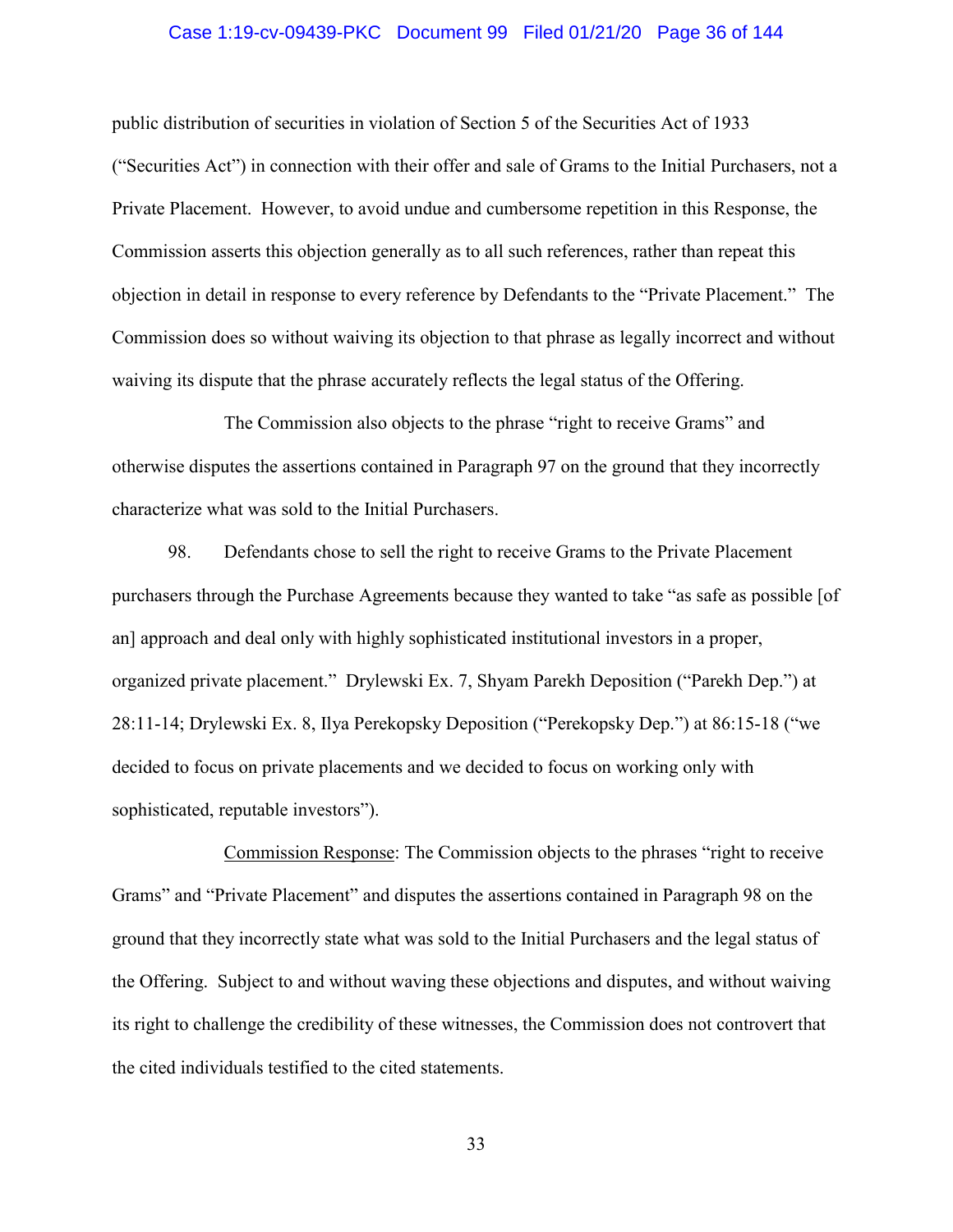## Case 1:19-cv-09439-PKC Document 99 Filed 01/21/20 Page 37 of 144

99. Defendants hired John Hyman, in part, because "he . . . had a set of skills required to work with a wide group of sophisticated investors globally." Drylewski Ex. 8, Perekopsky Dep. at 66:16-18.

Commission Response: The Commission does not controvert the assertions contained in Paragraph 99.

100. The Private Placement purchasers were highly sophisticated and of high net worth, with an average investment of approximately \$10 million. Drylewski Ex. 2, Durov Dep. at 300:7-17.

Commission Response: The Commission objects to the phrase "Private Placement" but does not otherwise controvert the assertions contained in Paragraph 100.

101. Defendants ultimately engaged in two rounds of such sales, which took place between January 2018 and March 2018 (the "Private Placement"). JSF ¶¶ 40-41.

Commission Response: The Commission objects to the phrase "Private Placement" but does not otherwise controvert the assertions contained in Paragraph 101 that Defendants engaged in two rounds of sales commencing in January and March 2018, except that it disputes that the rounds ended in March 2018. There is ample evidence that Telegram continued to raise money in connection with each round well after March 2018. *See, e.g.,* SEC Counter 56.1 ¶¶ 102, 123, 141.

102. In total, Telegram sold the right to receive nearly 2.9 billion Grams. JSF ¶ 43. Commission Response: The Commission does not controvert the assertion contained in Paragraph 102.

103. In total, Telegram raised \$1.7 billion in the Private Placement. JX1, Round 1 Form D, at 5; JX2, Round 2 Form D, at 5.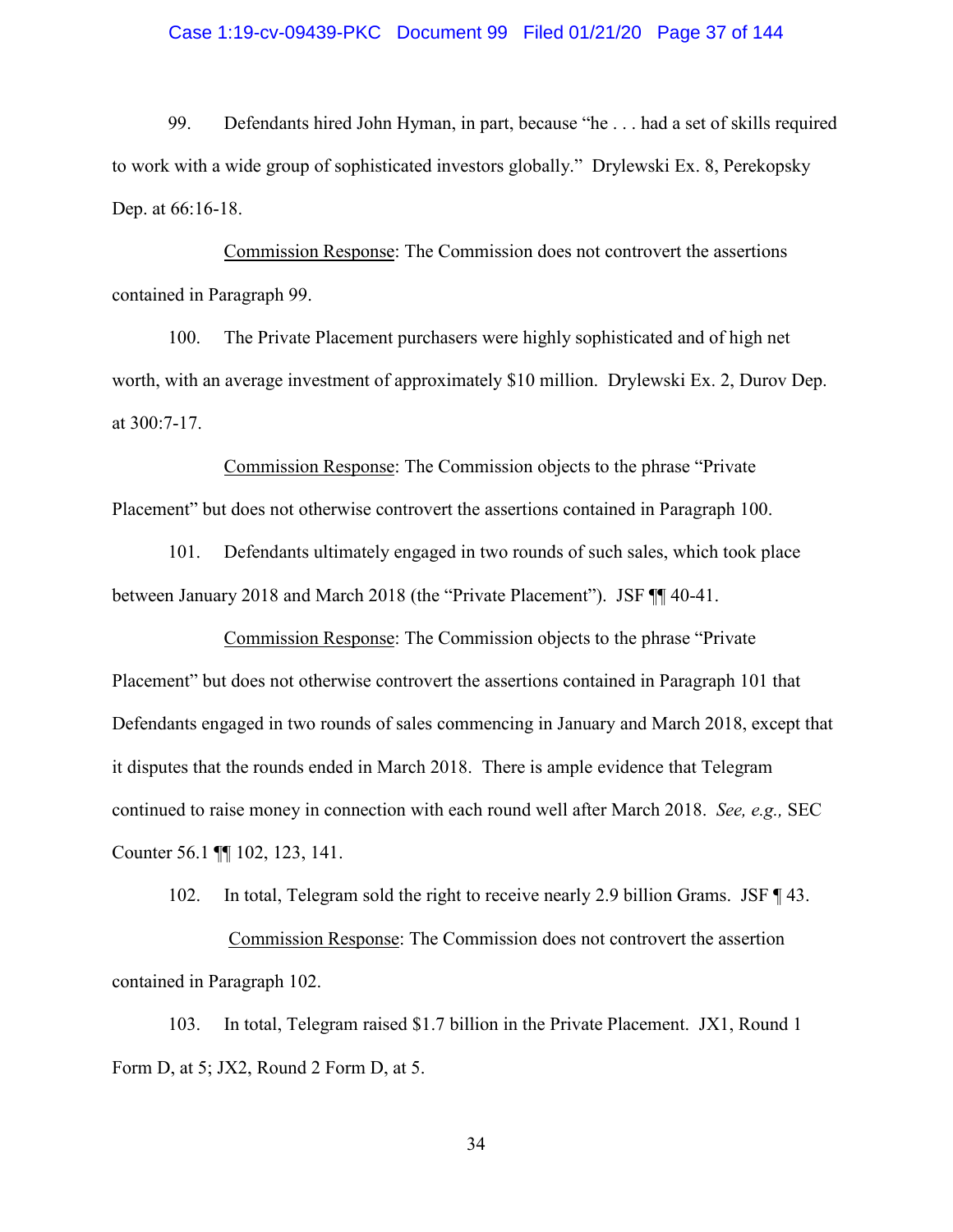## Case 1:19-cv-09439-PKC Document 99 Filed 01/21/20 Page 38 of 144

Commission Response: The Commission objects to the phrase "Private Placement" and states that it cannot confirm or deny the assertion that Telegram in fact raised \$1.7 billion in the Offering until it receives unredacted bank records.

104. In determining allocations in the Private Placement, Telegram focused on a number of factors, including, but not limited to, reputation, track record, brand name and experience with blockchain technology. Drylewski Ex. 2, Durov Dep. at 287:21-290:20.

Commission Response: The Commission objects to the phrases "Private Placement" and also objects to the terms "reputation," "track record," "brand name," and "experience with blockchain technology," as vague and ambiguous. Subject to and without waiving these objections, Telegram does not otherwise controvert the fact that Pavel Durov testified that Telegram took the referenced factors into account in determining allocations. *But see* SEC 56.1 ¶¶ 139–45.

105. Telegram considered reputation, in particular, to be very important in the allocation process. Drylewski Ex. 2, Durov Dep. at 287:21-290:20.

Commission Response: The Commission objects to the word "reputation" as vague and ambiguous. Subject to and without waving this objection, the Commission does not controvert the fact that Pavel Durov testified that Telegram considered reputation to be very important in determining allocations.

106. Defendants accepted payments in the Private Placement in either U.S. dollars or Euros. *See* Drylewski Ex. 2, Durov Dep. at 209:7-10.

Commission Response: The Commission objects to the phrase "Private Placement" but does not otherwise controvert the assertions contained in Paragraph 106.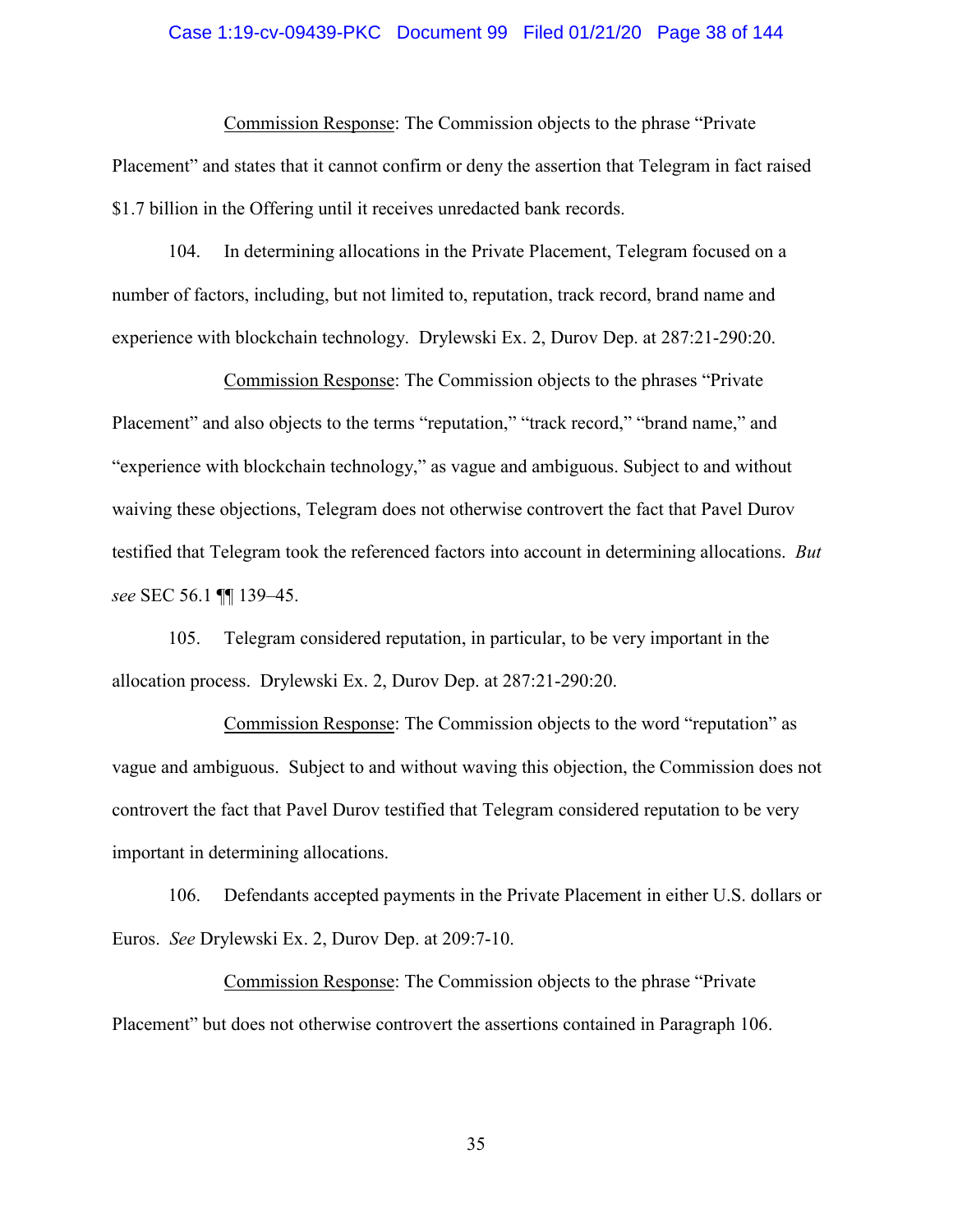## Case 1:19-cv-09439-PKC Document 99 Filed 01/21/20 Page 39 of 144

107. The Private Placement was conducted in accordance with Rule 506 of Regulation D (for U.S. purchasers) and Regulation S (for non-U.S. purchasers) under the Securities Act of 1933 ("Securities Act"). JX1 at 5; JX2 at 5; Drylewski Ex. 4 at 6.

Commission Response: The Commission objects to the phrase "Private Placement" and disputes the legal conclusion contained in Paragraph 107 that the offering was conducted in accordance with Rule 506 of Regulation D and Regulation S, as set forth in more detail in the Commission's memorandum of law in support of its motion for a TRO and a preliminary injunction, and in its motion for summary judgment and its opposition to Defendants' motion for summary judgment.

In addition, the cited references do not support the assertion. JX1 and JX2 are the Form D's that Telegram filed with the Commission asserting an exemption from registration under the above-referenced provisions. However, those forms do not prove that Telegram in fact was entitled to rely upon, and complied with all of the provisions necessary to rely upon, those provisions. Finally, Drylewski Ex. 4 at 6 is merely Telegram's conclusory responses to interrogatories. They contain no factual support for this assertion and are inadmissible to establish this assertion.

## *1. Round 1 of the Private Placement*

108. The first round of the Private Placement ("Round 1") began in January 2018. JSF  $\P$  46.

Commission Response: The Commission does not controvert the assertions contained in Paragraph 108, except that it disputes Telegram's legal conclusion characterizing the Offering as a "Private Placement."

109. In Round 1, Defendants raised a total of \$850 million from 81 Private Placement purchasers worldwide. JSF ¶¶ 48, 49.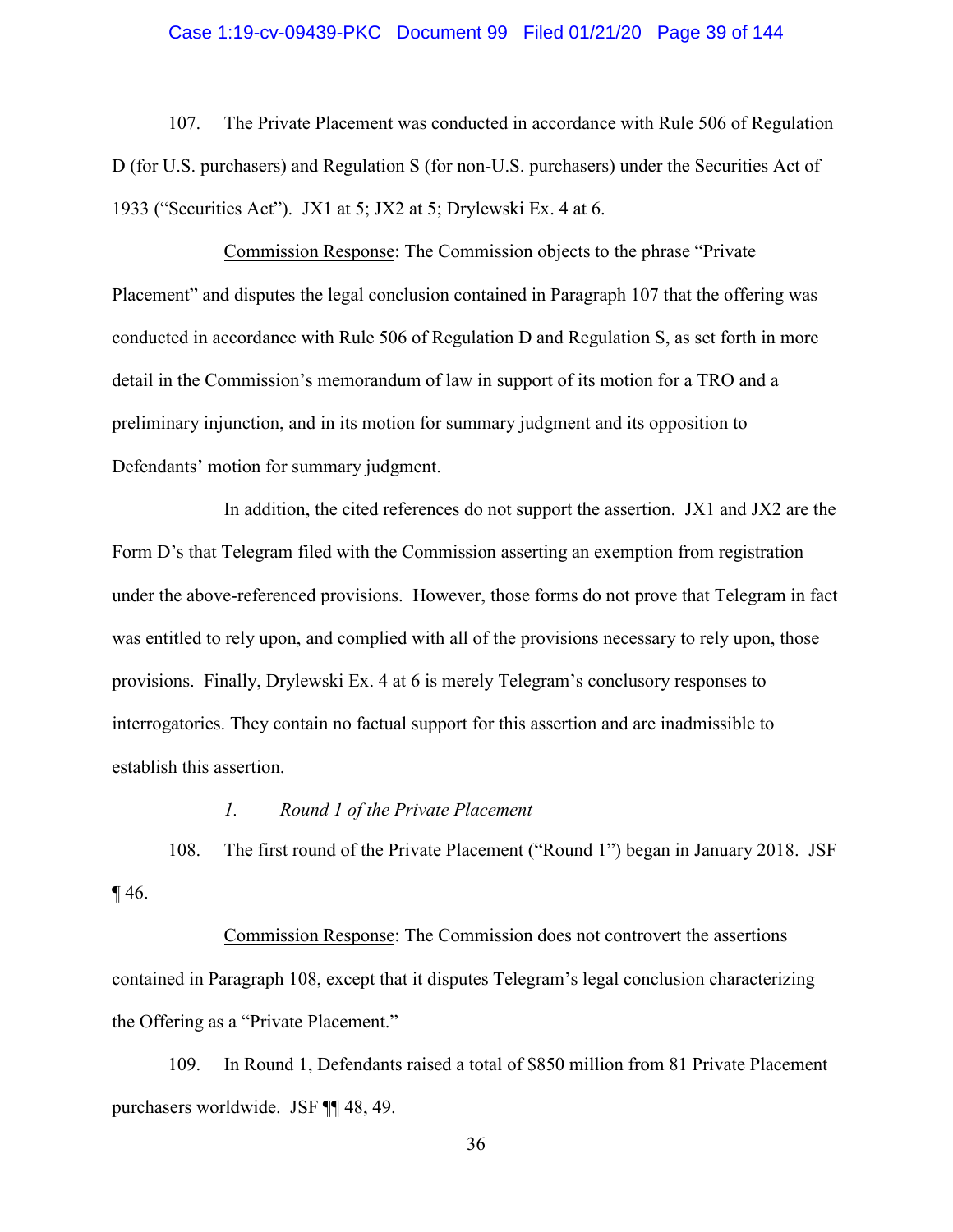## Case 1:19-cv-09439-PKC Document 99 Filed 01/21/20 Page 40 of 144

Commission Response: The Commission objects to the phrase "Private Placement" and states that it cannot currently confirm or deny the assertion that Telegram in fact raised \$850 million in Round 1 of the Offering until it receives unredacted bank records. In addition, the referenced citations do not support the assertion; they merely state that Telegram reported raising the referenced amount, not that Telegram in fact raised that amount.

110. On February 13, 2018, Defendants filed a Form D noticing "purchase agreements for cryptocurrency" for amounts totaling \$850 million that began on January 29, 2018. JSF ¶ 48.

Commission Response: The Commission does not controvert the assertions contained in Paragraph 110.

111. Round 1 was exempt from the registration requirements for securities under Rule 506(c) of the Regulation D and/or Regulation S of the Securities Act. JX1 at 5.

Commission Response: The Commission disputes the legal conclusion contained in Paragraph 111 that Round 1 was exempt from the registration requirements for securities under Rule 506(c) of Regulation D and /or Regulation S of the Securities Act, as set forth in more detail in the Commission's memorandum of law in support of its motion for a TRO and a preliminary injunction, and in its memorandum of law in support of its motion for summary judgment and in opposition to Defendants' motion for summary judgment.

In addition, the cited reference does not support the assertion. JX1 is the Form D that Telegram filed with the Commission asserting an exemption from registration under the above-referenced provisions. However, that form does not prove that Telegram in fact was entitled to rely upon, and complied with all of the provisions necessary to rely upon, those provisions.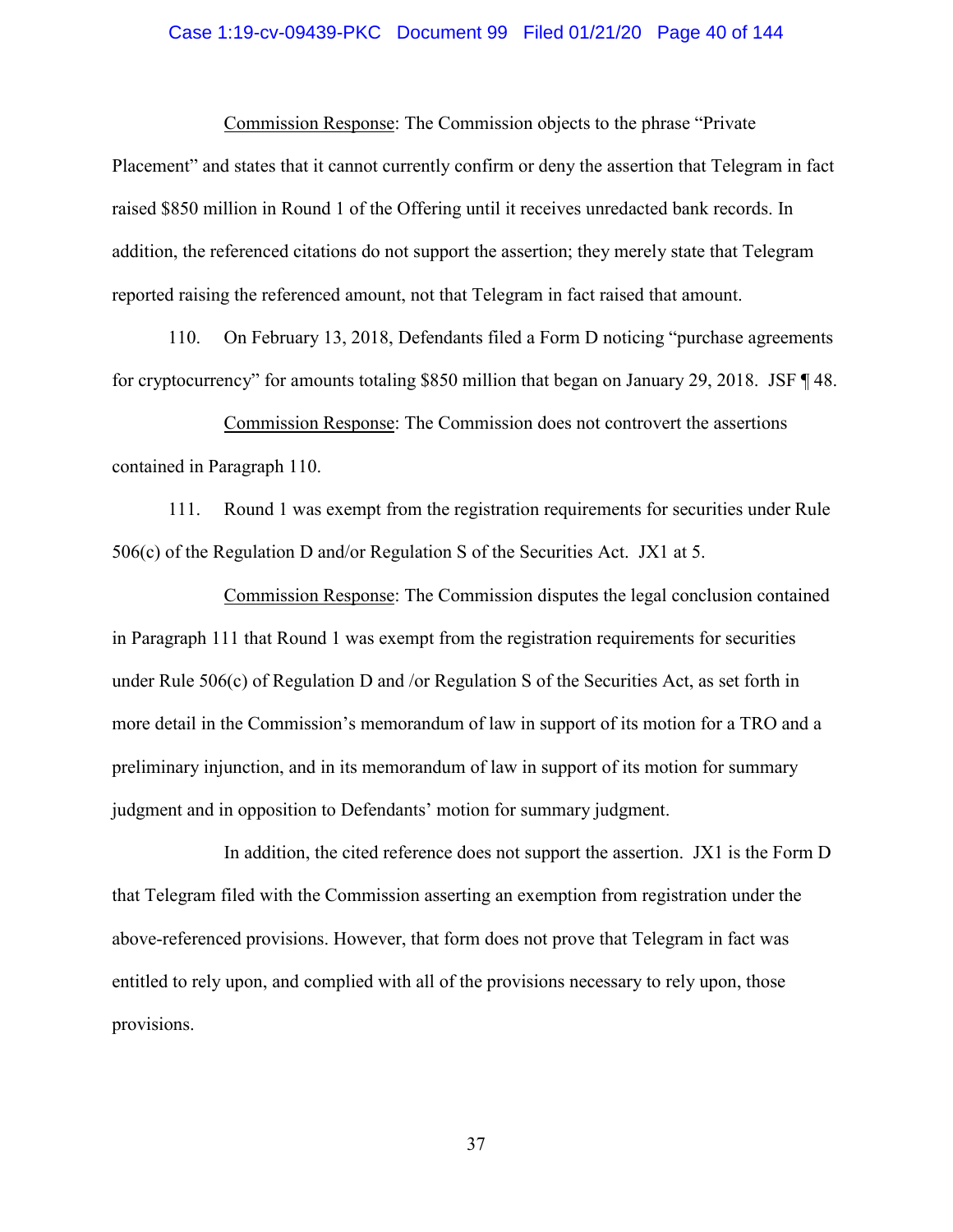## Case 1:19-cv-09439-PKC Document 99 Filed 01/21/20 Page 41 of 144

112. Defendants' Form D for Round 1 stated: "The issuers intend to use the proceeds for the development of the TON Blockchain, the development and maintenance of Telegram Messenger and the other purposes described in the offering materials." JX1 at 5.

Commission Response: The Commission does not controvert the assertions contained in Paragraph 112.

## *2. Round 2 of the Private Placement*

113. The second round of the Private Placement ("Round 2") began in February 2018. JSF ¶ 54.

Commission Response: The Commission does not controvert the assertions contained in Paragraph 113 except that it disputes Telegram's legal conclusion characterizing the Offering as a "Private Placement."

114. In Round 2, Defendants raised a total of \$850 million from 94 Private Placement purchasers worldwide. JSF ¶ 55.

Commission Response: The Commission objects to the phrase "Private Placement" and states that it cannot currently confirm or deny the assertion that Telegram in fact raised \$850 million in Round 2 of the Offering until it receives unredacted bank records. In addition, the referenced citation does not support the assertion; it merely states that Telegram reported raising the referenced amount, not that Telegram in fact raised that amount.

115. On March 29, 2018, Defendants filed a Form D noticing "purchase agreements for cryptocurrency" for amounts totaling \$850 million. JSF ¶ 58.

Commission Response: The Commission does not controvert the assertions contained in Paragraph 115.

116. Round 2 was exempt from the registration requirements for securities under Rule  $506(c)$  of the Regulation D and/or Regulation S of the Securities Act. JX2 at 5.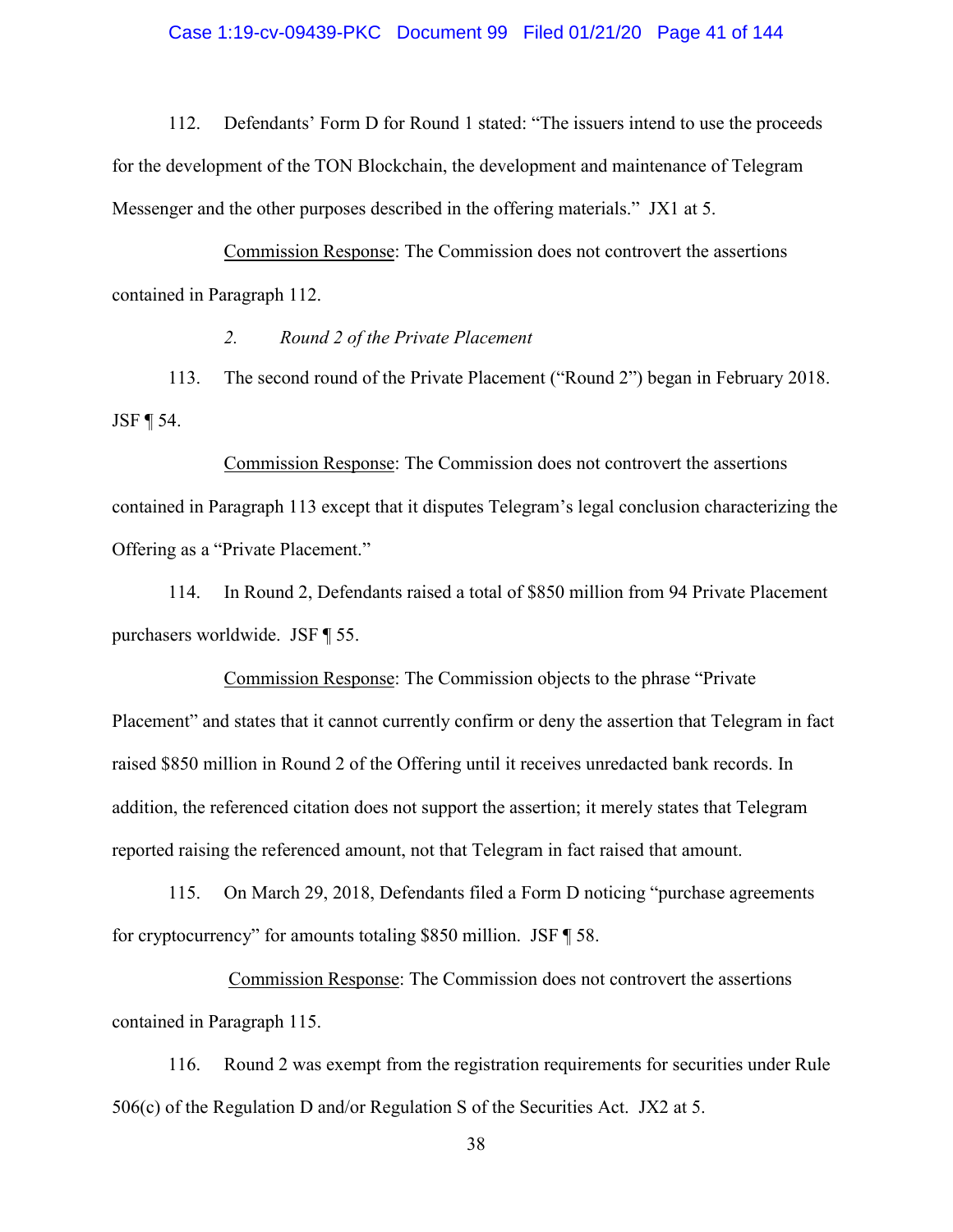## Case 1:19-cv-09439-PKC Document 99 Filed 01/21/20 Page 42 of 144

Commission Response: The Commission disputes the legal conclusion contained in Paragraph 116 that Round 2 was exempt from the registration requirements for securities under Rule 506(c) of Regulation D and /or Regulation S of the Securities Act, as set forth in more detail in the Commission's memorandum of law in support of its motion for a TRO and a preliminary injunction, and in its memorandum of law in support of its motion for summary judgment and in opposition to Defendants' motion for summary judgment.

In addition, the cited reference does not support the assertion. JX2 is the Form D that Telegram filed with the Commission asserting an exemption from registration under the above-referenced provisions. However, that form does not prove that Telegram in fact was entitled to rely upon, and complied with all of the provisions necessary to rely upon, those provisions.

117. Defendants' Form D for Round 2 stated: "The issuers intend to use the proceeds for the development of the TON Blockchain, the development and maintenance of Telegram Messenger and the other purposes described in the offering materials." JX2 at 6.

Commission Response: The Commission does not controvert the assertions contained in Paragraph 117.

*3. KYC Processes*

118. In connection with the Private Placement, Defendants undertook know-yourcustomer ("KYC") and anti-money laundering ("AML") processes for all Private Placement purchasers. Drylewski Ex. 4 at 19.

Commission Response: The Commission does not controvert the assertions contained in Paragraph 118 except that it disputes Telegram's legal conclusion characterizing the Offering as a "Private Placement."

119. As part of these KYC and AML processes, Defendants distributed the Purchase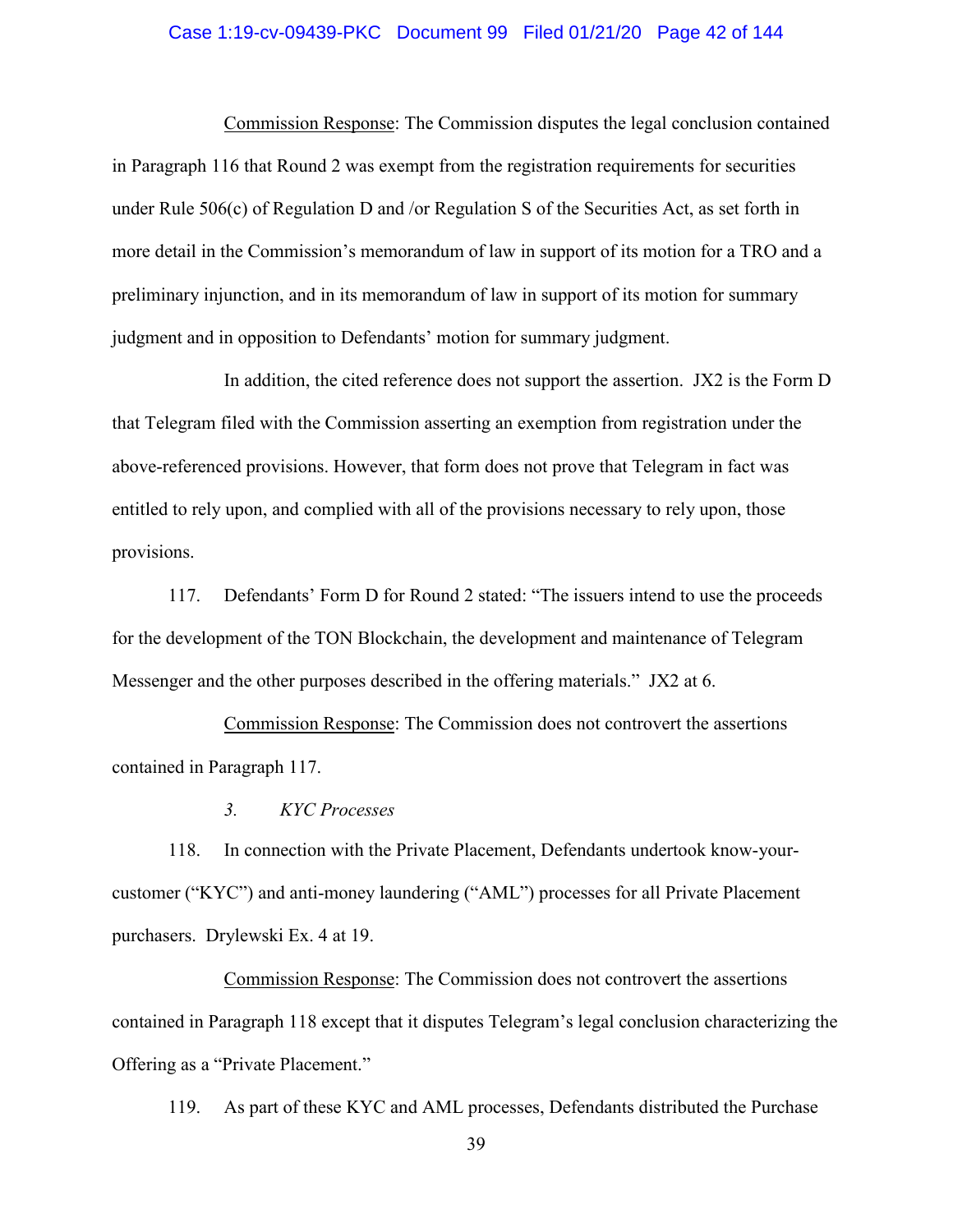## Case 1:19-cv-09439-PKC Document 99 Filed 01/21/20 Page 43 of 144

Agreements alongside KYC Forms that requested information from all Private Placement purchasers concerning their ownership structure (if they were entities). Drylewski Ex. 4 at 19.

Commission Response: The Commission does not controvert the assertions contained in Paragraph 119 except that it disputes Telegram's legal conclusion characterizing the Offering as a "Private Placement."

120. The KYC Forms required natural persons to provide a certified copy of a valid,

government-issued photo identification card, such as a driver's license or passport. Drylewski

Ex. 4 at 19.

Commission Response: The Commission does not controvert the assertions

contained in Paragraph 120 except that it disputes Telegram's legal conclusion characterizing the

Offering as a "Private Placement."

121. For Private Placement purchasers other than natural persons (such as

corporations, partnerships, and trusts), the KYC Forms required that they provide the following:

a. a document evidencing legal existence of the entity such as the certified copy of articles of incorporation, a government issued business license, partnership agreement or trust instrument; and

b. a certified copy of a valid, government-issued photo identification card such as a driver's license or passport for at least one of the following:

- i. a director of the entity;
- ii. persons with 25% or more ultimate beneficial ownership of the entity;
- iii. a partner/member of the equity; or

iv. a managing executive of the entity.

Drylewski Ex. 4 at 19.

Commission Response: The Commission does not controvert the assertions

contained in Paragraph 121 except that it disputes Telegram's legal conclusion characterizing the

Offering as a "Private Placement."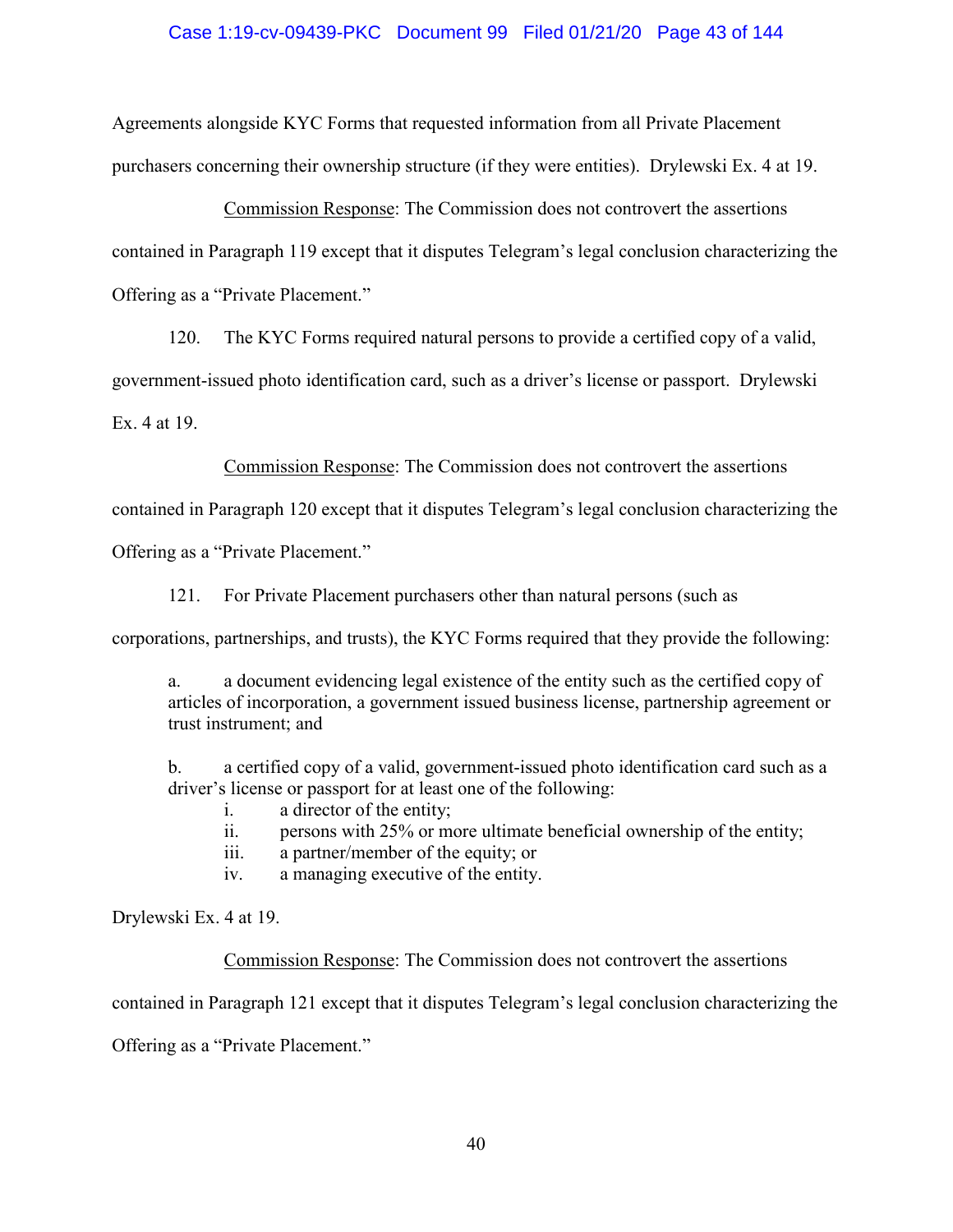## (a) Lawson Conner KYC

122. In connection with the Private Placement, Defendants also engaged Lawson Conner Services Ltd. ("Lawson Conner"), a UK-based provider of regulatory infrastructure and managed compliance services and software. Drylewski Ex. 4 at 19.

Commission Response: The Commission does not controvert the assertions contained in Paragraph 122 except that it disputes Telegram's legal conclusion characterizing the Offering as a "Private Placement."

123. Lawson Conner reviewed the KYC Forms submitted for all Private Placement purchasers (the "KYC Process"). Drylewski Ex. 4 at 19-20.

Commission Response: The Commission does not controvert the assertions contained in Paragraph 122 except that it disputes Telegram's legal conclusion characterizing the Offering as a "Private Placement."

(b) Credit Suisse KYC

124. After Lawson Conner conducted its KYC/AML Process, Defendants engaged Credit Suisse to conduct an additional review of the KYC Forms. Drylewski Ex. 4 at 20.

Commission Response: The Commission does not controvert the assertions contained in Paragraph 124.

125. Credit Suisse conducted its own proprietary KYC process on the KYC Forms. Drylewski Ex. 4 at 20.

Commission Response: The Commission does not controvert the assertions contained in Paragraph 125.

(c) Rep Letters

126. Representation letter questionnaires ("Rep Letters") were prepared by U.S. or applicable local counsel and completed by each Private Placement purchaser for each jurisdiction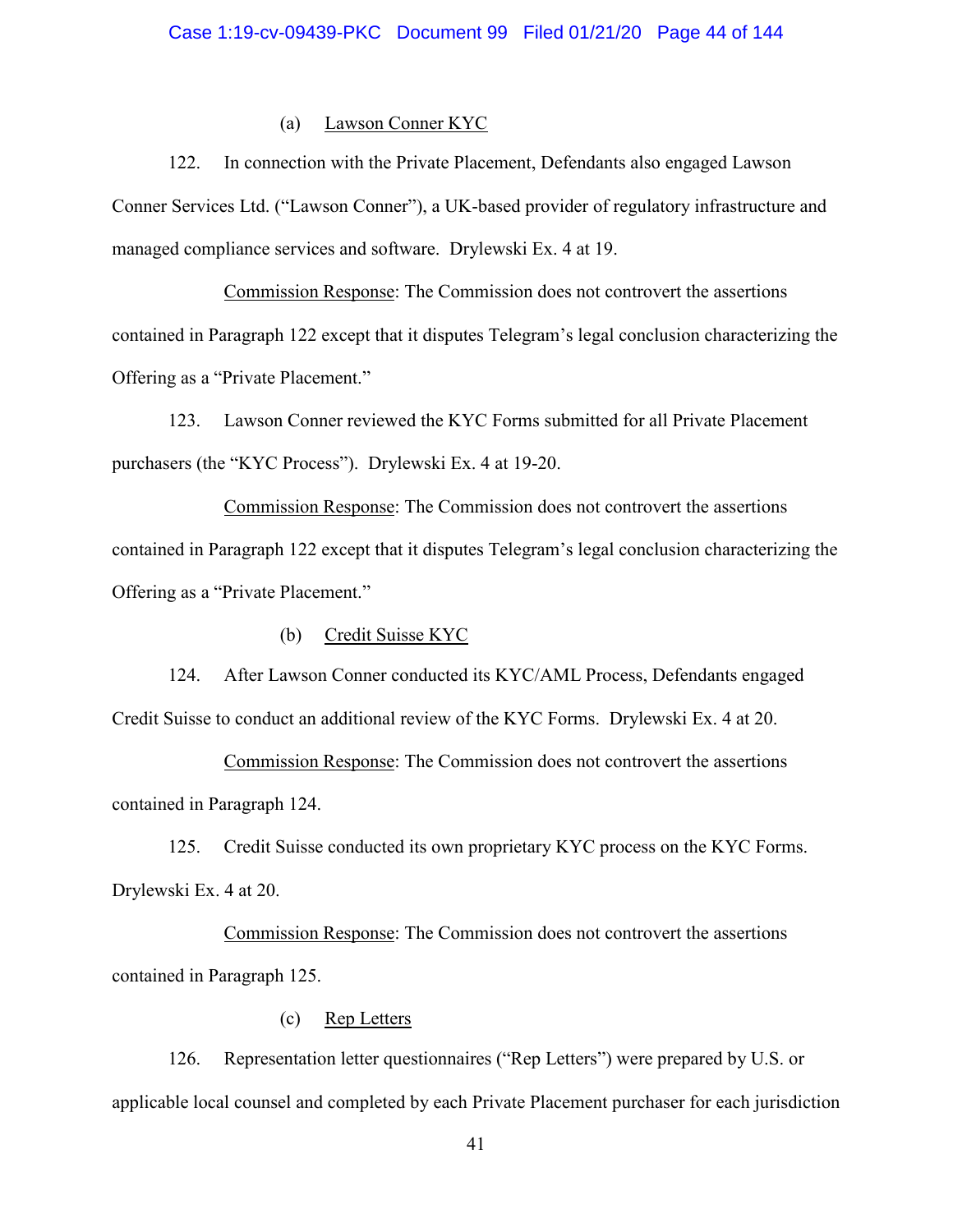## Case 1:19-cv-09439-PKC Document 99 Filed 01/21/20 Page 45 of 144

(a) in which the Private Placement purchaser resides (if the Private Placement purchaser was a natural person), (b) in which the Private Placement purchaser was formed (if the Private Placement purchaser was an entity), (c) in which the Private Placement purchaser or its representative(s) received the offer to enter into the Purchase Agreement and (d) in which the Private Placement purchaser or its representative(s) would place its buy order. Drylewski Ex. 4 at 20.

Commission Response: The Commission does not controvert the assertions contained in Paragraph 126 except that it disputes Telegram's legal conclusion characterizing the Offering as a "Private Placement."

127. The Rep Letters covered numerous jurisdictions. Drylewski Ex. 4 at 20. Commission Response: The Commission does not controvert the assertions contained in Paragraph 127.

128. The Rep Letters required the Private Placement purchaser to represent that the Private Placement purchaser was eligible to participate in the Private Placement pursuant to applicable local law. Drylewski Ex. 4 at 20.

Commission Response: The Commission does not controvert the assertions contained in Paragraph 128 except that it disputes Telegram's legal conclusion characterizing the Offering as a "Private Placement."

129. Certain of the Rep Letters required additional supporting documentation where such supporting documentation was required under applicable law. Drylewski Ex. 4 at 20.

Commission Response: The Commission does not controvert the assertions contained in Paragraph 129.

130. Natural persons who submitted U.S. Rep Letters were also required to submit a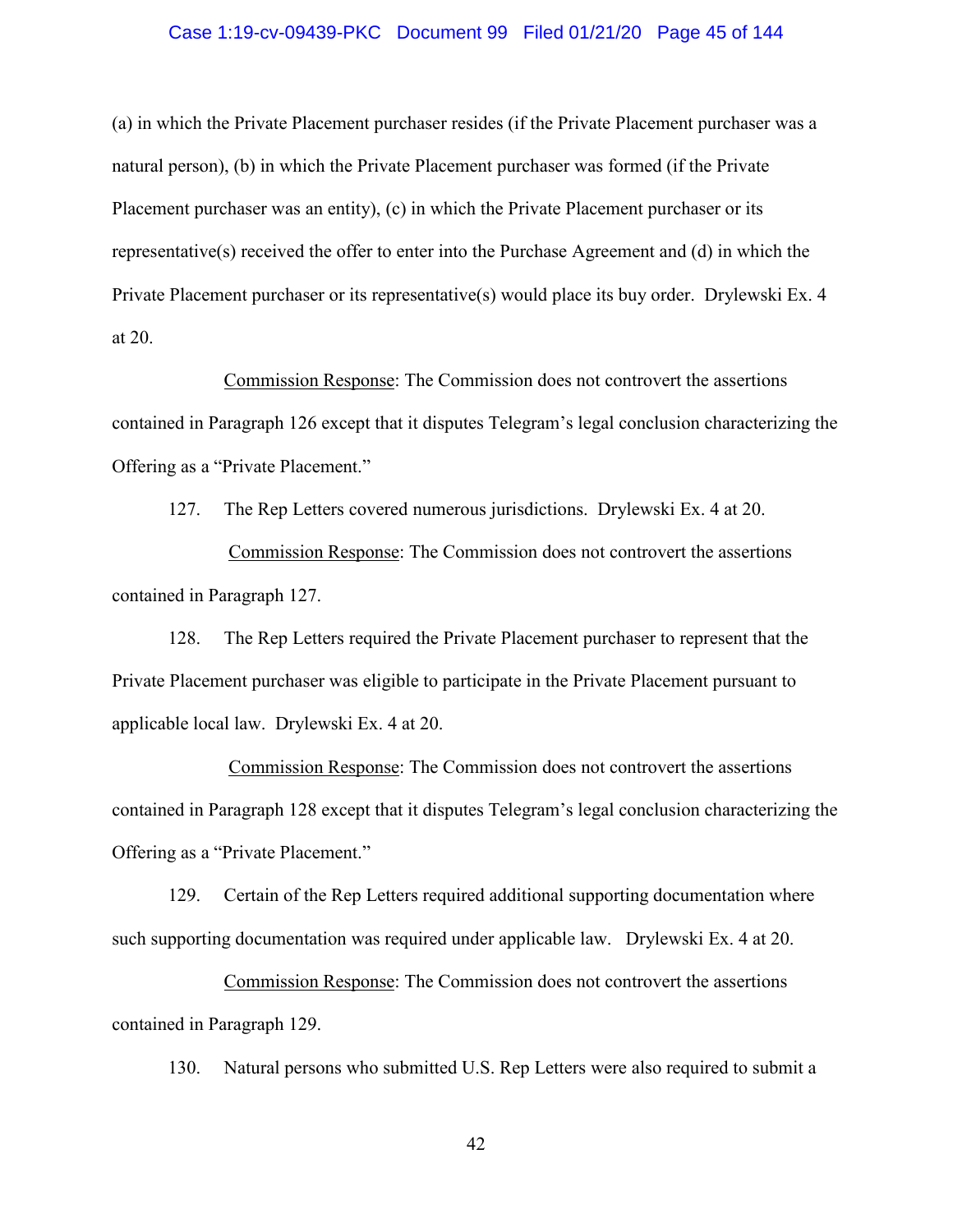## Case 1:19-cv-09439-PKC Document 99 Filed 01/21/20 Page 46 of 144

letter from a specified third party, verifying their status as an "accredited investor" (as defined in the rules and regulations under the Securities Act). Drylewski Ex. 4 at 20.

Commission Response: The Commission does not controvert the assertions contained in Paragraph 130.

131. If the Private Placement purchaser was an entity, the Private Placement purchaser was required to indicated whether the Private Placement purchaser (a) was formed for the purpose of entering into the Purchase Agreement and/or purchasing Grams or (b) solicited investors to participate in the investment directly or indirectly through an entity or otherwise. Drylewski Ex. 4 at 20.

Commission Response: The Commission does not controvert the assertions contained in Paragraph 131 except that it disputes Telegram's legal conclusion characterizing the Offering as a "Private Placement."

132. If the Private Placement purchaser answered affirmatively to either question, the Private Placement purchaser was required to complete and deliver to the Defendants a Rep Letter for each person that held an equity or similar interest in the Private Placement purchaser. Drylewski Ex. 4 at 20.

Commission Response: The Commission does not controvert the assertions contained in Paragraph 132 except that it disputes Telegram's legal conclusion characterizing the Offering as a "Private Placement."

133. From time to time, Defendants have inquired as to whether certain Private Placement purchasers had agreed to transfer or sell their interests in Grams, and, in some instances, sought assurances that no transfers or sales had or would take place, advised the Private Placement purchasers not to make such transfers or sales, and/or canceled the relevant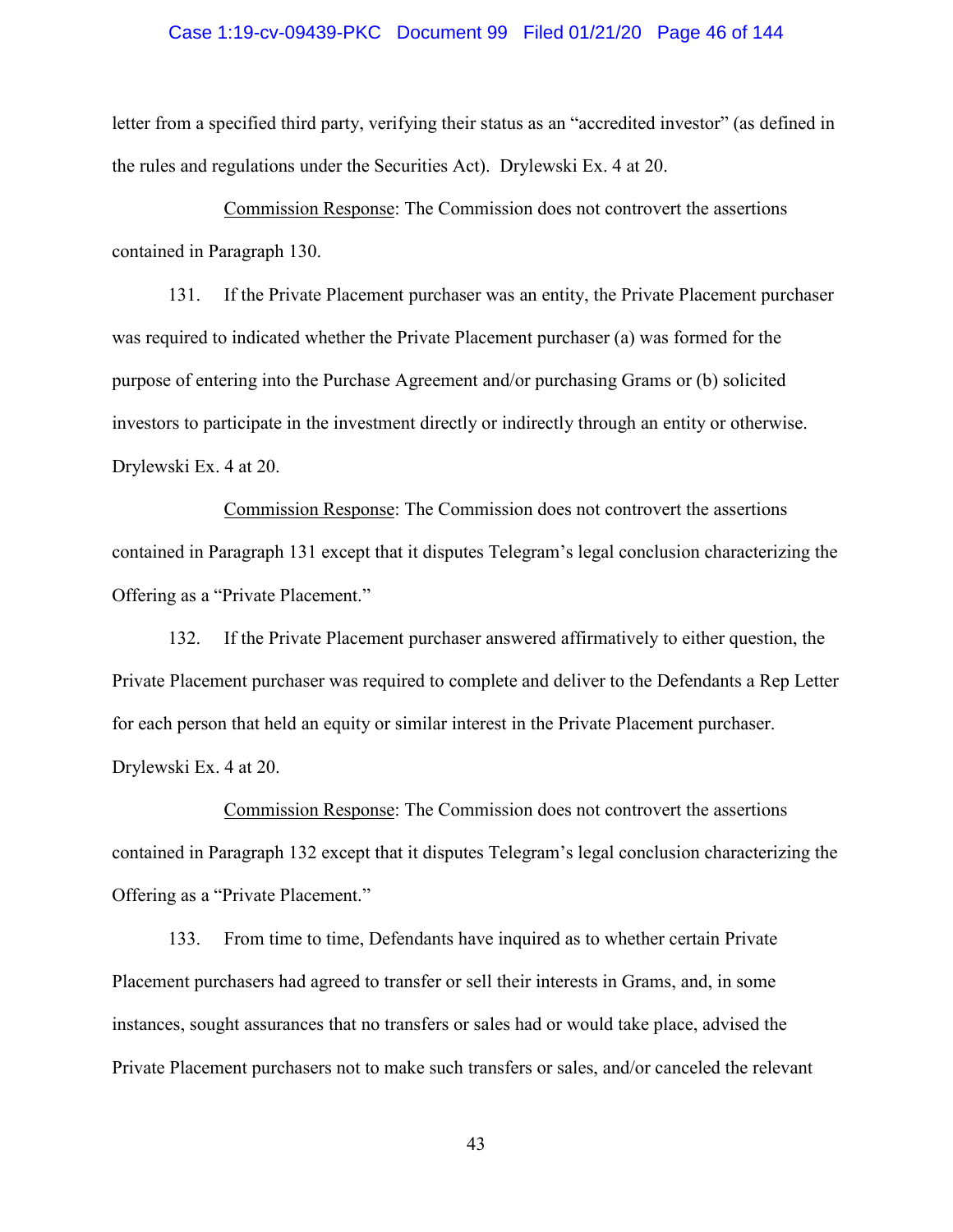## Case 1:19-cv-09439-PKC Document 99 Filed 01/21/20 Page 47 of 144

Purchase Agreements. Drylewski Ex. 5 at 2; Drylewski Ex. 9, Requests for Consent to Amend Pre-Sale and Stage A Purchase Agreements, at TLGRM-005-00005508 and TLGRM-005- 00005588 ("Pursuant to the terms of your Purchase Agreement, prior to any issuance of Grams to you, you are required to represent to us that you have not violated these [transferability restriction] provisions. In addition, it is possible that we may require further information from you, including as part of our ongoing AML procedures and our interactions with Governmental Authorities."); Drylewski Ex. 8, Perekopsky Dep. at 183:19-185:20; Drylewski Ex. 7, Parekh Dep. at 79:10-81:5.

Commission Response: The Commission disputes the assertions in paragraph 133 on the grounds that the evidence cited does not support the statement that it is cited for. Drylewski Ex. 5 at 2, which cites to TG-007-00000512, does not support the assertions in paragraph 133 because the referenced document is a chat between Pavel Durov and an investor, not a communication between Perekopsky and Avolta. Drylewski Ex. 7 does not support the assertions in paragraph 133 because Perekopsky testified about cancelling prospective investor's allocations, not cancelling executed Purchase Agreements ("I heard rumors that people even until they invested were already trying to resell. . . . If I heard some rumor . . . that somebody was trying to resell, we just removed this investor from the list.") (PX199, Perekopsky Tr. at 183:23-25; 184:1-7). The Commission further disputes Telegram's legal conclusion in paragraph 133 characterizing the Offering as a "Private Placement." The Commission does not controvert that Drylewski Ex. 9 and TLGRM-005-00005588 are documents that reminded purchasers of the transferability restrictions contained in the Purchase Agreements. The Commission does not controvert that Parekh testified that Telegram cancelled two Purchase Agreements based on information that they had received that the Initial Purchasers were offering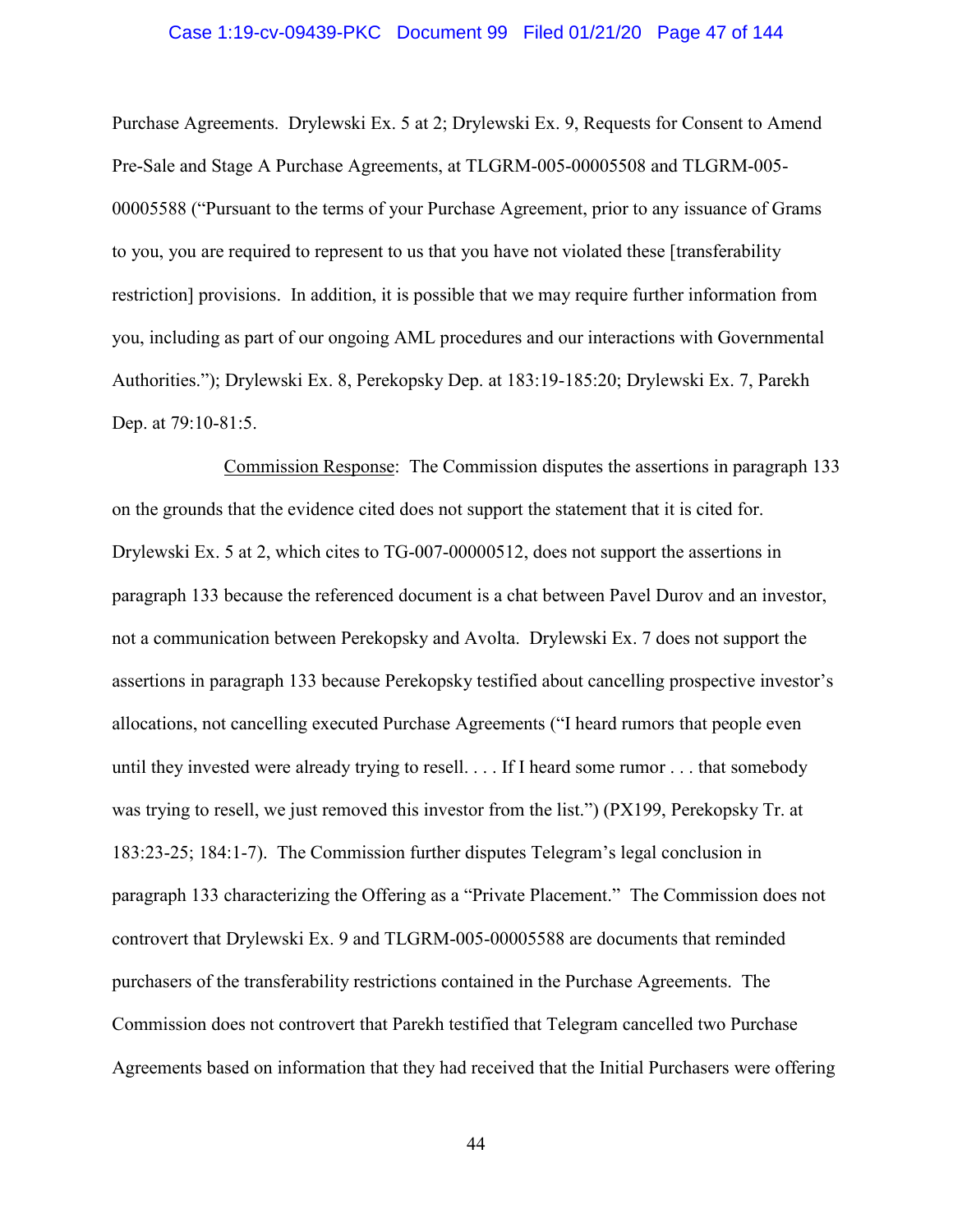#### Case 1:19-cv-09439-PKC Document 99 Filed 01/21/20 Page 48 of 144

Grams in a secondary market.

134. On February 15, 2018, Ilya Perekopsky reached out to stating that an article reporting that was reselling Grams raised "concern[s]." Drylewski Ex. 10, Defendants' Supplemental Responses and Objections to Plaintiff's First Set of Interrogatories at 6.

Commission Response: The Commission does not controvert the assertions contained in Paragraph 134, except the Commission notes that the name, email address, and all other identifying information about the recipient of the email to which Telegram cites (TLGRM-008-00003269) have been redacted as "personal information" in the copy of the document produced to the Commission, and the Commission cannot see from the face of the document whether the recipient is

135. Ilya Perekopsky requested that confirm whether the statements in the article were false and reaffirm its representations under the Purchase Agreement that will not transfer any interest in its rights to receive Grams. Drylewski Ex. 10 at 6.

Commission Response: The Commission does not controvert the assertions contained in Paragraph 135, except the Commission notes that the name, email address, and all other identifying information about the recipient of the email to which Telegram cites (TLGRM-008-00003269) have been redacted as "personal information" in the copy of the document produced to the Commission, and the Commission cannot see from the face of the document whether the recipient is

136. In response, confirmed that the article was false and reaffirmed its continued compliance with the terms of its Purchase Agreement. Drylewski Ex. 10 at 6-7.

Commission Response: The Commission does not controvert the assertions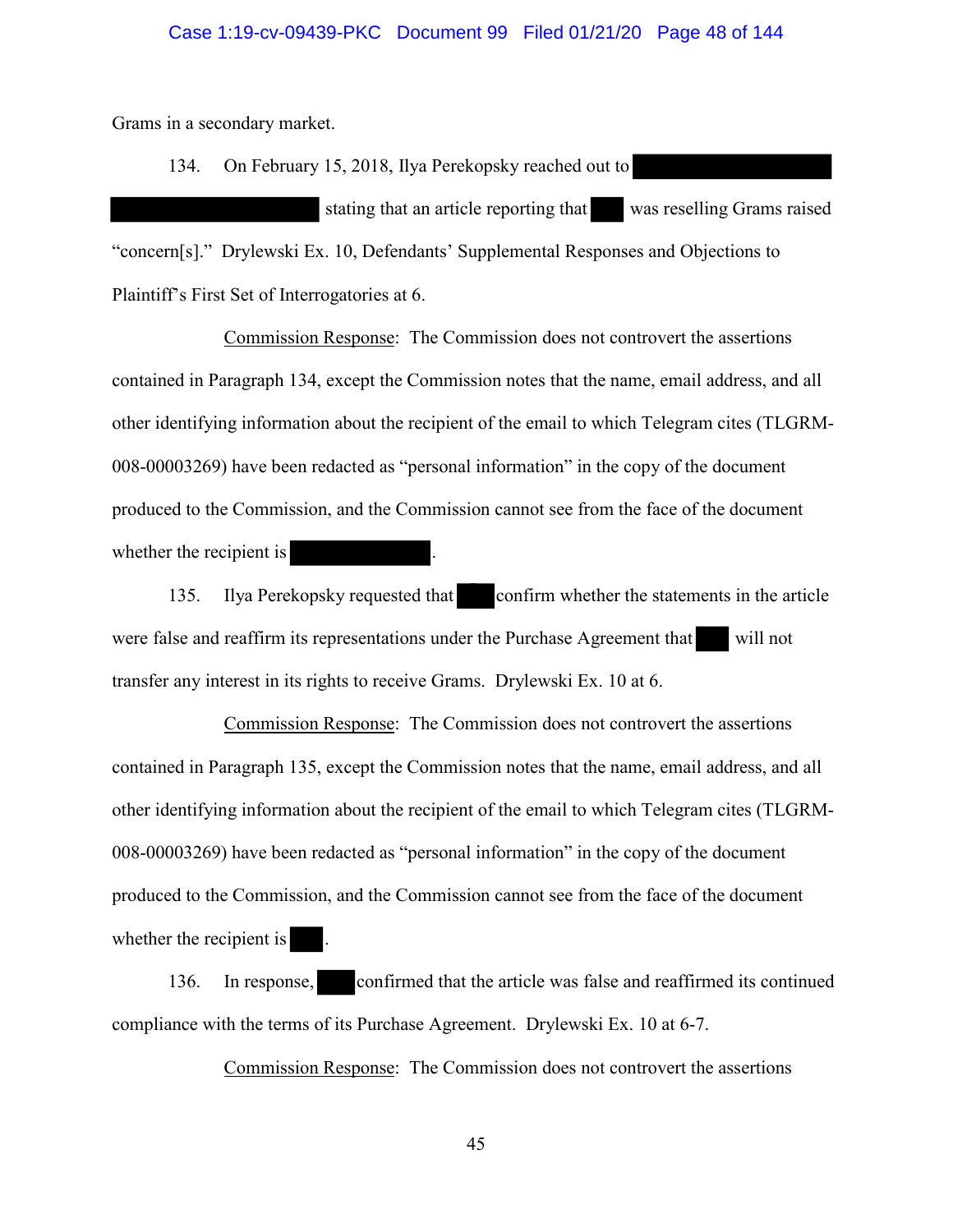## Case 1:19-cv-09439-PKC Document 99 Filed 01/21/20 Page 49 of 144

contained in Paragraph 136, except the Commission notes that the name, email address, and all other identifying information about the sender of the email to which Telegram cites (TLGRM-008-00003269) have been redacted as "personal information" in the copy of the document produced to the Commission, and the Commission cannot see from the face of the document whether the email is from or whether the email makes representations with respect to

137. On March 7, 2018, Ilya Perekopsky spoke with regarding whether had entered into an agreement for an impermissible transfer of interests in Grams. Drylewski Ex. 10 at 7.

Commission Response: The Commission does not controvert the assertion contained in Paragraph 137.

138. stated that pursuant to counsel's and Telegram's instructions prohibiting the transfer, it did not, and would not, pursue a transfer. Drylewski Ex. 10 at 7.

Commission Response: The Commission disputes the assertions in paragraph 138 on the grounds that it mischaracterizes the evidence. According to the document Telegram cites, TG-007-00000698-699, a representative stated: "We had a couple of interests early on, that's when we contacted Telegram. Once we heard from our attorneys . . . , that they had heard from Skadden that it cannot be resold, we stopped pursuing. We have not resold any grams. We don't plan to resell any grams. Yes, we have been approached by some folks for access, but we have not resold."

139. On August 20, 2018, requested permission to assign part of its interests under its Purchase Agreements to a third party. Drylewski Ex. 10 at 7.

Commission Response: The Commission does not controvert the assertion contained in Paragraph 139.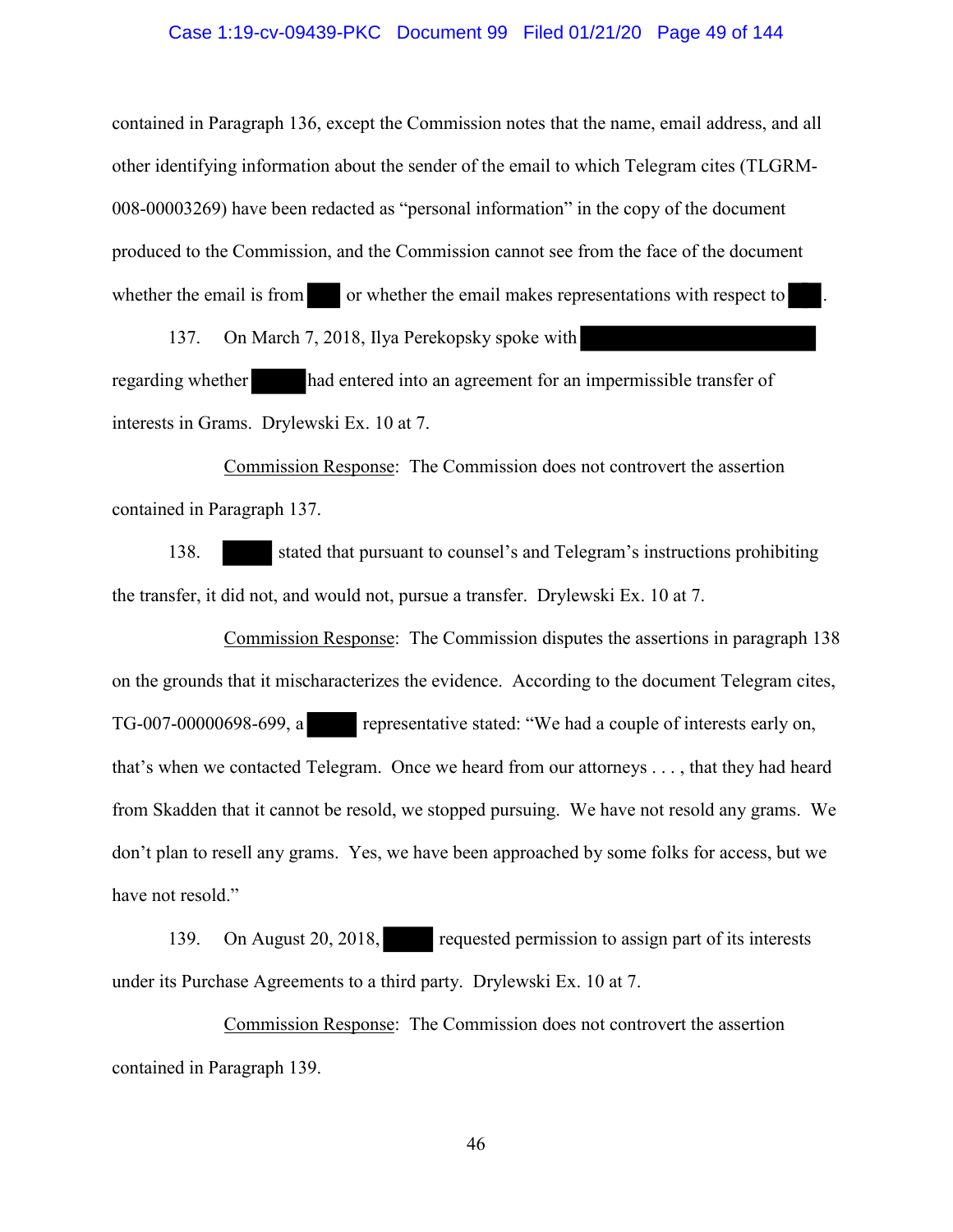# Case 1:19-cv-09439-PKC Document 99 Filed 01/21/20 Page 50 of 144

140. Telegram declined s request and stated that such an assignment and amendment to its Purchase Agreements was impermissible. Drylewski Ex. 10 at 7.

Commission Response: The Commission does not controvert the assertion contained in Paragraph 140.

141. On May 25, 2019, a Private Placement purchaser informed Telegram that they had received an offer to purchase Grams from another investor called

Drylewski Ex. 10 at

7.

Commission Response: The Commission does not controvert the assertions contained in Paragraph 141, except the Commission notes that the date of the referenced communication took place on May 24, 2019, and the name, email address, and all other identifying information about the sender of the email that Telegram cites (TLGRM-012- 00015898) have been redacted as "personal information" in the copy of the document produced to the Commission, and the Commission cannot see from the face of the document whether the offer to purchase Grams was from .

142. Ilya Perekopsky reached out to and requested that the company address these allegations and affirm that they were not in breach of their purchase agreement. Drylewski Ex. 10 at 7.

Commission Response: The Commission does not controvert the assertions contained in Paragraph 142.

143. denied that they were engaged in any activities that would constitute a breach of their purchase agreement. Drylewski Ex. 10 at 7.

Commission Response: The Commission disputes the assertion in paragraph 143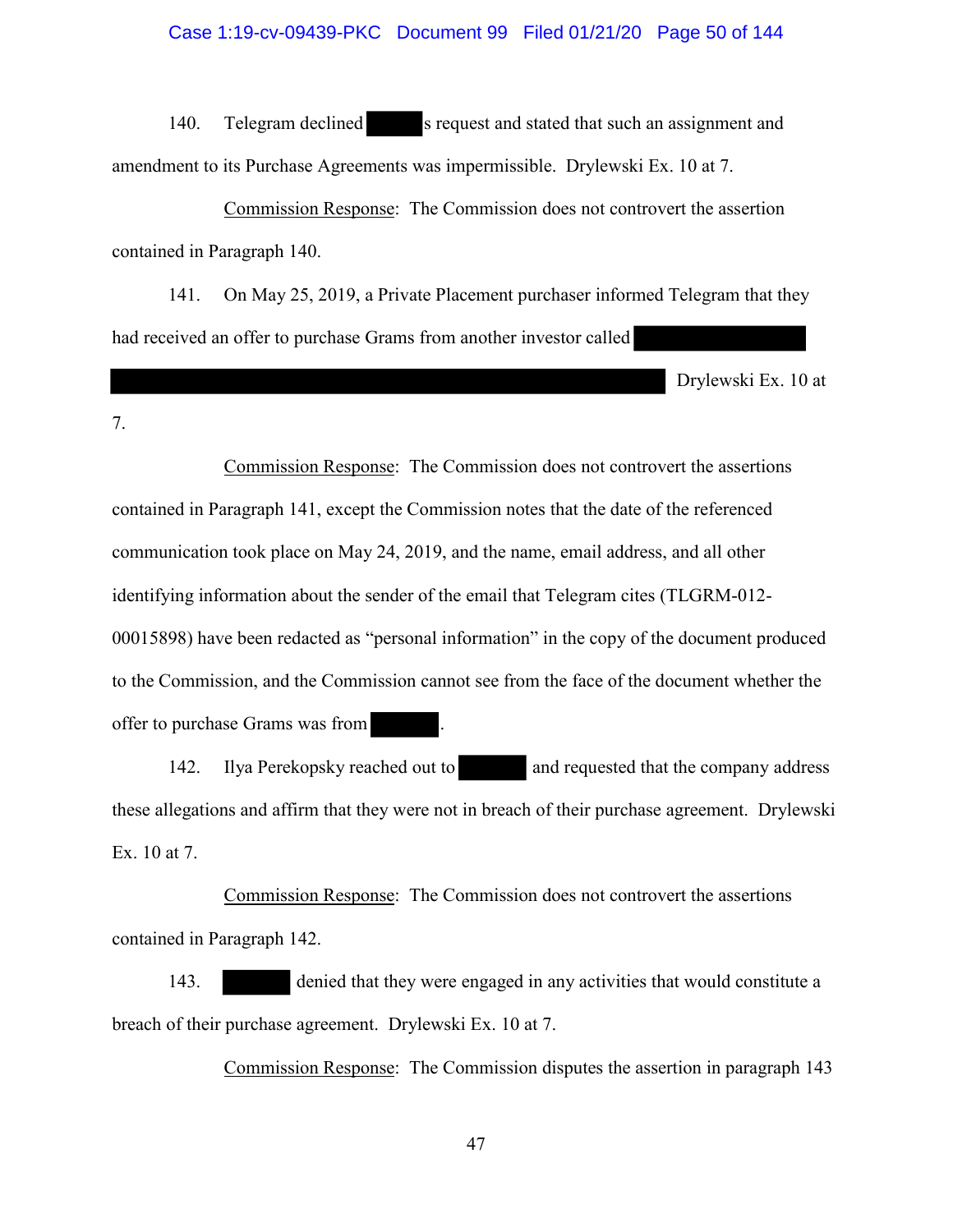### Case 1:19-cv-09439-PKC Document 99 Filed 01/21/20 Page 51 of 144

on the grounds that it mischaracterizes the evidence. Perekopsky testified that simply "denied the fact that they were doing these deals." (PX199, Perekopsky Tr. at 226:10- 18).

144. On June 7, 2018, requested Telegram's permission to pay for its right to receive Grams via an assignment of its Purchase Agreement to Drylewski Ex. 10 at 7.

Commission Response: The Commission does not controvert the assertion contained in Paragraph 144, except the Commission notes for clarification that the email chain Telegram cites (TLGRM-011-00018740-18741) begins on May 24, 2018, and states on June 7, 2018: "I'm sure you know already based on the emails we have been exchanging with REDACTED that we are about to execute the round gram purchase through the service provided by . We are in the final steps to execute the payment (ether) and if you can give us a simple confirmation email stating that this is the advised and confirmed process by Telegram to purchase 2nd round 'gram', it would be appreciated."

145. Under this proposed arrangement, would subsequently pay the purchase amount to Telegram and transfer any Grams to once they were issued. Drylewski Ex. 10 at 7.

Commission Response: The Commission disputes the assertion contained in Paragraph 145 on the grounds that the cited evidence, Telegram's response to an interrogatory, does not cite to evidence to support the terms of the proposed arrangement with Bank to the Future.

146. Telegram advised that the proposed structure was not permissible because it would violate the representations and provisions in the Purchase Agreement and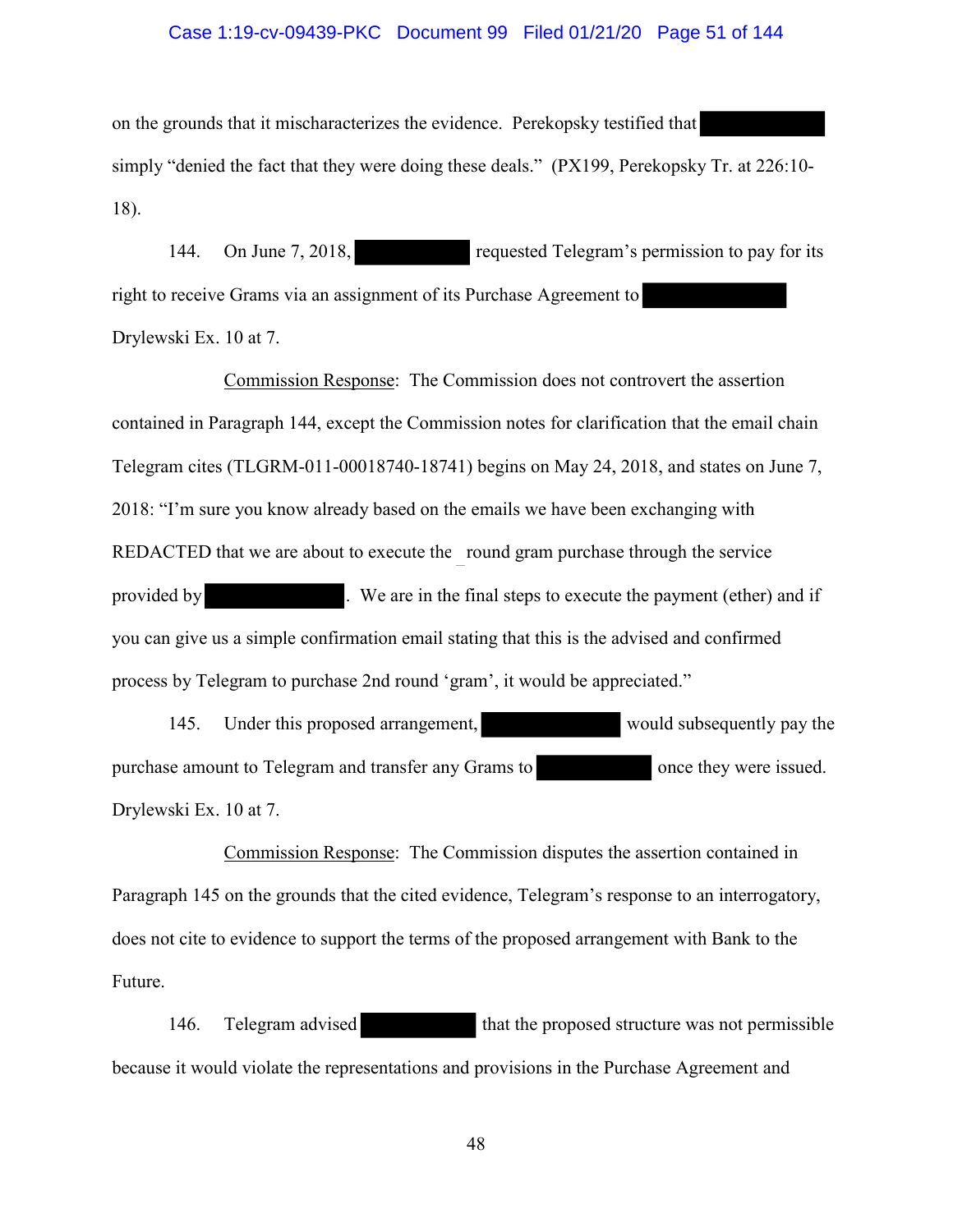#### Case 1:19-cv-09439-PKC Document 99 Filed 01/21/20 Page 52 of 144

denied the request. Drylewski Ex. 10 at 7-8.

Commission Response: The Commission disputes the assertion contained in Paragraph 146 on the grounds that the cited evidence, Telegram's conclusory response to an interrogatory merely setting forth this assertion without any supporting evidence, is inadmissible and insufficient to support the assertion.

147. On April 14, 2018, Telegram became aware of facts indicating that was running an online syndicate to invest in TON. Drylewski Ex. 10 at 8.

Commission Response: The Commission does not controvert the assertion contained in Paragraph 147, except to note that the evidence supports that Telegram became aware of facts indicating that may be running an online syndicate to invest in TON by at least March 2018. *See, e.g.*, TLGRM-015-00000512.

148. Telegram investigated this information and rejected investment for Round 2 of the Private Placement. Drylewski Ex. 10 at 8.

Commission Response: The Commission does not controvert the assertion contained in Paragraph 148 except the Commission objects to the phrase "Private Placement."

149. In February 2018, Telegram became aware of facts indicating that had failed to disclose the fact that it was a Special Purpose Vehicle that solicited funds for investment in the Private Placement and was therefore in breach of its Purchase Agreement. Drylewski Ex. 10 at 8.

Commission Response: The Commission objects to the phrase "Private Placement" and disputes the assertion contained in Paragraph 149 on the grounds that the cited evidence, Telegram's conclusory response to an interrogatory merely setting forth this assertion without any supporting evidence, is inadmissible and insufficient to support the assertion.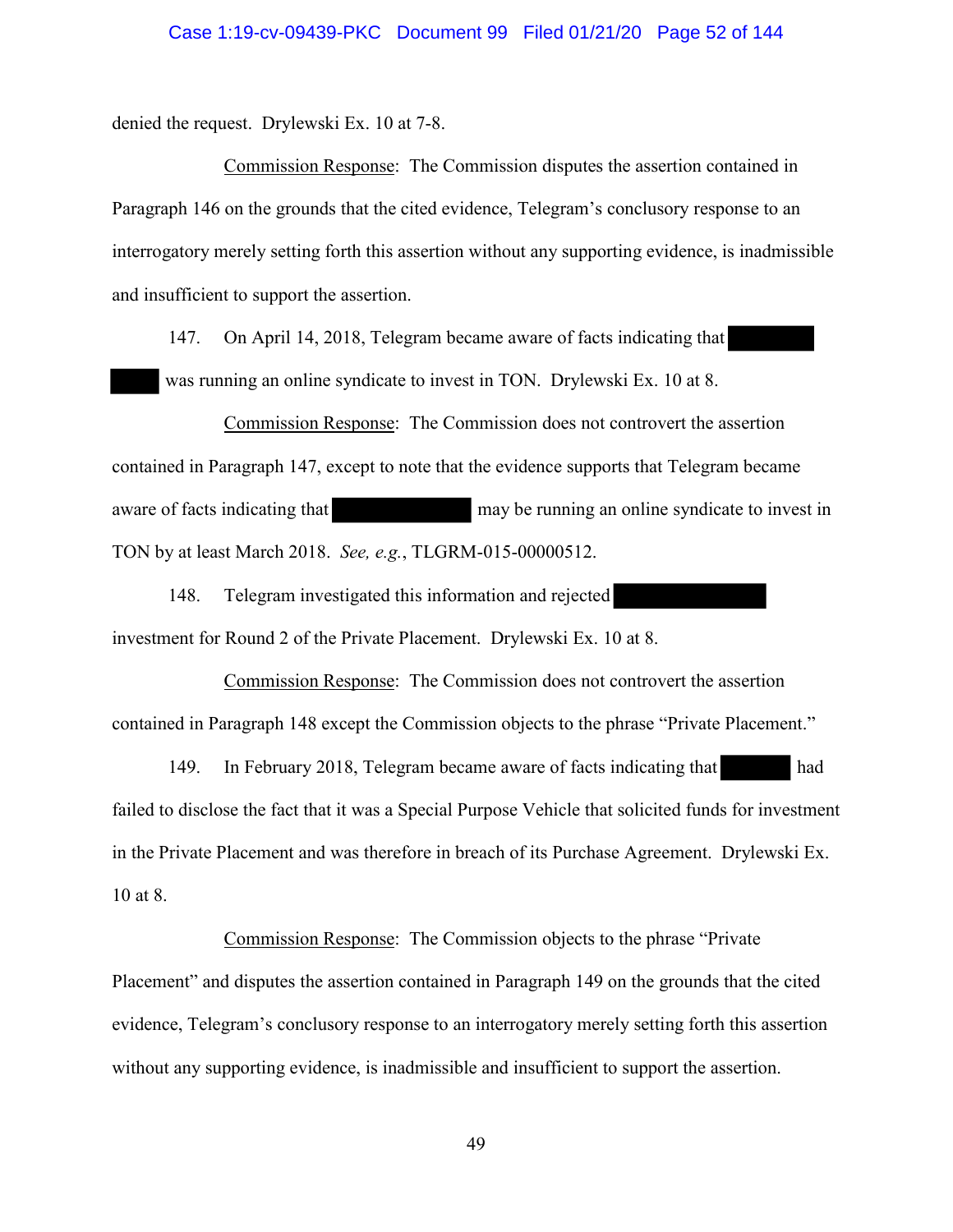#### Case 1:19-cv-09439-PKC Document 99 Filed 01/21/20 Page 53 of 144

150. Based upon its investigation, Telegram terminated Purchase Agreement. Drylewski Ex. 10 at 8.

Commission Response: The Commission disputes the assertion contained in Paragraph 150 on the grounds that the cited evidence, Telegram's conclusory response to an interrogatory merely setting forth this assertion without any supporting evidence, is inadmissible and insufficient to support the assertion.

151. In June 2018, Telegram became aware of facts indicating that may have been in breach of his Purchase Agreement by failing to disclose the source of funds for his investment. Drylewski Ex. 10 at 8.

Commission Response: The Commission disputes the assertion contained in Paragraph 151 on the grounds that the evidence Telegram cited is insufficient to support the assertion. Mr. Perekopsky's testimony is not based upon first-hand knowledge of the situation and Hyman's Settlement Agreement does not address this assertion. In addition, the Commission has not had the opportunity yet to take the deposition of to assess the assertion contained in paragraph 151.

152. Following its investigation into the matter and discussions with Telegram terminated Purchase Agreement. Drylewski Ex. 10 at 8.

Commission Response: The Commission disputes the assertion contained in Paragraph 152 on the grounds that the evidence Telegram cited is insufficient to support the assertion. Mr. Perekopsky's testimony is not based upon first-hand knowledge of the situation and Hyman's Settlement Agreement does not address this assertion. In addition, the Commission has not had the opportunity yet to take the deposition of Mr. Hyman to assess the assertion contained in paragraph 152.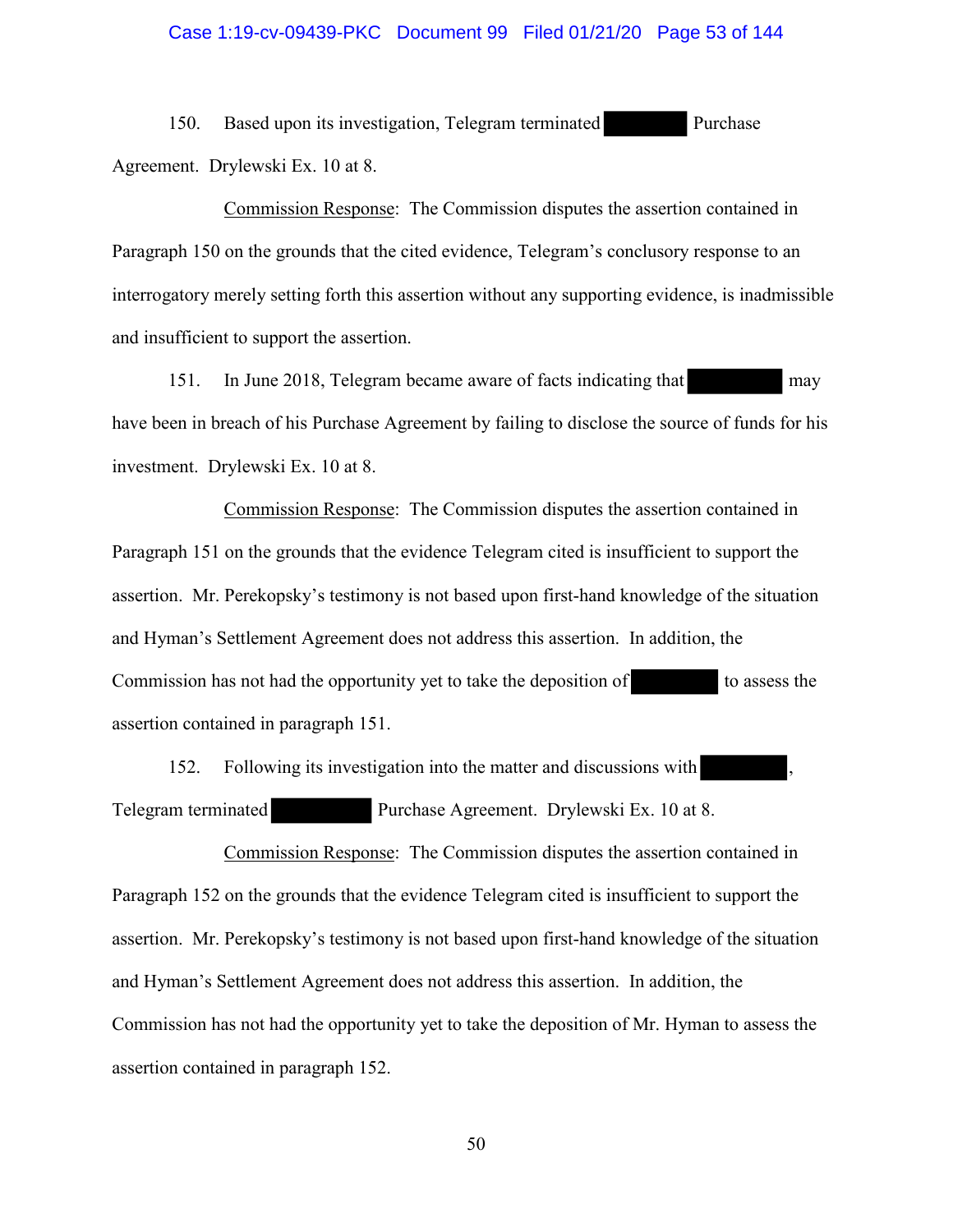## Case 1:19-cv-09439-PKC Document 99 Filed 01/21/20 Page 54 of 144

153. Telegram also received requests to transfer Purchase Agreements by

both of which Telegram

declined. Drylewski Ex. 10 at 8.

Commission Response: The Commission disputes the assertions contained in Paragraph 153 because the evidence Telegram cites does not support the assertion that Telegram declined the transfers. Parekh testified: "Altshuler had a conversation with me, asking about the possibility to undertake transfer, and I have explained the conditions under which that was possible or not possible, and they dropped it at that point because they didn't feel satisfied with those conditions, presumably. The same state of the set of the set of the set of the set of the set of the set of the set of the set of the set of the set of the set of the set of the set of the set of the set of the set o the phone. Similarly, they dropped it." PX200 Parekh Tr. 86:18-2.

154. In January 2018, Ilya Perekopsky reached out to stating that Telegram had received information suggesting that was purporting to be selling Grams. Drylewski Ex. 5 at 2.

Commission Response: The Commission disputes the assertion contained in Paragraph 154 on the grounds that the cited evidence, Telegram's response to an interrogatory, cites to a document that does not support the statement, making it inadmissible and insufficient to support the assertion.

155. Mr. Perekopsky requested that confirm whether the information regarding their purported sales was false. Drylewski Ex. 5 at 2.

Commission Response: The Commission disputes the assertion contained in Paragraph 155 on the grounds that the cited evidence, Telegram's response to an interrogatory, cites to a document that does not support the statement, making it inadmissible and insufficient to support the assertion.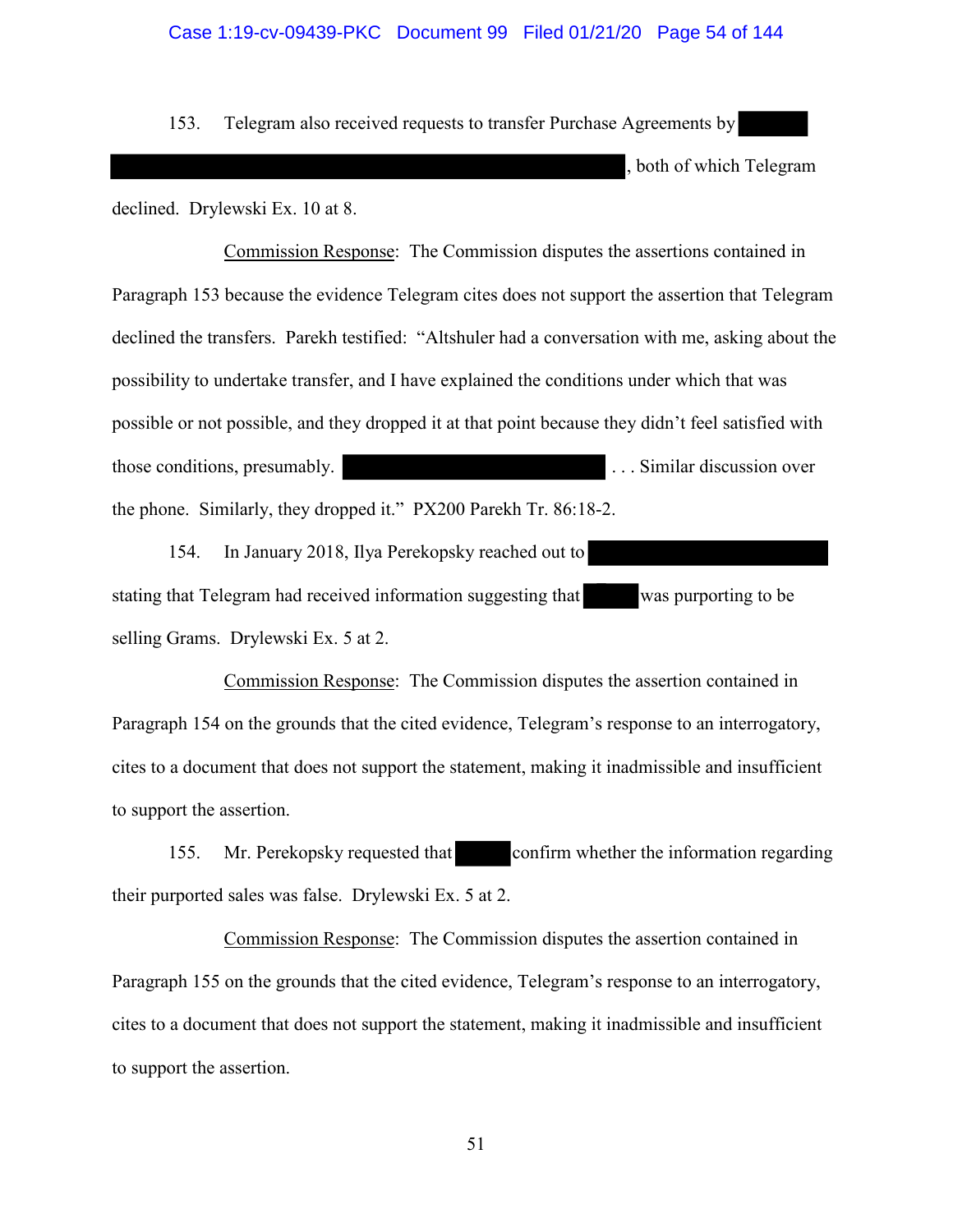## Case 1:19-cv-09439-PKC Document 99 Filed 01/21/20 Page 55 of 144

156. confirmed that it was not selling Grams and affirmed its compliance with the terms of its Purchase Agreement. Drylewski Ex. 5 at 2.

Commission Response: The Commission disputes the assertion contained in Paragraph 156 on the grounds that the cited evidence, Telegram's response to an interrogatory, cites to a document that does not support the statement, making it inadmissible and insufficient to support the assertion.

157. On January 11, 2020, Telegram reached out to Space Investments Limited ("Space Investments") stating that it became aware of facts suggesting that Space Investments may have had involvement with an entity called Liquid.com (which purports to be a cryptocurrency exchange in Japan) regarding an initial exchange offering of Grams. Drylewski Ex. 5 at 2.

Commission Response: The Commission does not controvert the assertion contained in Paragraph 157 except the Commission notes that Telegram became aware of the facts suggesting Space Investments' involvement with Liquid in May 2019. SEC 56.1 ¶¶ 236– 37.

158. Telegram referred Space Investments to its representations under the Purchase Agreement and asked Space Investments to confirm that it is not (and has not been) cooperating with Liquid.com in this regard and that it has at all times acted (and will continue to act) in accordance with the terms of the Purchase Agreement. Drylewski Ex. 5 at 2.

Commission Response: The Commission does not controvert the assertion contained in Paragraph 158 except the Commission notes that Telegram became aware of the facts suggesting Space Investments' involvement with Liquid in May 2019. SEC 56.1 ¶¶ 236– 37.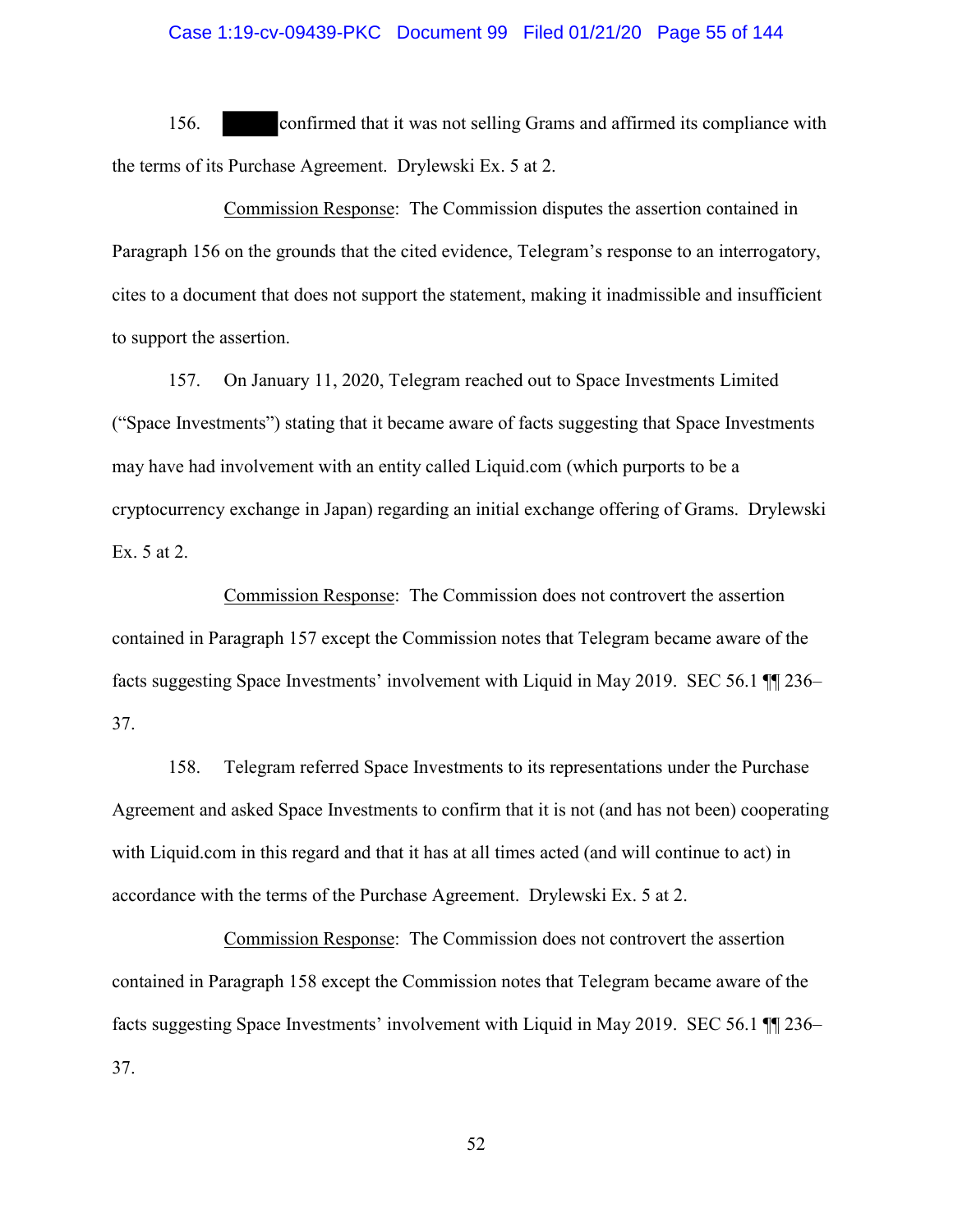## **D. The Private Placement Materials**

159. The Private Placement Materials were sent by Telegram to some potential and all actual Private Placement purchasers. JSF ¶ 64.

Commission Response: The Commission does not controvert the assertions contained in Paragraph 159 except that it disputes Telegram's legal conclusion characterizing the Offering as a "Private Placement."

160. In late 2017, Defendants distributed to some prospective and actual purchasers preliminary materials regarding certain anticipated plans for TON ("Teasers"). JSF ¶ 66.

Commission Response: The Commission does not controvert the assertions contained in Paragraph 160.

161. One of the Teasers was a two-page document (the "Two Page Teaser"). JSF ¶ 67. Commission Response: The Commission does not controvert the assertions contained in Paragraph 161.

162. Defendants also distributed a four-page document (the "Four Page Teaser"). JSF ¶ 69.

Commission Response: The Commission does not controvert the assertions contained in Paragraph 162.

163. In the Four Page Teaser, Defendants stated that the Durovs have "[b]etween them . . . over 20 years of experience in building billion dollar companies used by hundreds of millions of people." JX4, Four Page Teaser, at 4.

Commission Response: The Commission does not controvert the assertions contained in Paragraph 163.

164. In the Four Page Teaser, Defendants described the "challenge" behind creating Grams as follows: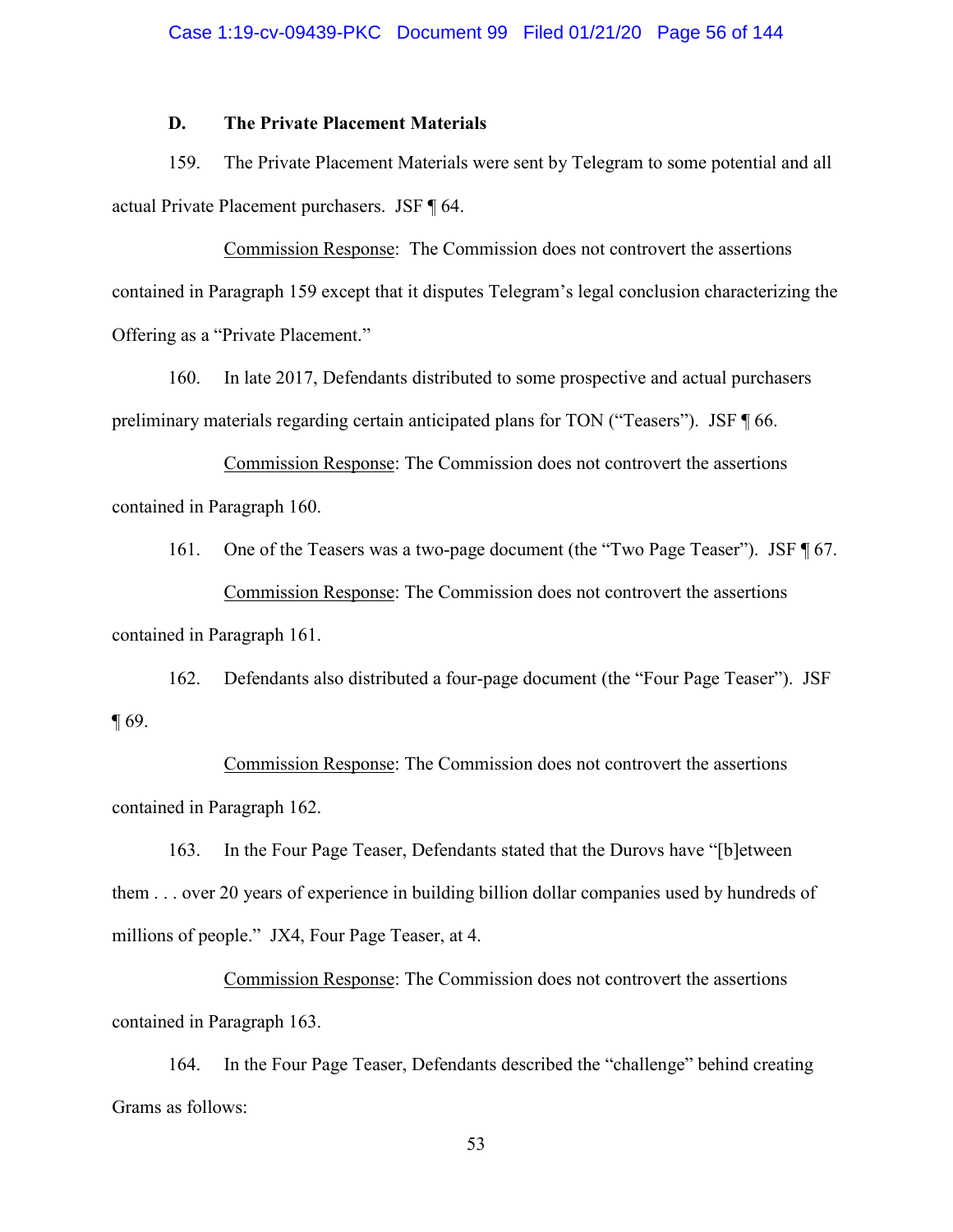## Case 1:19-cv-09439-PKC Document 99 Filed 01/21/20 Page 57 of 144

Bitcoin has established itself as the <<digital gold>>, and Ethereum proved to be an efficient platform for token crowd sales. However, a cryptocurrency used for regular value exchange in the daily lives of ordinary people is yet to be created. The blockchain ecosystem needs a decentralized counterpart of everyday money – a truly mass market cryptocurrency.

 $JX4$  at 1.

 Commission Response: The Commission does not controvert the assertions contained in Paragraph 164.

165. Telegram created a document titled "Pre-Sale Primer," dated January 18, 2018, that it distributed to potential investors in Round 1 of the Private Placement. JSF ¶ 77; JX8.

Commission Response: The Commission does not controvert the assertions contained in Paragraph 165 except that it disputes Telegram's legal conclusion characterizing the Offering as a "Private Placement."

166. Attached to the Pre-Sale and Stage A Primers as Appendix B was a list of risk factors titled "Certain Risks Associated with the Purchase, Sale and Use of Grams," the "Round 1 Risk Factors" and "Round 2 Risk Factors," respectively, and the "Risk Factors," collectively. JSF ¶¶ 78, 100, 102; JX14, Round 1 Risk Factors; JX15, Round 2 Risk Factors.

Commission Response: The Commission does not controvert the assertions contained in Paragraph 166.

167. The Risk Factors warned: "**A purchase of Grams involves a high degree of risk. You should carefully consider the risks and uncertainties described below before deciding to purchase Grams. The occurrence of any of the following risks could result in you losing all or part of your investment**." JX14, JX15 at 1 (emphasis original).

Commission Response: The Commission does not controvert the assertions contained in Paragraph 167.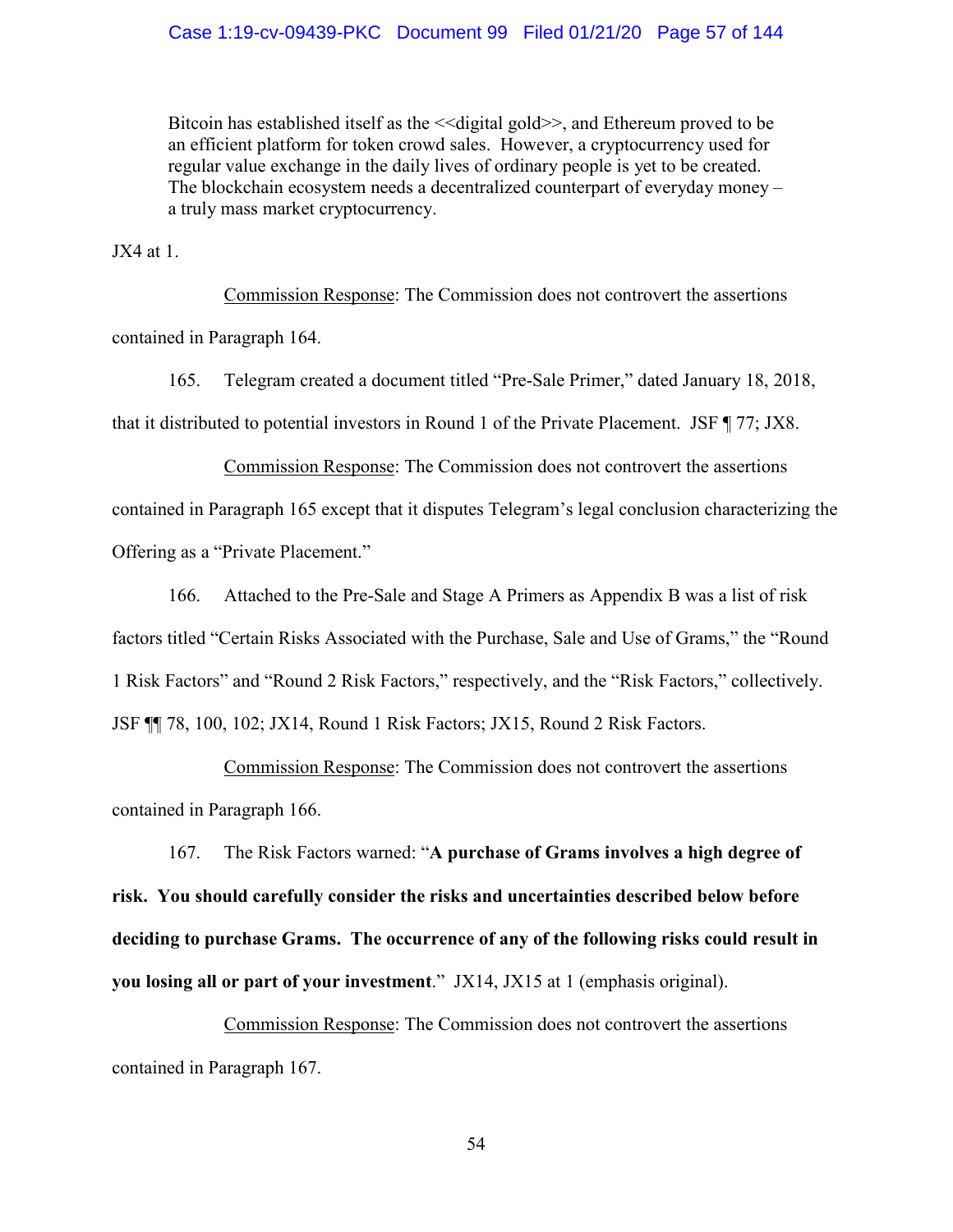## Case 1:19-cv-09439-PKC Document 99 Filed 01/21/20 Page 58 of 144

168. The Risk Factors' first paragraph was titled "Uncertain Regulatory Framework."

JX14, JX15 at 1.

Commission Response: The Commission does not controvert the assertions

contained in Paragraph 168.

169. The Uncertain Regulatory Framework paragraph read as follows in the Round 1

Risk Factors:

The regulatory status of cryptographic tokens, digital assets and blockchain technology is unclear or unsettled in many jurisdictions. . . . Telegram and the wholly owned subsidiary that Telegram intends to create to act as the issuer in the token sale (the "**Issuer**"), as applicable, may cease the distribution of Grams, cease the development of the TON Blockchain or cease operations in a jurisdiction in the event that governmental or other actions make such distribution, development and/or operations unlawful or commercially undesirable to continue.

JX14 at 1.

Commission Response: The Commission does not controvert the assertions

contained in Paragraph 169.

170. The Uncertain Regulatory Framework paragraph read as follows in the Round 2

Risk Factors:

The regulatory status of cryptographic tokens, digital assets and blockchain technology and its applications is unclear or unsettled in many jurisdictions. . . . Telegram and TON Issuer Inc, the wholly owned subsidiary that Telegram formed to act as the issuer in the token sale (the "**Issuer**"), as applicable, may cease the distribution of Grams, cease the development of the TON Blockchain or cease operations in a jurisdiction in the event that governmental or other actions make such distribution, development and/or operations unlawful or commercially undesirable to continue.

JX15 at 1.

Commission Response: The Commission does not controvert the assertions

contained in Paragraph 170.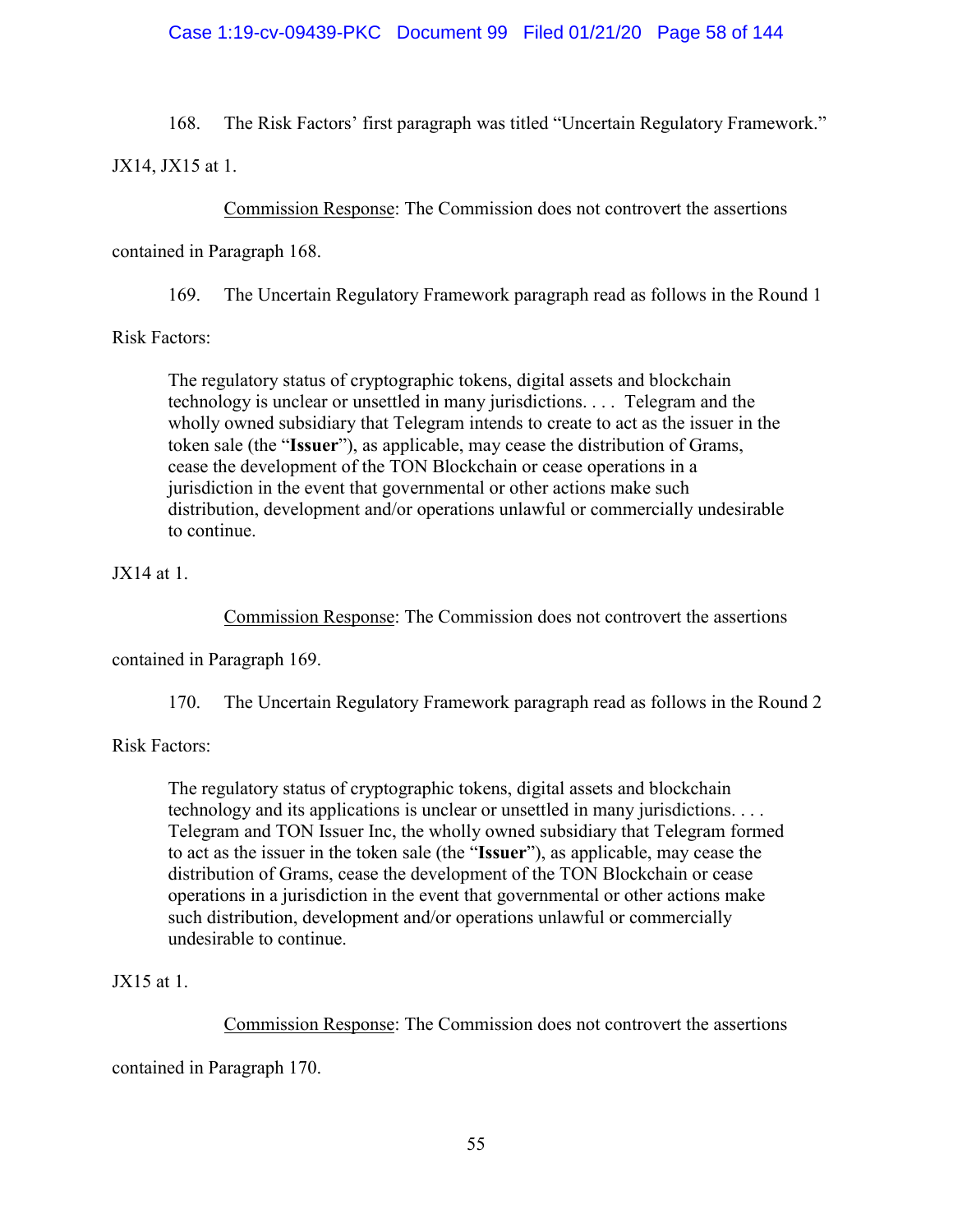## Case 1:19-cv-09439-PKC Document 99 Filed 01/21/20 Page 59 of 144

171. The Risk Factors' second paragraph was titled "Legal and Regulatory Factors

Relating to Telegram's Business Model Might Present Barriers to Success." JX14 at 1.

Commission Response: The Commission does not controvert the assertions

contained in Paragraph 171.

172. The Legal and Regulatory Factors Relating to Telegram's Business Model Might

Present Barriers to Success read as follows:

The TON Blockchain will operate in a new and developing legal and regulatory environment. There is no established body of law or court decisions concerning blockchain and smart contracts, and the law regarding token sales and cryptocurrencies is developing. As a result, it is possible that there could be legal disputes over the interpretation of smart contracts used in connection with the TON Blockchain, thus undermining the functionality of the TON Blockchain and Grams. To the extent licenses or other authorizations are required in one or more jurisdictions in which the Issuer operates or will operate, there is no guarantee that the Issuer will be granted such licenses or authorizations. The Issuer may need to change its business model to comply with these licensing and/or registration requirements (or any other legal or regulatory requirements) in order to avoid violating applicable laws or regulations or because of the cost of such compliance. Uncertainty in how the legal and regulatory environment will develop could negatively impact the Issuer.

JX14 at 1; JX15 at 1-2.

Commission Response: The Commission does not controvert the assertions

contained in Paragraph 172.

173. The Risk Factors' third paragraph was titled "Risks of Government and Private

Actions." JX14, JX15 at 2.

Commission Response: The Commission does not controvert the assertions

contained in Paragraph 173.

174. The Risks of Government and Private Actions paragraph read as follows:

The cryptocurrency market is new and may be subject to heightened oversight and scrutiny, including investigations or enforcement actions. There can be no assurance that governmental authorities will not examine the operations of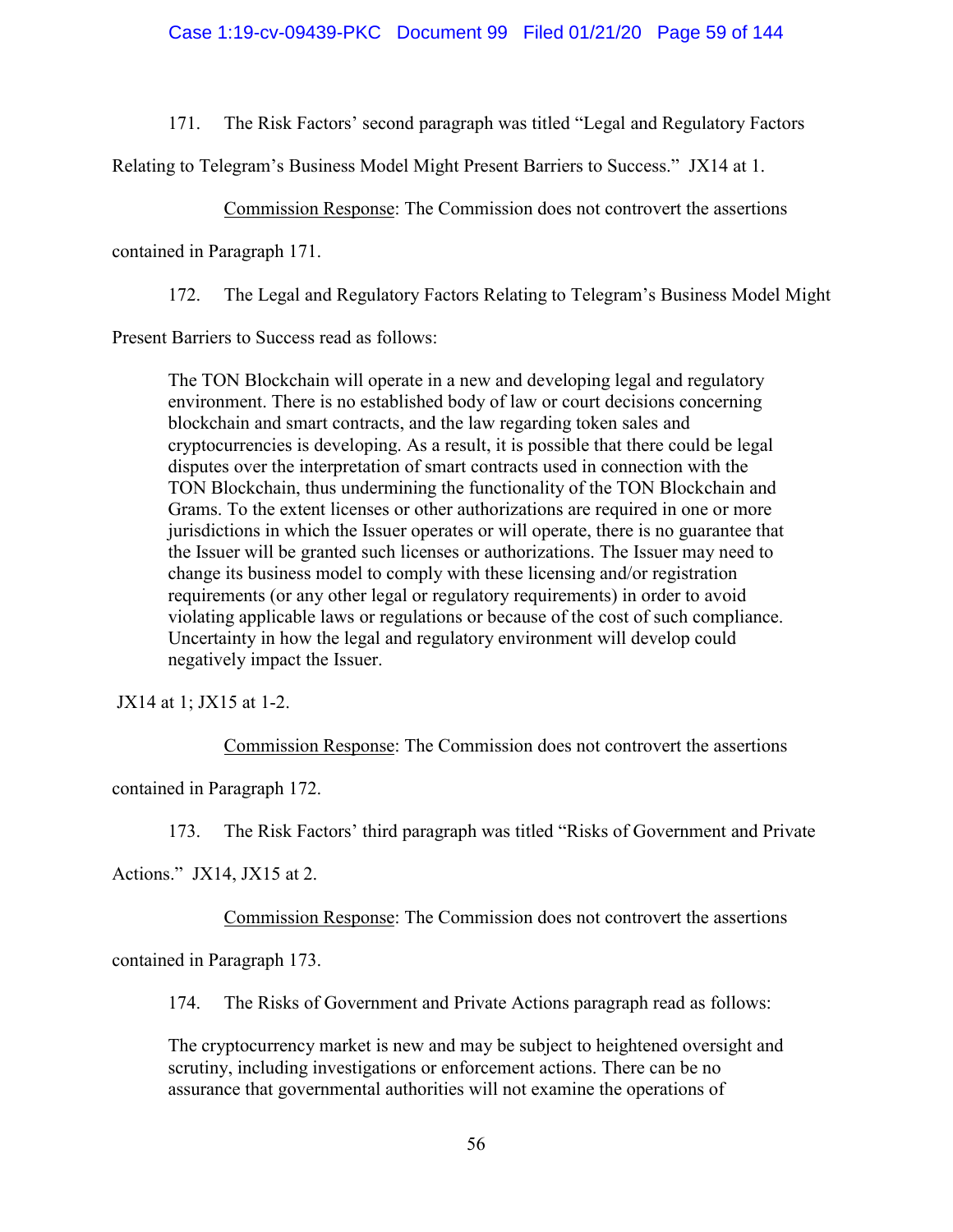Telegram and the Issuer, or enact regulations or pursue enforcement actions against Telegram or the Issuer, which may result in curtailment of, or inability to operate, the TON Blockchain as intended, or judgments, settlements, fines or penalties against Telegram and the Issuer. In addition, non-governmental parties may bring private legal actions against Telegram or the Issuer, either individually or as a class, which may result in curtailment of, or inability to operate, the TON Blockchain as intended, or judgments, settlements, fines or penalties against Telegram and the Issuer.

JX14, JX15 at 2.

Commission Response: The Commission does not controvert the assertions

contained in Paragraph 174.

175. The Round 1 Risk Factors' fifth paragraph was titled "Risks Associated with the

Development and Launch of the TON Blockchain." JX14 at 2; JX15 at 3.

Commission Response: The Commission does not controvert the assertions

contained in Paragraph 175.

176. The Risks Associated with the Development and Launch of the TON Blockchain

paragraph read as follows:

The TON Blockchain (which for purposes of these risk factors, includes the TON "light wallet") has not yet been developed and its development will require significant capital, the expertise of Telegram's management and substantial time and effort by skilled developers and other parties. Telegram may not retain the services of developers with the technical skills and expertise needed to successfully develop the TON Blockchain and progress it to a successful launch. In addition, even if the TON Blockchain is successfully developed and launched, there can be no assurance that the TON Blockchain will function as intended or that it will be able to sustain long-term operation of Grams or other large scale Dapps or cryptocurrencies. Although Telegram intends for the TON Blockchain to have the features and specifications set forth in the "Telegram Open Network" technical white paper (the "**Technical White Paper**"), changes to such features and specifications may be made for any number of reasons. There can be no assurance that the TON Blockchain or Grams will function as described in the Technical White Paper or will be launched according to the milestones set forth in the "Roadmap" section of the [relevant] Primer.

Telegram plans to incorporate various technology solutions into the TON Blockchain, including, but not limited to, the various components of the TON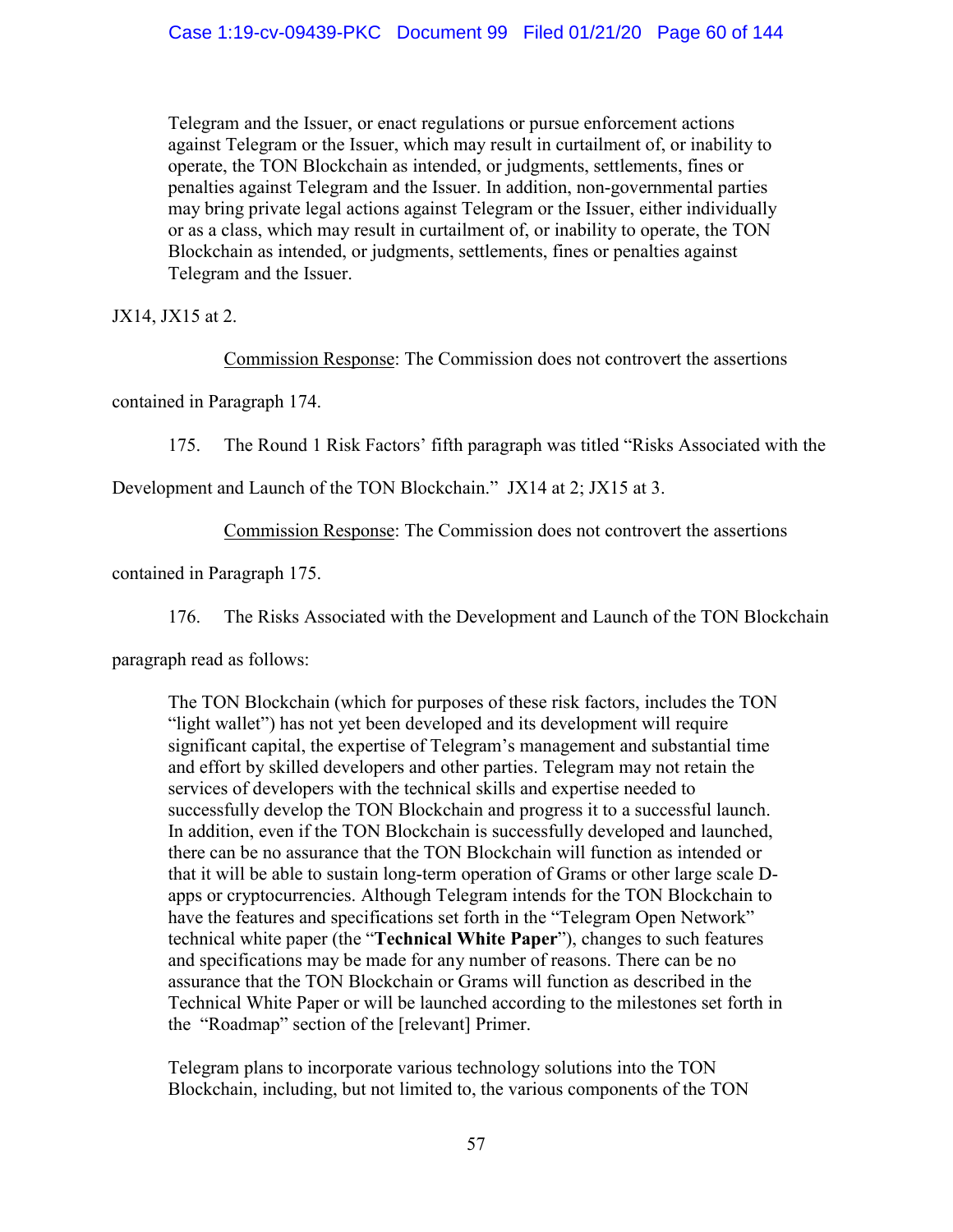Platform, infinite sharding, instant hybercube routing, 2-D distributed ledgers and proof-of-stake approach (each as described in the "Telegram Open Network (TON)" section of the [relevant] Primer). Some or all of these technology solutions may be new and/or relatively untested. There is significant risk to building and implementing such new technologies that may have never been used, or that are being used in different ways. There is no guarantee that such technologies will operate as intended or as described in the Technical White Paper or the [relevant] Primer or will be launched according to the milestones set forth in the "Roadmap" section of the [relevant] Primer.

JX14 at 2-3; JX15 at 3.

Commission Response: The Commission does not controvert the assertions

contained in Paragraph 176.

177. The Risk Factors' twelfth paragraph was titled "Risks Associated With

Integrating the TON Blockchain and Telegram Messenger." JX14, JX15 at 5.

Commission Response: The Commission does not controvert the assertions

contained in Paragraph 177.

178. The Risks Associated With Integrating the TON Blockchain and Telegram

Messenger paragraph read as follows:

Although Telegram intends to integrate the TON Blockchain with Telegram Messenger as described in the "Telegram Messenger-TON Integration" section of the [relevant] Primer, Telegram may be unable to achieve the intended technical integration between the TON Blockchain and Telegram Messenger on the terms described in the [relevant] Primer. As a result, adoption of Grams as a form of currency within Telegram Messenger's existing ecosystem may be more limited than anticipated.

JX14 at 5; JX15 at 6.

Commission Response: The Commission does not controvert the assertions

contained in Paragraph 178.

179. The Risk Factors' thirteenth paragraph was titled "Risks Associated With The Offer and Sale of Grams." JX14, JX15 at 6.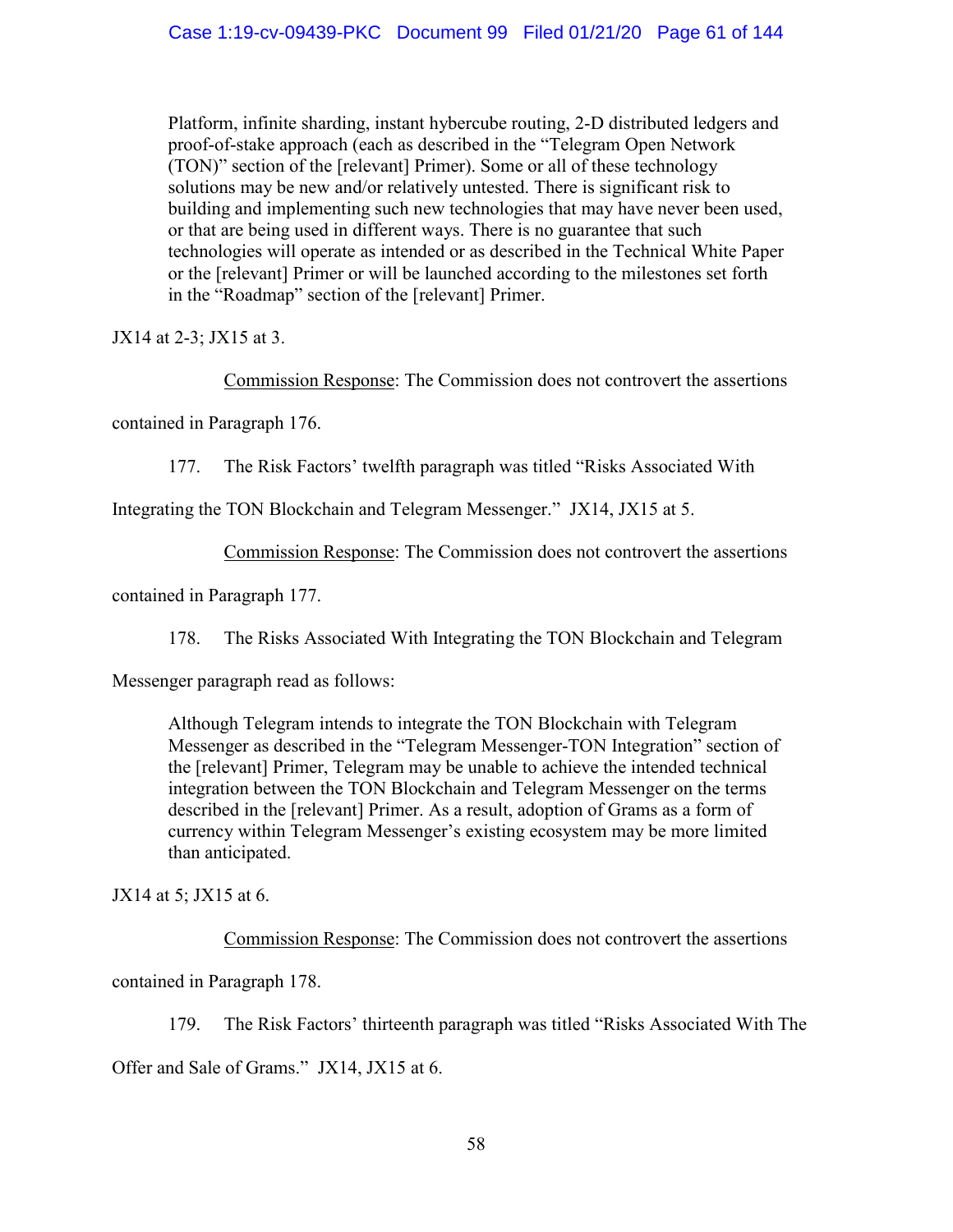## Case 1:19-cv-09439-PKC Document 99 Filed 01/21/20 Page 62 of 144

Commission Response: The Commission does not controvert the assertions

contained in Paragraph 179.

180. The Risks Associated With The Offer and Sale of Grams paragraph contained the

following disclosures:

Telegram and the Issuer intend to complete the . . . sale in two stages, as described in the "Token Distribution" section of the [relevant] Primer.

\* \* \*

Grams are intended to act as a medium of exchange between users in the TON ecosystem. Grams are not investment products. There should be no expectation of future profit or gain from the purchase or sale of Grams. Grams do not represent (i) any equity or other ownership interest in Telegram or the Issuer, (ii) any rights to dividends or other distribution rights from Telegram or the Issuer or (iii) any governance rights in Telegram or the Issuer.

JX14, JX15 at 6.

Commission Response: The Commission does not controvert the assertions

contained in Paragraph 180.

181. The Risk Factors' fourteenth paragraph was titled "Risk of Price Volatility."

JX14 at 6; JX15 at 7.

Commission Response: The Commission does not controvert the assertions

contained in Paragraph 181.

182. The Risk of Price Volatility paragraph explained that the price of Grams would be

subject to market forces, stating as follows:

The prices of cryptocurrencies have historically been subject to dramatic fluctuations and are highly volatile, and the market price of Grams may also be highly volatile. Several factors may influence the market price of Grams, including, but not limited to:

• Global supply of cryptocurrencies, both with respect to the number of different cryptocurrencies and the supply of each individual cryptocurrency;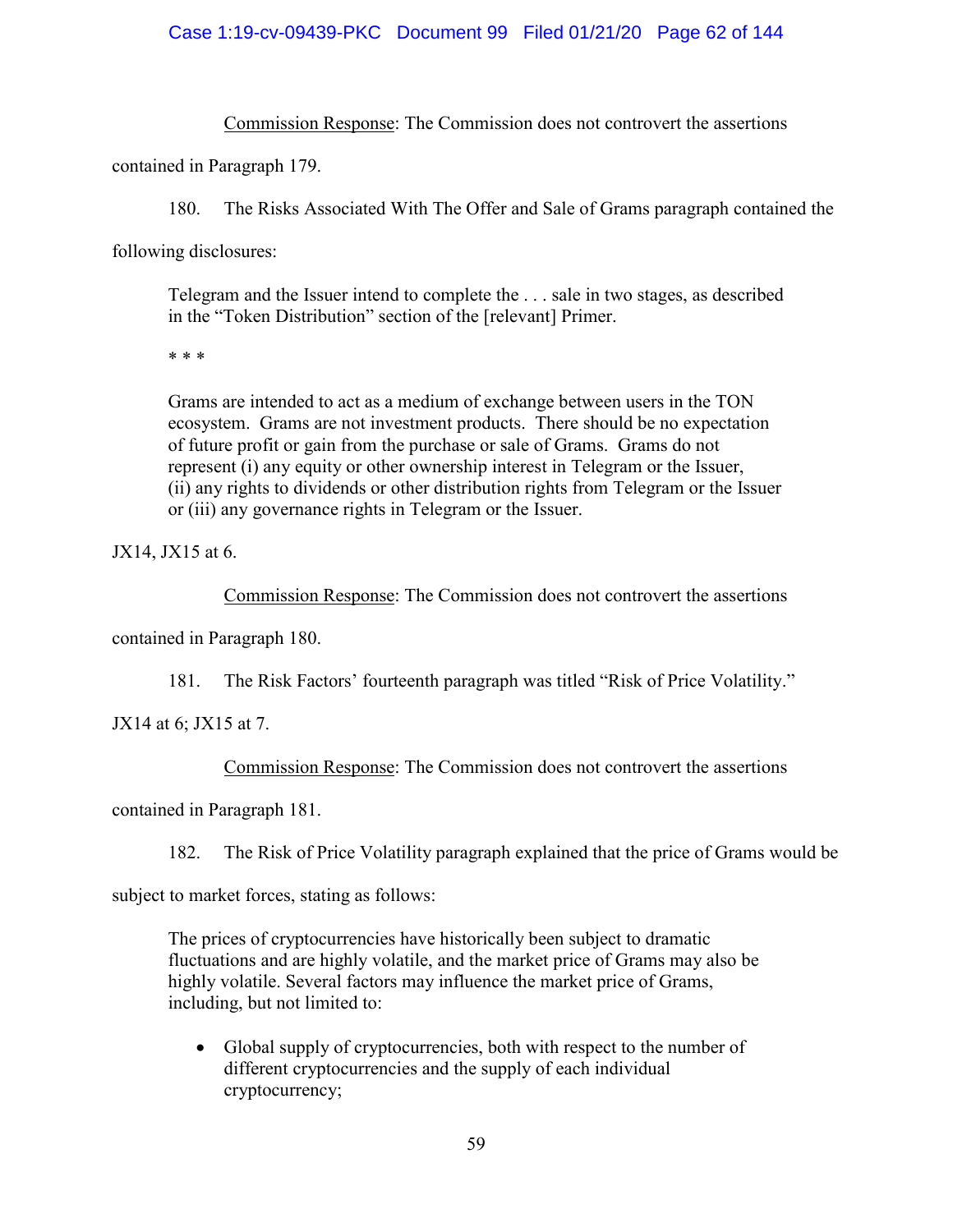- Global demand for cryptocurrencies, which can be influenced by the growth of acceptance of cryptocurrencies as payment for goods and services, the security of online cryptocurrency exchanges and digital wallets that hold cryptocurrencies, the perception that the use and holding of cryptocurrencies is safe and secure, and the regulatory restrictions on their use;
- Changes in software, software requirements or hardware requirements underlying blockchain technologies;
- Fiat currency withdrawal and deposit policies of cryptocurrency exchanges on which cryptocurrencies may be traded and liquidity on such exchanges;
- Interruptions in service from or failures of major cryptocurrency exchanges;
- Investment and trading activities of large investors, including private and registered funds, that may directly or indirectly invest in cryptocurrencies;
- Monetary policies of governments, trade restrictions, currency devaluations and revaluations; and
- Regulatory measures, if any, that affect the use of cryptocurrencies.

A decrease in the price of a single cryptocurrency may cause volatility in the entire cryptocurrency industry and may affect other cryptocurrencies, including Grams. For example, a security breach that affects investor or user confidence in Bitcoin or Ethereum may affect the industry as a whole and may also cause the price of Grams and other cryptocurrencies to fluctuate.

JX14 at 6-7; JX15 at 7; JSF ¶ 170.

Commission Response: The Commission does not controvert the assertions

contained in Paragraph 182.

183. The Risk Factors' fifteenth paragraph was titled "Risks Associated with the Issuer

and Use of Funds." JX14 at 7.

# Commission Response: The Commission does not controvert the assertions

contained in Paragraph 183.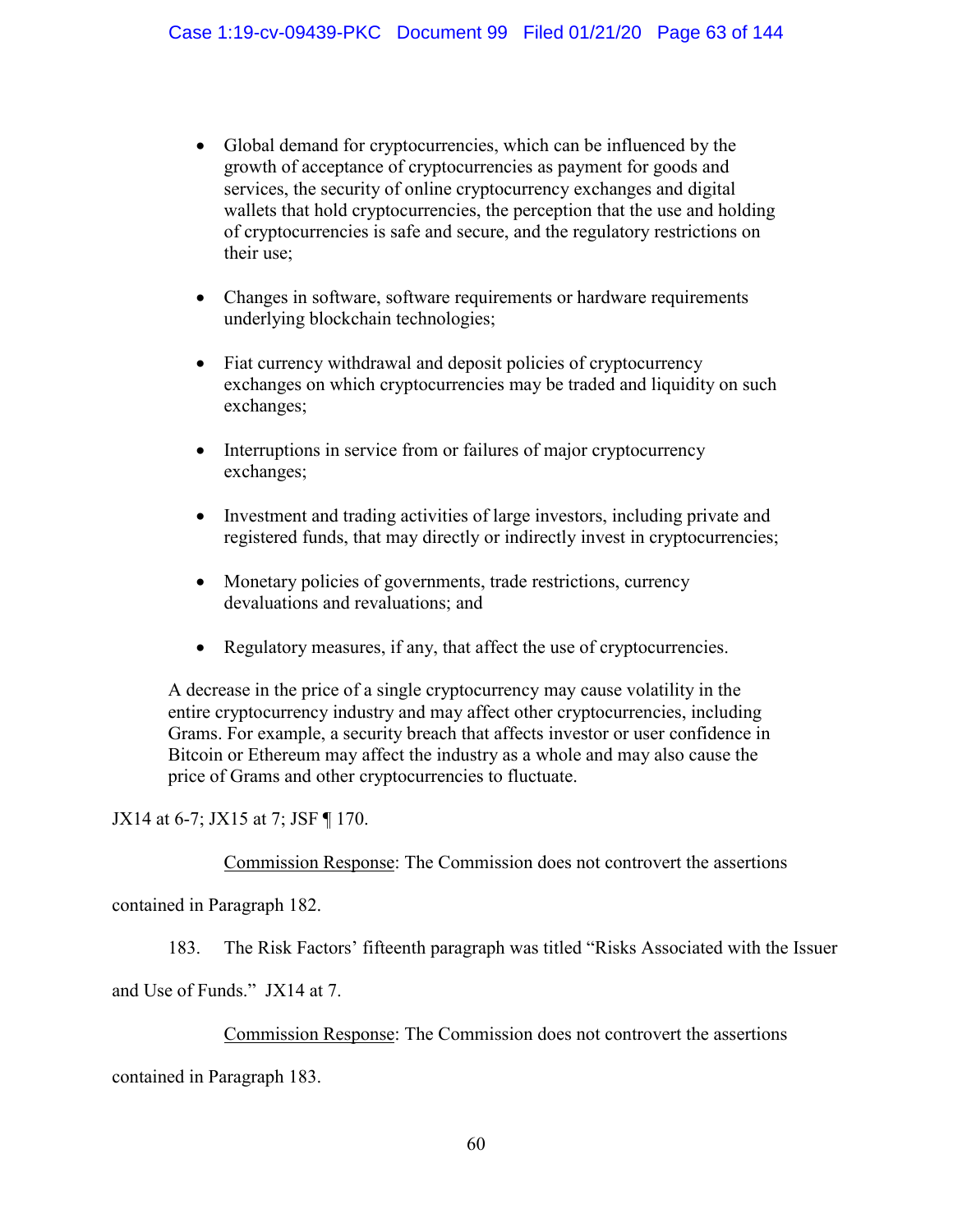184. The Risks Associated with the Issuer and Use of Funds paragraph read as follows:

Telegram expects the Issuer to transfer all or a significant portion of the funds generated by the token sale to Telegram. While Telegram and the Issuer intend to use the funds as described in the "Use of Funds" Section of the [relevant] Primer, there is no restriction on Telegram's or the Issuer's use of the funds generated from the token sale or on Telegram's ability to transfer those funds to, or make payments for the benefit of, its affiliates. There can be no assurance that the Issuer or Telegram will have sufficient funds to make payments of any Termination Amount (as defined in the Purchase Agreements) as and when required under the terms of the Purchase Agreements. Neither Telegram nor the Issuer has any fiduciary or other obligation to use the funds generated by the token sale for the benefit of the purchasers, except as otherwise expressly provided in the Purchase Agreements in connection with Telegram's and the Issuer's contingent obligation to repay any Termination Amount.

JX14 at 7; JX15 at 7-8.

Commission Response: The Commission does not controvert the assertions

contained in Paragraph 184.

185. The Risk Factors' sixteenth paragraph was titled "Risk Associated with the TON

Foundation." JX14, JX15 at 8.

Commission Response: The Commission does not controvert the assertions

contained in Paragraph 185.

186. The Risks Associated with the TON Foundation paragraph read as follows:

Over time, Telegram intends to establish the TON Foundation and to transfer responsibilities related to TON and the TON Reserve to the TON Foundation, as described in the "Governance" section of the [relevant] Primer. There is, however, no timetable for the establishment of the TON Foundation or the transfer of the responsibilities related to TON and the TON Reserve to the TON Foundation, and it is possible that the TON Foundation may never be established or that the responsibilities and/or assets transferred to the TON Foundation may differ from current expectations.

JX14, JX15 at 8.

Commission Response: The Commission does not controvert the assertions

contained in Paragraph 186.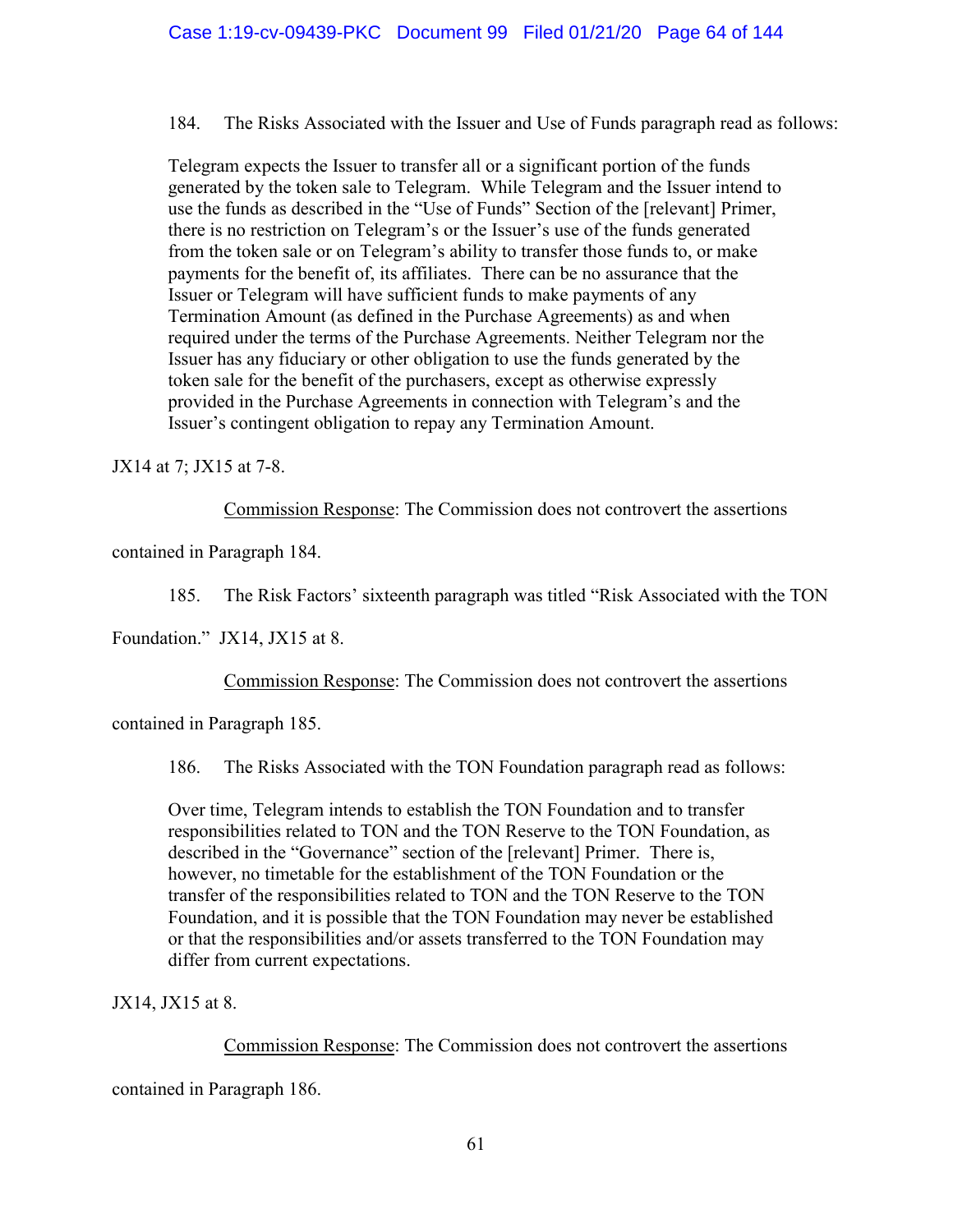## **E. The Purchase Agreements**

187. Telegram initially contemplated a public offering of Grams following the Private Placement. JSF ¶ 39.

Commission Response: The Commission does not controvert the assertions contained in Paragraph 187, except that it disputes Telegram's legal conclusion characterizing the Offering as a "Private Placement."

188. Given the legal uncertainty surrounding public offerings of digital assets, however, Telegram "decided that [it] should take a safer, as safe as possible approach and deal only with highly sophisticated institutional investors in a proper, organized private placement." Drylewski Ex. 7, Parekh Dep. at 28:10-14.

Commission Response: The Commission disputes the assertion contained in paragraph 188 on the ground that the phrase "proper, organized private placement" is a legally incorrect characterization of the Offering. Subject to and without waving this objection and dispute, and without waiving its right to challenge the credibility of these witnesses, the Commission does not controvert that the cited individuals testified to the cited statement.

189. Defendants ultimately determined that they would sell the right to receive Grams to Private Placement purchasers using the Purchase Agreements. JSF ¶ 40.

Commission Response: The Commission objects to the phrases "right to receive Grams" and "Private Placement" and disputes the assertions contained in Paragraph 189 on the ground that they incorrectly state what was sold to the Initial Purchasers and the legal status of the Offering. In addition, JSF ¶ 40 does not use the objected-to phrases. Subject to and without waving these objections and disputes, the Commission does not dispute that Defendants sold Grams to the Initial Purchasers pursuant to the Purchase Agreements.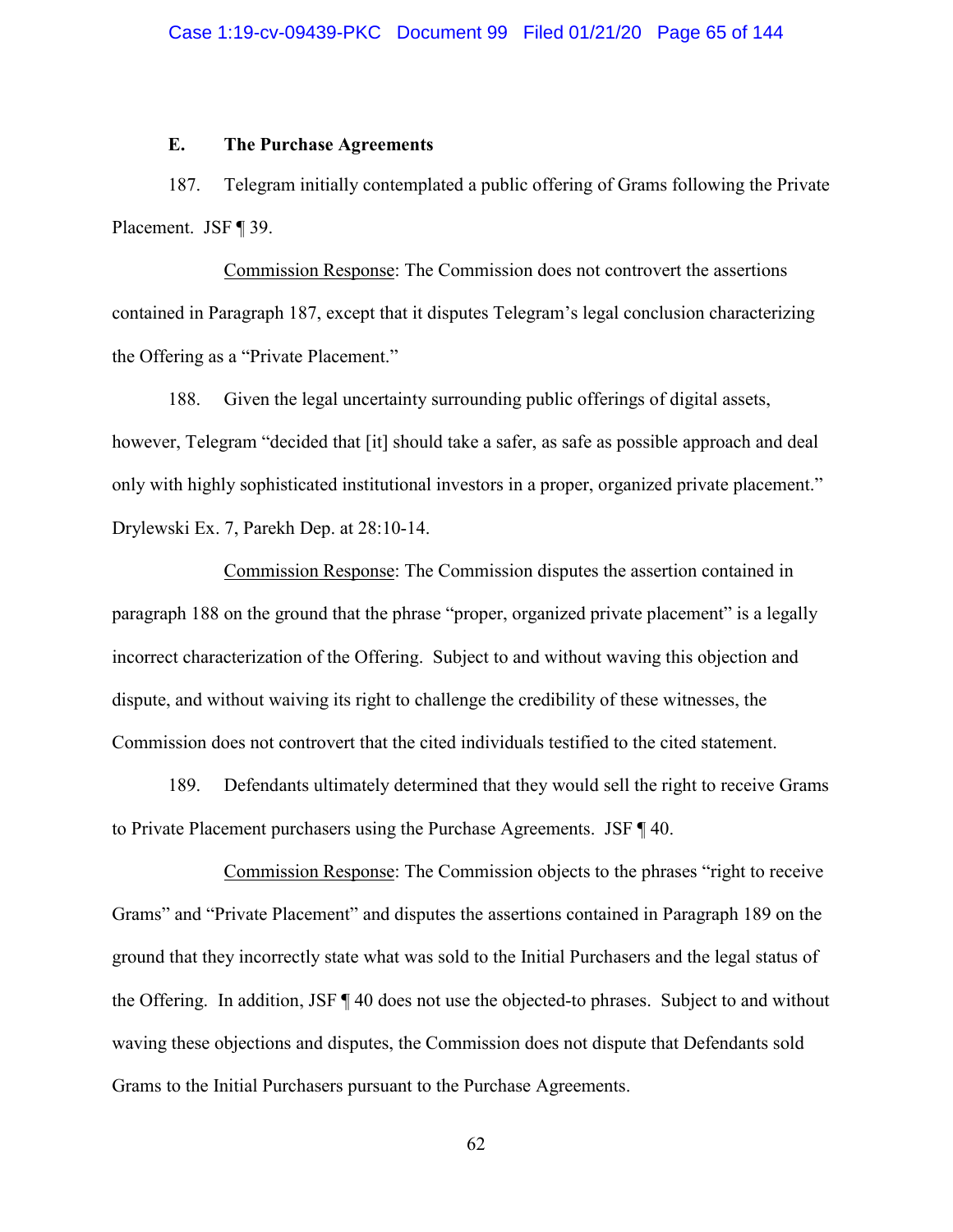## Case 1:19-cv-09439-PKC Document 99 Filed 01/21/20 Page 66 of 144

190. Defendants used separate Purchase Agreements for each round of the Private Placement: one for Round 1 (the "Round 1 Purchase Agreements") and one for Round 2 (the "Round 2 Purchase Agreements"). JSF ¶¶ 40, 85-86.

Commission Response: The Commission does not controvert the assertions contained in Paragraph 190, except that it disputes Telegram's legal conclusion characterizing the Offering as a "Private Placement."

191. At the time of the Private Placement, the Purchase Agreements were the only physical instrument in existence that represented any interest in Grams. *See* JX11, Round 1 Purchase Agreement; JX12, Round 2 Purchase Agreement § 6.3(f).

Commission Response: The Commission does not controvert the assertions contained in Paragraph 191, except that it disputes Telegram's legal conclusion characterizing the Offering as a "Private Placement."

192. Defendants distributed the Purchase Agreements to certain potential purchasers who completed indications of interest. JSF ¶ 82, 92.

Commission Response: The Commission does not controvert the assertions contained in Paragraph 192.

193. The Purchase Agreements contained, among other things, the following legend:

## **NOTICE TO RESIDENTS OF THE UNITED STATES**

THE OFFER AND SALE OF THIS SECURITY HAS NOT BEEN REGISTERED UNDER THE U.S. SECURITIES ACT OF 1933, AS AMENDED (THE "**U.S. SECURITIES ACT"),** OR UNDER THE SECURITIES LAWS OF ANY U.S. STATES. THIS SECURITY MAY NOT BE OFFERED, SOLD OR OTHERWISE TRANSFERRED, PLEDGED OR HYPOTHECATED EXCEPT PURSUANT TO AN EFFECTIVE REGISTRATION STATEMENT UNDER THE U.S. SECURITIES ACT OR IN A TRANSACTION EXEMPT FROM THE REGISTRATION REQUIREMENTS OF THE U.S. SECURITIES ACT AND APPLICABLE STATE SECURITIES LAWS.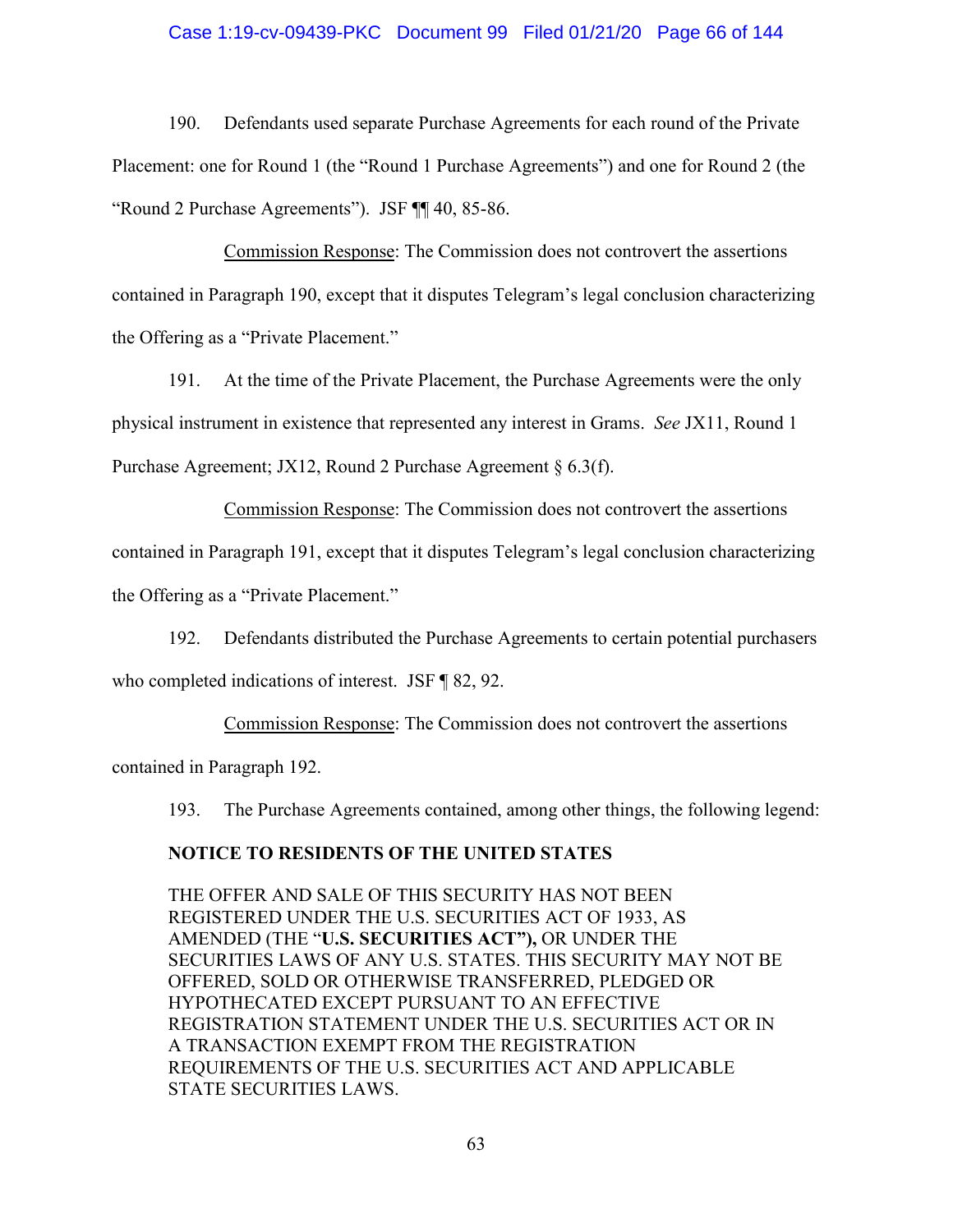JX11, JX12 at 1 (emphasis original).

Commission Response: The Commission does not controvert the assertions contained in Paragraph 193.

194. As explained in the Purchase Agreements, the Purchase Agreements were designed to allow Defendants "to create and issue a new cryptocurrency called '**Grams**' ('**Tokens**') following the development and launch of a new blockchain platform (the '**TON Network**')" and the Private Placement purchasers to "subscribe for Tokens." JX11 at 7 (emphasis original); JX12 at 11 (emphasis original).

Commission Response: The Commission objects to the term "cryptocurrencies" on the ground that it is vague and ambiguous and objects to the phrase "Private Placement" on the ground that it is a legally incorrect characterization of the Offering. Subject to and without waiving these objections, the Commission does not controvert that the documents referenced in Paragraph 194 contain the quoted phrases.

195. Per the Round 1 Purchase Agreements, the issuance of Grams "is conditional upon the satisfaction by the [Private Placement] Purchaser or waiver by [TON] Issuer of the following conditions precedent:

(a) the Purchaser executing and delivering to the Issuer an executed Rep Letter, a completed KYC Form and such other documents relating to this Purchase Agreement as the Issuer may reasonably request;

(b) the Purchaser having satisfied its obligations under clause 2.2;

(c) the Purchaser having provided to the Issuer a network address to which the Tokens comprising the Purchaser's Token Allocation shall be issued pursuant to clause 2.1; provided that if the Purchaser has not provided a network address to the Issuer in accordance with this clause  $3(c)$  on or prior to the date that is twentyfour months following the Network Launch Date, the obligation of the Issuer to deliver Tokens to the Purchaser hereunder shall cease and the Issuer shall have no further obligations to the Purchaser hereunder; and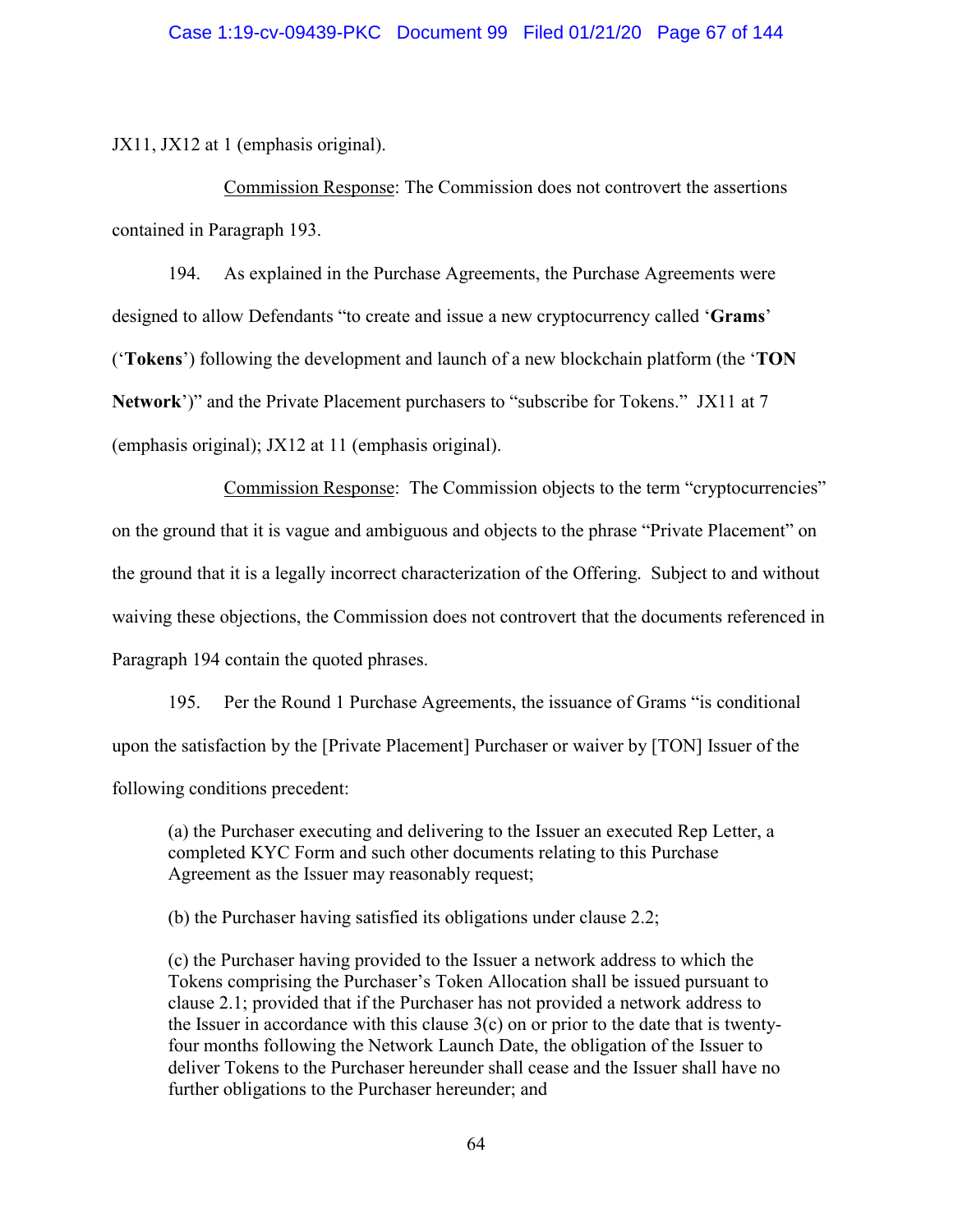## Case 1:19-cv-09439-PKC Document 99 Filed 01/21/20 Page 68 of 144

(d) the Purchaser's Warranties remaining true, accurate and not misleading on the Network Launch Date.

JX11 § 3.

Commission Response: The Commission objects to the phrase "Private

Placement" on the ground that it is a legally incorrect characterization of the Offering. Subject

to and without waiving this objection, the Commission does not controvert that the document

referenced in Paragraph 195 contains the quoted phrases except for the inserted phrase "Private

Placement" before "Purchaser."

196. The Rep Letters referenced in the Round 1 conditions precedent was attached to

the Round 1 Purchase Agreements. JSF ¶ 89.

Commission Response: The Commission does not controvert the assertions

contained in Paragraph 196.

197. The Round 2 Purchase Agreements contained similar conditions precedent:

(a) the Purchaser executing and delivering to the Issuer (i) a completed Rep Letter Questionnaire; (ii) all executed Rep Letters required pursuant to the Rep Letter Questionnaire or otherwise required by the Issuer in its sole discretion; (iii) a completed KYC Form; and (iv) such other documents relating to this Purchase Agreement as the Issuer may reasonably request (including, but not limited to, a certification that neither the Purchaser nor any Purchaser Investor has breached any provision of this Purchase Agreement, including, but not limited to, clause 10);

(b) the Purchaser having satisfied its obligations under clause 2.2;

(c) the Purchaser having provided to the Issuer a network address to which the Tokens comprising the Purchaser's Token Allocation shall be issued pursuant to clause 2.1; provided that if the Purchaser has not provided a network address to the Issuer in accordance with this clause  $3(c)$  on or prior to the date that is twentyfour months following the Network Launch Date, the obligation of the Issuer to deliver Tokens to the Purchaser hereunder shall cease and the Issuer shall have no further obligations to the Purchaser hereunder; and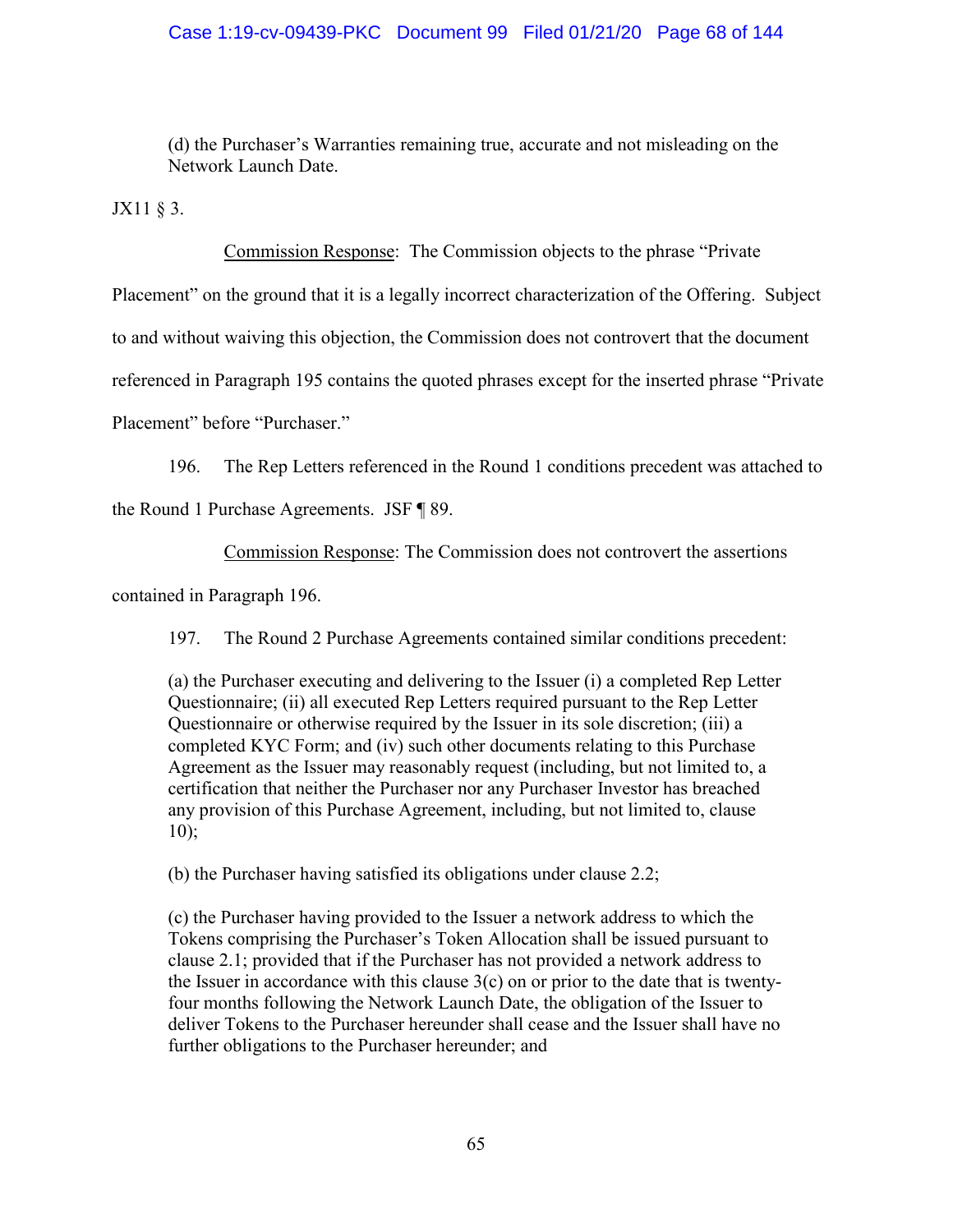## Case 1:19-cv-09439-PKC Document 99 Filed 01/21/20 Page 69 of 144

(d) the Purchaser's Warranties remaining true, accurate and not misleading on the Network Launch Date.

JX12 § 3.

Commission Response: The Commission does not controvert the assertions

contained in Paragraph 197.

198. Telegram distributed the Rep Letters referenced in the Round 2 conditions

precedent alongside (but not attached to) the Round 2 Purchase Agreements. Drylewski Ex. 11,

Rep Letter Questionnaire.

Commission Response: The Commission does not controvert the assertions

contained in Paragraph 198.

199. Private Placement purchasers agreed to a series of "Warranties and Undertakings"

in the Purchase Agreements. JX11, JX12  $\S$  6.

Commission Response: The Commission objects to the phrase "Private

Placement" but does not otherwise controvert the assertions contained in Paragraph 199.

200. As part of these Warranties and Undertakings, the Private Placement purchasers

warranted that they understood and expressly accepted the following:

(a) the Purchaser has read and understands the [relevant] Primer, as well as the "Technical White Paper" attached as Appendix A thereto and the "Risk Factors" attached as Appendix B thereto;

(b) this Purchase Agreement and the Tokens involve significant risks, all of which the Purchaser fully and completely acknowledges and assumes, including, but not limited to, the risk that the Tokens may decrease in value over time and/or lose all monetary value and the other risks listed in Appendix B to the [relevant] Primer;

(c) a significant portion of the funds generated by this Purchase Agreement and the . . . Purchase Agreements are expected to be retained by the Parent for its own purposes rather than committed solely to the development and launch of the TON Network;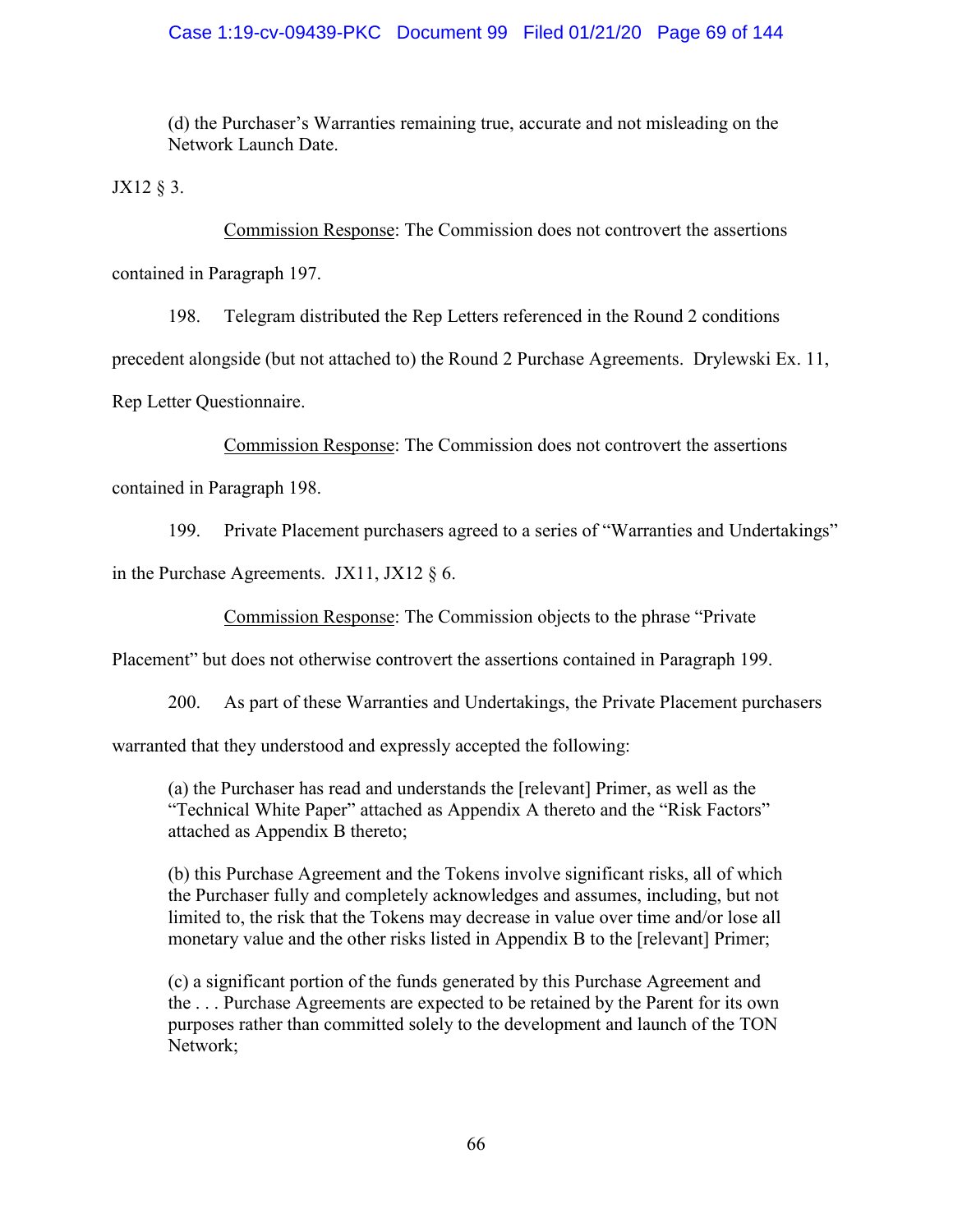(d) . . . no federal or state agency or any other Governmental Authority has passed on or made any recommendation or endorsement of this Purchase Agreement or the Tokens or the fairness or suitability of the investment in the Tokens, nor has any Governmental Authority passed upon or endorsed the merits of this offering;

(e) the Tokens will be created and delivered to the Purchaser at the sole risk of the Purchaser on an "as is" basis;

(f) the Purchaser has not relied on any representations or warranties made by the Issuer or the Parent outside of this Purchase Agreement, including, but not limited to, conversations of any kind, whether through oral or electronic communication, or any white paper or primer;

(g) the Purchaser bears sole responsibility for any taxes as a result of the matters and transactions the subject of this Purchase Agreement, and any future acquisition, ownership, use, sale or other disposition of Tokens (each a "**relevant matter")** held by or on behalf of the Purchaser. To the extent permitted by law, the Purchaser agrees to indemnify, defend and hold the Issuer, the Parent and any of their respective Affiliates, employees or agents (including developers, auditors, contractors or founders) harmless on an after-tax basis for any claim, liability, assessment or penalty with respect to any taxes (other than any net income taxes of the Issuer that result from the Issuance) associated with or arising from any relevant matter;

(h) the Purchaser is not entitled, as a Party to this Purchase Agreement, to vote or receive dividends or be deemed the holder of shares of the Issuer or the Parent for any purpose, nor will anything contained herein be construed to confer on the Purchaser, as such, any of the rights of a shareholder of the Issuer or the Parent or any right to vote for the election of directors or upon any matter submitted to shareholders at any meeting thereof, or to give or withhold consent to any corporate action or to receive notice of meetings, or to receive subscription rights to purchase shares of the Issuer or the Parent or otherwise;

(i) each of the Issuer and the Parent retains all right, title and interest in all of their respective intellectual property, including, without limitation, inventions, ideas, discoveries, software, processes, marks, methods, information and data, whether or not protectable by patent, copyright or trademark. The Purchaser may not use any of the Issuer's or the Parent's intellectual property for any reason without the Issuer's or the Parent's prior written consent. Notwithstanding the foregoing, use by the Purchaser of Telegram Messenger in accordance with the terms and conditions thereof shall not be a violation of this clause 6.3(i);

(j) none of the documentation prepared by the Issuer or the Parent in connection with the Issuance or the development of the TON Network will constitute a Prospectus for the purposes of the Prospectus Directive and no Prospectus will be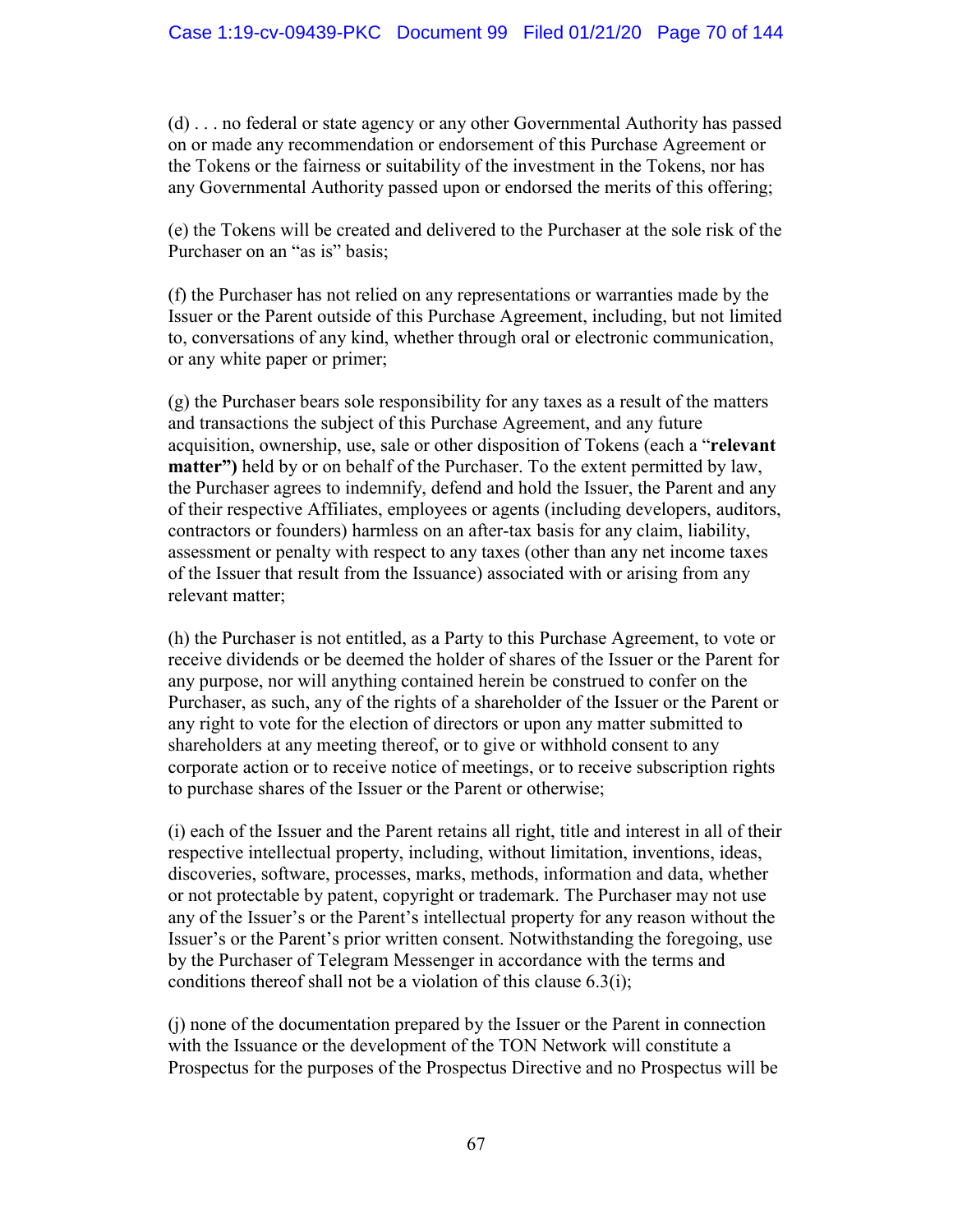prepared, approved by any competent authority or published for the purposes of the Prospectus Directive; and

(k) the Parent may transfer responsibility for the further development and maintenance of the TON Network to a not-for-profit organization [expected to be] called the "TON Foundation" at such point in time and on such terms as the Parent shall determine in its sole discretion.

JX11, JX12 § 6.3.

Commission Response: The Commission objects to the phrase "Private

Placement" but does not otherwise controvert the assertions contained in Paragraph 200.

201. The Purchase Agreements further provided that they "will automatically terminate

upon the earlier of:

(a) the Issuance;

(b) the occurrence of a Dissolution Event prior to the Deadline Date (as defined below); and

(c) 31 October 2019 (the "**Deadline Date**"), if the Network Launch has not occurred as of such date,

provided that . . . if the Purchase Agreement is terminated under clause 7.1(b) or 7.1(c), the Issuer and the Parent shall be jointly and severally liable to the Purchaser for the payment of the Termination Amount upon the occurrence of a Dissolution Event or immediately following the Deadline Date, as applicable. Any Termination Amount shall be paid in U.S. Dollars, unless otherwise agreed by the Parties.

JX11, JX12 § 7.1.

Commission Response: The Commission does not controvert the assertions

contained in Paragraph 201.

202. Effective October 23, 2019, a majority of the Private Placement purchasers

consented to amend the Purchase Agreements to extend the Deadline Date (as defined in the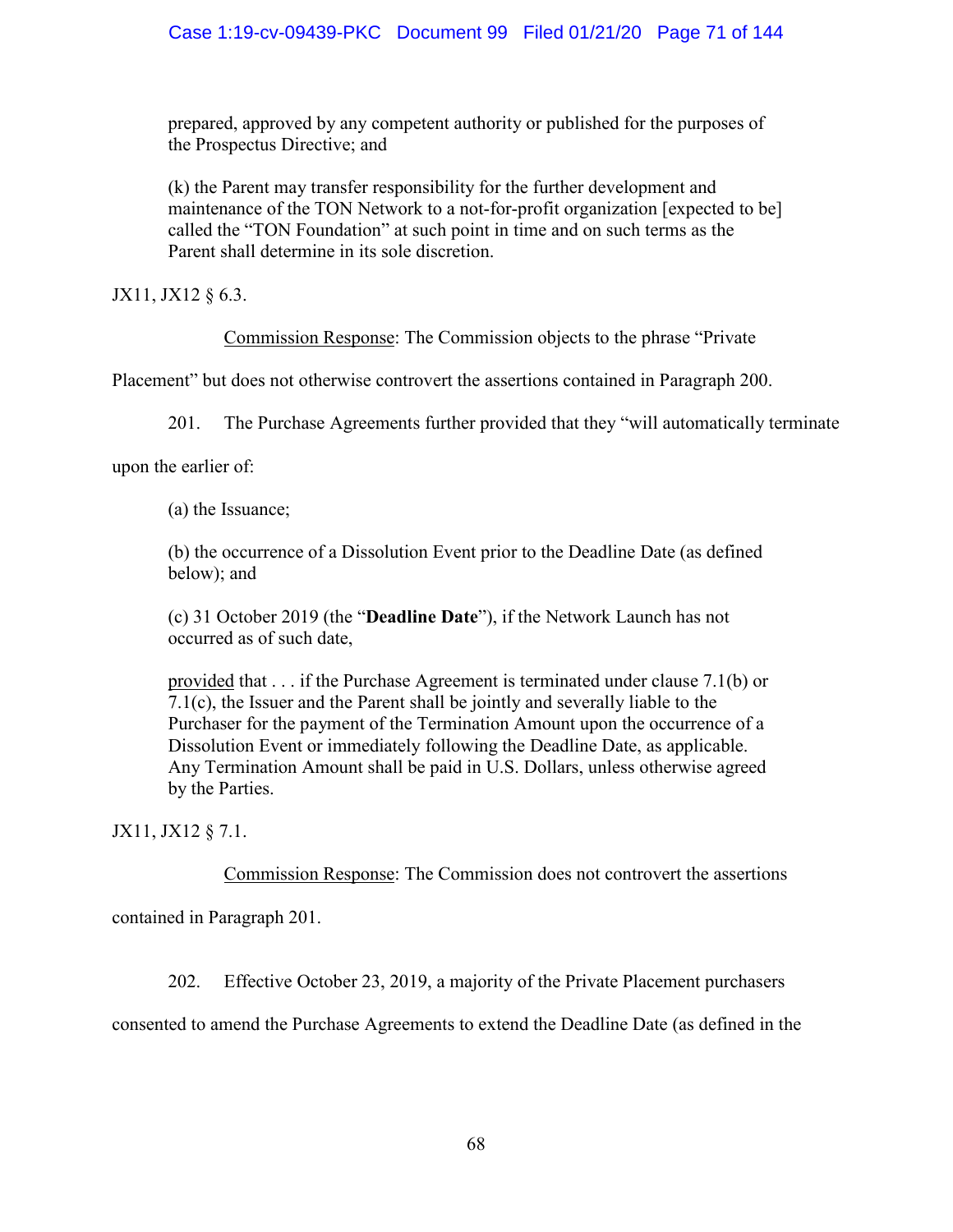## Case 1:19-cv-09439-PKC Document 99 Filed 01/21/20 Page 72 of 144

Purchase Agreements) from October 31, 2019, to April 30, 2020. Drylewski Ex. 7, Parekh Dep. at 194:15-195:11.

Commission Response: The Commission does not controvert the assertions

contained in Paragraph 202, except that it disputes Telegram's legal conclusion characterizing

the Offering as a "Private Placement."

203. The Round 1 Purchase Agreement included a "Lock-Up" clause, which stated that

Private Placement purchasers in Round 1 could not:

- (a) offer, pledge, sell, . . . or otherwise transfer or dispose of, directly or indirectly, the investment contract represented by this Purchase Agreement or any Tokens . . .; or
- (b) enter into any swap or other agreement that transfers, in whole or in part, any of the economic consequences of ownership of the investment contract represented by this Purchase Agreement or any Tokens,

... provided, however, that:

- (i) one-quarter of the Token Allocation shall be released from the restrictions in this clause 10 on the date that is three months following the Network Launch Date;
- (ii) one-quarter of the Token Allocation (which, when added to the Tokens released under paragraph (i) above, equals one-half of the Token Allocation) shall be released from the restrictions in this clause 10 on the date that is six months following the Network Launch Date; and
- (iii) one-quarter of the Token Allocation (which, when added to the Tokens released under paragraphs (i) and (ii) above, equals threequarters of the Token Allocation) shall be released from the restriction in this clause 10 on the date that is 12 months following the Network Launch Date.

JSF ¶ 95; JX11 § 10.

Commission Response: The Commission does not controvert the assertions

contained in Paragraph 203, except that it disputes Telegram's legal conclusion characterizing

the Offering as a "Private Placement."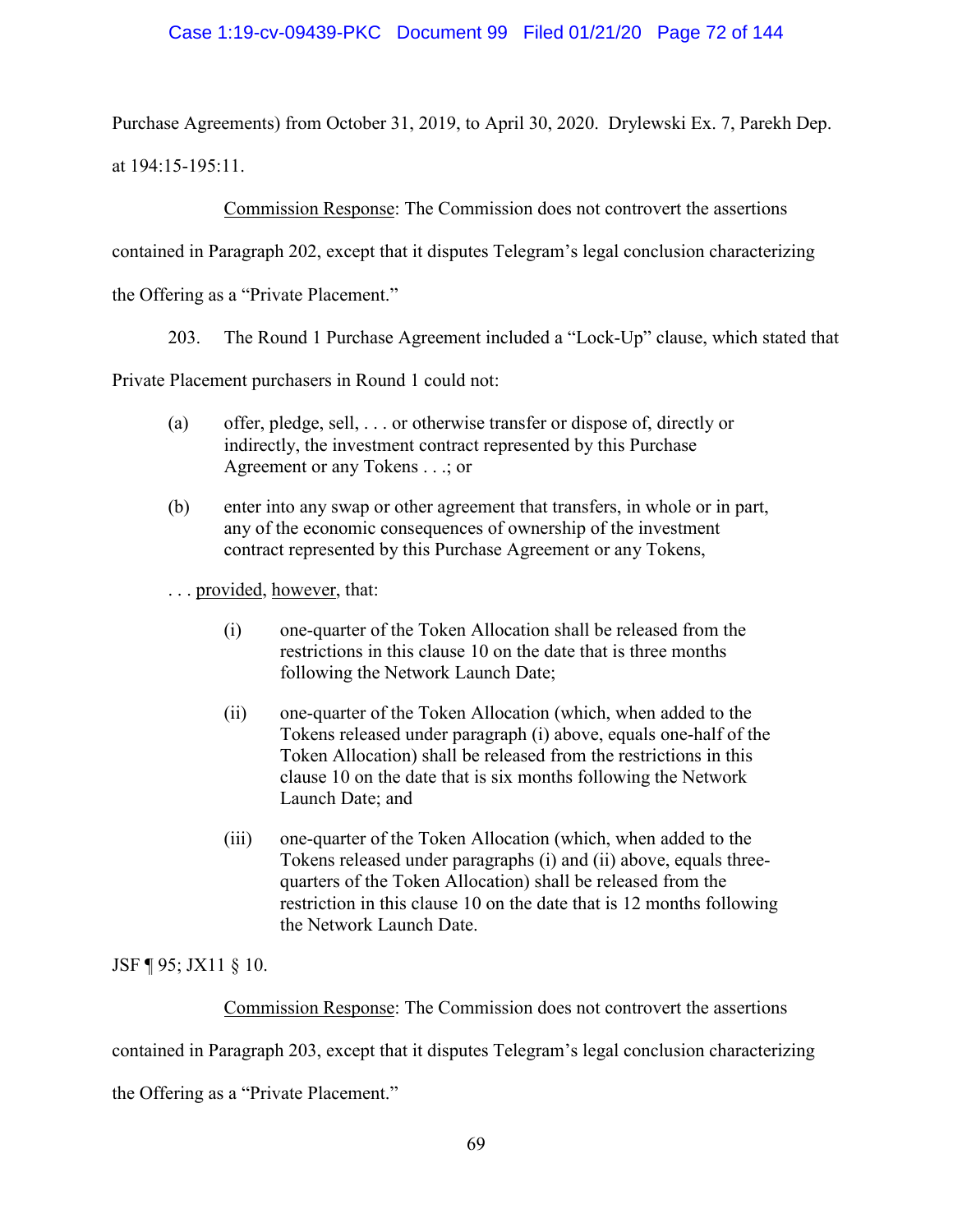### Case 1:19-cv-09439-PKC Document 99 Filed 01/21/20 Page 73 of 144

204. The Round 2 Purchase Agreement did not contain the "Lock-Up" clause that was

included in the Round 1 Purchase Agreement. JSF ¶ 93.

Commission Response: The Commission does not controvert the assertions

contained in Paragraph 204.

205. The Purchase Agreements contained an express restriction on assignments. JX11

§ 11; JX12 § 10.

Commission Response: The Commission does not controvert the assertions

contained in Paragraph 205.

206. The Round 1 Assignment Clause read as follows:

11.1 Subject to clauses 11.2 and 11.3, no Party may assign the benefit of this Purchase Agreement (in whole or in part) or transfer, declare a trust of, pledge or otherwise dispose of in any manner whatsoever its rights and obligations under this Purchase Agreement or subcontract or delegate in any manner whatsoever its performance under this Purchase Agreement (each of the above, a "**dealing")**  without the prior written consent of the Purchaser, in the case of a dealing by the Issuer or the Parent, or the Issuer and the Parent, in the case of dealing by the Purchaser.

11.2 The Issuer and the Parent shall be entitled, without the consent of the Purchaser, after having given no less than three Business Days' prior written notice to the Purchaser, to assign the benefit of this Purchase Agreement (in whole or in part) or transfer any or all their respective obligations and liabilities under this Purchase Agreement (i) to any of their respective Affiliates; or (ii) in connection with a reorganisation of the Issuer or the Parent (including a change in the domicile or jurisdiction of incorporation of the Issuer or the Parent).

11.3 The Purchaser shall be entitled, without the consent of the Issuer or the Parent, after having given no less than three Business Days' prior written notice to the Issuer and the Parent, to assign the benefit of this Purchase Agreement (in whole or in part) or transfer any or all its obligations and liabilities under this Purchase Agreement to any of its Affiliates (an "**Assignee"),** provided that the Assignee: (i) undertakes in writing to the Issuer and the Parent to be bound by the Purchaser's obligations and liabilities under this Purchase Agreement; (ii) warrants in writing to the Issuer and the Parent that each of the Purchaser's Warranties is true, accurate and not misleading as at the date of the assignment or transfer with respect to itself (as if each reference to the Purchaser is construed as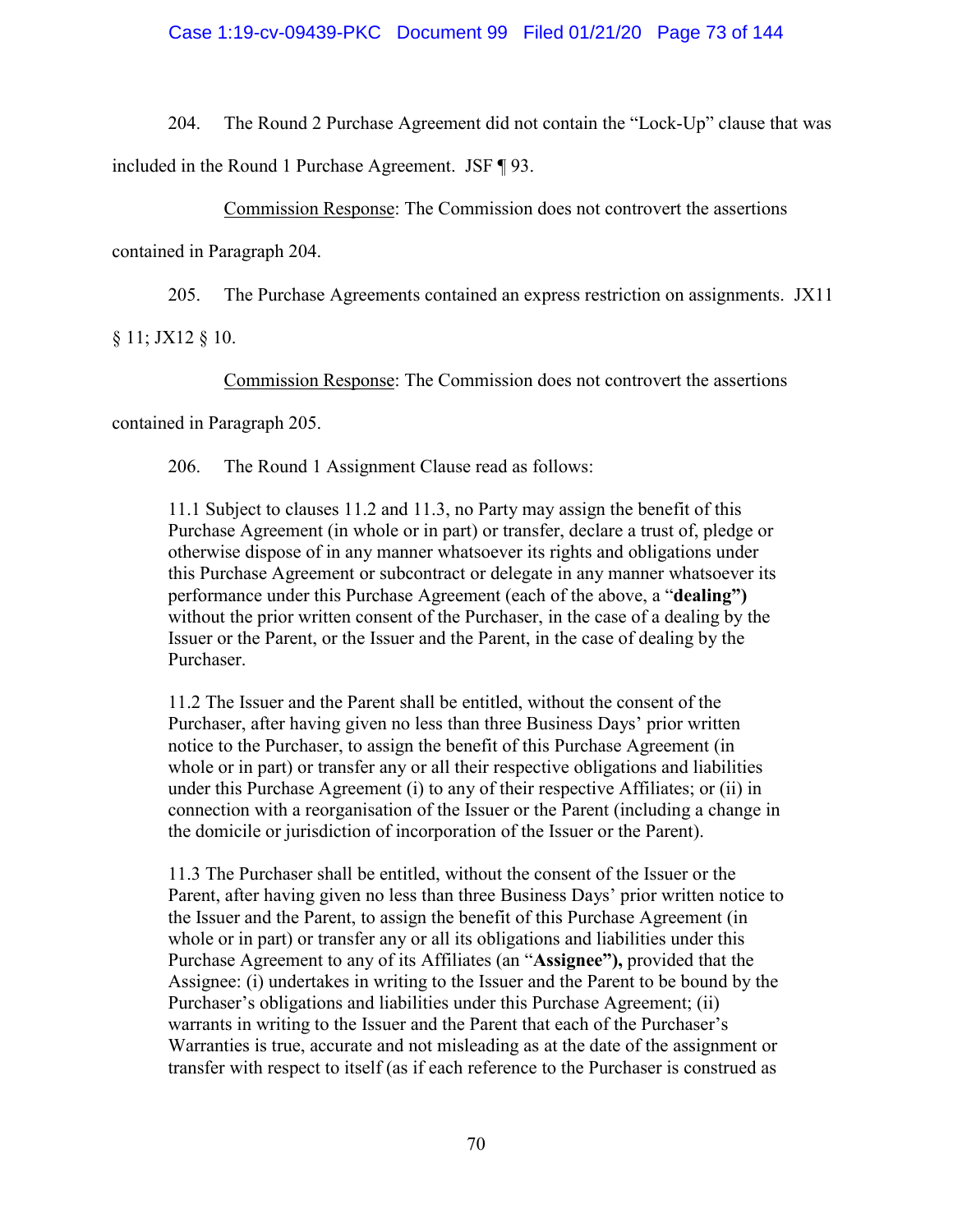a reference to the Assignee); and (iii) delivers such other documents to the Issuer relating to this Purchase Agreement as the Issuer may reasonably request.

JX11 § 11 (emphasis original).

Commission Response: The Commission does not controvert the assertions

contained in Paragraph 206.

207. The Round 2 Assignment Clause read as follows:

10.1 Subject to clause 10.4, the Purchaser agrees and undertakes that during the Restricted Period it shall not, without the prior written consent of the Issuer and the Parent:

(a) offer, pledge, sell, contract to sell, sell any option or contract to purchase, purchase any option or contract to sell, grant any option, right or warrant to purchase, or otherwise transfer, encumber or dispose of, directly or indirectly (through a direct or indirect transfer, encumbrance or disposition of any interest in any entity, contract or otherwise), the investment contract represented by this Purchase Agreement (or any interest therein) or any Tokens, or any securities convertible into or exercisable or exchangeable for the investment contract represented by this Purchase Agreement (or any interest therein) or any Tokens, or publicly disclose the intention to make any such offer, sale, pledge or disposition; or

(b) enter into any swap or other agreement that transfers, directly or indirectly, in whole or in part, any of the economic consequences of ownership of the investment contract represented by this Purchase Agreement (or any interest therein) or any Tokens, whether any such transaction described in paragraphs (a) or (b) of this clause 10.1 is to be settled by delivery of the investment contract represented by this Purchase Agreement (or any interest therein) or any Tokens, in cash or otherwise.

10.2 Subject to clauses 10.3 and 10.4, no Party may assign the benefit of this Purchase Agreement (in whole or in part) or transfer, declare a trust of, pledge or otherwise dispose of in any manner whatsoever its rights and obligations under this Purchase Agreement or subcontract or delegate in any manner whatsoever its performance under this Purchase Agreement (each of the above, a "**dealing")**  without the prior written consent of the Purchaser, in the case of a dealing by the Issuer or the Parent, or the Issuer and the Parent, in the case of dealing by the Purchaser.

10.3 The Issuer and the Parent shall be entitled, without the consent of the Purchaser, after having given no less than three Business Days' prior written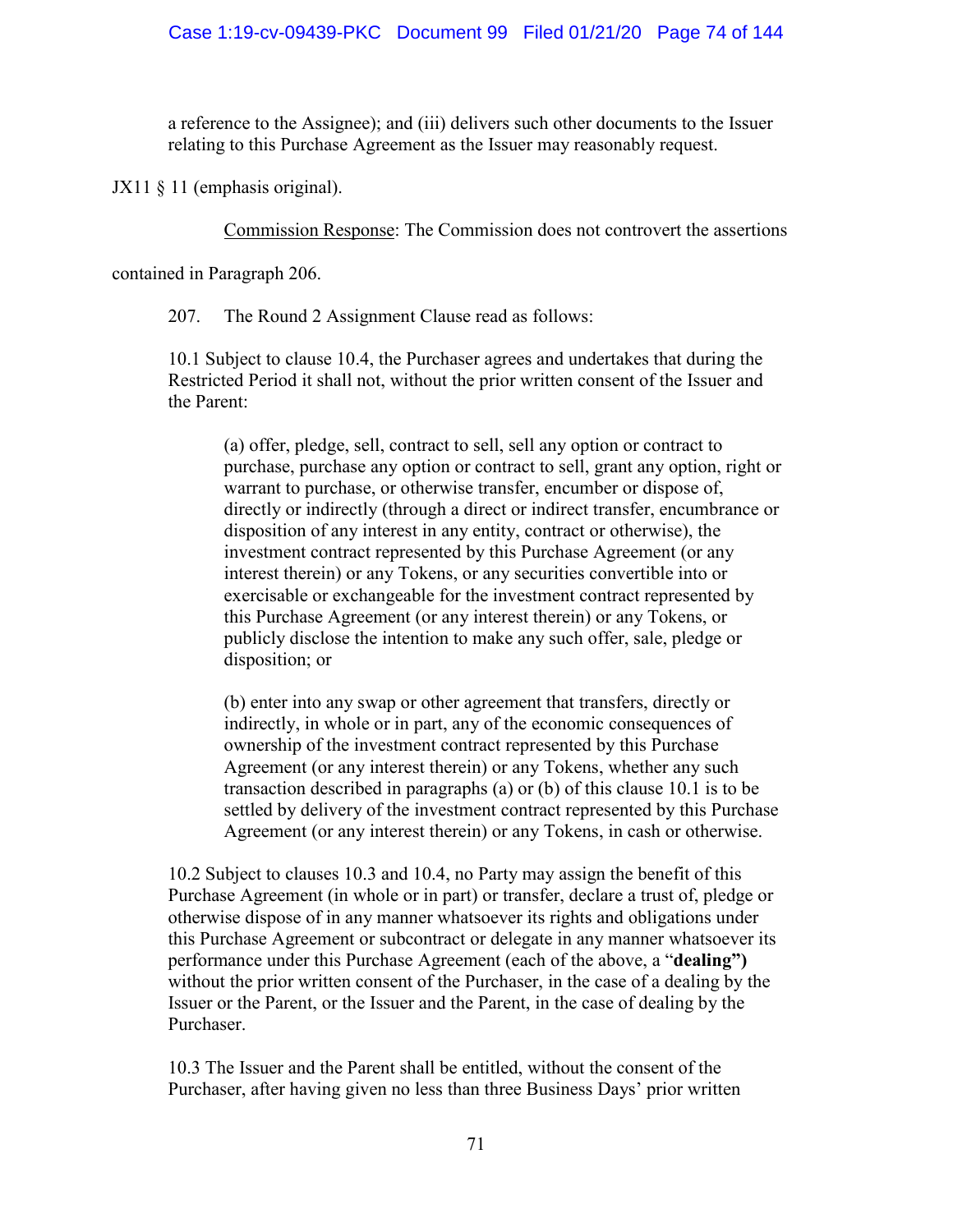notice to the Purchaser, to assign the benefit of this Purchase Agreement (in whole or in part) or transfer any or all of their respective obligations and liabilities under this Purchase Agreement (i) to any of their respective Affiliates; or (ii) in connection with a reorganisation of the Issuer or the Parent (including a change in the domicile or jurisdiction of incorporation of the Issuer or the Parent).

10.4 The Purchaser shall be entitled, without the consent of the Issuer or the Parent, after having given no less than three Business Days' prior written notice to the Issuer and the Parent, to assign the benefit of this Purchase Agreement (in whole or in part) or transfer any or all its obligations and liabilities under this Purchase Agreement to any of its Affiliates (an "**Assignee"),** provided that the Assignee: (i) undertakes in writing to the Issuer and the Parent to be bound by the Purchaser's obligations and liabilities under this Purchase Agreement; (ii) warrants in writing to the Issuer and the Parent that each of the Purchaser's Warranties is true, accurate and not misleading as at the date of the assignment or transfer with respect to itself (as if each reference to the Purchaser is construed as a reference to the Assignee); and (iii) delivers such other documents to the Issuer relating to this Purchase Agreement as the Issuer or the Parent may reasonably request.

JX12 § 10 (emphasis original).

Commission Response: The Commission does not controvert the assertions

contained in Paragraph 207.

208. The Purchase Agreements contained a Schedule 2, titled "Purchaser's

Warranties." JSF ¶ 89; JX11, JX12.

Commission Response: The Commission does not controvert the assertions

contained in Paragraph 208.

209. The Private Placement purchasers warranted, in part, the following to Defendants

under the Purchaser's Warranties in the Round 1 Purchase Agreement:

1. if the Purchaser is an entity, the Purchaser is validly formed, in existence and duly registered under the laws of its jurisdiction of formation;

2. the Purchaser has the full legal capacity, power and authority to execute and deliver this Purchase Agreement and to perform its obligations hereunder;

3. this Purchase Agreement will, when executed, constitute a legal, valid and binding obligation of the Purchaser, enforceable against the Purchaser in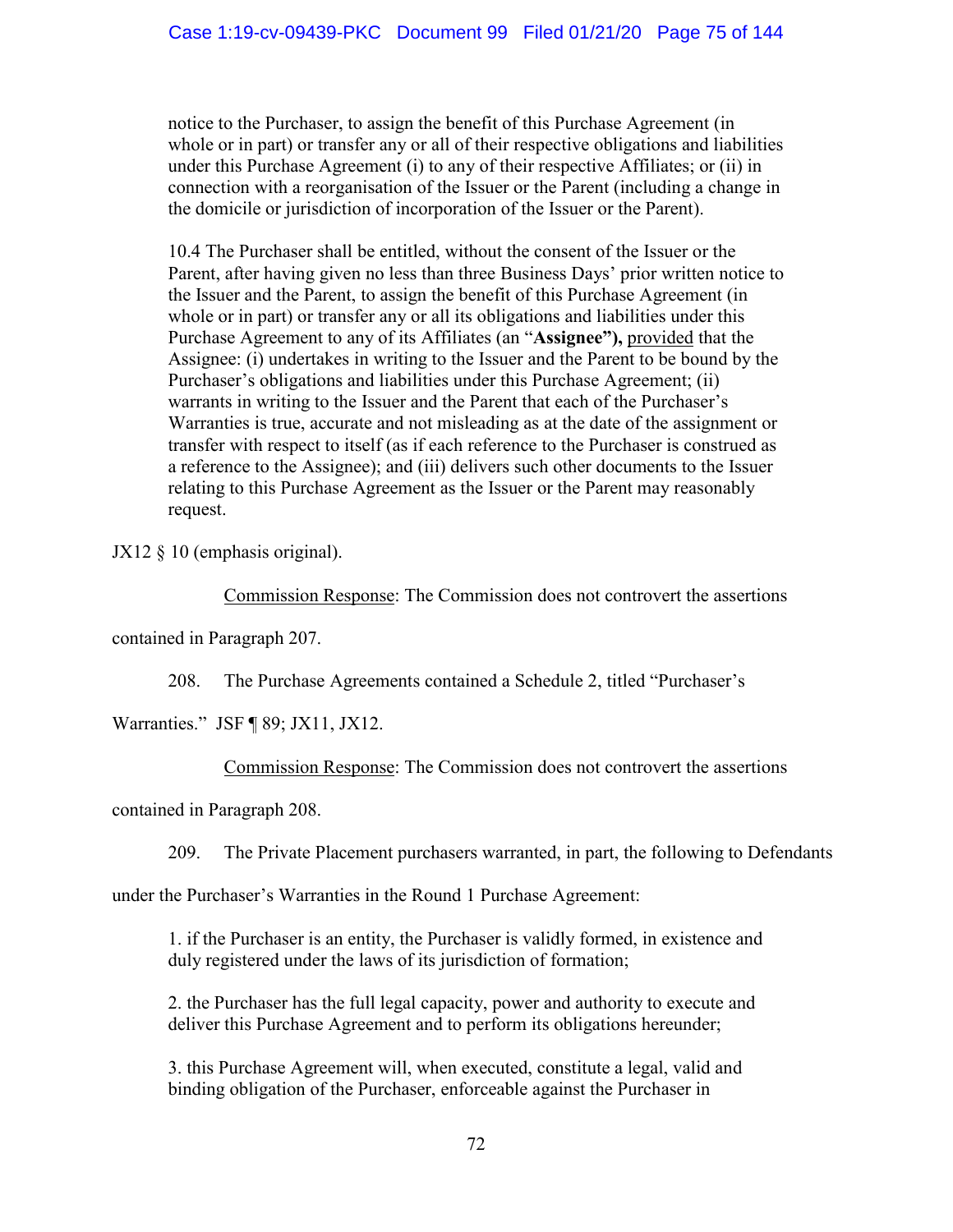accordance with its terms, except as limited by bankruptcy, insolvency or other laws of general application relating to or affecting the enforcement of creditors' rights generally and general principles of equity;

4. the entry into this Purchase Agreement and the consummation of the transactions contemplated thereby is lawful under the laws of the jurisdiction of the Purchaser's incorporation and the jurisdiction in which it operates (if different), and such purchase will not contravene any law, regulation or regulatory policy applicable to the Purchaser;

5. it has been advised that the investment contract represented by this Purchase Agreement is a security and that the offers and sales thereof have not been registered under any country's securities laws and, therefore, the investment contract represented by this Purchase Agreement cannot be resold except in compliance with each applicable country's laws;

6. the Purchaser is purchasing the Tokens for its own account and not with a view towards, or for resale in connection with, the sale or distribution thereof (provided, however, that by making the representations and warranties herein, except as set forth in this Purchase Agreement, the Purchaser does not agree to hold any of the Tokens for any minimum or other specific term and reserves the right to dispose of the Tokens at any time in accordance with applicable securities laws and the terms of this Purchase Agreement). The Purchaser does not presently have any agreement or understanding, directly or indirectly, with any Person to distribute any of the Tokens;

7. the Purchaser is a sophisticated party with sufficient knowledge and experience in financial and business matters to evaluate properly the merits and risks of entering into this Purchase Agreement, including the merits and risks associated with subscribing for Tokens. The Purchaser understands that its investment hereunder and in the Tokens involves a high degree of risk. The Purchaser has conducted its own analysis and made its own decision to enter into this Purchase Agreement and agree to purchase the Tokens and has obtained such independent advice (including accounting, legal and tax advice) in this regard as it deemed appropriate; and the Purchaser has not relied in such analysis or decision on any Person other than its own independent representatives. The Purchaser and its representatives have been afforded the opportunity to make inquiries of the Issuer and/or the Parent. The Purchaser can afford a complete loss of its investment hereunder, should such loss occur, and without any financial hardship, should such loss occur;

JX11 Schedule 2.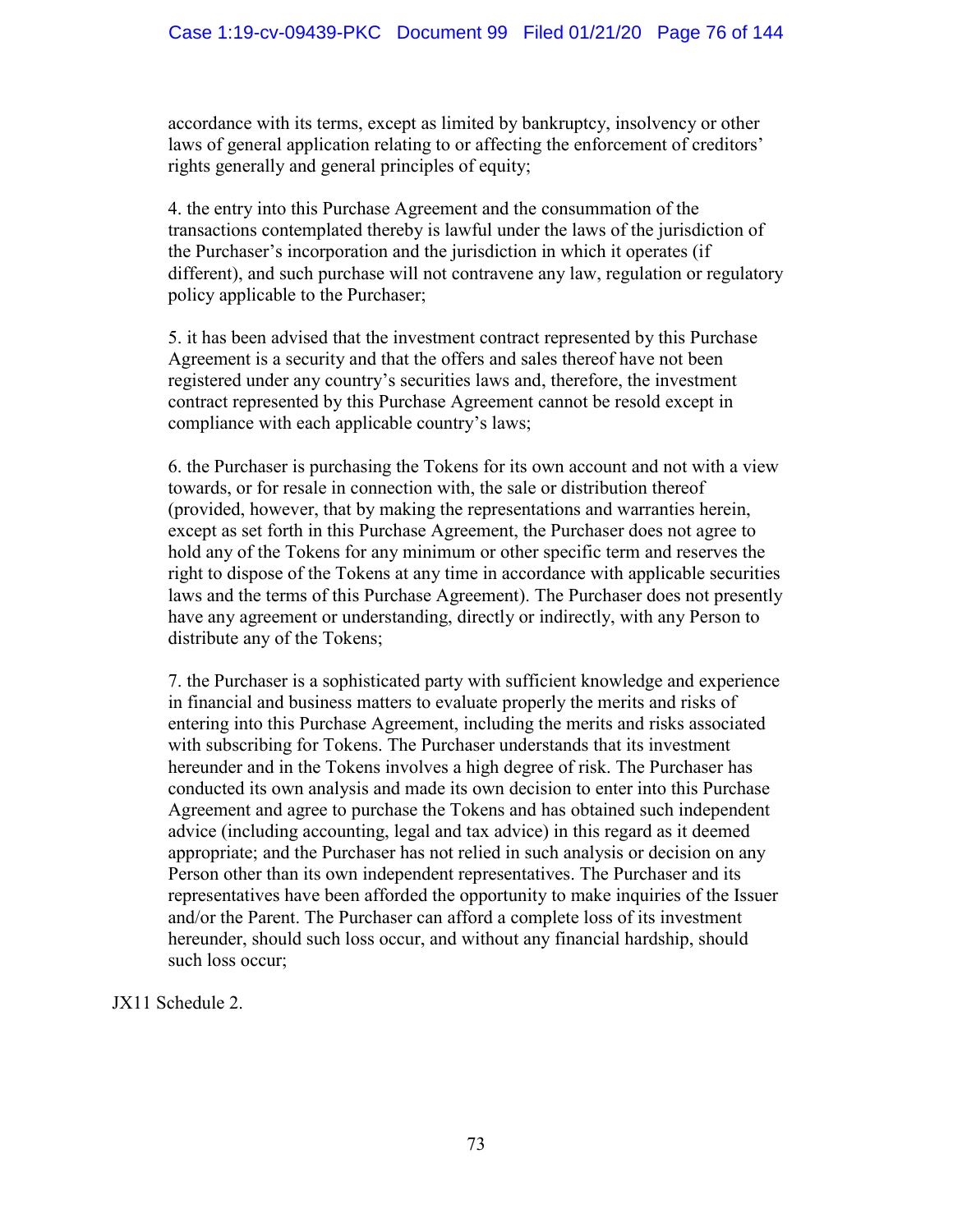## Case 1:19-cv-09439-PKC Document 99 Filed 01/21/20 Page 77 of 144

Commission Response: The Commission does not controvert the

assertions contained in Paragraph 209, except that it disputes Telegram's legal conclusion

characterizing the Offering as a "Private Placement."

210. The Round 2 Purchase Agreement contained identical Purchaser's Warranties as

Round 1 above, except for the following:

6. the Purchaser is entering into the investment contract represented by this Purchase Agreement and purchasing this security and the Tokens for its own account, not for the benefit of any other person (other than any Purchaser Investor) and not with a view towards, or for resale in connection with, the sale or distribution thereof (provided, however, that by making the representations and warranties herein, except as set forth in this Purchase Agreement, the Purchaser does not agree to hold any of the Tokens for any minimum or other specific term and reserves the right to dispose of the Tokens at any time in accordance with applicable securities laws and the terms of this Purchase Agreement). The Purchaser does not presently have any agreement or understanding, directly or indirectly, with any Person to distribute this security or any of the Tokens;

JX12 Schedule 2.

Commission Response: The Commission does not controvert the

assertions contained in Paragraph 210.

211. The Round 2 Purchase Agreement was labeled "**PRIVATE &** 

**CONFIDENTIAL**" and included the following confidentiality clause:

13.1 Subject to clause 13.2, the Purchaser agrees that:

(a) the Purchaser shall, and shall cause its Affiliates and representatives and any Purchaser Investor to, (i) keep this Purchase Agreement and any other information provided to the Purchaser or its Affiliates or representatives or any Purchaser Investor by or on behalf of the Issuer or the Parent secret at all times, except with the prior written consent of the Issuer and the Parent, (ii) not disclose such information or allow such information to be disclosed in whole or in part to any third party without the prior written consent of the Issuer and the Parent, (iii) not use such information in whole or in part for any purpose other than in connection with the transactions contemplated by this Purchase Agreement, and *(iv)* undertake to take all reasonable measures to ensure the confidentiality of this Purchase Agreement and any other information provided to the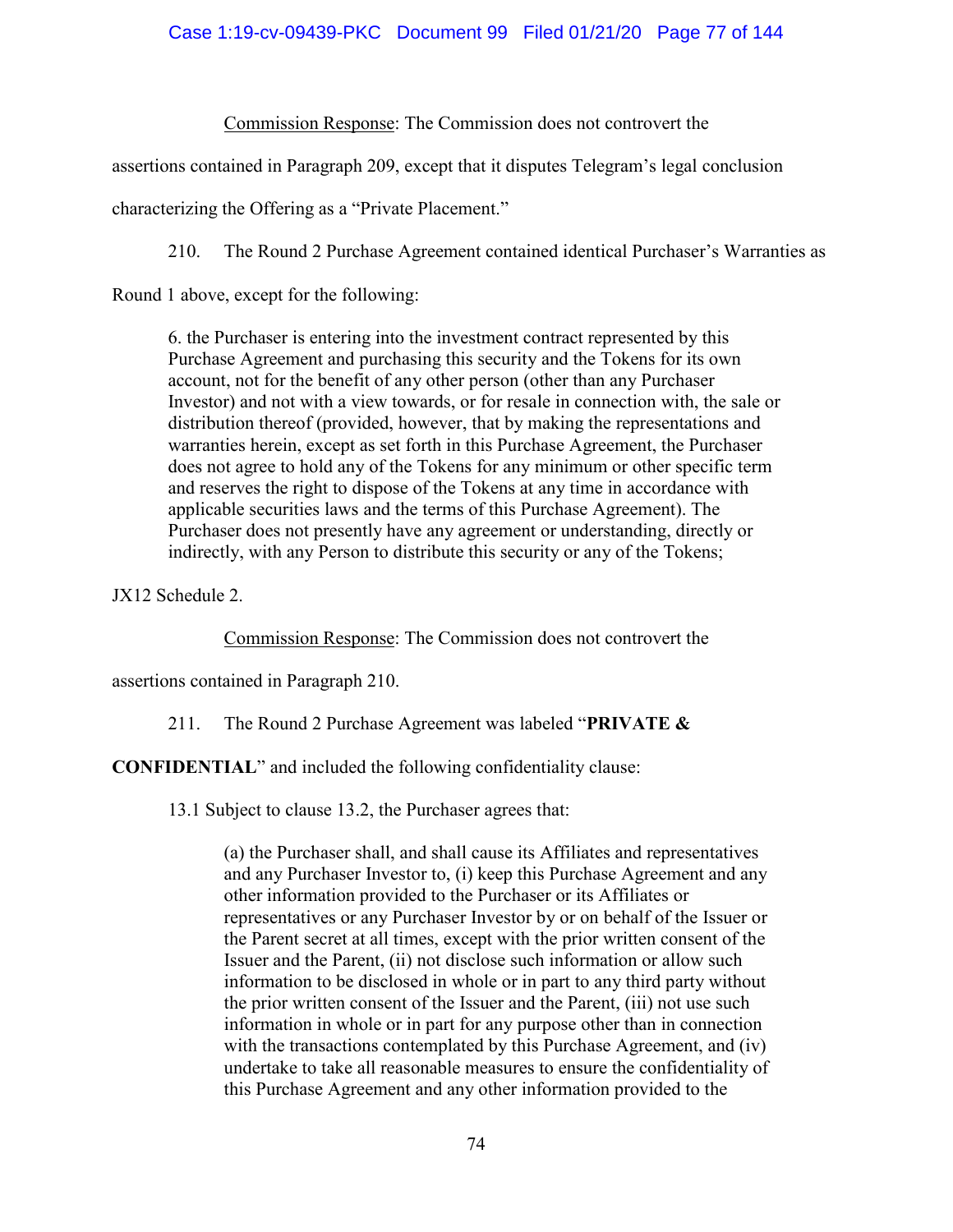Purchaser or its Affiliates or representatives or any Purchaser Investor by the Issuer or the Parent; and

(b) the Purchaser shall not, and shall cause its Affiliates and representatives and any Purchaser Investor to not, without the prior written consent of the Issuer and the Parent, use the Issuer or the Parent's name or logo, or the name or logo of any of their Affiliates or representatives, in any manner or format (including in any reference in or links to websites, press releases or otherwise).

13.2 Notwithstanding the obligations set forth in clause 13.1, the Purchaser may, without the prior written consent of the Issuer or the Parent, disclose to a third party this Purchase Agreement and any other information provided to the Purchaser or its Affiliates or representatives or any Purchaser Investor by or on behalf of the Issuer or the Parent to the extent required by applicable law (including any applicable rule or regulation or by subpoena, writ, warrant, order or directive of a court, arbitrator or governmental regulatory body, agency or authority), in which case the Purchaser shall (i) promptly notify the Issuer and the Parent of such requirement and cooperate with the Issuer and the Parent to limit the information disclosed to only such information that the Purchaser, as advised by counsel, is required by applicable law to disclose and (ii) seek to obtain a protective order over, or confidential treatment of, such information.

JX12 § 13 (emphasis original).

Commission Response: The Commission does not controvert the assertions

contained in Paragraph 211.

212. Telegram intends to require each Private Placement purchaser to repeat its

representations at the launch of the TON Blockchain as a condition precedent to receiving any

allocation of Grams. Drylewski Ex. 2, Durov Dep. at 287:25-288:13.

*1. Public Availability of the Private Placement Materials*

213. The Round 1 Purchase Agreements prohibited Private Placement purchasers from

offering the Purchase Agreements or any Grams to others and from publicly disclosing the

intention to make any such offers. JSF ¶ 96.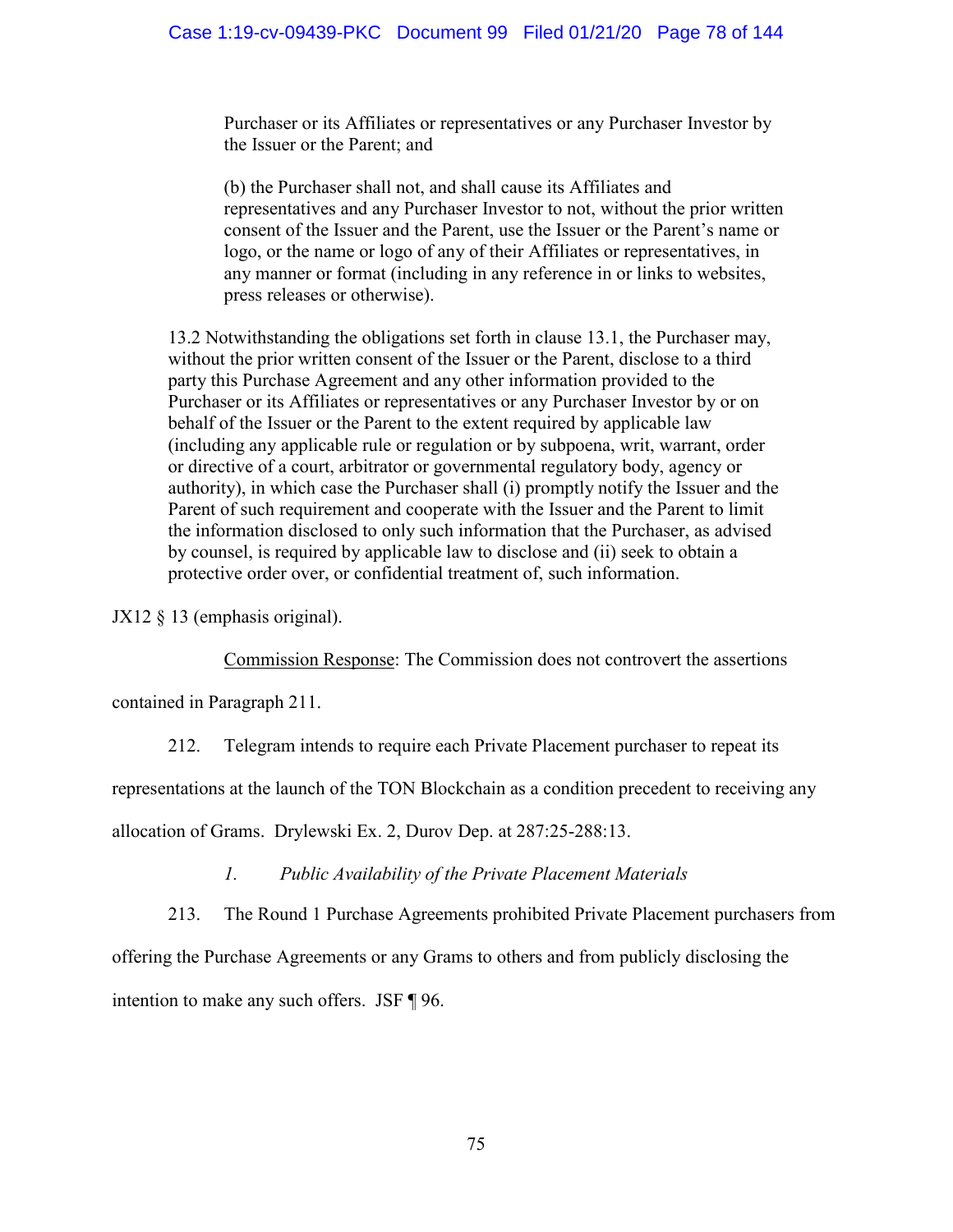#### Case 1:19-cv-09439-PKC Document 99 Filed 01/21/20 Page 79 of 144

Commission Response: The Commission does not controvert the assertions contained in Paragraph 213, except that it disputes Telegram's legal conclusion characterizing the Offering as a "Private Placement."

214. The Round 2 Purchase Agreements prohibited Private Placement purchasers from offering the Purchase Agreements or any Grams to others and from publicly disclosing the intention to make any such offers. JX12  $\S$  10.1(a).

Commission Response: The Commission does not controvert the assertions contained in Paragraph 214, except that it disputes Telegram's legal conclusion characterizing the Offering as a "Private Placement."

215. The Round 2 Purchase Agreements required Round 2 Private Placement purchasers not to disclose the information provided by the Defendants to any third parties absent prior written consent of the Defendants. JSF ¶ 97.

Commission Response: The Commission does not controvert the assertions contained in Paragraph 215, except that it disputes Telegram's legal conclusion characterizing the Offering as a "Private Placement."

216. Despite these restrictions by Telegram, the Private Placement Materials have become public. JSF ¶ 98.

Commission Response: The Commission does not controvert the assertions contained in Paragraph 216, except that it disputes Telegram's legal conclusion characterizing the Offering as a "Private Placement."

217. Additionally, certain of the Private Placement Materials, including the Technical Whitepaper, the Primers, and the Purchase Agreements, were placed on the Internet and, as such, are accessible to the public at large. JSF ¶ 99.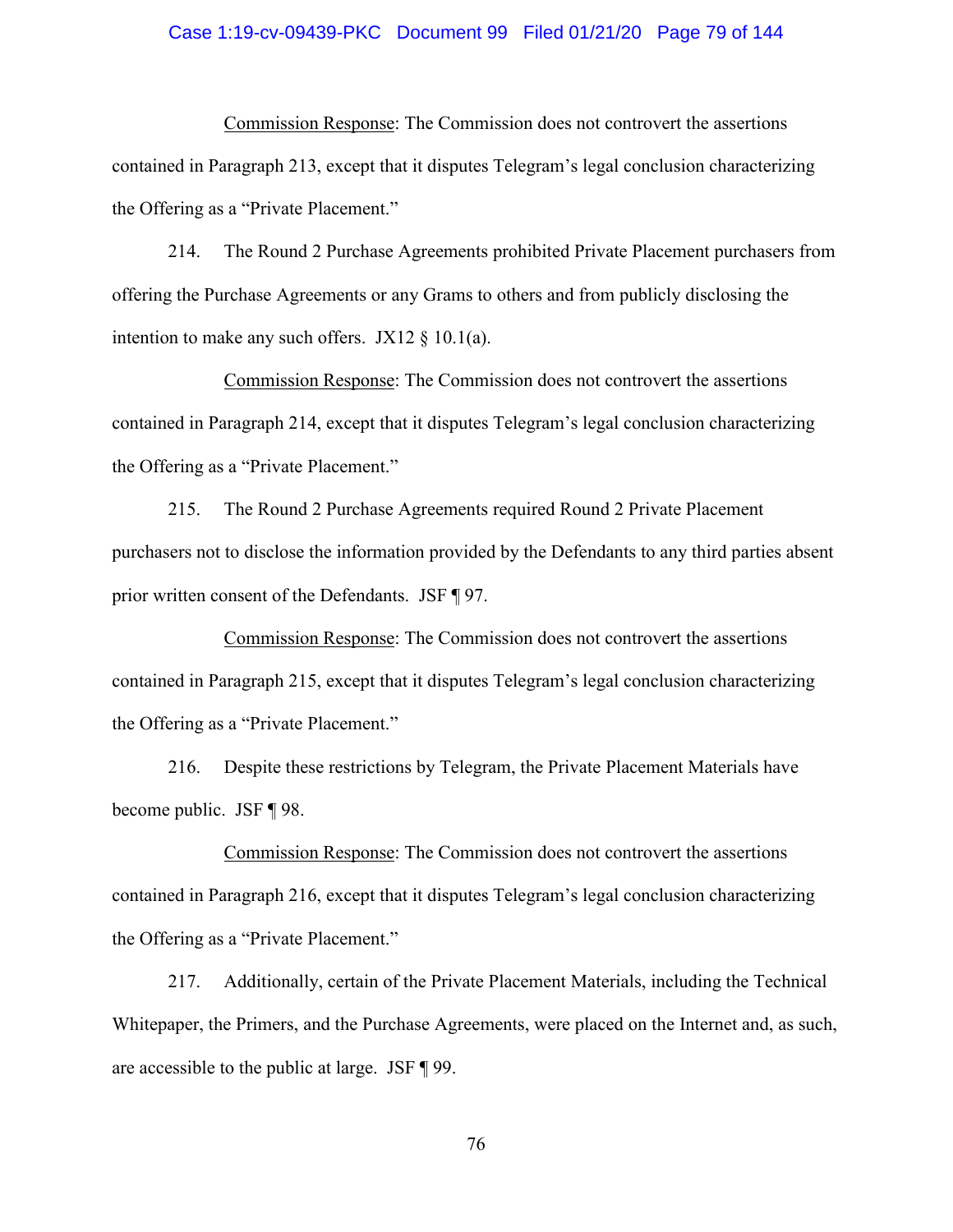#### Case 1:19-cv-09439-PKC Document 99 Filed 01/21/20 Page 80 of 144

Commission Response: The Commission does not controvert the assertions contained in Paragraph 217, except that it disputes Telegram's legal conclusion characterizing the Offering as a "Private Placement."

218. Telegram was careful not to publicly comment on any of these materials or otherwise make any statements about the details of the anticipated project to the public, particularly in light of the legal and regulatory uncertainty and the flexibility it had reserved regarding those details. Drylewski Ex. 3; Drylewski Ex. 2, Durov Dep. at 23:10-25.

Commission Response: The Commission objects to the phrases "otherwise make any statements about the details of the anticipated project to the public" and "particularly in light of the legal and regulatory uncertainty" in Paragraph 218 as vague and ambiguous. In addition, the Commission disputes the assertions contained in Paragraph 218 on the ground that the cited documents do not support such broad reaching assertions. Drylewski Ex. 3 is Telegram's selfserving Public Notice dated January 6, 2020 and is inadmissible by Telegram to prove that Telegram did not publicly comment or otherwise make any statements at any point in time regarding the TON project to the public. Nor is it admissible by Telegram to prove the alleged motivations underlying Telegram's decisions. The Commission does not controvert that Pavel Durov testified that Telegram allegedly did not comment publicly on its work related to the TON project, but reserves its right to challenge his credibility.

#### **III. DEVELOPMENT OF THE TON BLOCKCHAIN**

219. The TON Blockchain was fully developed and ready to be launched as of October 31, 2019. Drylewski Ex. 7, Parekh Dep. at 169:5-8, 169:25-170:11; *see also* Drylewski Ex. 2, Durov Dep. at 258:9-14 (describing the testing of the core components of the TON network as complete).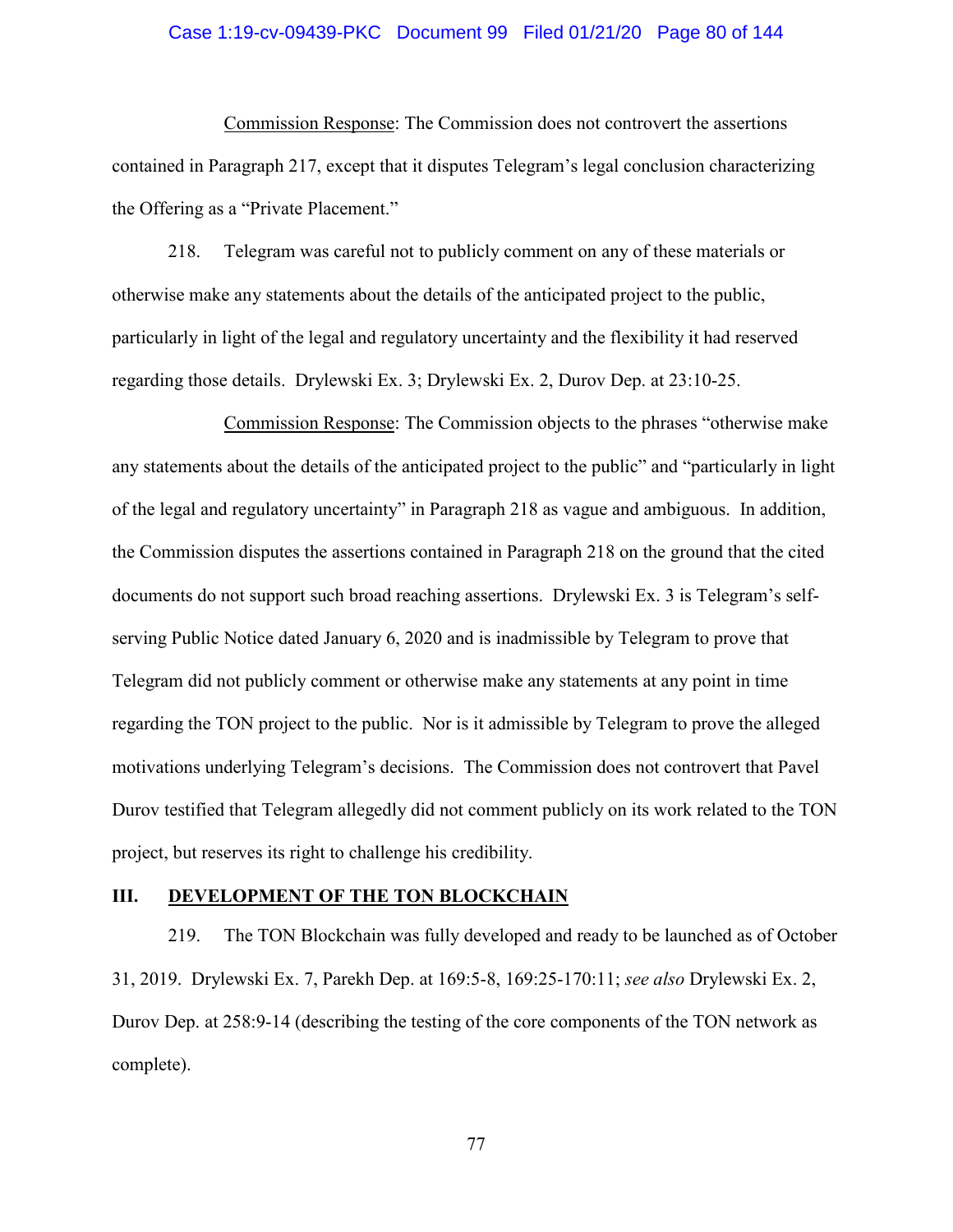#### Case 1:19-cv-09439-PKC Document 99 Filed 01/21/20 Page 81 of 144

Commission Response: The Commission disputes the assertion that TON Blockchain was fully developed and ready for launch as of October 31, 2019. First, the testimony of Shyam Parekh cited does not support the assertion in Paragraph 219. Parekh admitted that his understanding as to the status of the TON Blockchain in October 2019 was second hand based on what Pavel Durov and Ilya Perekopsky told him. PX200, Parekh Tr. at 170:1-172:12. Parekh did not confirm with Durov prior to that communication going out that the TON Blockchain was in fact ready to launch at the end of October 2019. *Id.* at 171:6-11. Parekh's role at Telegram was assisting in the Round One and Round Two fund raises by interacting with potential and actual Initial Purchasers. PX14 (D.E. 81-14), Parekh Tr. at 19:11- 20:8. His background was in the financial services industry. Perekh Dep. Tr. at 11:9-13; 18. He had no prior experience in coding for blockchains or the creation of digital assets. *Id.* at 23:1-10. Perekopsky also had no firsthand knowledge of the status of the TON Blockchain. His role at Telegram was also focused on assisting in the Round One and Round Two fund raises by interacting with potential and actual Initial Purchasers. PX199, Perekopsky Tr. at 61:14-19; 69:4-21. He had no prior experience in coding for blockchains or the creation of digital assets. *Id.* at 68:8-69:3; 69:4-21; 71:16-72:7.

Similarly, the cited testimony of Pavel Durov does not support the assertion in Paragraph 219. Durov merely testified that as of the date of his deposition, January 8, 2020, the testing of what he considered the core components of the TON network was complete but that testing of certain additional functionality that, in his opinion, was not necessary but "would be nice to have" but that "it's still required" was ongoing. PX12 (D.E. 81-12), Durov Tr. at 258:9-15. That testimony does not support the assertion that the TON Blockchain was fully developed and ready to launch as of October 31, 2019.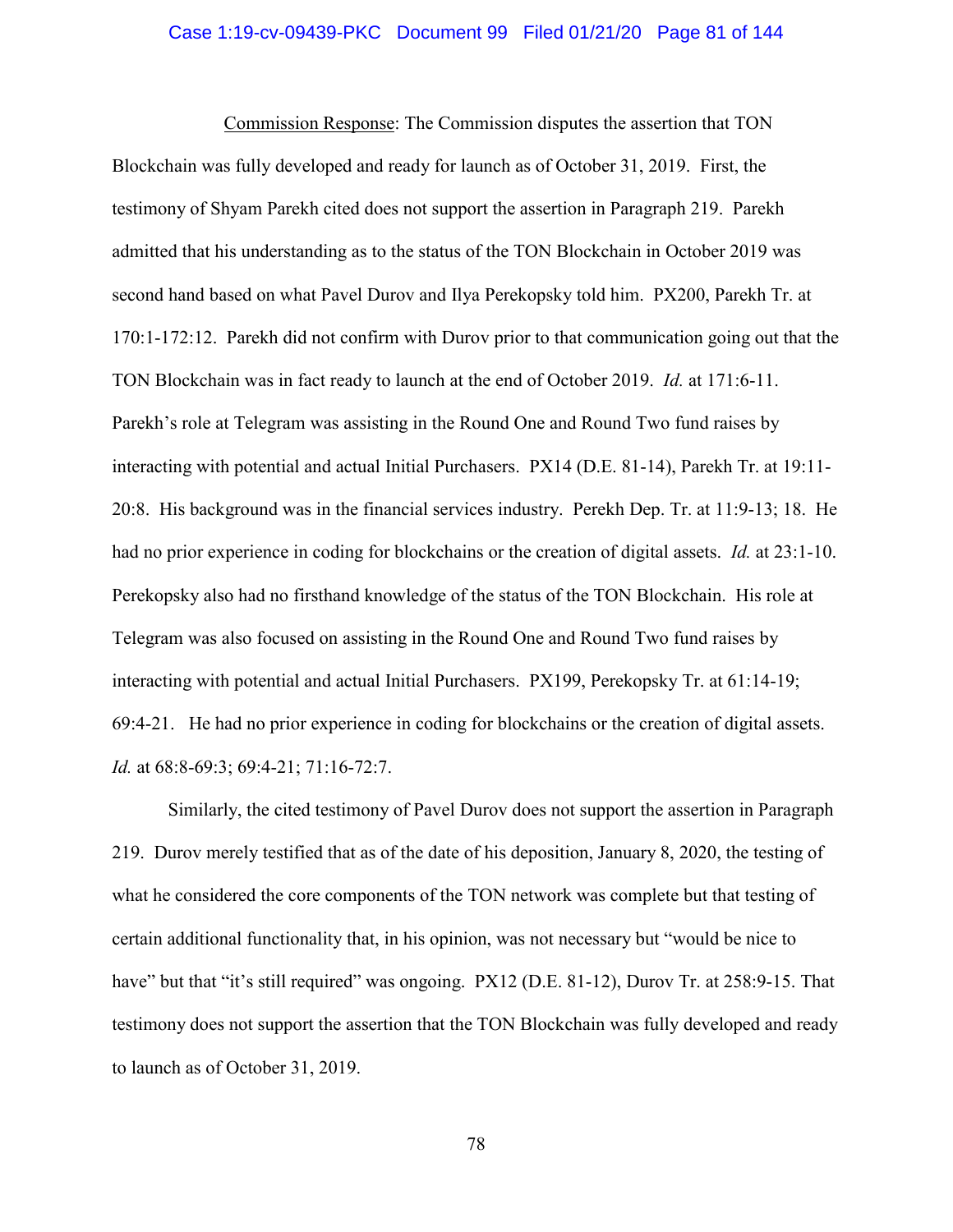#### Case 1:19-cv-09439-PKC Document 99 Filed 01/21/20 Page 82 of 144

220. Defendants have reserved the right to change, modify or eliminate any aspects of the TON Blockchain platform until its launch. Drylewski Ex. 9 at TLGRM-005-00005507 – TLGRM-005-00005508, TLGRM-005-00005587 – TLGRM-005-00005588; Drylewski Ex. 2, Durov Dep. at 159:18-160:3, 161:6-19.

Commission Response: The Commission objects to this assertion on the ground that the phrase "reserved the right" is vague and ambiguous. Subject to and without waiving this objection, the Commission does not controvert the assertion contained in Paragraph 220 to the extent that it refers to what the Defendants have stated.

221. From October 31, 2019 to the present, Defendants continued to undertake efforts to develop certain features that could be used on the TON Blockchain. JSF ¶ 210.

Commission Response: The Commission does not controvert the assertions contained in Paragraph 221.

222. These are "nice-to-have" features but not essential to the operation of the TON Blockchain. Drylewski Ex. 2, Durov Dep. at 316:14-24.

Commission Response: The Commission objects to this assertion in Paragraph 222 on the ground that the phrase "nice-to-have" and the phrase "essential to the operation of the TON Blockchain" are vague and ambiguous and it is also vague and ambiguous what "features" are being referenced here. Subject to and without waving these objections, the Commission does not controvert the fact that Defendants undertook efforts to develop some features that could be used on the TON Blockchain after October 31. 2019. However, because the Defendants fail to identify what features they are referring to, the Commission disputes that these non-specified features were "non-essential" to the operation of the TON Blockchain.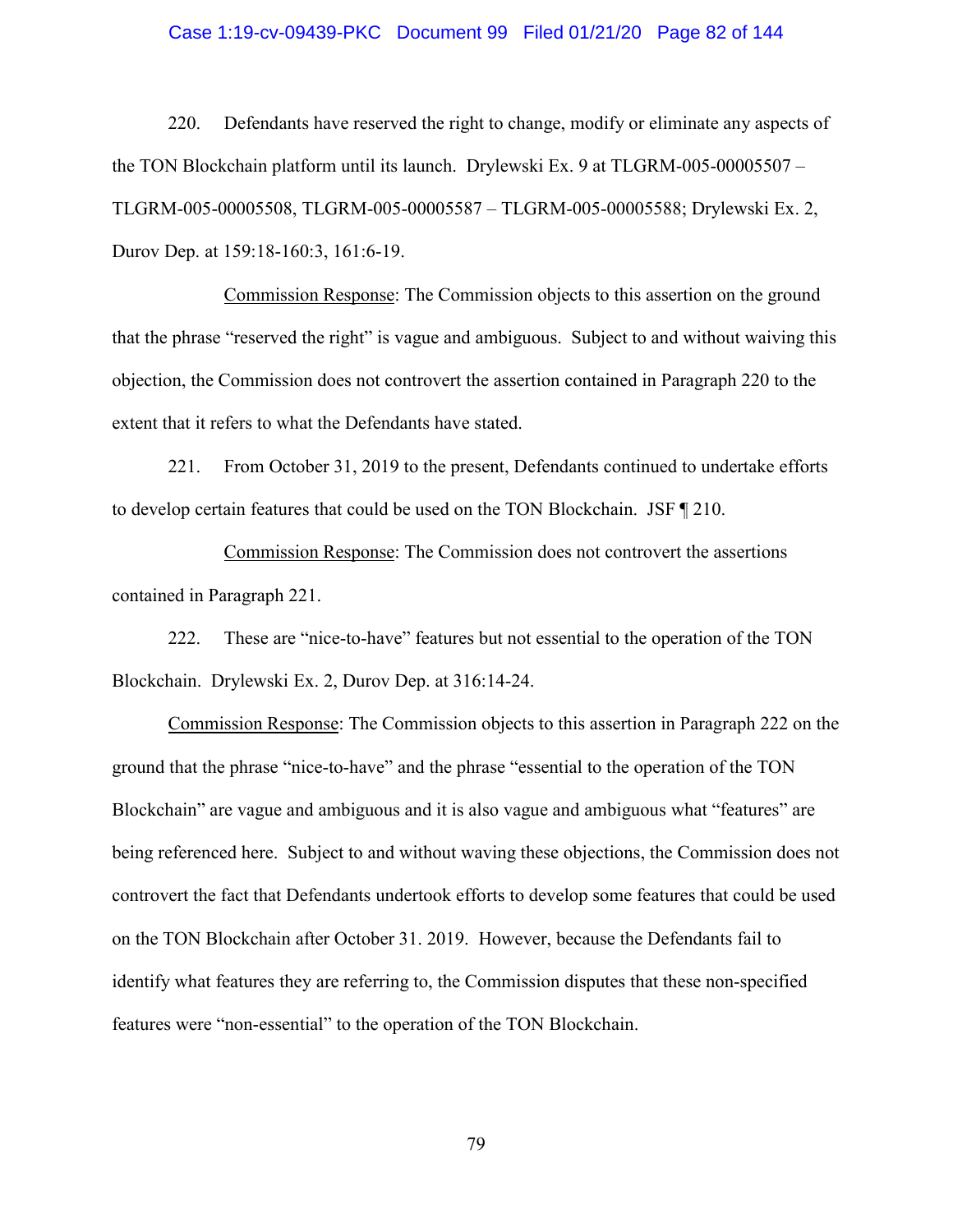#### Case 1:19-cv-09439-PKC Document 99 Filed 01/21/20 Page 83 of 144

223. After the launch of the TON Blockchain, Defendants will have no obligation to develop TON Blockchain applications. JSF ¶ 172; Drylewski Ex. 2, Durov Dep. at 358:13-24.

Commission Response: The Commission objects to this assertion in Paragraph 223 on the ground that the words "obligation" and "applications" are vague and ambiguous. The Commission also disputes the assertions contained in Paragraph 223 on the ground that the cited evidence does not support this assertion. JSF  $\P$  172, in relevant part, states only that (1) Telegram issued a statement to the public on January 6, 2020 that: "it is under no obligation or commitment to develop any applications after launch of the TON Blockchain"; and (2) "The Offering Materials do not explicitly require Telegram to establish the TON Foundation or transfer any money or Grams to it." Telegram's January 6, 2020 statement that it has no obligation to do something is not evidence that it in fact has no such obligation, particularly in light of Telegram's numerous prior statements to the Initial Purchasers regarding what it planned to do to develop and support the TON Blockchain before and after its launch. That the Offering Materials do not explicitly require Telegram to establish the TON Foundation or transfer money or Grams to it is also not proof that it Telegram has no such obligation and is certainly not proof that it has no obligation to develop any TON Blockchain applications.

Finally, the cited reference to Pavel Durov's testimony in Paragraph 222 also does not support this assertion, because Durov merely testified to Telegram's "view" of its obligations under the Purchase Agreement. (PX12 (D.E. 81-12), Durov Tr. at 358:13–20.) Telegram's selfserving "view' of its obligations is not dispositive of what its obligations in fact are.

224. To the contrary, Defendants made representations to investors at all times that they were not required to, and indeed may not, make any additional efforts with respect to the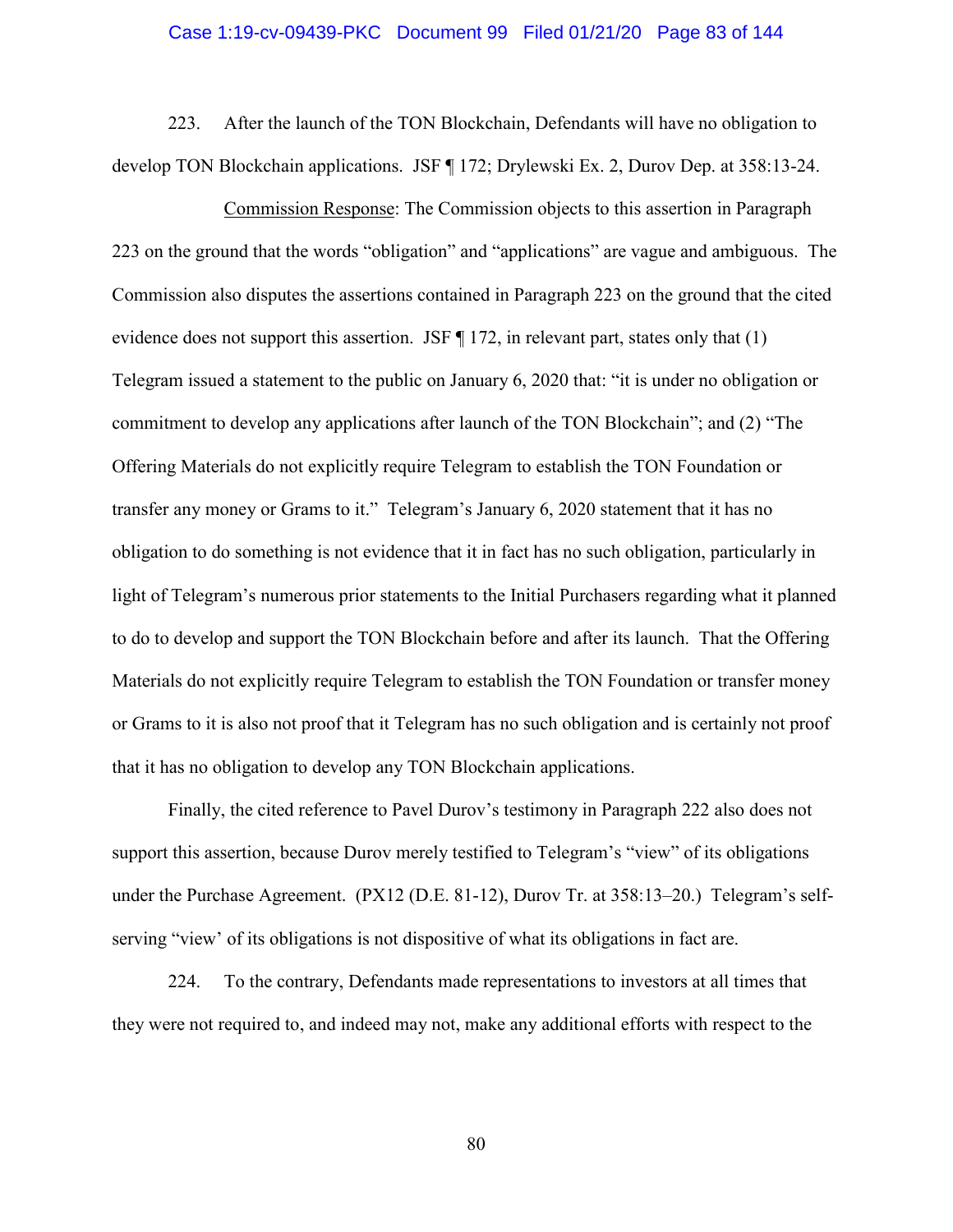#### Case 1:19-cv-09439-PKC Document 99 Filed 01/21/20 Page 84 of 144

development of the TON Blockchain following its launch. Drylewski Ex. 3; *see also* Drylewski Ex. 2, Durov Dep. at 257:16-21, 266:22-25; JX11 § 7.1.

Commission Response: The Commission objects to the assertions in Paragraph 224 on the grounds that the phrases "at all times" and "were not required to" are vague and ambiguous. The Commission further disputes the assertions contained in Paragraph 224 on the grounds that the cited evidence does not support the assertions. Drylewski Ex. 3 is Telegram's eleventh hour public statement issued on January 6, 2020 and cannot support the assertion that Telegram made certain representations to investors "at all times." Similarly, in his cited testimony, Durov merely testified to what his expectation was regarding the Telegram's expenditure of funds post-launch (PX12 (D.E.81-12) Durov Tr. at 257:16-21); and that the Offering materials reserved for Telegram "a very large degree of flexibility" (*id.* at 266:6-14) such that, in his view, it was made clear to investors that the degree of Telegram's involvement post-launch would be limited (*id.* at 266:22-25). But telling investors that Telegram reserved a "very large degree of flexibility" is not evidence they may not make any additional efforts postlaunch and neither statement supports the assertion that investors were told at all times that Telegram had no obligation to make any additional efforts post-launch of the TON Blockchain.

Finally, JX11 § 7.1 also does not support the assertions in Paragraph 224. It merely provides, in relevant part, that the Purchase Agreement will automatically terminate upon issuance of the Grams, the occurrence of a dissolution event prior to the deadline date, or the deadline date, which is defined as October 31, 2019.

#### **A. The TON Foundation and TON Reserve**

225. Defendants informed some potential and all actual Private Placement purchasers that they intended to establish an entity called the TON Foundation, which, if established, will be a not-for-profit organization. JSF ¶ 147.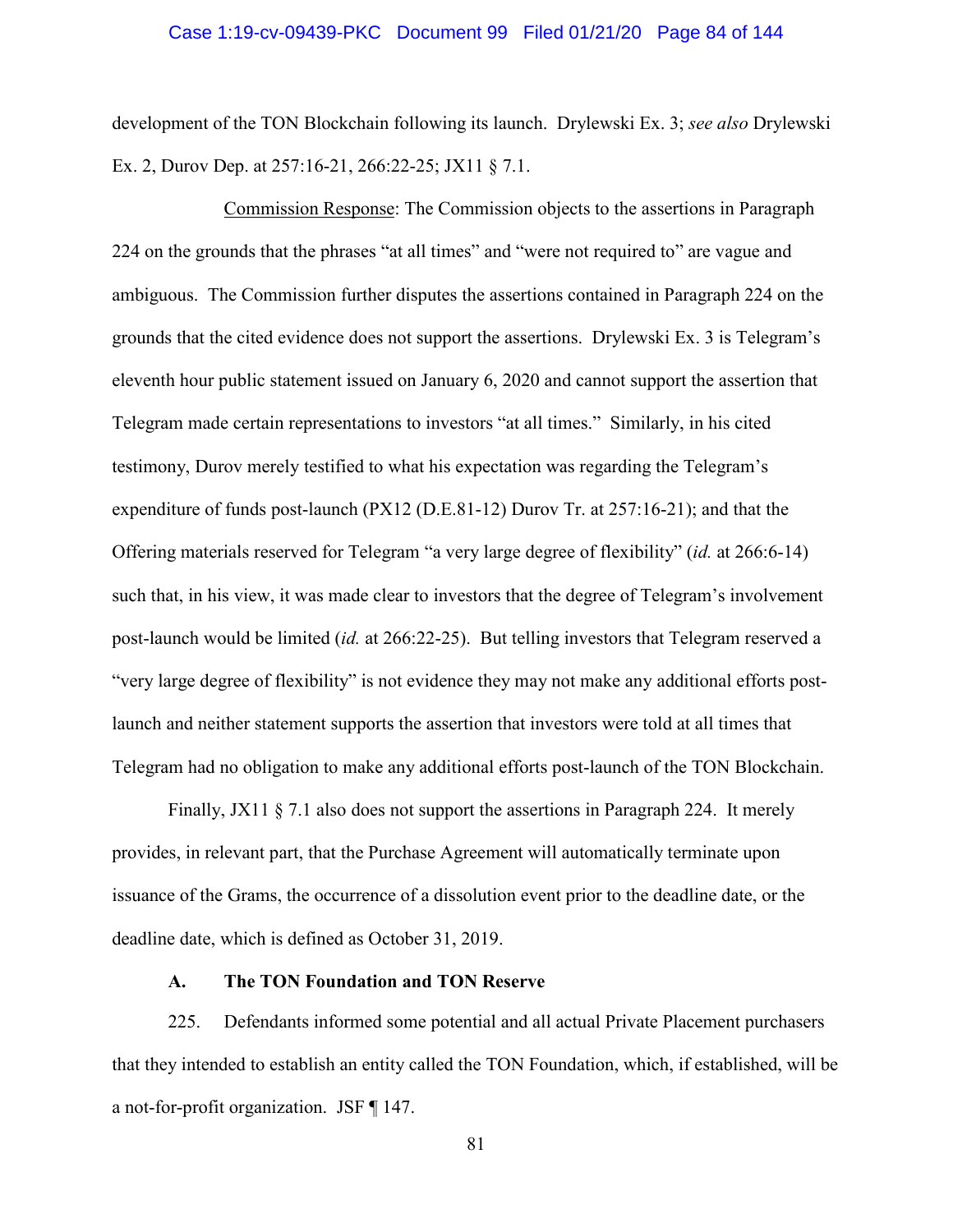#### Case 1:19-cv-09439-PKC Document 99 Filed 01/21/20 Page 85 of 144

Commission Response: The Commission does not controvert the assertions contained in Paragraph 225, except that it disputes Telegram's legal conclusion characterizing the Offering as a "Private Placement."

226. Defendants have not yet decided whether to establish the TON Foundation. JSF ¶ 149.

Commission Response: The Commission disputes the assertion contained in Paragraph 226 on the ground that the cited reference does not support the assertion. JSF ¶ 149 merely states that Defendants have not yet determined the details of the TON Foundation and have communicated to the public that it will not be established at the launch of the TON Blockchain and may never be established. Given Telegram's documented history of changing representations as to what it may or may not do regarding the TON Blockchain, its current selfserving litigation-driven stated intentions is not reliable evidence as to what its true intentions are with respect to the TON Foundation.

227. Defendants have communicated to the public that the TON Foundation may never be established. JSF ¶ 149.

Commission Response: Subject to and without waiving the objections and disputes set forth in the Commission's response to Paragraph 226, the Commission does not controvert the assertions contained in Paragraph 227.

228. Defendants previously communicated to the Private Placement purchasers that the TON Foundation may never be established. JSF ¶ 148.

Commission Response: Subject to and without waiving the objections and disputes set forth in the Commission's response to Paragraph 226, the Commission does not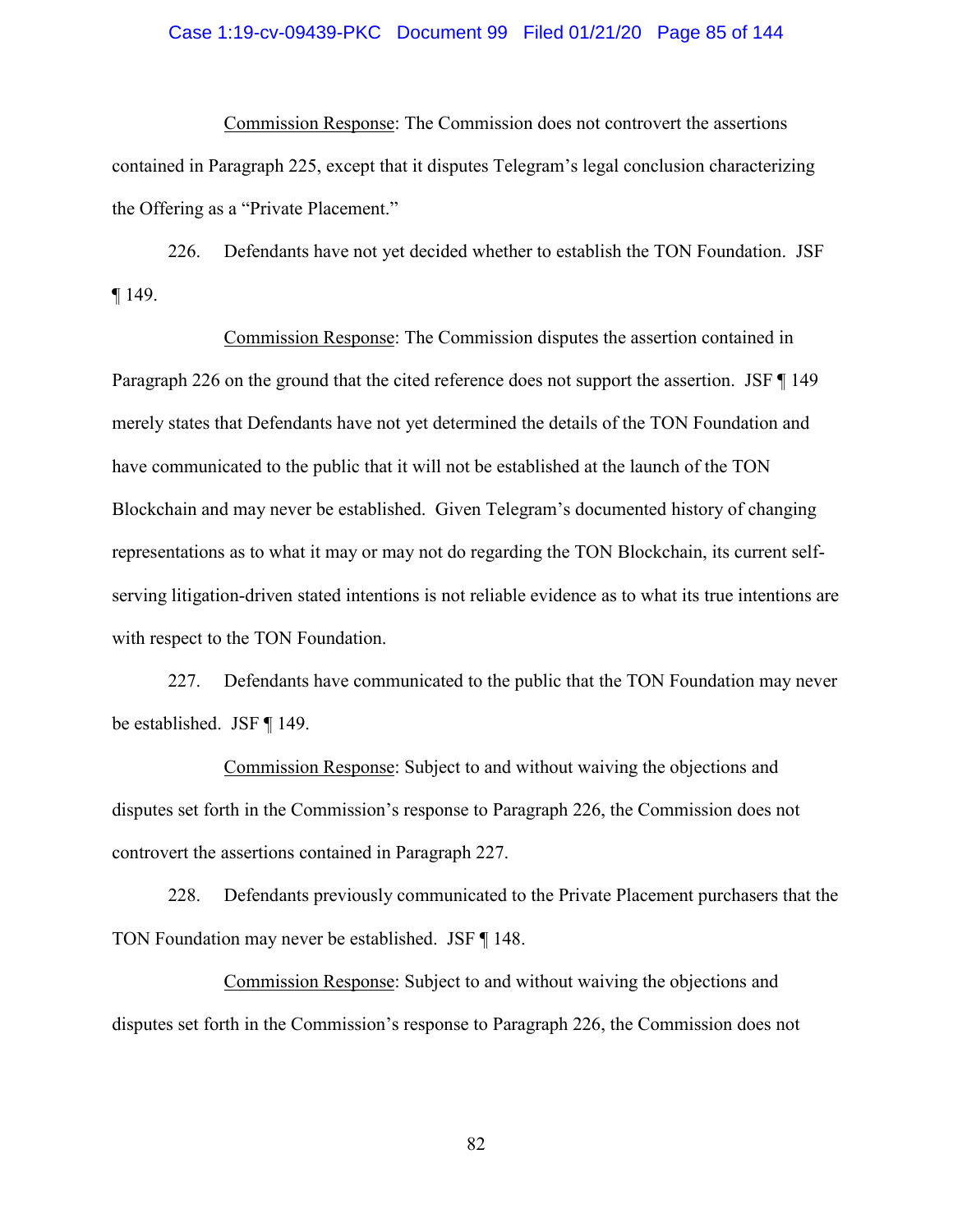#### Case 1:19-cv-09439-PKC Document 99 Filed 01/21/20 Page 86 of 144

controvert the assertions contained in Paragraph 228, except that it disputes Telegram's legal conclusion characterizing the Offering as a "Private Placement."

229. From its inception, the TON Foundation was intended to "retain flexibility" so as to comply with regulations. Drylewski Ex. 12, January 22, 2018 Email; JX14, JX15 ¶ 16.

Commission Response: The Commission disputes the assertion in Paragraph 229 on the ground that the cited references do not support the assertion. JX14 and JX15 ¶ 16 do not state that the TON Foundation was intended to "retain flexibility" or that any such intention was "so as to comply with regulations." And Drylewski Ex. 12, is a January 22, 2018 email by a third party that is inadmissible hearsay as to what Telegram's intentions may or may not be.

230. Pavel explained to an individual investor in 2018:

We've talked a lot with [counsel] about our ideas re Foundation. While I was pushing it forward, their advice was clear – in times when the future (and current) regulation is uncertain, retain flexibility. It made a lot of sense to me, as it seems to go in line with the larger Telegram approach, which we employ not only on legal matters, but also on the engineering side and product-wise.

Drylewski Ex. 12.

 Commission Response: The Commission does not controvert the assertions contained in Paragraph 230 to the extent that they accurately reflect what Pavel testified to, but the Commission reserves its right to challenge the credibility of this witness.

231. In the event the TON Foundation is never founded, the Grams allocated to it will

be locked for perpetuity. Drylewski Ex. 2, Durov Dep. at 269:9-17; Drylewski Ex. 5 at 5.

Commission Response: The Commission does not controvert the

assertions contained in Paragraph 231 to the extent that they accurately reflect what Pavel testified to, but the Commission reserves its right to challenge the credibility of this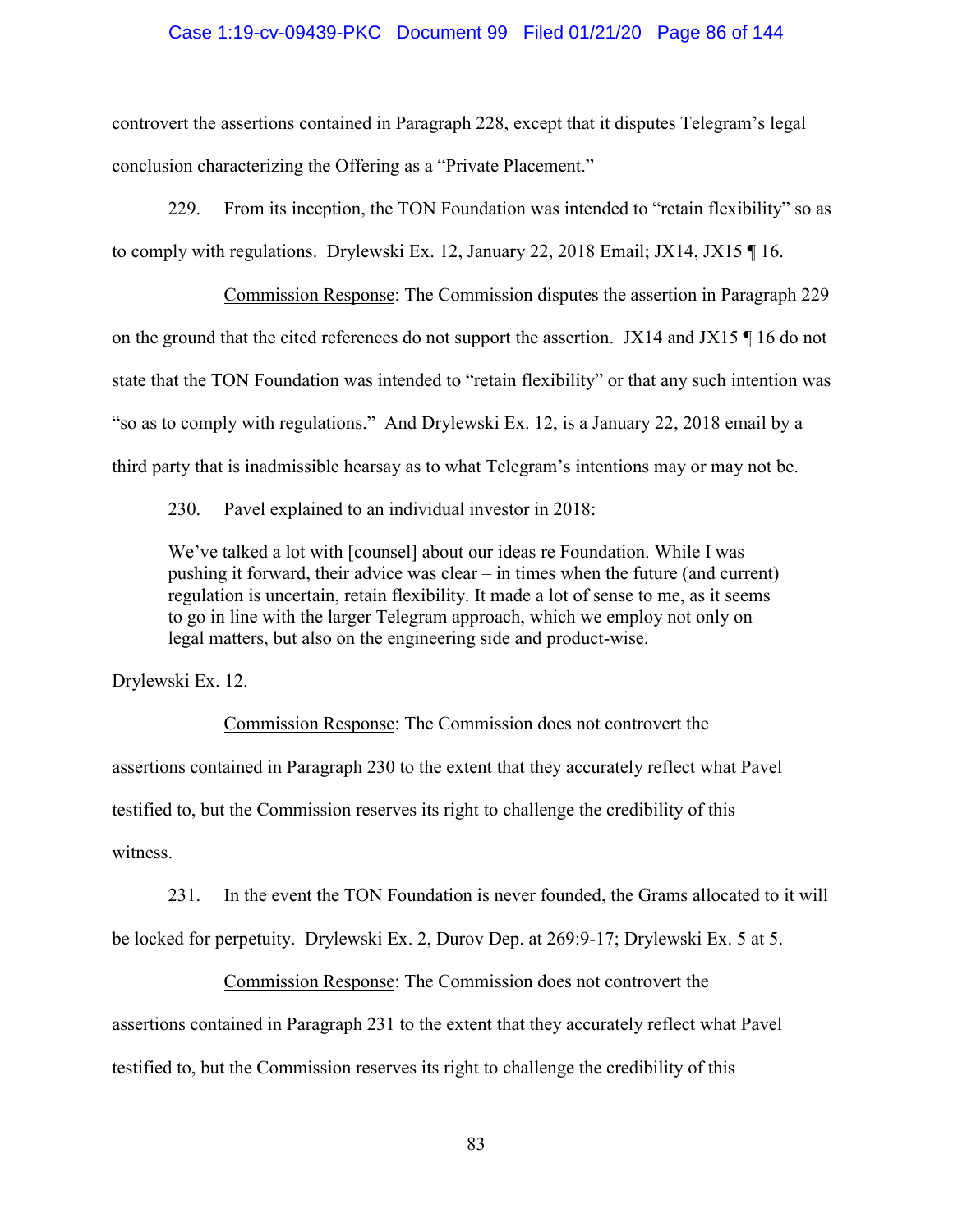#### Case 1:19-cv-09439-PKC Document 99 Filed 01/21/20 Page 87 of 144

witness. And Drylewski Ex. 5 at 5, is Telegram's conclusory response to an interrogatory merely setting forth this assertion without any supporting evidence, is inadmissible and insufficient to support the assertion.

232. The TON Foundation will be directed by a board of directors called the TON Foundation Board. JSF ¶ 153; Drylewski Ex. 5 at 3.

Commission Response: The Commission does not controvert the assertions contained in Paragraph 232.

233. If established in the future, it is currently contemplated that the TON Foundation Board will have five members. JSF ¶ 154; Drylewski Ex. 5 at 3.

Commission Response: The Commission does not controvert the assertions contained in Paragraph 233.

234. Pavel and Nikolai Durov intend to be two of the TON Foundation Board members. JSF ¶ 154; Drylewski Ex. 5 at 3.

Commission Response: The Commission does not controvert the assertions contained in Paragraph 234.

235. As currently contemplated, the other members of the TON Foundation Board will be independent directors with no connection to Telegram or its affiliates and with experience in blockchain technology and/or TON. JSF ¶ 154; Drylewski Ex. 5 at 3.

Commission Response: The Commission does not controvert the assertions contained in Paragraph 235.

236. If established in the future, it is currently contemplated that the TON Foundation could publish non-binding opinions and research results regarding the TON Blockchain's development and policy. JSF ¶ 174.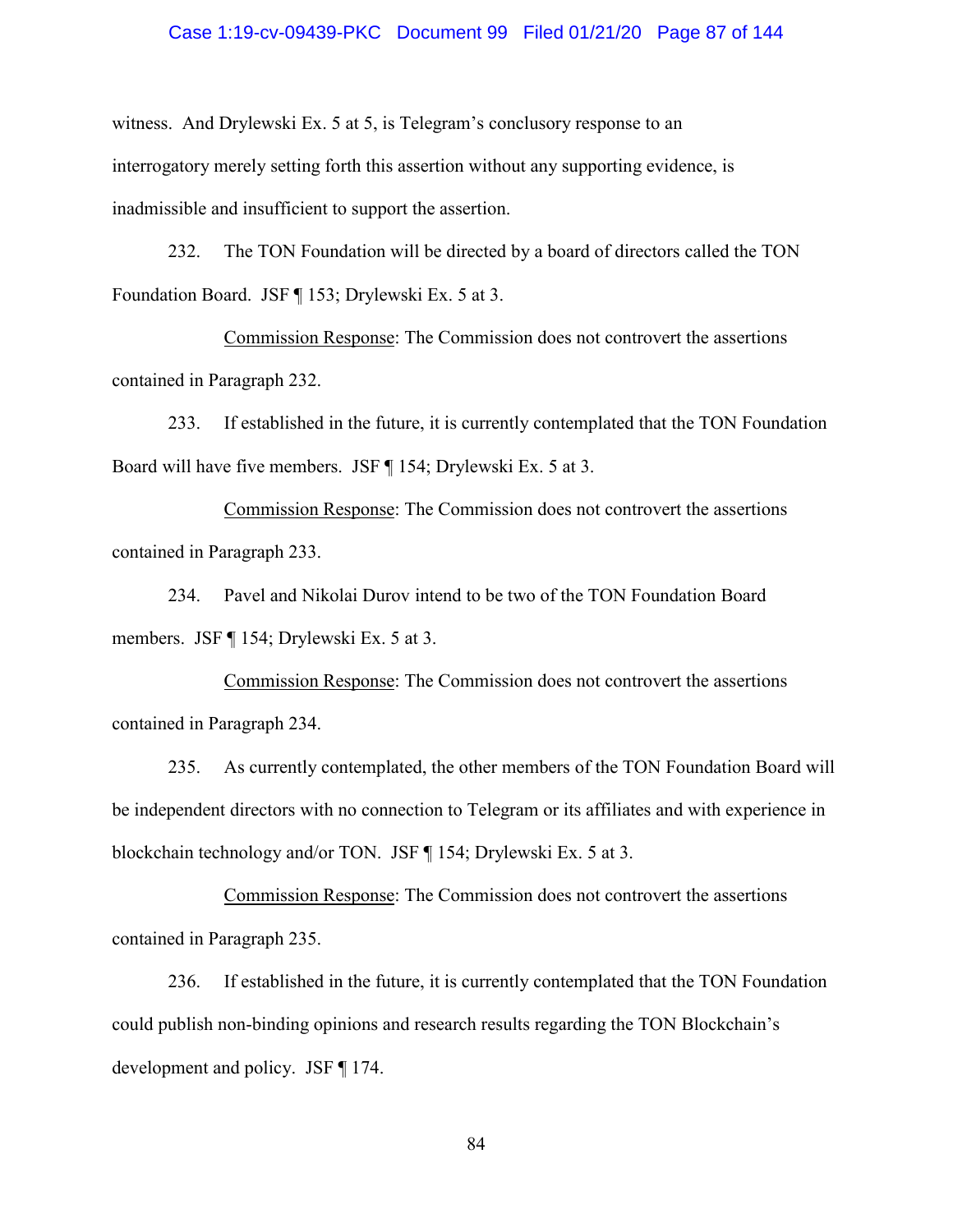#### Case 1:19-cv-09439-PKC Document 99 Filed 01/21/20 Page 88 of 144

Commission Response: The Commission does not controvert the assertions contained in Paragraph 236.

237. If established in the future, it is currently contemplated that the TON Foundation is expected to provide small incentives rewards of Grams to users of the TON Blockchain platform to promote the consumptive use of Grams. JSF ¶¶ 155, 157; *see also* Drylewski Ex. 2, Durov Dep. at 271:13-272:17.

Commission Response: The Commission does not controvert the assertions contained in Paragraph 237.

238. If established in the future, it is currently contemplated that the TON Foundation is expected to, in certain circumstances, sell Grams in the market in order to attempt to dampen the upward volatility in the event that the free market price for Grams gets too high. JSF ¶¶ 152, 165-66, 211.

Commission Response: The Commission does not controvert the assertions contained in Paragraph 238.

239. In the event that the market price of Grams exceeds the Reference Price, the TON Foundation may elect (but is not required) to sell Grams from the TON Reserve where the lowest acceptable bid price would be the Reference Price. JSF ¶¶ 165-66.

Commission Response: The Commission does not controvert the assertions contained in Paragraph 239.

240. The Reference Price is determined by a formula based on the total number of Grams in existence, which is set forth in Appendix A to the Technical Whitepaper. JSF ¶¶ 143- 44.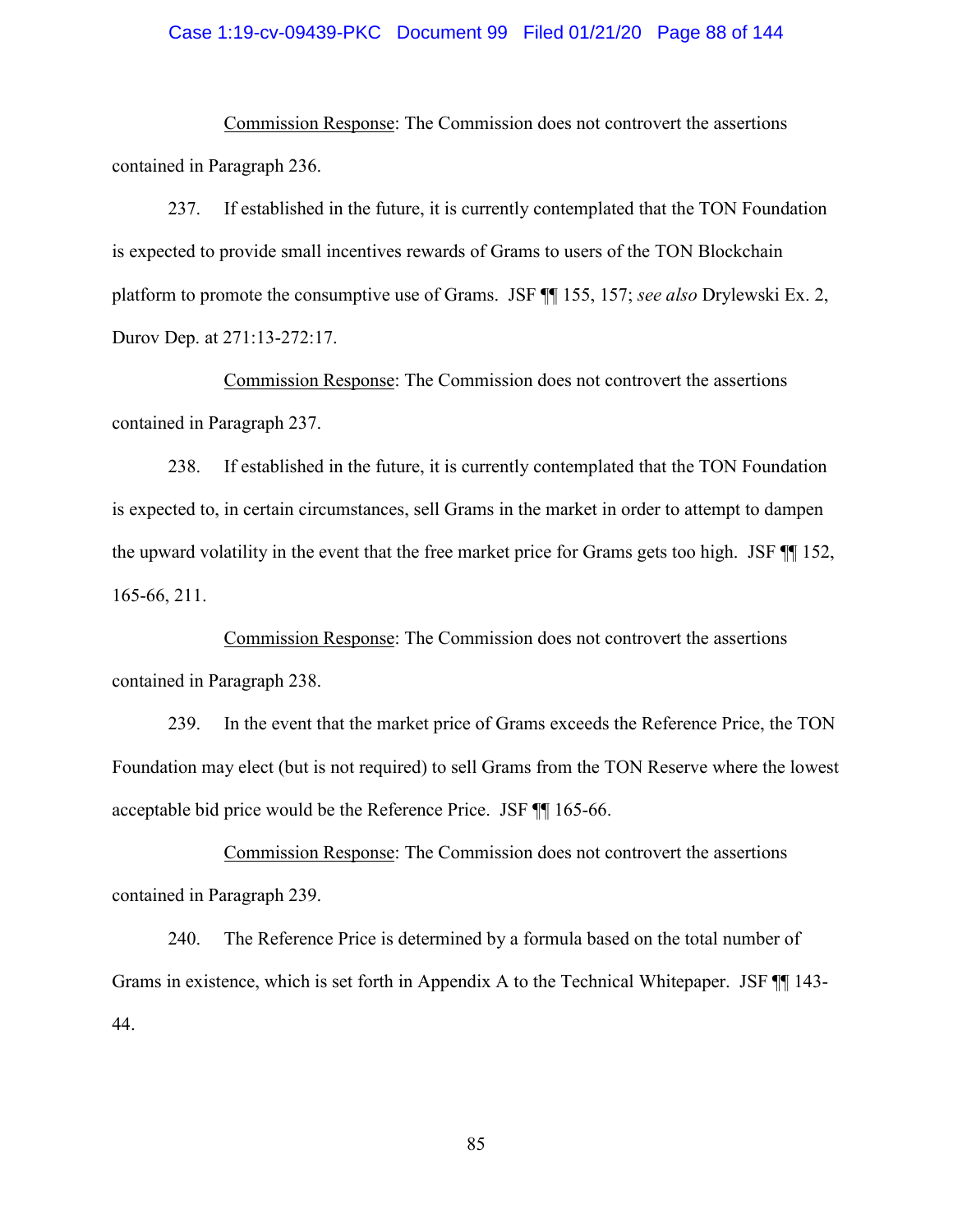#### Case 1:19-cv-09439-PKC Document 99 Filed 01/21/20 Page 89 of 144

Commission Response: The Commission does not controvert the assertions contained in Paragraph 240.

241. The Reference Price of a Gram at the beginning of each round of the Private Placement was computed as:  $0.1 * e^{n*10^{-9}}$ , where n denotes the total number of Grams subscribed for prior to that stage. JSF ¶ 144.

Commission Response: The Commission does not controvert the assertions contained in Paragraph 241.

242. Defendants expect that the Reference Price of a Gram will be \$3.62475487 at the launch of the TON Blockchain. JSF ¶ 143.

Commission Response: The Commission does not controvert the assertions contained in Paragraph 242.

243. The Reference Price does not bear any relationship to, or dictate in any way, the free market price for Grams following launch of the TON Blockchain. JSF ¶ 171.

Commission Response: The Commission disputes the assertions contained in Paragraph 243 on the grounds that the cited reference does not support these assertions. JSF ¶ 171 merely states that: "The Reference Price of Grams does not dictate the free market price of Grams following the launch of the TON Blockchain." That does not support the assertion that the Reference Price bears no relationship to the free market price of Grams and, in fact, the Reference Price does bear a relationship to and can have an impact on the market price of Grams. Indeed, Telegram intended one of the purposes of the TON Foundation to be to impact the market price of Grams by selling Grams into the market if the market price rose above the Reference Price, which could lower the market price of Grams, and of buying Grams at no lower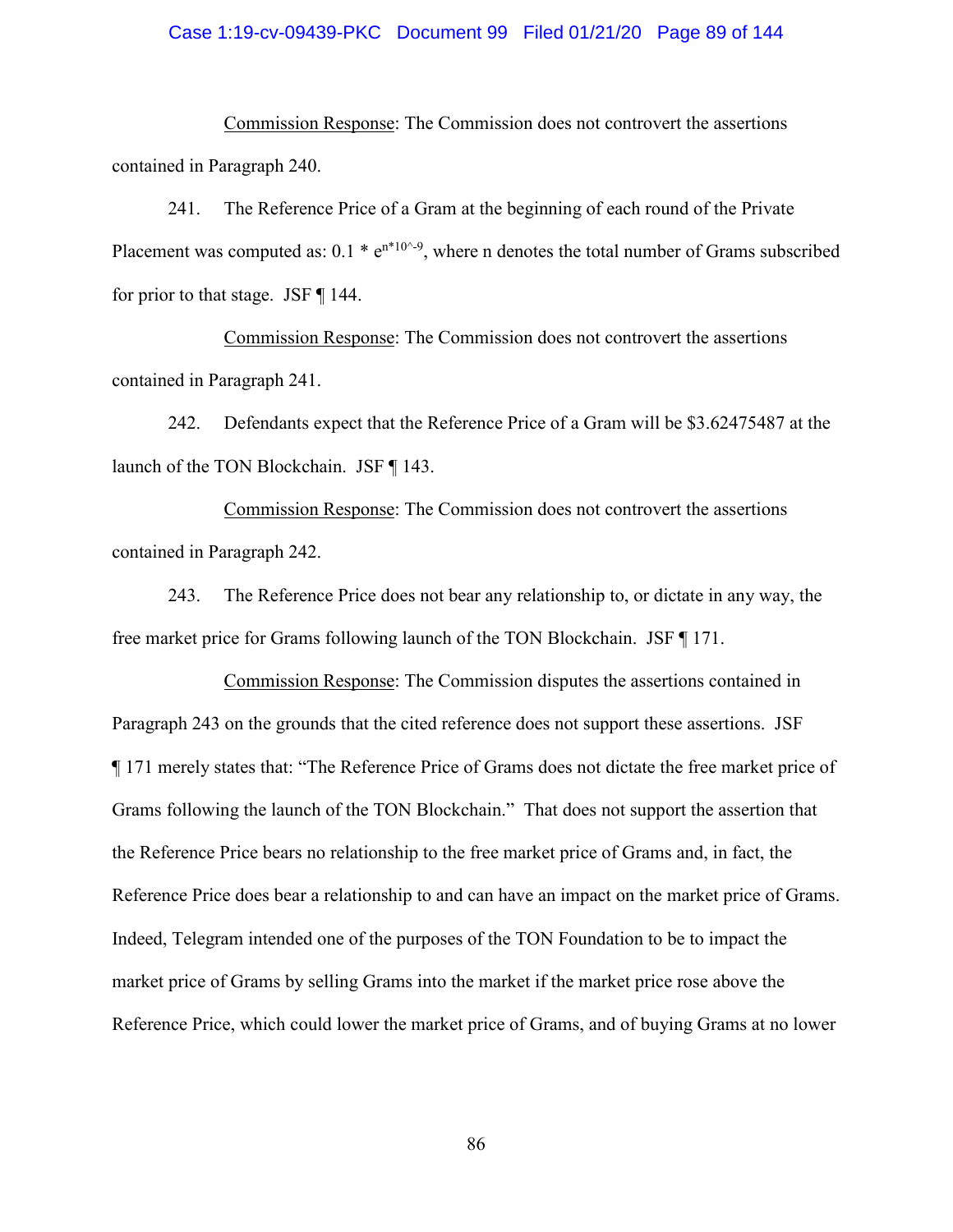#### Case 1:19-cv-09439-PKC Document 99 Filed 01/21/20 Page 90 of 144

than half the Reference Price if the market price fell below half the Reference Price, which would raise the market price of Grams. *See, e.g.,* JSF ¶¶ 165, 167; JX18 at 130.

244. The TON Foundation will not have any legal or technical ability to change the TON Blockchain code, its validation processes or its parameters. Drylewski Ex. 2, Durov Dep. at 264:5-25.

Commission Response: The Commission disputes the assertions contained in Paragraph 244 on the grounds that the cited reference does not support the assertions. The cited reference consists only of the testimony of Pavel Durov as to his opinion as to the future ability of a TON Foundation that has not yet been created to change the operation of a TON Blockchain that has not yet been launched. Telegram fails to set forth any admissible evidence to support the assertion as to the future ability of a not–yet formed entity to impact a not-yet operational TON Blockchain network.

245. None of the Grams held by the TON Foundation could be used for voting or validating. Drylewski Ex. 2, Durov Dep. at 163:24-164:11, 276:10-277:4; Drylewski Ex. 13, October 2, 2019 Email.

Commission Response: The Commission disputes the assertions contained in Paragraph 245 on the grounds that the cited references do not support the assertions. The cited references to the testimony of Pavel Durov and to an email from Telegram at most support the assertion that Telegram does not currently intend for the TON Foundation to use Grams for voting or validation, not that they could never be used for that purpose if either Telegram and/or the TON Foundation subsequently decide to cause the TON Foundation use such Grams for voting or validating.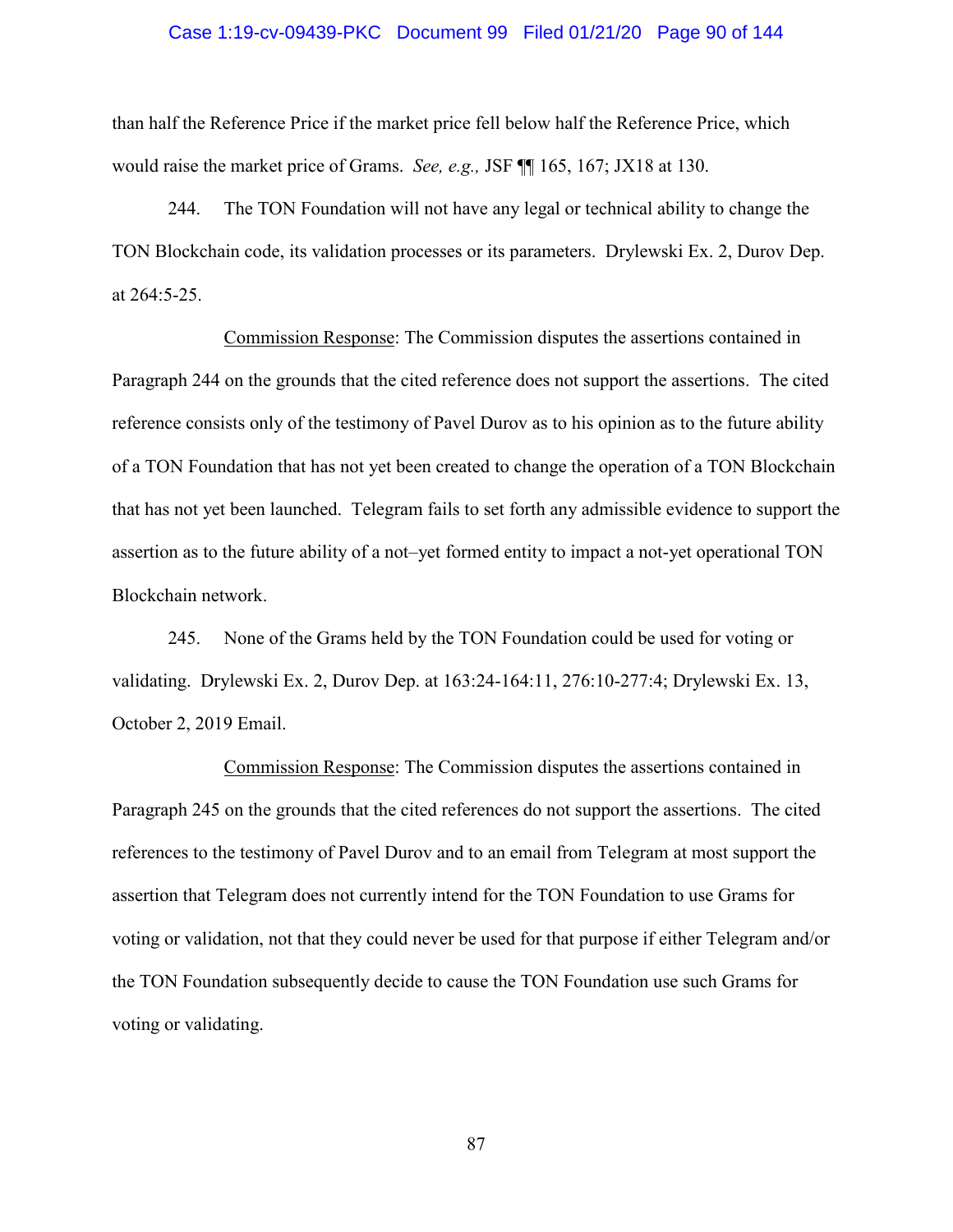#### Case 1:19-cv-09439-PKC Document 99 Filed 01/21/20 Page 91 of 144

246. The TON Foundation's anticipated functions were modeled after, and are similar to, the role the Ethereum Foundation plays with respect to the Ethereum blockchain. McKeon Ex. 1 ¶¶ 129-34; Drylewski Ex. 2, Durov Dep. at 264:5-25.

Commission Response: The Commission objects to the phrases "TON Foundation's anticipated functions," "were modeled after," "are similar too," and "the role Ethereum Foundation plays with respect to the Ethereum blockchain" on the grounds that they are vague and ambiguous. The Commission also disputes the assertions contained in Paragraph 246 on the grounds that the references to the alleged role that the Ethereum Foundation plays with respect to the Ethereum blockchain are based on conclusory, hearsay statements contained in the McKeon report, which are inadmissible, and on the ground that citation to Durov's testimony merely refers to one anticipated function of the TON Foundation that is allegedly similar to an Ethereum Foundation function, namely the ability to propose but ostensibly not implement changes to the blockchain absent approval of a majority of "validators/parties."

247. As originally contemplated, the TON Foundation would also have had the ability to buy Grams from the market in order to attempt to prevent the price of Grams from getting too low. JSF ¶¶ 165, 167.

Commission Response: The Commission does not controvert the assertions contained in Paragraph 247.

248. Through discussions with the SEC, Defendants decided to remove the TON Foundation's Gram-buying function to alleviate concerns articulated by the SEC. JSF ¶ 168.

Commission Response: The Commission does not controvert the assertions contained in Paragraph 248.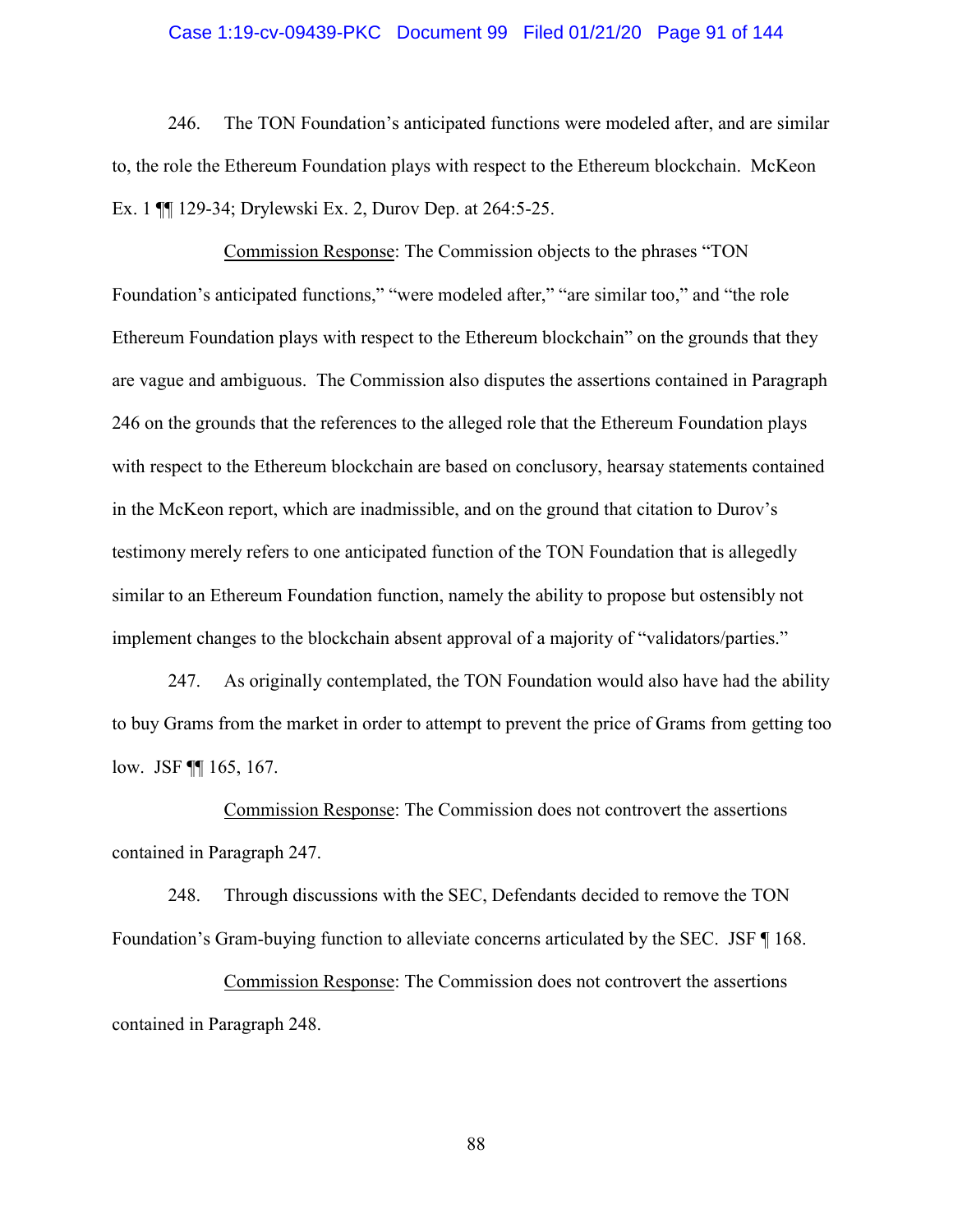#### Case 1:19-cv-09439-PKC Document 99 Filed 01/21/20 Page 92 of 144

249. Telegram is willing to consider other changes to the TON Foundation's functions from what is currently contemplated or to forego the TON Foundation entirely. Drylewski Ex. 2, Durov Dep. at 271:24-272:5; Drylewski Ex. 5 at 3.

### **B. Contemplated Launch and Creation of Grams**

250. The initial supply of Grams will be set at 5 billion. JSF ¶ 138.

Commission Response: The Commission does not controvert the assertions contained in Paragraph 250.

251. Telegram hopes that, after launch, Grams will achieve a wide user base, beyond the Private Placement purchasers. JSF ¶ 139.

Commission Response: The Commission does not controvert the assertions contained in Paragraph 251.

252. Following the launch of the TON Blockchain, the free market price of Grams will be subject to the market forces of supply and demand. JSF ¶ 170; Drylewski Ex. 2, Durov Dep. at 297:20-23; McKeon Ex. 1 ¶¶ 209-10, 215.

Commission Response: The Commission does not controvert the assertions contained in Paragraph 252.

253. After launch, holders of Grams will be able to individually determine how to use their Grams. *See* Drylewski Ex. 4 at 7; *see also* McKeon Ex. 1 ¶ 51.

Commission Response: The Commission does not controvert the assertions contained in Paragraph 253.

254. Gram holders can individually decide to use the Grams, exchange them for fiat currency, stake them, or simply hold them, among other uses. *See* Drylewski Ex. 4 at 7; McKeon Ex. 1 ¶¶ 51, 63-68, 137, 154.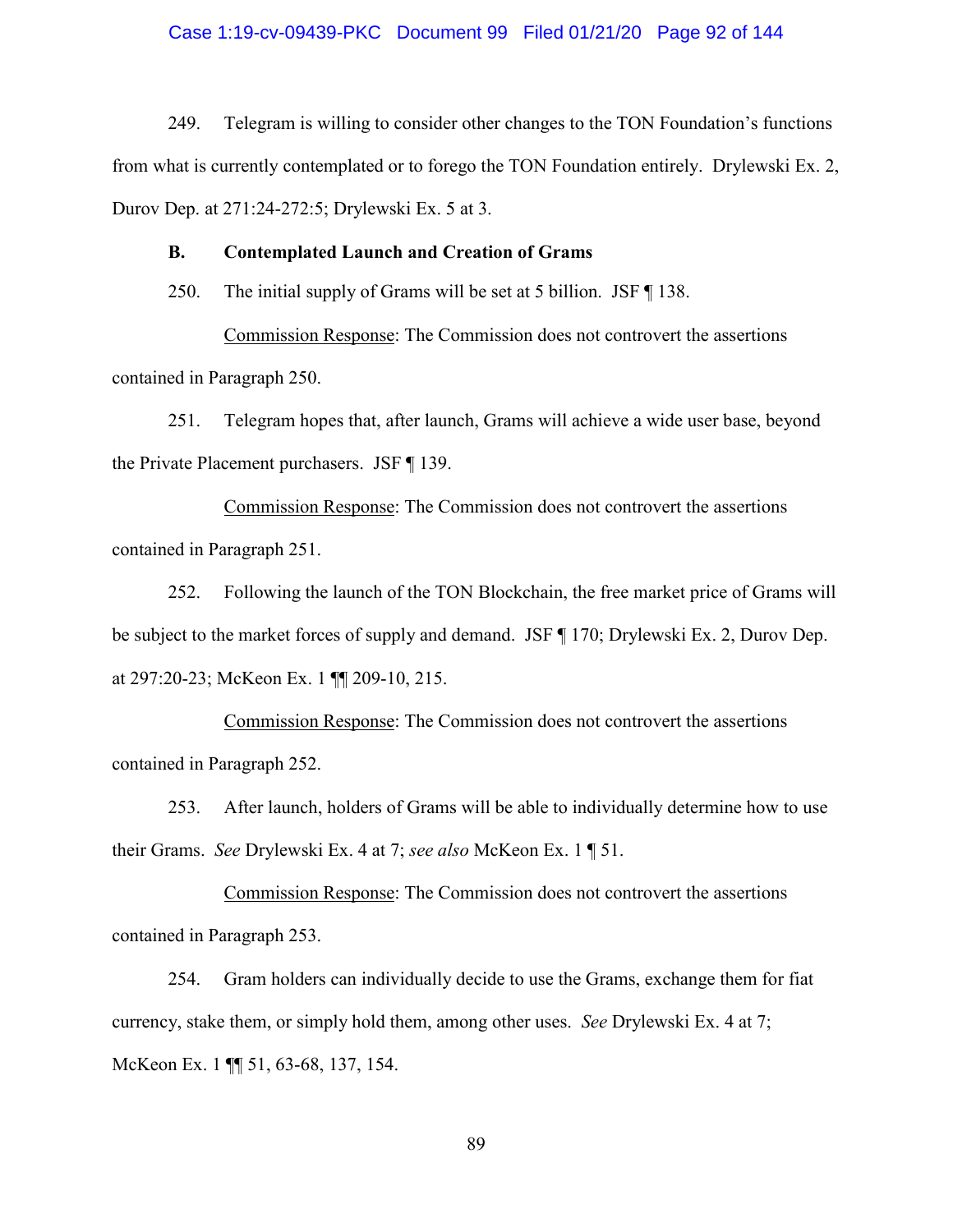#### Case 1:19-cv-09439-PKC Document 99 Filed 01/21/20 Page 93 of 144

Commission Response: The Commission does not controvert the assertions contained in Paragraph 254, except to note that the minimum amount of Grams needed to "stake" for validation is 100,000. JSF ¶ 125. The Commission also notes that there is no evidence in the record of any actual "uses" of Grams post-launch and respectfully points the Court to the Commission's response to the Defendants 56.1 Statement at Paragraph 275.

255. Any profits that Gram holders achieve will be the result of their own decisions (and market forces) and based on the timing of those decisions. Drylewski Ex. 7, Parekh Dep. at 70:6-71:4; McKeon Ex. 1 ¶¶ 209-10, 215.

Commission Response: The Commission disputes the assertions contained in Paragraph 255 on the grounds that the cited references do not support the assertions. In the cited reference to his testimony, Parekh merely testified to his understanding that supply and demand would set the market price of Grams independent of the reference price but he did not address and did not exclude the possibility that supply and demand for Grams may be based on the efforts of Telegram to develop the TON Blockchain and Telegram's efforts to drive demand for and the value of Grams. The cited references to the McKeon Report does not support the assertions with any facts but instead consists solely of conclusory claims without any factual basis to do so. The Commission further disputes the assertions in Paragraph 255 on the grounds that Defendants have made significant managerial and entrepreneurial efforts to develop and launch the TON Blockchain, e.g., JSF ¶¶ 1-7, such that any profits achieved will be principally as a result of Telegram's past and expected future efforts.

#### **C. The TON Beta Version and Early Third Party Developments**

256. Prior to the launch of the production version of the TON Blockchain, Telegram made publicly available a test version of the TON Blockchain (the "Beta Test Version"). JSF  $\P$  130.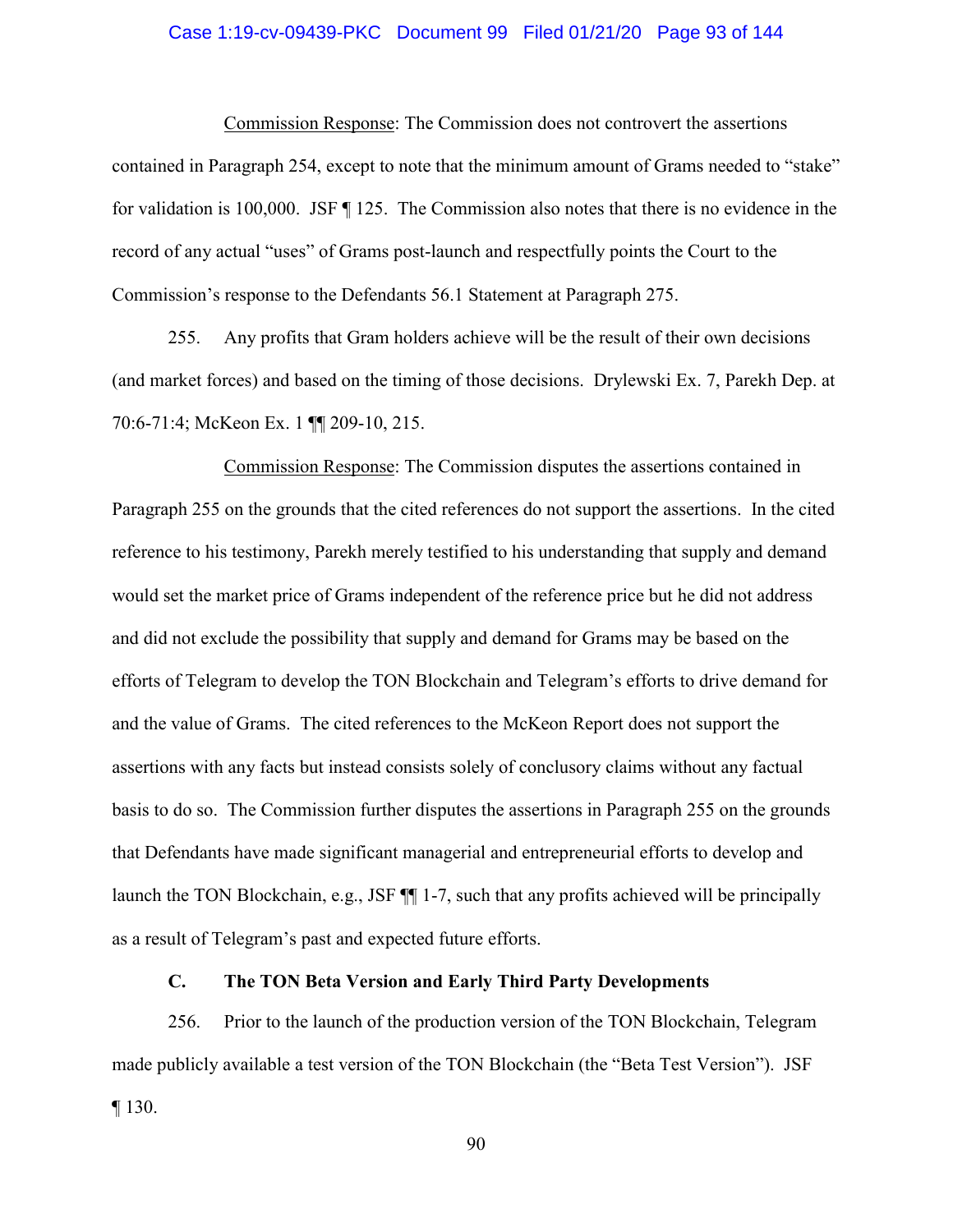#### Case 1:19-cv-09439-PKC Document 99 Filed 01/21/20 Page 94 of 144

Commission Response: The Commission does not controvert the assertions contained in Paragraph 256.

257. Telegram began rolling out the Beta Test Version in March 2019 and gradually added information over time until early September 2019. JSF ¶ 131.

Commission Response: The Commission does not controvert the assertions contained in Paragraph 257.

258. Telegram completed rolling out of the beta-test network in early September 2019. JSF ¶ 132.

Commission Response: The Commission does not controvert the assertions contained in Paragraph 258.

259. The Beta Test Version enables third-party developers to view the TON Blockchain's open-source code and to develop and test certain applications and interfaces that may be offered when the production version of the TON Blockchain launches. JSF ¶ 133.

Commission Response: The Commission does not controvert the assertions contained in Paragraph 259.

260. The Beta Test Version is currently publicly available at the following domain: https://test.ton.org/download.html. JSF ¶ 134.

Commission Response: The Commission does not controvert the assertions contained in Paragraph 260.

261. The website includes open source code and step-by-step instructions regarding how to create and test applications and smart contracts on the TON Blockchain. JSF  $\P$  135.

Commission Response: The Commission does not controvert the assertions contained in Paragraph 261.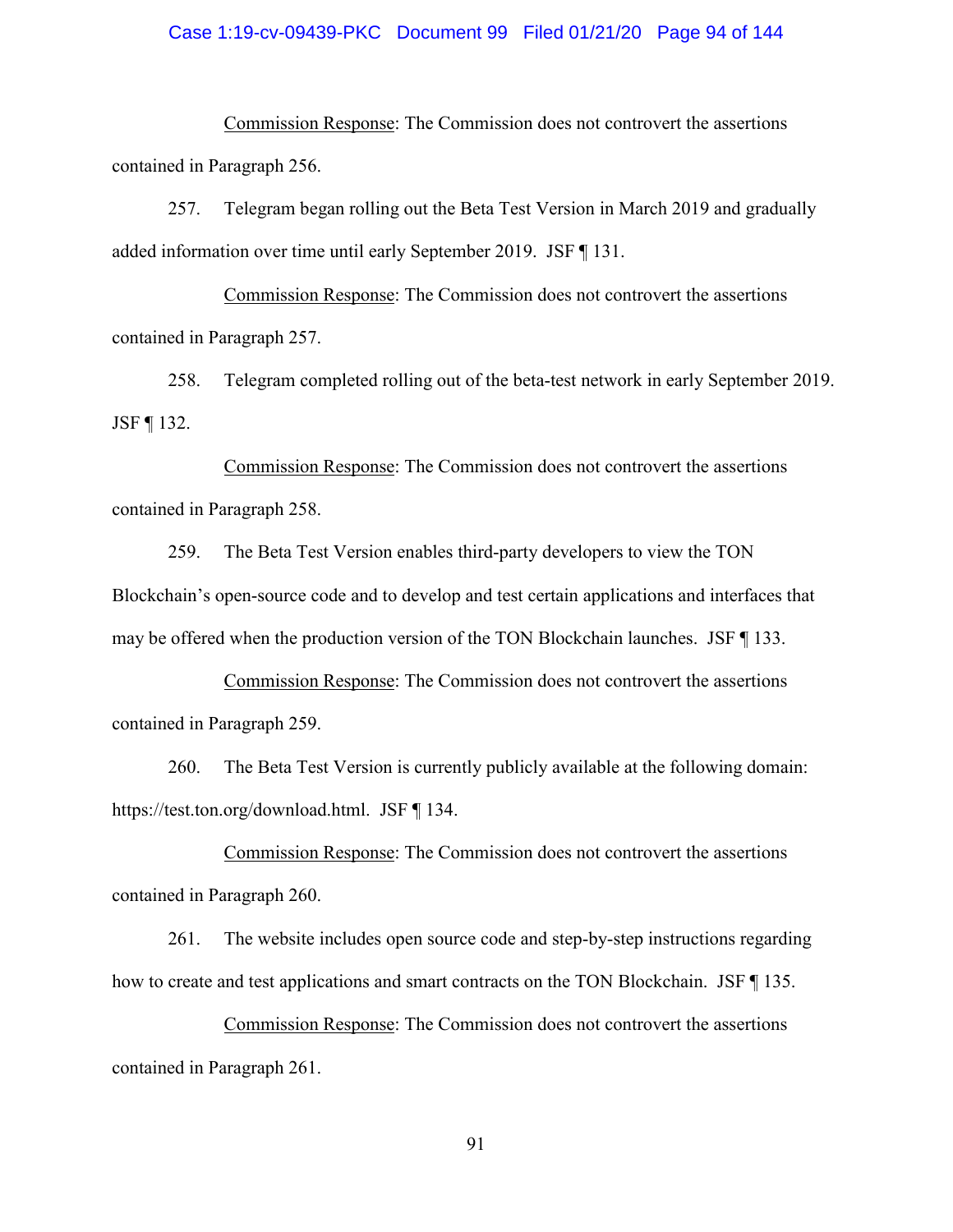#### Case 1:19-cv-09439-PKC Document 99 Filed 01/21/20 Page 95 of 144

262. Anyone in the world can access the code and follow the instructions to build and test smart contracts and applications for the TON Blockchain, as well as learn about the process to become a TON validator. JSF ¶ 136.

Commission Response: The Commission does not controvert the assertions contained in Paragraph 262, except to note that not the entirety of the TON Blockchain code and/or related applications appears to be available.

263. As of November 22, 2019, tens of thousands of parties had downloaded the TON Light Client and TON Light Wallet from the Beta Test website. Drylewski Ex. 4 at 12.

Commission Response: The Commission disputes the assertion contained in Paragraph 263 on the grounds that the cited evidence, Telegram's conclusory response to an interrogatory merely setting forth this assertion without any supporting evidence, is inadmissible and insufficient to support the assertion.

264. Defendants hosted a series of contests on Telegram called "TON Contests," in which they solicited submissions from third parties that could be used to improve the TON Blockchain. Drylewski Ex. 4 at 12; *see also* Drylewski Ex. 2, Durov Dep. at 318:4-23.

Commission Response: The Commission objects to the assertion contained in Paragraph 264 on the grounds that Telegram's reliance on its own conclusory response to an interrogatory merely setting forth this assertion without any supporting evidence; it is inadmissible hearsay and insufficient to support the assertion. Subject to and without waiving this objection, the Commission does not otherwise controvert the assertion contained in Paragraph 264.

265. In response to the first stage of TON Contests, 66 parties submitted solutions and 41 parties produced working smart contracts. Drylewski Ex. 4 at 12.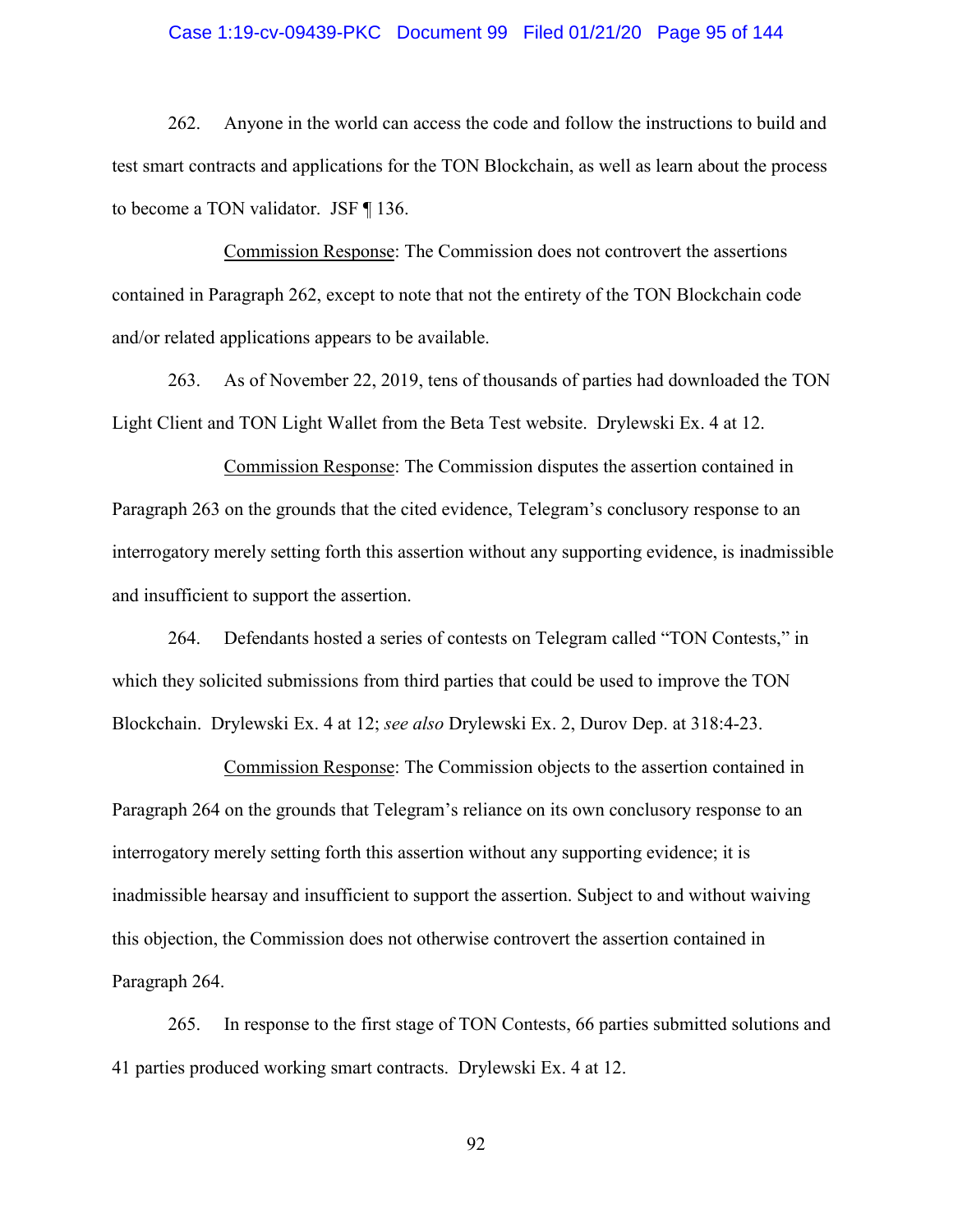#### Case 1:19-cv-09439-PKC Document 99 Filed 01/21/20 Page 96 of 144

Commission Response: The Commission disputes the assertion contained in Paragraph 265 on the grounds that the cited evidence, its own conclusory response to an interrogatory merely setting forth this assertion without any supporting evidence, is inadmissible hearsay and insufficient to support the assertion.

266. The submissions resulted in at least 50 new smart contracts for use in connection with competing versions of four applications. Drylewski Ex. 4 at 12.

Commission Response: The Commission disputes the assertion contained in Paragraph 266 on the grounds that the cited evidence, its own conclusory response to an interrogatory merely setting forth this assertion without any supporting evidence, is inadmissible hearsay and insufficient to support the assertion.

267. The results of the first stage of the TON Contests are available at: https://contest.com/blockchain. Drylewski Ex. 4 at 12.

Commission Response: The Commission disputes the assertion contained in Paragraph 267 on the grounds that the cited evidence, its own conclusory response to an interrogatory merely setting forth this assertion without any supporting evidence, is inadmissible hearsay and insufficient to support the assertion.

268. On December 7, 2019, Telegram announced the second stage of the TON Contests. Drylewski Ex. 14, Telegram Contest Documents at 2.

Commission Response: The Commission does not controvert the assertions contained in Paragraph 268.

269. Only winners from the first stage of the TON Contests can participate. Drylewski Ex. 14 at 2.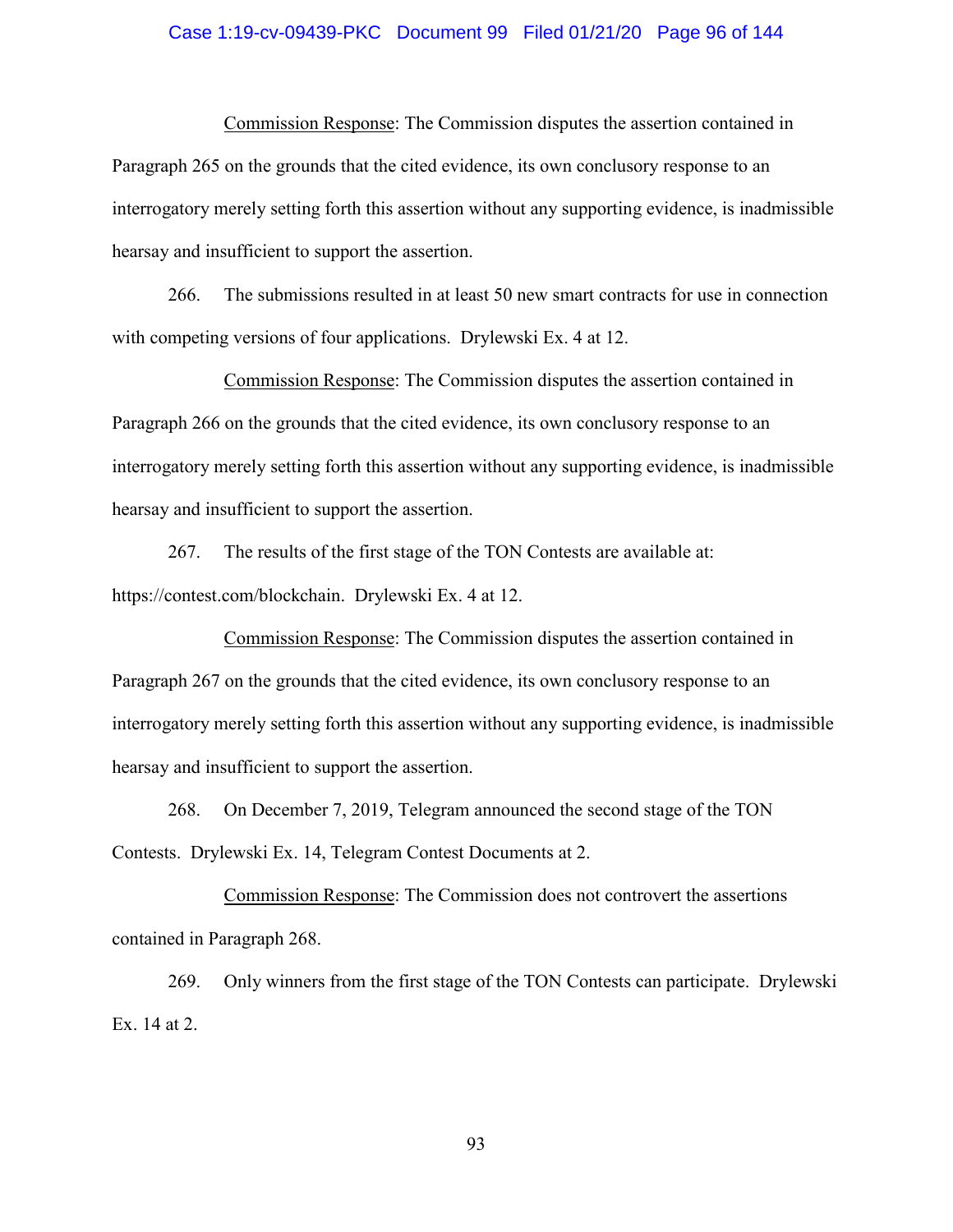#### Case 1:19-cv-09439-PKC Document 99 Filed 01/21/20 Page 97 of 144

Commission Response: The Commission does not controvert the assertions contained in Paragraph 269.

270. The goal of the second stage of the TON Contests is to "build one or two TONbased smart-contracts (decentralized services) that can become popular with consumers." Drylewski Ex. 14 at 2.

Commission Response: The Commission does not controvert that the stated goal of the TON Contests is stated in Paragraph 270.

271. There are currently 27 submissions from 27 contestants for the second stage of the TON Contests. Drylewski Ex. 15, Blockchain Contest, Stage 2.

Commission Response: The Commission disputes the assertions contained in Paragraph 271 on the grounds that the document cited in support of the assertion is an inadmissible hearsay document of unspecified origin, reliability, and authenticity.

272. Defendants anticipate that the smart contracts developed during the TON Contests are likely to operate on the TON Blockchain at the time of its launch. Drylewski Ex. 4 at 12.

Commission Response: The Commission disputes the assertions contained in Paragraph 272 on the grounds that the cited evidence, Telegram's own conclusory response to an interrogatory merely setting forth this assertion without any supporting evidence, is inadmissible hearsay and insufficient to support the assertion. The Commission also objects to the phrase "smart contracts developed during the TON Contests" as vague and ambiguous on the ground that it is not clear what specific smart contracts are encompassed by this phrase. The Commission also disputes the assertions contained in Paragraph 272 on the grounds that it is not a statement of fact subject to verification but rather pure speculation as to a future event, namely that unspecified smart contracts are "likely" to operate on the TON Blockchain in the future.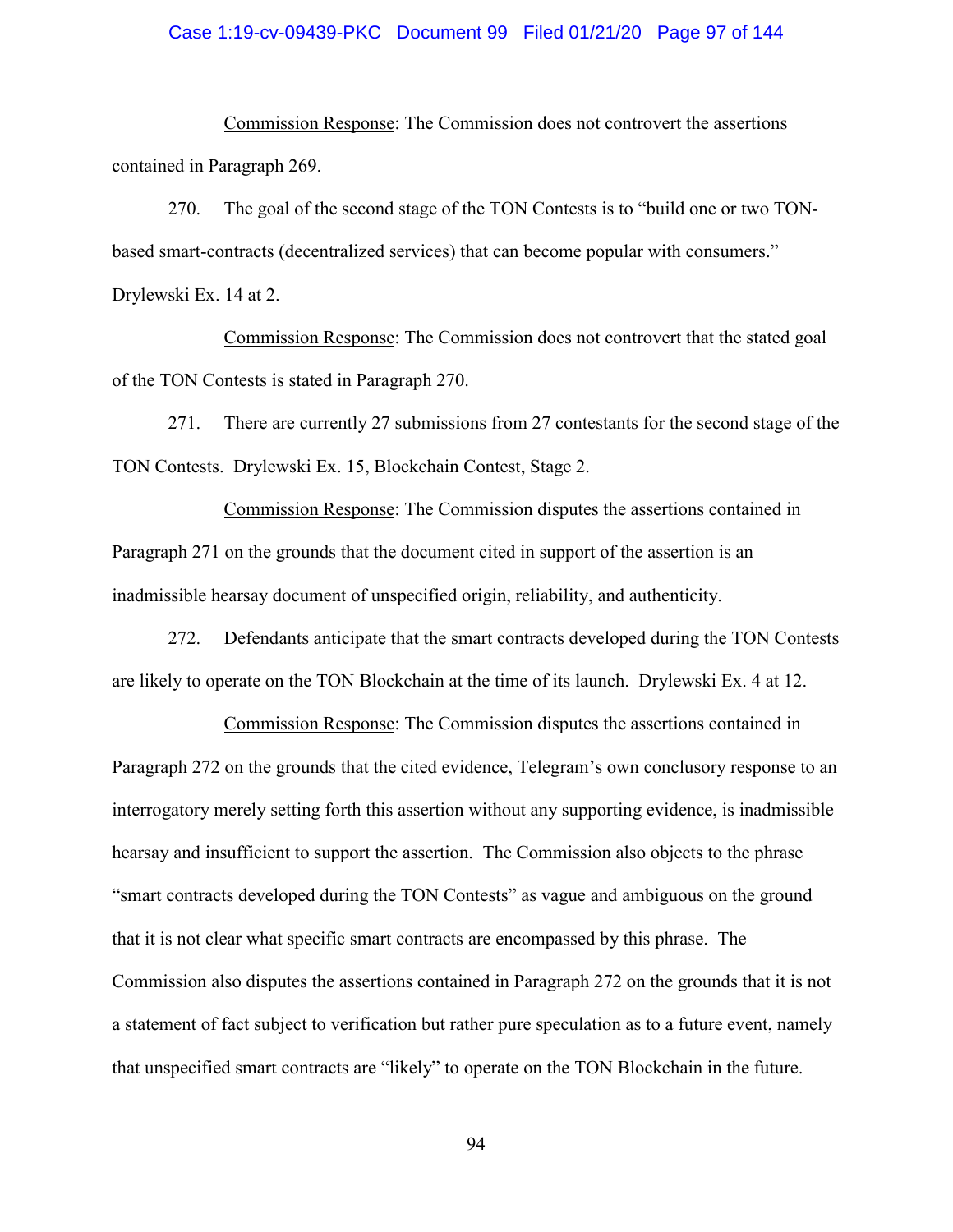### Case 1:19-cv-09439-PKC Document 99 Filed 01/21/20 Page 98 of 144

273. There have been numerous public reports, websites, and articles regarding the development of applications and services for the TON Blockchain. Drylewski Ex. 4 at 12.

Commission Response: The Commission disputes the assertion contained in Paragraph 273 on the grounds that the cited evidence, Telegram's own conclusory response to an interrogatory merely setting forth a chart summarizing and selectively characterizing certain website claims of unknown origin and reliability, is inadmissible hearsay. Indeed, the cited reference itself contains the caveat: "Without making any representations as to the accuracy or completeness of the following…" *See, e.g.*, Drylewski Ex. 4 at 12.

274. The following is a chart of public reports, websites and other resources regarding the development or potential development of applications and uses for Grams and the TON Blockchain by third parties:

| <b>Name</b>             | <b>Developer</b> | <b>Notes Based on Third Party</b><br><b>Description</b>                                                                            | Link(s)                                                                                                         |
|-------------------------|------------------|------------------------------------------------------------------------------------------------------------------------------------|-----------------------------------------------------------------------------------------------------------------|
| SOL2TVM<br>compiler     | <b>TON Labs</b>  | Tool to ensure contract<br>compatibility between Ethereum<br>platform and TON Virtual<br>Machine                                   | https://www.coindesk.com/teleg<br>rams-blockchain-will-be-<br>compatible-with-ethereum-ton-<br>labs-says        |
|                         |                  |                                                                                                                                    | https://cryptobriefing.com/telegr<br>am-ton-labs/                                                               |
|                         |                  |                                                                                                                                    | https://cointelegraph.com/news/<br>report-telegrams-ton-<br>blockchain-to-be-compatible-<br>with-ethereum-dapps |
|                         |                  |                                                                                                                                    | https://docs.ton.dev/86757ecb2/<br>p/04a4ba                                                                     |
| <b>LLVM</b><br>compiler | <b>TON Labs</b>  | LLVM-based compiler designed<br>to convert sources from multiple<br>high-level languages into its IR<br>and then into TVM bytecode | https://ton.dev/toolchain<br>https://docs.ton.dev/86757ecb2/<br>p/04a4ba                                        |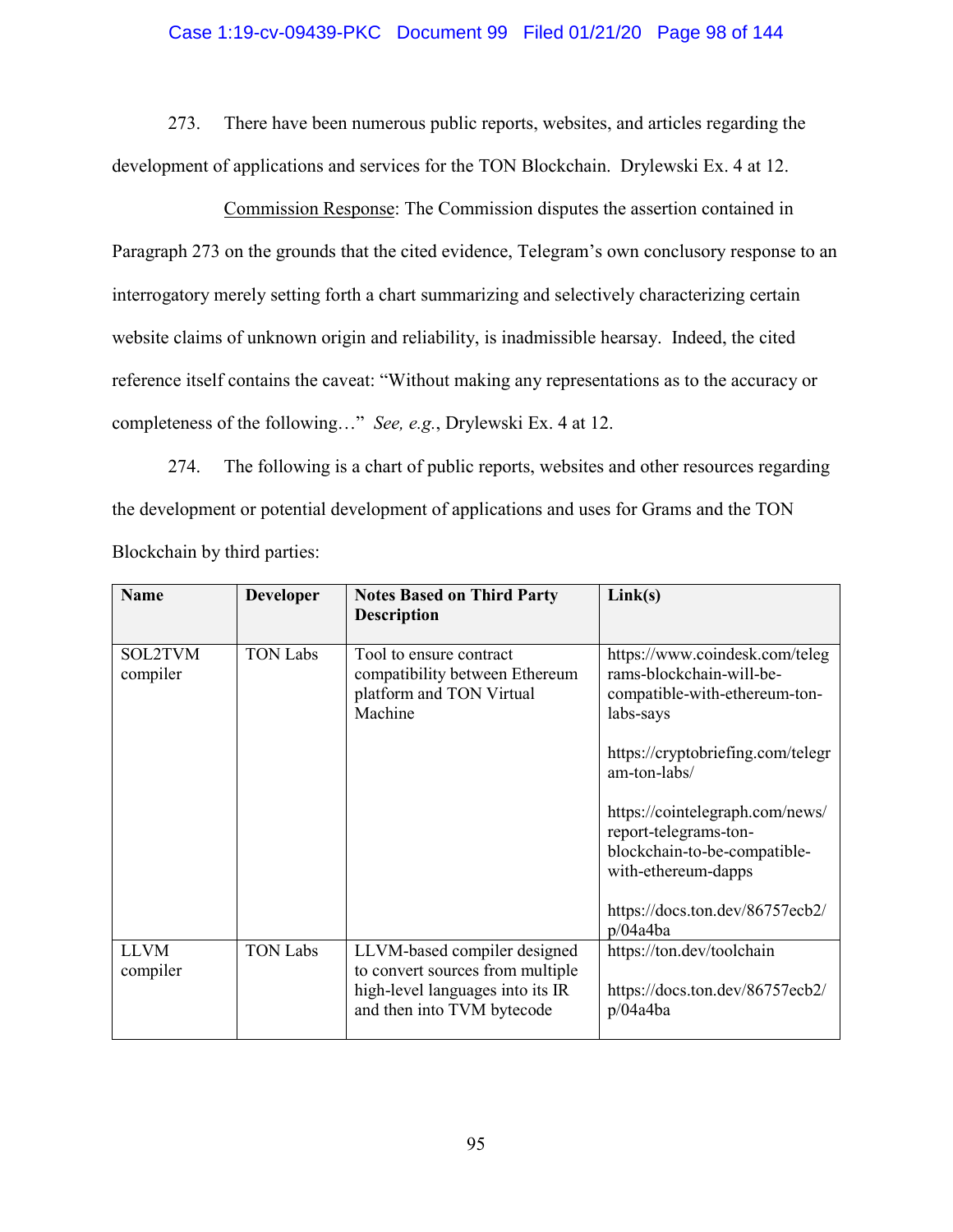| <b>TON Labs</b><br>Local Node | <b>TON Labs</b>    | TON Labs proprietary<br>implementation of TON Node                                                                                                                                                                                                                                                                                         | https://ton.dev/node-se<br>https://docs.ton.dev/86757ecb2/<br>p/04a4ba                                                                                                                                                     |
|-------------------------------|--------------------|--------------------------------------------------------------------------------------------------------------------------------------------------------------------------------------------------------------------------------------------------------------------------------------------------------------------------------------------|----------------------------------------------------------------------------------------------------------------------------------------------------------------------------------------------------------------------------|
| <b>TON Labs</b><br><b>SDK</b> | <b>TON Labs</b>    | CLI tool for streamlined usage                                                                                                                                                                                                                                                                                                             | https://ton.dev/node-se<br>https://docs.ton.dev/86757ecb2/<br>p/04a4ba                                                                                                                                                     |
| <b>TON Labs</b><br>Toolchain  | <b>TON Labs</b>    | Compiler kit with the latest<br>versions of TON Labs LLVM and<br>Sol2TMV compilers                                                                                                                                                                                                                                                         | https://ton.dev/node-se<br>https://docs.ton.dev/86757ecb2/<br>p/04a4ba                                                                                                                                                     |
| Ton Labs Node<br><b>SE</b>    | <b>TON Labs</b>    | Provides a set of developer tools<br>to develop and compile smart<br>contracts in Solidity, C and C $++$ ;<br>run, deploy and test contracts<br>locally using client libraries for<br>Rust, React Native, Web and<br>Node.js; and make various<br>queries to key blockchain objects<br>using GraphQL protocol with<br>subscription options | https://ton.dev/node-se                                                                                                                                                                                                    |
| <b>Button Wallet</b>          | <b>Button</b>      | Wallet that supports BTC, ETH,<br>LTC, BCH, ETC, Waves, Stellar<br>Lumens (XLM) and ERC-20<br>tokens; will facilitate exchange of<br>Grams for other cryptocurrencies                                                                                                                                                                      | https://www.forbes.com/sites/bil<br>lybambrough/2019/08/26/telegr<br>ams-300-million-users-could-<br>soon-be-trading-bitcoin-and-<br>cryptodespite-serious-security-<br>warning/#1aa7fb523fe9<br>https://buttonwallet.com/ |
| Mercuryo Pay                  | Mercuryo           | Allows customers to pay with<br>BTC & ETH; will process Grams<br>once TON Blockchain launches                                                                                                                                                                                                                                              | https://mercuryo.io/business/acq<br>uiring/                                                                                                                                                                                |
| AdGram                        | AdGram             | Advertising platform that allows<br>advertisers to create advertising<br>campaigns and channel owners to<br>monetize their audience                                                                                                                                                                                                        | https://adgram.io/                                                                                                                                                                                                         |
| <b>BeProducers</b>            | <b>BeProducers</b> | Facilitates production of films for<br>Gram holders                                                                                                                                                                                                                                                                                        | https://beproducer.pro/news-<br>and-analytics/d1f08a5e-262f-<br>48d3-87be-020530e2317d                                                                                                                                     |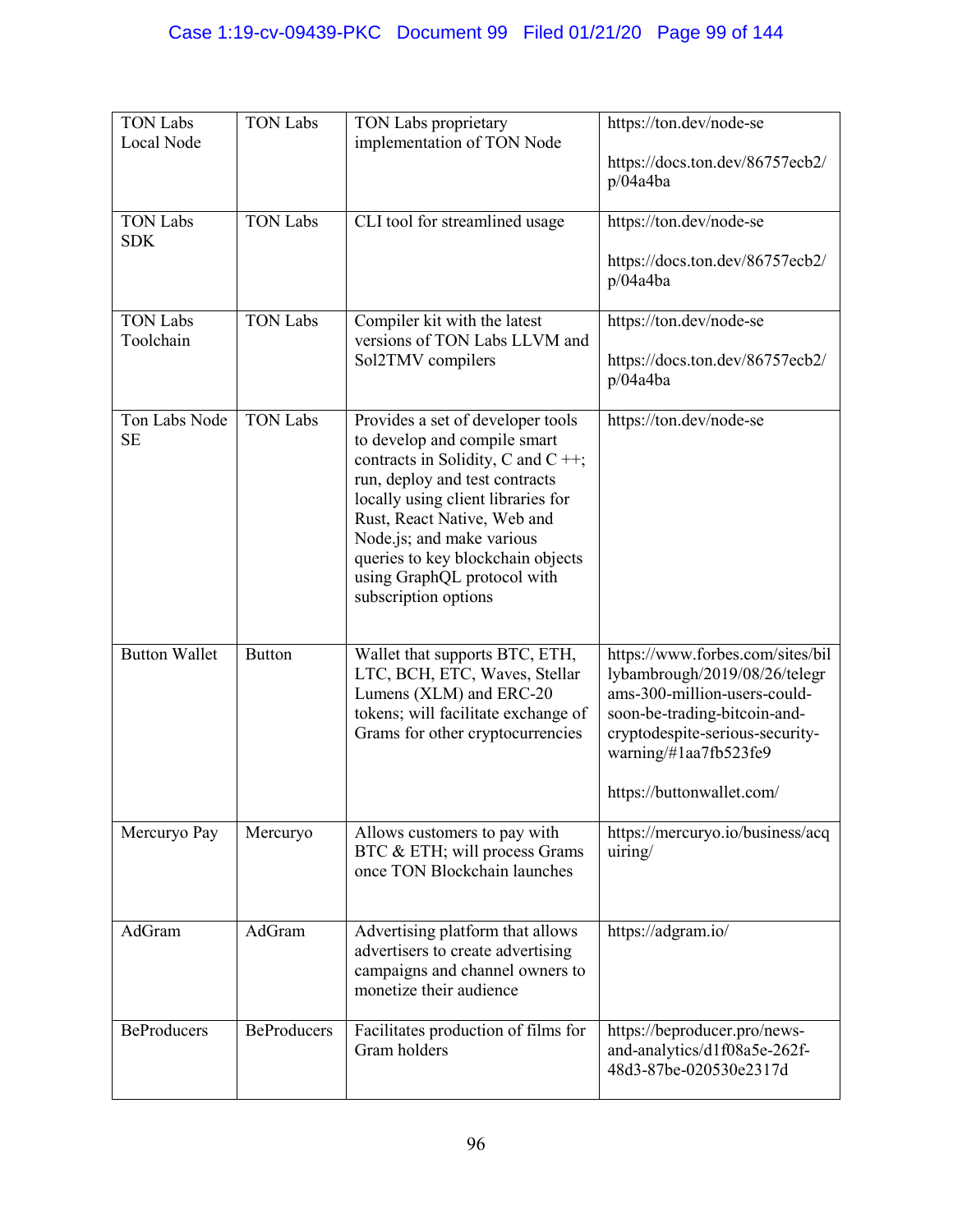| TON dApps<br>Marketplace | CryptoBazar                       | Includes pre-selected projects to<br>be launched on TON Blockchain | https://ton.cryptobazar.io/                                                                                                                                                                                                                               |
|--------------------------|-----------------------------------|--------------------------------------------------------------------|-----------------------------------------------------------------------------------------------------------------------------------------------------------------------------------------------------------------------------------------------------------|
| Drimsim SIM              | Drimsim<br>Global                 | Universal SIM and mobile<br>expense card                           | https://m.facebook.com/334908<br>950536095/posts/43290581740<br>3074?d=n&substory index=0&<br>sfns=mo<br>https://twitter.com/drimsimglob<br>al/status/1197175207649304577<br>$?s = 21$<br>https://blog.drimsim.com/drimsi<br>m-budet-prinimat-crypto-gram |
| Denim                    | Denim                             | Dating application for TON<br>Blockchain                           | https://dcntrlzd.app/2019/11/17/<br>denim/                                                                                                                                                                                                                |
| Unovis                   | Unovis<br>Forum                   | Marketplace for art using TON<br>Blockchain                        | https://dcntrlzd.app/2019/10/23/<br>unovis/                                                                                                                                                                                                               |
| DareApp                  | Eristica                          | Mobile video platform                                              | https://dcntrlzd.app/2019/10/13/<br>dareapp/                                                                                                                                                                                                              |
| Posh.space               | Posh.space                        | Digital fashion store                                              | https://dcntrlzd.app/2019/10/12/<br>poshspace/<br>https://posh.space/                                                                                                                                                                                     |
| Pregnancy<br>Tracker     | Mobile<br>Dimension<br><b>LLC</b> | Pregnancy related app                                              | https://dcntrlzd.app/2019/10/10/<br>pregnancy-tracker/<br>https://pregnancytracker.app/                                                                                                                                                                   |
| U-Robot                  | u-robot                           | Chat-bot app; customized online<br>store or personal page          | https://dcntrlzd.app/2019/10/09/<br>urobot/<br>http://u-robot.net                                                                                                                                                                                         |
| Incognito                | Incognito                         | Mobile network related app                                         | https://dcntrlzd.app/2019/10/08/<br>incognito/                                                                                                                                                                                                            |
| Kelvpn                   | Kelvpn                            | VPN marketplace operating on<br>top of decentralized network       | https://dcntrlzd.app/2019/10/07/<br>kelvpn/<br>https://kelvpn.com/                                                                                                                                                                                        |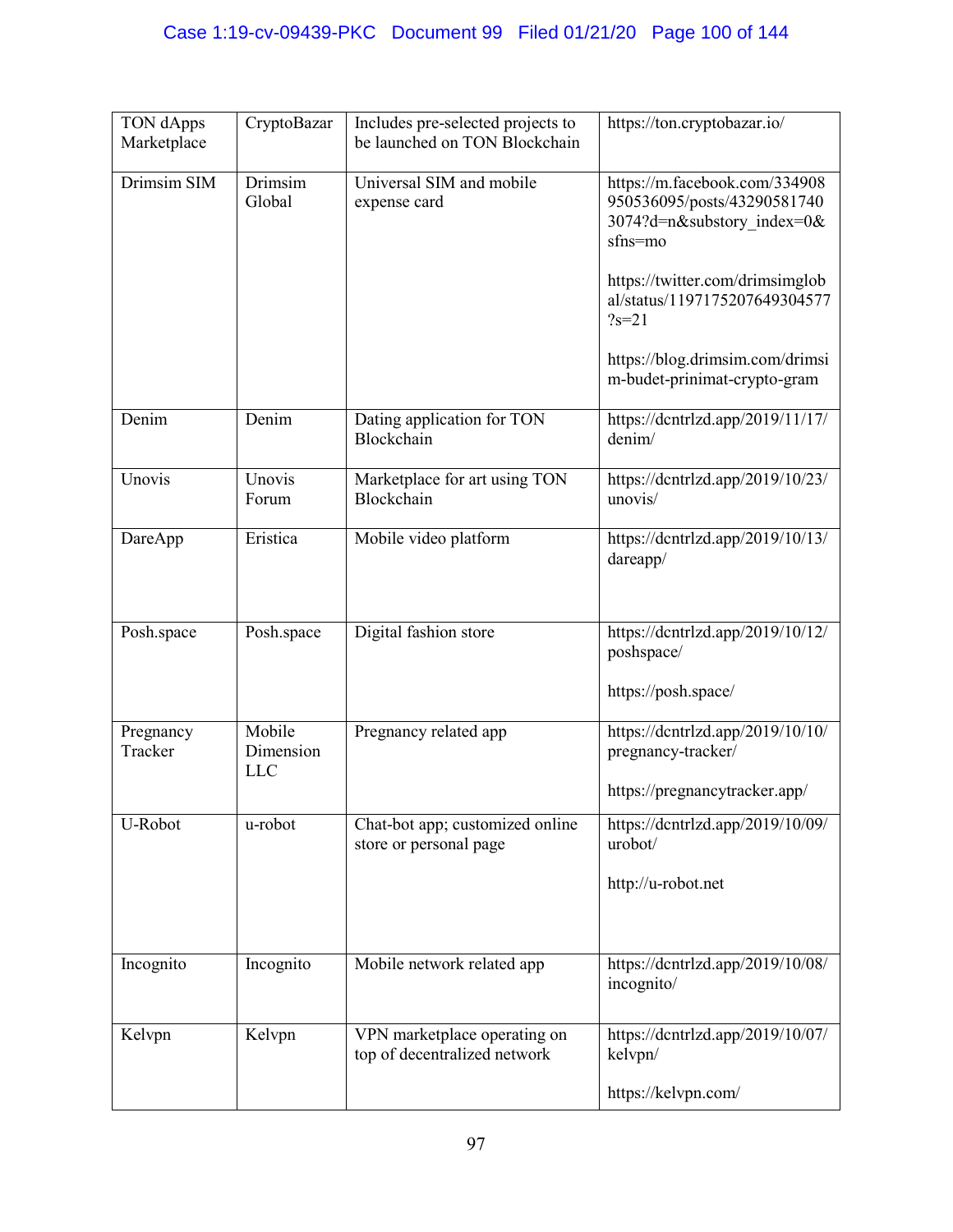| <b>EzDapps</b>                                    | Apla                      | Dapps Marketplace                                                                                                                                                                                                                                                                                                                                                                       | https://dcntrlzd.app/2019/10/06/<br>ezapps/                                                               |
|---------------------------------------------------|---------------------------|-----------------------------------------------------------------------------------------------------------------------------------------------------------------------------------------------------------------------------------------------------------------------------------------------------------------------------------------------------------------------------------------|-----------------------------------------------------------------------------------------------------------|
| Spatium                                           | Spatium                   | Wallet with enterprise-level<br>security                                                                                                                                                                                                                                                                                                                                                | https://dcntrlzd.app/2019/10/05/<br>spatium/                                                              |
|                                                   |                           |                                                                                                                                                                                                                                                                                                                                                                                         | https://spatium.net/                                                                                      |
| Viewst                                            | Viewst                    | Uses micropayments channel<br>network to accept payments from<br>users on TON Blockchain<br>network as well as from other<br>services; uses file-distributed<br>storage technology for keeping<br>assets and optimizing storage for<br>large video files;<br>provides optimized templates to<br>create digital graphic assets for<br>Telegram channels and other<br><b>TON Services</b> | https://viewst.com/                                                                                       |
| Worldwide<br>Hackathon                            | Optimal.one               | Worldwide Hackathon for the<br>promotion of TON Blockchain<br>projects                                                                                                                                                                                                                                                                                                                  | http://www.optimal.one/                                                                                   |
| ParJar                                            | Parachute                 | Allows users to send<br>cryptocurrency tips on Telegram                                                                                                                                                                                                                                                                                                                                 | https://beincrypto.com/cryptocu<br>rrency-tips-on-telegram-reach-<br>500000-milestone-in-just-a-<br>year/ |
| TON-based<br>real-time<br>advertising<br>platform | Appreciate                | Proposed real-time advertising<br>platform on top of TON<br>Blockchain                                                                                                                                                                                                                                                                                                                  |                                                                                                           |
| copperbits/TO<br>$\mathbf N$                      | Copperbits<br>(on GitHub) | R&D group focused on TON<br>Blockchain on GitHub                                                                                                                                                                                                                                                                                                                                        | https://github.com/copperbits/T<br>ON<br>https://t.me/ton research                                        |
| <b>TON.Broxus</b>                                 | Finex Future              | Java wrapper for TON                                                                                                                                                                                                                                                                                                                                                                    | https://github.com/broxus/ton-<br>client                                                                  |
| Atomic TON<br>Wallet                              | Atomic                    | Universal cryptocurrency wallet                                                                                                                                                                                                                                                                                                                                                         | https://atomicwallet.io/ton-<br>wallet                                                                    |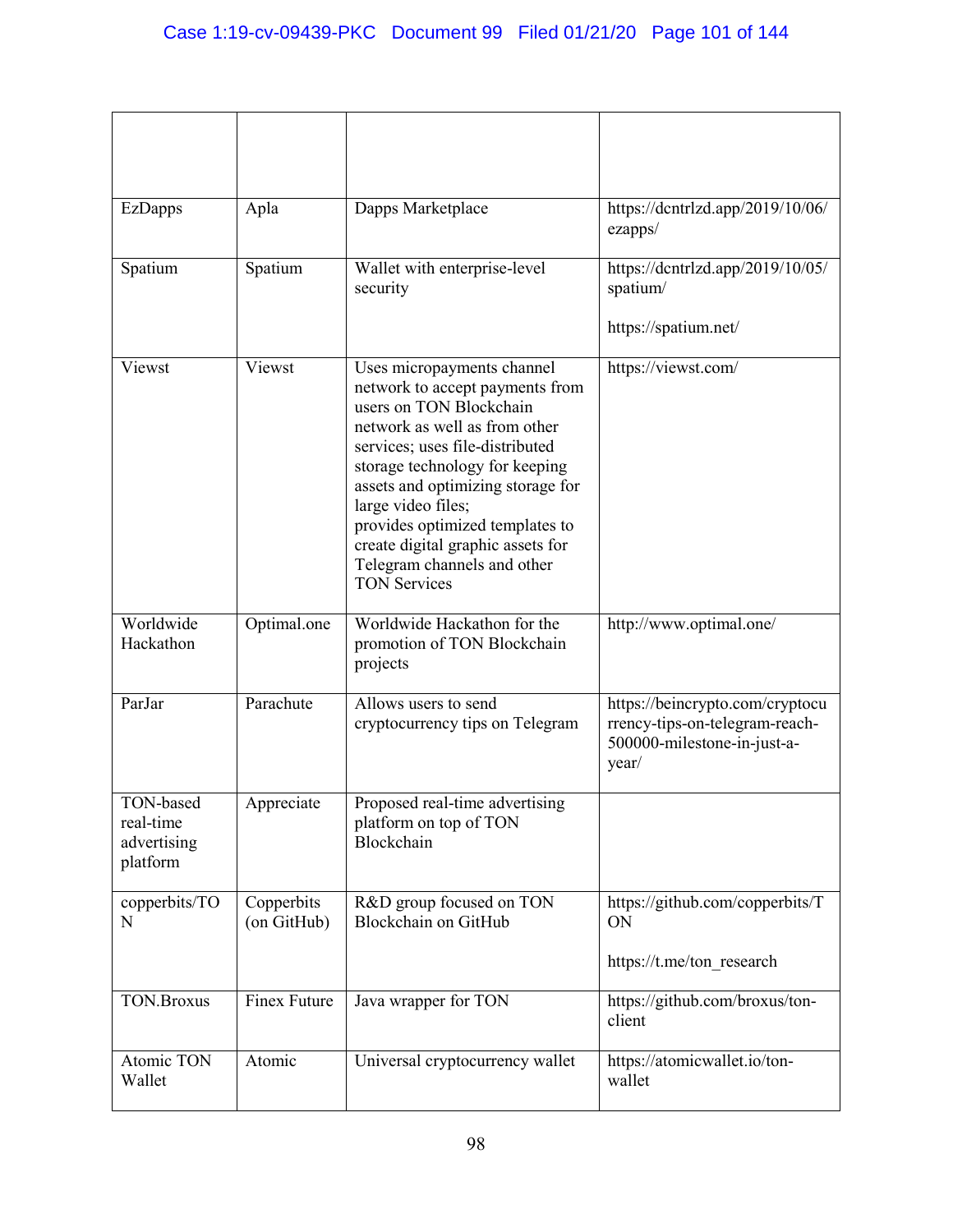| TON tokens                                                                       | Emelyanenk<br>оK             | Simple tokens for TON                                                                                                                                                                                        | https://github.com/Emelyanenk<br>oK/TON tokens                                                                                                              |
|----------------------------------------------------------------------------------|------------------------------|--------------------------------------------------------------------------------------------------------------------------------------------------------------------------------------------------------------|-------------------------------------------------------------------------------------------------------------------------------------------------------------|
| ton client                                                                       | formony                      | Python API client for TON                                                                                                                                                                                    | https://github.com/formony/ton<br>client                                                                                                                    |
| <b>TON Watcher</b>                                                               | <b>TON Center</b>            | Will allow users to search for<br>addresses or blocks on TON<br>Blockchain                                                                                                                                   | https://tonwatcher.com/                                                                                                                                     |
| TON.shi Public<br>API                                                            | TON.sh                       | HTTP-based experimental<br>interface for developers; explorer<br>to search for addresses or<br>transactions on TON Blockchain                                                                                | https://ton.sh/api                                                                                                                                          |
| School register<br>project                                                       | Andrei<br>Marchenko          | Project implements a register for<br>giving grades to students in a<br>school or university                                                                                                                  | https://github.com/ftkvyn/ton-<br>register                                                                                                                  |
| Goods<br>purchasing<br>ecosystem<br>project                                      | Andrei<br>Marchenko          | Project creates an ecosystem for<br>selling and purchasing goods on<br>TON blockchain                                                                                                                        | https://github.com/ftkvyn/ton-<br>goods                                                                                                                     |
| <b>TON</b> Auction                                                               | Denis Olshin                 | Multi-purpose smart-contract for<br>TON blockchain implementing<br>both an auction system and a shop                                                                                                         | https://github.com/deNULL/ton<br>-auction                                                                                                                   |
| TRC20 Token                                                                      | Github user                  | A standard interface for tokens in<br>TON (like ERC20 in Etherium)                                                                                                                                           | https://github.com/cod1ng-<br>studio/TRC20<br>https://tontalk.org/threads/184/                                                                              |
| <b>TON Lotto</b>                                                                 | @combot/<br>TON.sh           | Lottery bot for TON testnet<br>implemented as a Telegram bot<br>that interacts with the TON smart<br>contract                                                                                                | https://tontalk.org/threads/156/                                                                                                                            |
| The Chat<br>Game                                                                 | Emelyanenk<br>оK             | RPG game with random items<br>drop based on activity in chat<br>rooms                                                                                                                                        | https://ton.sh/e/tcg<br>https://github.com/Emelyanenk<br>oK/TheChatGame                                                                                     |
| OracleHub                                                                        | Emelyanenk<br>оK             | Data provider platform that aims<br>to create transparent registry of<br>independent oracles                                                                                                                 | https://github.com/Emelyanenk<br>oK/OracleHub                                                                                                               |
| <b>TON Mixer</b>                                                                 | @dkaraush                    | Project tries to transfer Grams<br>through mixer nodes so they<br>cannot be tracked in the open<br>network                                                                                                   | https://tonweb.site/-<br>1:2bcc9840e7b9ec6b77fe3543b<br>4eefbf3ba6c69fd98f362b3d3b2f<br>4b752adb5e8/index.html<br>https://github.com/dkaraush/ton<br>-mixer |
| dApp for TON<br>that allows<br>delegation of<br><b>GRAMs</b> to<br>validators in | <b>BUTTON</b><br>Wallet team | Project allows anyone to create<br>delegation pool and become<br>validator; allows anyone to earn<br>interest by delegating Grams to<br>potential Validators. (Risks will<br>be handled by reputation system | https://github.com/button-<br>tech/ton-delegation-pool                                                                                                      |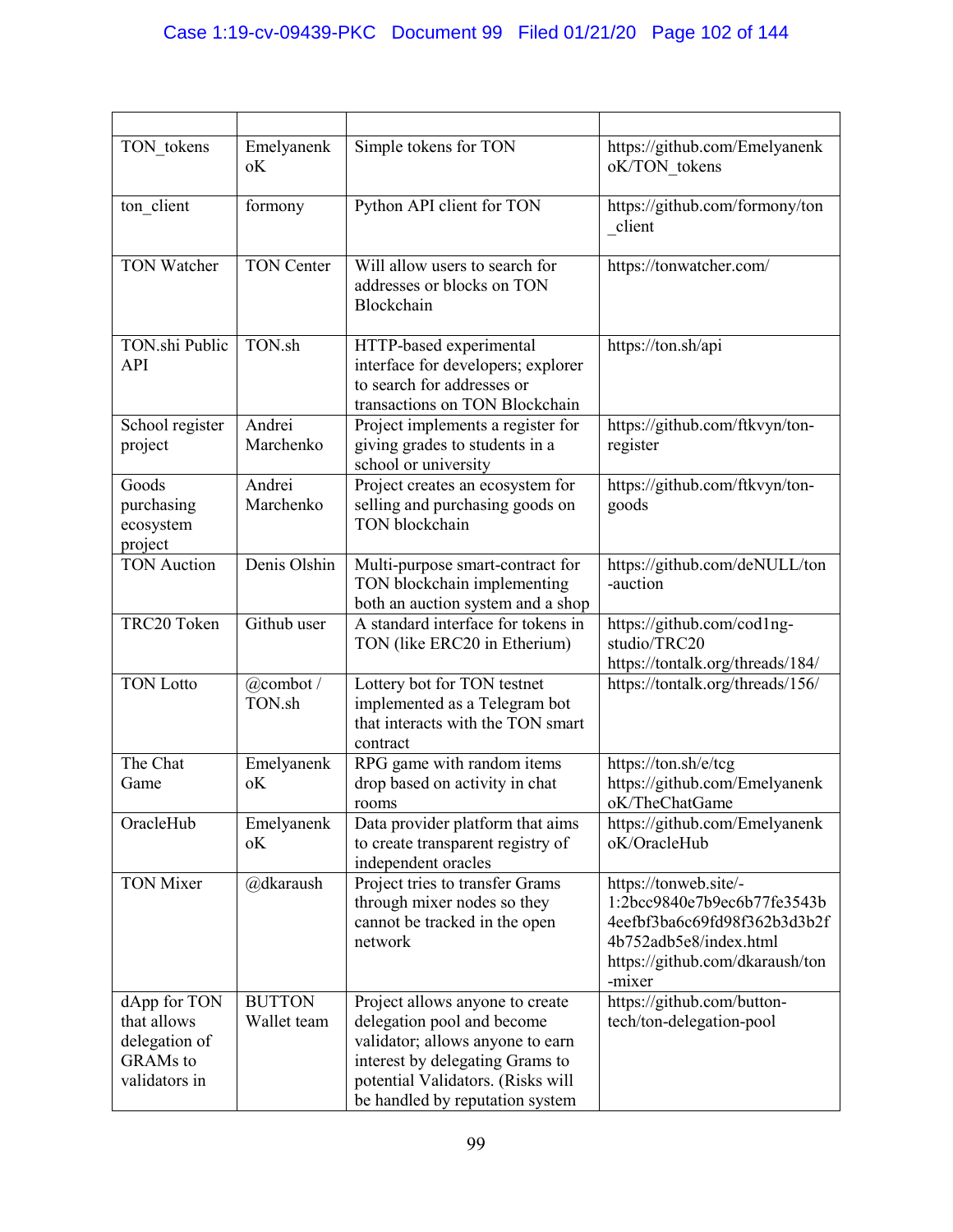| non-custodial                                           |                          | and security deposits); non-<br>custodial web-based solution                                                                                                              |                                                                                                                |
|---------------------------------------------------------|--------------------------|---------------------------------------------------------------------------------------------------------------------------------------------------------------------------|----------------------------------------------------------------------------------------------------------------|
| way                                                     |                          |                                                                                                                                                                           |                                                                                                                |
| <b>TON</b><br>Decentralized<br>Exchange                 | Github user              | Implements a fully decentralized<br>exchange with the support of the<br>exchange of grams, extra<br>currencies and TRC20 tokens                                           | https://github.com/cod1ng-<br>studio/ton-exchange                                                              |
| A Charity<br>Foundation<br><b>TON Smart</b><br>Contract | Github user              | Implements simple Foundation<br>model where each incoming<br>payment will be multiplied by<br>specified campaign factor and<br>sent to the destination                    | https://github.com/dblokhin/ton-<br>charity-foundation                                                         |
| Smart contract<br>lottery                               | Github user              | Lottery smart contract where<br>players buy any of 64 squares (or<br>several), after a while the smart<br>contract sets a win amount for<br>each square                   | https://github.com/Arseny271/to<br>nGame                                                                       |
| Ring signature<br>based mixer<br>contract               | Github user              | Smart contract that can help<br>obfuscates Grams                                                                                                                          | https://github.com/adoriasoft/to<br>n_payment_mixer                                                            |
| Pool TON<br>Service                                     | vanasprin<br>and alexhol | Allows to pool user funds in the<br>TON blockchain network for<br>some specific purpose and the<br>subsequent proportional<br>distribution of the funds (if<br>necessary) | https://github.com/vanasprin/po<br>ol ton                                                                      |
| <b>TON Staking</b><br>Solutions                         | Eugene<br>Koinov         | Fully decentralized solution based<br>on mutual mistrust principle at the<br>crossroad of blockchain, finance<br>and security                                             | https://github.com/koinov/ton-<br>staking                                                                      |
| ICO smart<br>contract                                   | Github user              | Allows user to conduct a<br>fundraising event for the initial<br>coin offer (ICO) for various<br>projects                                                                 | https://github.com/plexar88/ico                                                                                |
| Dota2 auto<br>chess                                     | Github user              | Project uses TON as a payment<br>system and trust source for a<br>popular game, Dota2 Autochess                                                                           | https://github.com/KStasi/Ton-<br>Dich <sub>5</sub>                                                            |
| TON Web                                                 | @dkaraush                | A website portal for TON                                                                                                                                                  | https://tonweb.site/-<br>1:d9bb6fde2410a2445f4e21301<br>3f5a0ac584a580a67478fa2992b<br>e4bae24c3079/index.html |
| Fungible token<br>smart contract                        | Github user              | Fungible token smart contract                                                                                                                                             | https://github.com/adoriasoft/to<br>n fungible token                                                           |
| messenger                                               | Github user              | Messenger for TON                                                                                                                                                         | https://github.com/AlexGor-<br>dev/messenger                                                                   |
| contract mana<br>ger                                    | Github user              | Manager contracts for ton<br>blockchain                                                                                                                                   | https://github.com/AlexGor-<br>dev/contract_manager                                                            |
| A gambling<br>smartcontract<br>for Telegram             | Denis Olshin             | Smart-contract for TON<br>blockchain implements a platform                                                                                                                | https://github.com/deNULL/ton<br>-gamble                                                                       |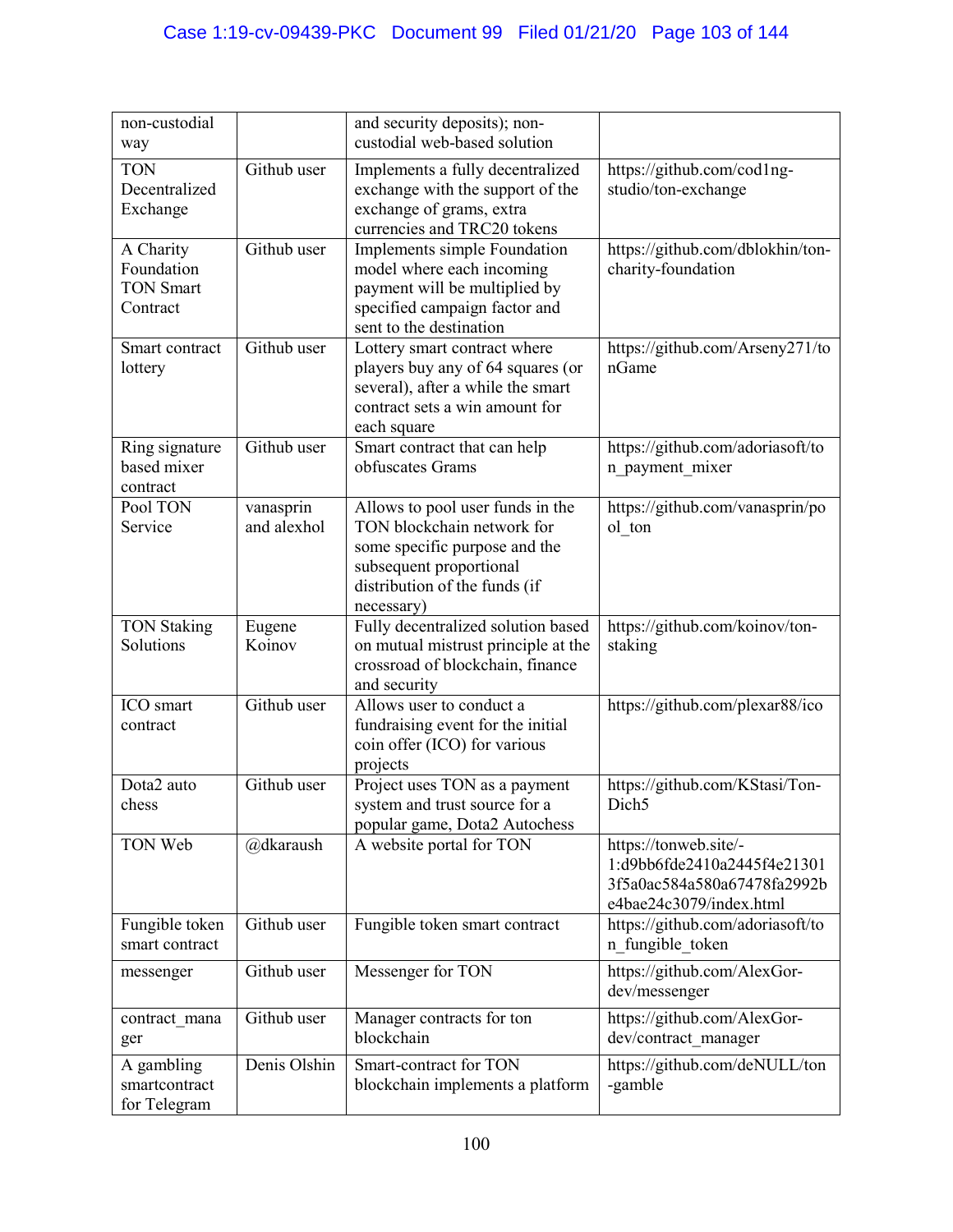| Open Network<br>(TON)                          |                   | for different gambling activities<br>(such as lotteries or card games)           |                                                                                                                                                                                           |
|------------------------------------------------|-------------------|----------------------------------------------------------------------------------|-------------------------------------------------------------------------------------------------------------------------------------------------------------------------------------------|
| Lottery "3 of<br>13" smart-<br>contract        | Github user       | Lottery smart contract                                                           | https://github.com/alunegov/ton<br>-contest-2                                                                                                                                             |
| MadelineTon.j<br>s                             | Daniil<br>Gentili | Pure JS client-side<br>implementation of the Telegram<br>TON blockchain protocol | https://github.com/danog/madeli<br>$neT$ on.js                                                                                                                                            |
| TON freestyle                                  | Github user       | Tools for creating freestyle smart<br>contracts                                  | https://github.com/Skydev0h/to<br>n-freestyle                                                                                                                                             |
| Ton (Gram)<br>Validator<br><b>Staking Pool</b> | 2masternode<br>S  | Validation aggregator                                                            | https://2masternodes.com/ton-<br>validator-pool                                                                                                                                           |
| Xeus-Fift                                      | Github user       | Jupyter kernels for Fift, FunC and<br>TVM assembler                              | https://github.com/atomex-<br>$me$ /xeus-fift<br>https://tontalk.org/threads/158/                                                                                                         |
| <b>TON Labs</b><br>Cloud                       | <b>TON Labs</b>   | Public cloud providing access to<br>testnet                                      | https://eu-central-<br>1.large.testnet.ton.dev/graphql<br>https://tontalk.org/threads/149/<br>https://decrypt.co/12531/telegra<br>ms-sec-battle-hasnt-stopped-<br>ton-labs-pressing-ahead |

Drylewski Ex. 4 at 12-16; Drylewski Ex. 10 at 2-6.

 Commission Response: The Commission disputes the assertions contained in Paragraph 274 on the grounds that the cited evidence, Telegram's own conclusory response to an interrogatory merely setting forth a chart summarizing and selectively characterizing certain website claims of unknown origin and reliability, is inadmissible hearsay. Indeed, the cited reference itself contains the caveat: "Without making any representations as to the accuracy or completeness of the following…" *See, e.g.*, Drylewski Ex. 4 at 12. The Commission further disputes the implication that the items listed herein will constitute "resources regarding the development or potential development of applications and uses for Grams . . . ." The SEC's expert has examined some of the entries listed in Paragraph 274 and concluded that many of those are underdeveloped. *See* PX9 (D.E. 81-9) at ¶ 37, App'x C; *see also* SEC Counter 56.1 at  $\P$  26.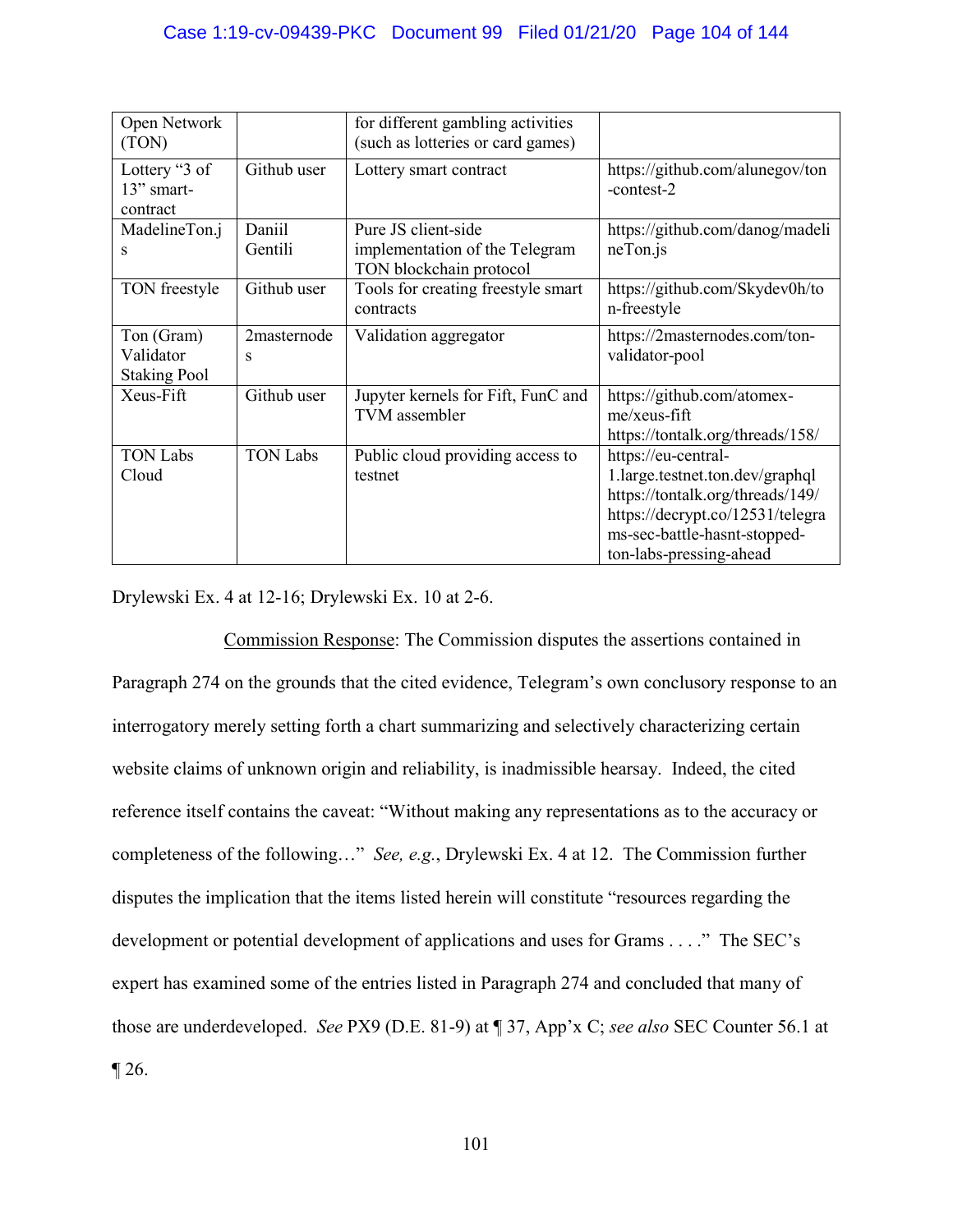### Case 1:19-cv-09439-PKC Document 99 Filed 01/21/20 Page 105 of 144

275. From time to time, Defendants have had communications with numerous parties regarding the potential development of applications and uses for Grams on the TON Blockchain, including TON Labs, (potential integration with TON), (proposed real-time advertising platform on top of TON Blockchain), DrimSim, Telefonica, Payphone, CryptoBazaar, Beproducer, Everstake, Mercuryo, PrivatBank, KupiBilet, WEBPAY, participants in TON Contests, and Private Placement purchasers. Drylewski Ex. 4 at 9.

Commission Response: The Commission disputes the assertions contained in Paragraph 275 on the grounds that the cited evidence, Telegram's own conclusory response to an interrogatory merely setting forth this assertion without any supporting evidence, is inadmissible hearsay and insufficient to support the assertion.

# **IV. TELEGRAM'S PUBLIC COMMUNICATIONS**

276. During the Private Placement, on January 21, 2018, Pavel Durov sent the following tweet: "If you see or receive offers to 'buy Grams', let us know at http://t.me/notoscam." Drylewski Ex. 16, Pavel Durov (@durov) Twitter at SEC-SEC-E-0002661.

Commission Response: The Commission does not controvert the assertion contained in Paragraph 276.

277. On January 6, 2020, Telegram published a notice (the "Public Notice"), which explained the following:

You may have heard that since **2017** the team at Telegram has been developing a new blockchain platform called the **TON Blockchain** and native cryptocurrency called **Grams**. We hope that as a result of this project Grams will become a true complement to traditional currencies, improving the **speed**, **efficiency** and **security** of everyday commercial transactions globally. We believe that the TON Blockchain technology will create a stable ecosystem and represents a significant improvement upon previous platforms in terms of **speed**, **usability** and **scalability**.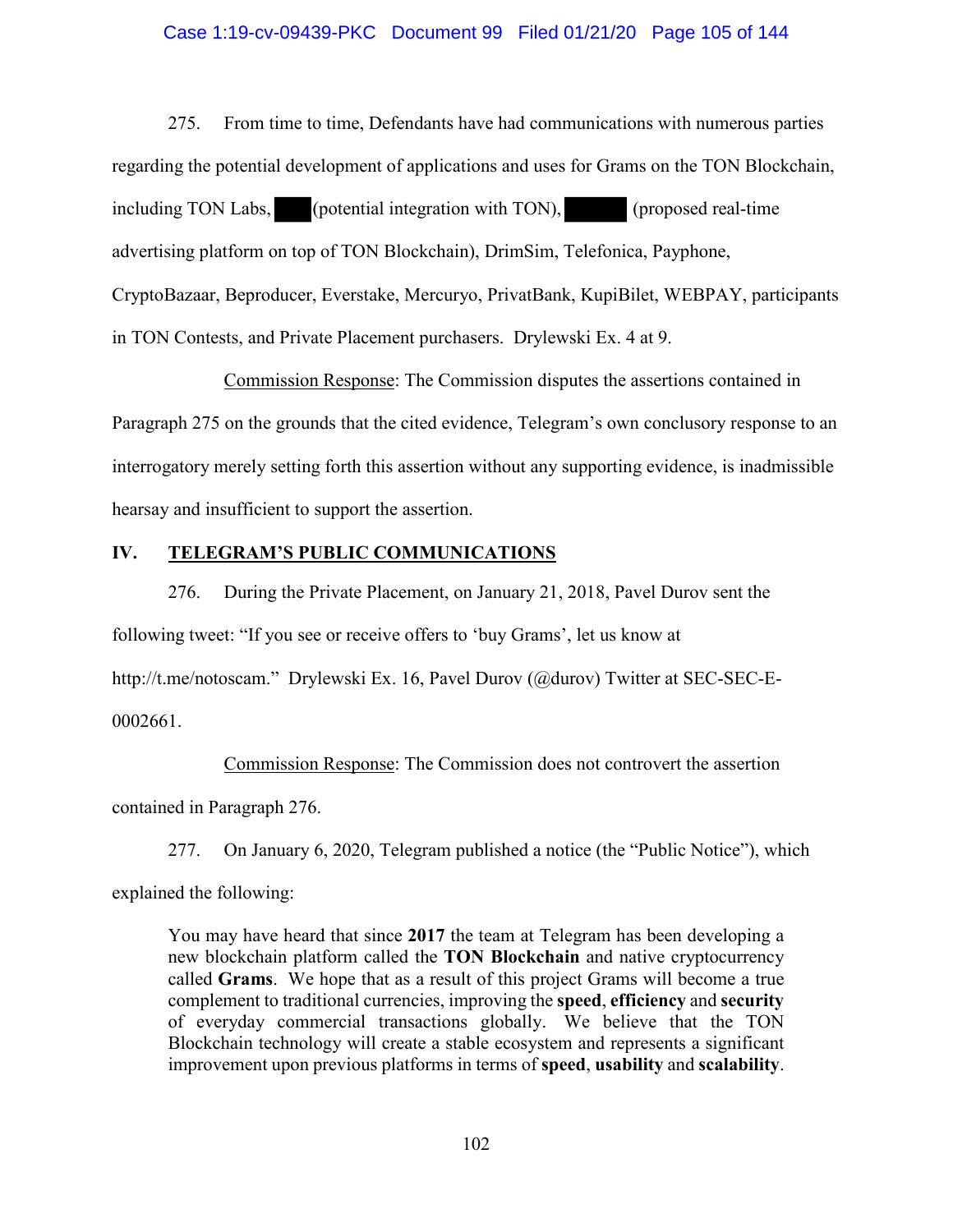# Case 1:19-cv-09439-PKC Document 99 Filed 01/21/20 Page 106 of 144

There have been a lot of rumors in the media and speculation about the details of this project. Telegram has been careful **not to speak publicly** about these rumors while we continue to build the TON Blockchain platform and work out the exact details of the project to ensure that the TON Blockchain and Grams can operate in a way that is **compliant** with all relevant **laws and regulations**.

In light of recent events, we wanted to take the time to publicly clarify certain aspects of the TON Blockchain and Grams as we continue to prepare for a successful launch of the project.

\* \* \*

## **Nobody can buy or sell grams yet**

First, it has come to our attention that certain websites appear to be offering Grams to the public. These websites sometimes refer to the offers as "token presales," and some pretend to be affiliated with Telegram. As we've warned you on numerous occasions, these are **NOT** official Telegram websites, they have **NO** affiliation with Telegram, and **NO** Grams have been issued yet to anyone. Neither Telegram nor any of its affiliates are involved in any public sales or presales of Grams. To the contrary, the TON Blockchain on which Grams will function is still in a **Beta Test** phase and you can access the Beta Test website at https://test.ton.org/download.html. Only once the TON Blockchain launches will Grams be created and available to purchase.

\* \* \*

## **TON will be decentralized and maintained by third parties**

Second, if you are considering whether to purchase Grams once the TON Blockchain platform is launched, we want you to know certain things. Telegram and its affiliates have not made any promises or commitments to develop any applications or features for the TON Blockchain or otherwise contribute in any way to the TON Blockchain platform after it launches. In fact, it is possible that Telegram may never do so. Rather, it is Telegram's goal and hope that the **decentralized community of third party developers** and others will contribute to the TON ecosystem through the development of applications and smart contracts. It will be the sole responsibility of **third parties** and the community to adopt and implement such applications or smart contracts on the TON Blockchain in the manner they choose. Telegram does not, and cannot, guarantee that anyone will adopt or implement such features or provide such services, on any given timetable or at all.

\* \* \*

## **Telegram will have no control over TON**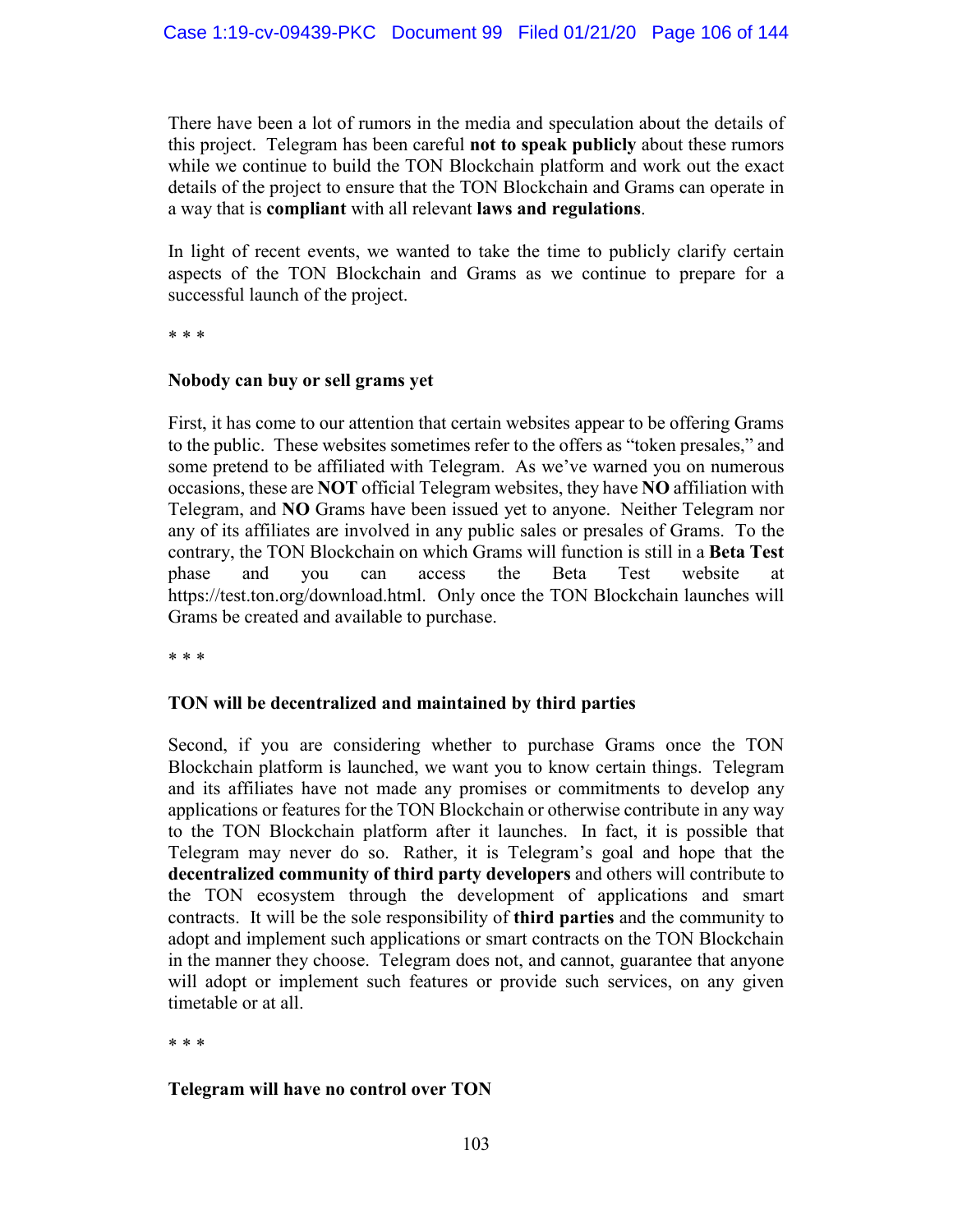The code for the TON Blockchain will always be **open source** and **publicly viewable**. Once it is launched, Telegram will occupy the **same position** as **any other party** with respect to the TON Blockchain and **will not have any control** over, any unique rights within, or any responsibility for the management of, the TON Blockchain.

Telegram or its employees may, but do not commit to, hold any Grams following the launch of the TON Blockchain. To the extent they do, they will **not take part in voting or validating** in connection with the TON Blockchain. This voluntary decision was made in order to avoid any perception that Telegram or its employees can or will exercise control over the TON Blockchain following its launch.

\* \* \*

## **Grams won't help you get rich**

Third, you should **NOT** expect an profits based on your purchase or holding of Grams, and Telegram makes no promises that you will make any profits. Grams are intended to act as a **medium of exchange** between users in the TON ecosystem. Grams are **NOT** investment products and there should be **NO** expectation of future profit or gain from the purchase, sale or holding of Grams.

Grams do **NOT** represent:

- Any equity or other ownership interest in Telegram or its affiliates
- Any rights to dividends or other distribution rights from Telegram or its affiliates
- Any governance rights in Telegram or its affiliates.

\* \* \*

In deciding whether to purchase Grams, you should be fully aware of the risk that Grams may decrease in value over time or even lose **all monetary value**. There are a number of risks related to purchasing cryptocurrencies like Grams, including volatility in cryptocurrency markets, the possibility of increasing regulation of cryptocurrency exchanges, and other risks.

\* \* \*

## **And if you already heard about TON...**

Finally, we wanted to provide further clarity regarding some technical and governance aspects of the TON Blockchain. Please note that the below is intended to **supersede and replace** all prior materials or communications regarding the TON Blockchain and Grams to the extent of any conflict or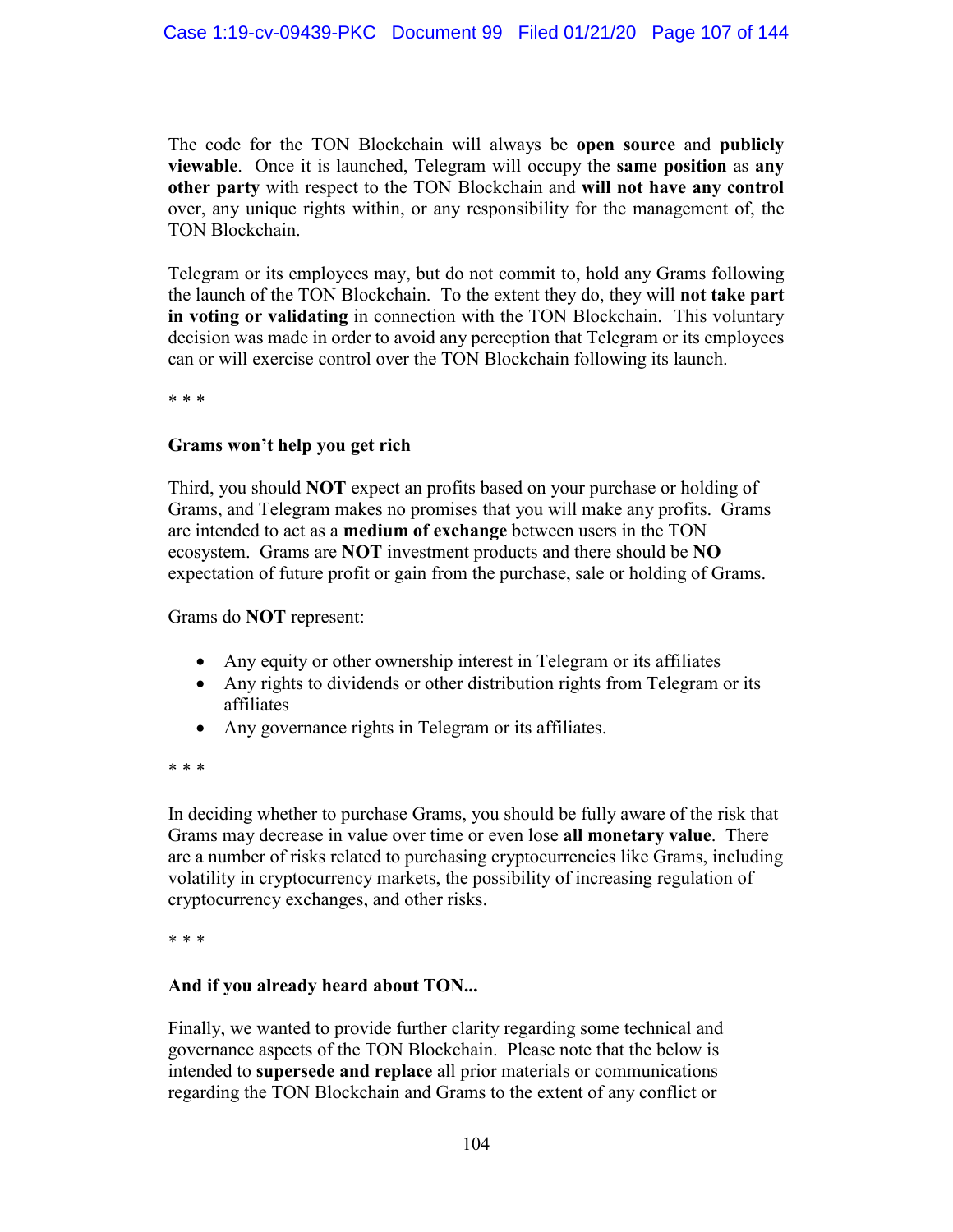# Case 1:19-cv-09439-PKC Document 99 Filed 01/21/20 Page 108 of 144

potential conflict, including the information and details set forth in the TON Whitepapers or any previous communications or materials by Telegram or anyone else:

**(1)** Telegram is under no obligation, and makes no promise or commitment, to ever establish a **TON Foundation** or similar entity in the future.

**(2)** At the time of the anticipated launch of the TON Blockchain, Telegram's TON Wallet application is expected to be made available solely on a **stand-alone basis** and will not be integrated with the Telegram Messenger service. In this regard, the TON Wallet is expected to **compete** with any other wallet applications designed and offered by **third parties**. Telegram may integrate the TON Wallet application with the Telegram Messenger service in the future to the extent permitted under applicable laws and governmental authorities.

Telegram reserves all rights to further add to, clarify or revise these or any other aspects of the TON Blockchain or Grams. We look forward to providing more information as we get closer to the anticipated launch of the TON Blockchain.

*January 6, 2020 The Telegram Team*

*This communication contains forward-looking statements, including statements of plans, objectives, expectations, development status and intentions. Any number of factors could cause actual results to differ materially from those contemplated by any forward-looking statements, including but not limited to the risks identified herein.* 

Drylewski Ex. 3 (emphasis original).

Commission Response: The Commission does not controvert the assertions

contained in Paragraph 277, except it respectfully directs the Court to the Public Notice (DX3

(D.E.73-3) for a full and complete reproduction of its contents.

278. Telegram's Public Notice is available online at https://telegram.org/blog/ton-

gram-notice. Drylewski Ex. 3.

# Commission Response: The Commission does not controvert the assertion

contained in Paragraph 278.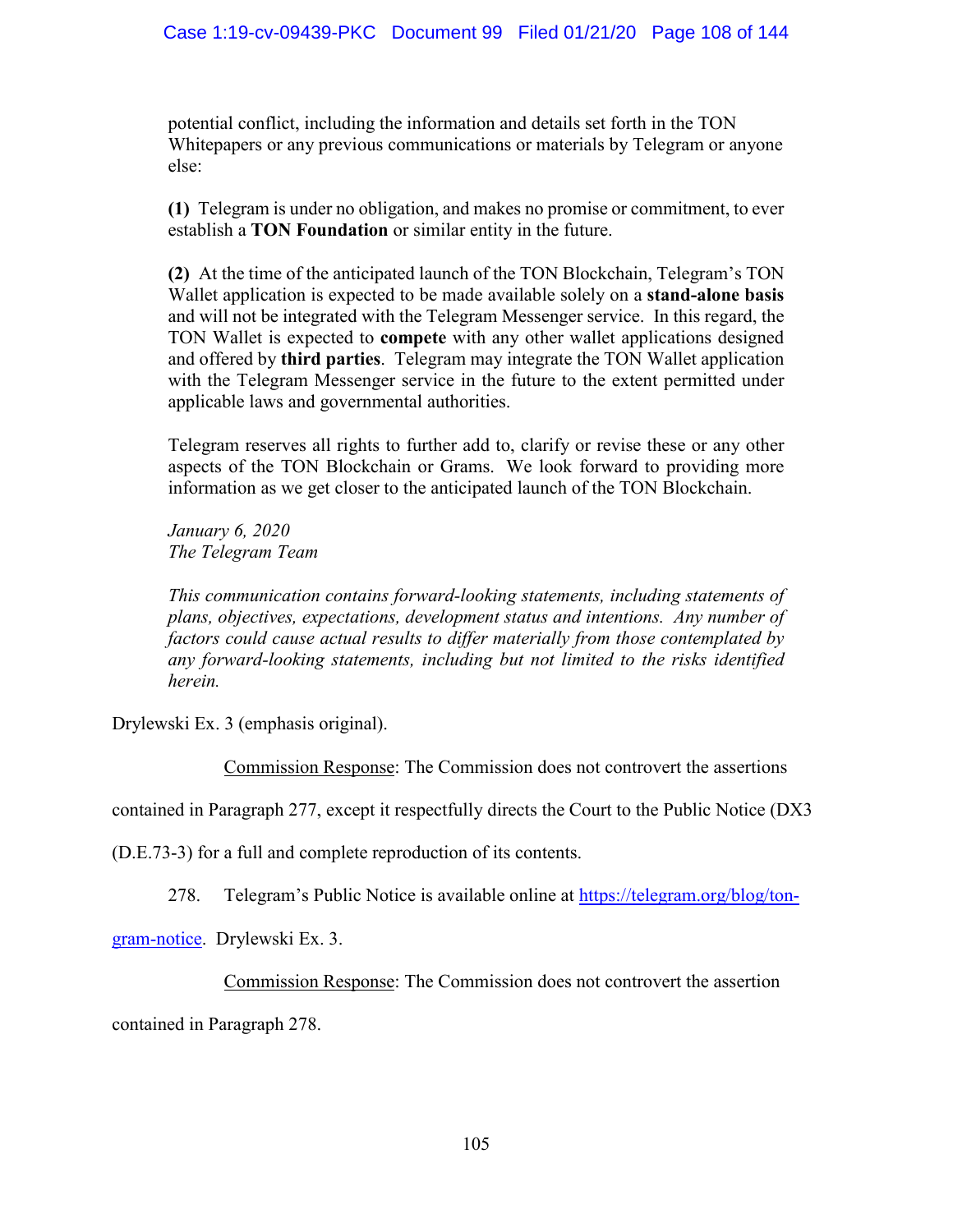### Case 1:19-cv-09439-PKC Document 99 Filed 01/21/20 Page 109 of 144

279. Telegram also published a link to the Public Notice on its Twitter account, which is available online at https://twitter.com/telegram/status/1214144878071943168. Drylewski Ex. 17, Telegram Messenger Twitter (January 6, 2020).

Commission Response: The Commission does not controvert the assertion contained in Paragraph 279.

280. The Public Notice has also received significant media coverage. *See, e.g.*, Drylewski Ex. 18, "Telegram says TON Wallet won't integrate with its messaging app at launch" (Jan. 6, 2020).

Commission Response: The Commission does not controvert the assertion contained in Paragraph 280. *See also*, SEC Counter 56.1 at ¶ 10. "Telegram isn't going to merge its cryptocurrency wallet and messenger app – for now" (Jan. 7, 2020) (citing PX141); *id.* at 9 "Distancing the Ton Wallet from the Telegram app. . . makes sense if you're trying not to trip the 'efforts of others' prong of the Howey test, but not if you're actually trying to distribute a useful token to your target users." PX140.

### **V. TELEGRAM SOUGHT GUIDANCE FROM AND ACTIVELY ENGAGED WITH THE SEC**

281. On February 2, 2018, counsel for Telegram reached out to the SEC regarding the TON Blockchain. ECF No. 37, Defendants' Affirmative and Other Defenses ("Defenses") ¶ 36.

Commission Response: The Commission denies the allegation contained in Paragraph 281 on the ground that it misleadingly suggests that Telegram reached out to the SEC first. In fact, the SEC began efforts to contact Telegram's counsel no later than January 31, 2018 and Telegram's counsel contacted the SEC on February 2, 2018 in specific response to the SEC's prior outreach. *See* McGrath Decl., dated Jan. 13, 2020, exs. G, H (D.E. 77-7, 77-8).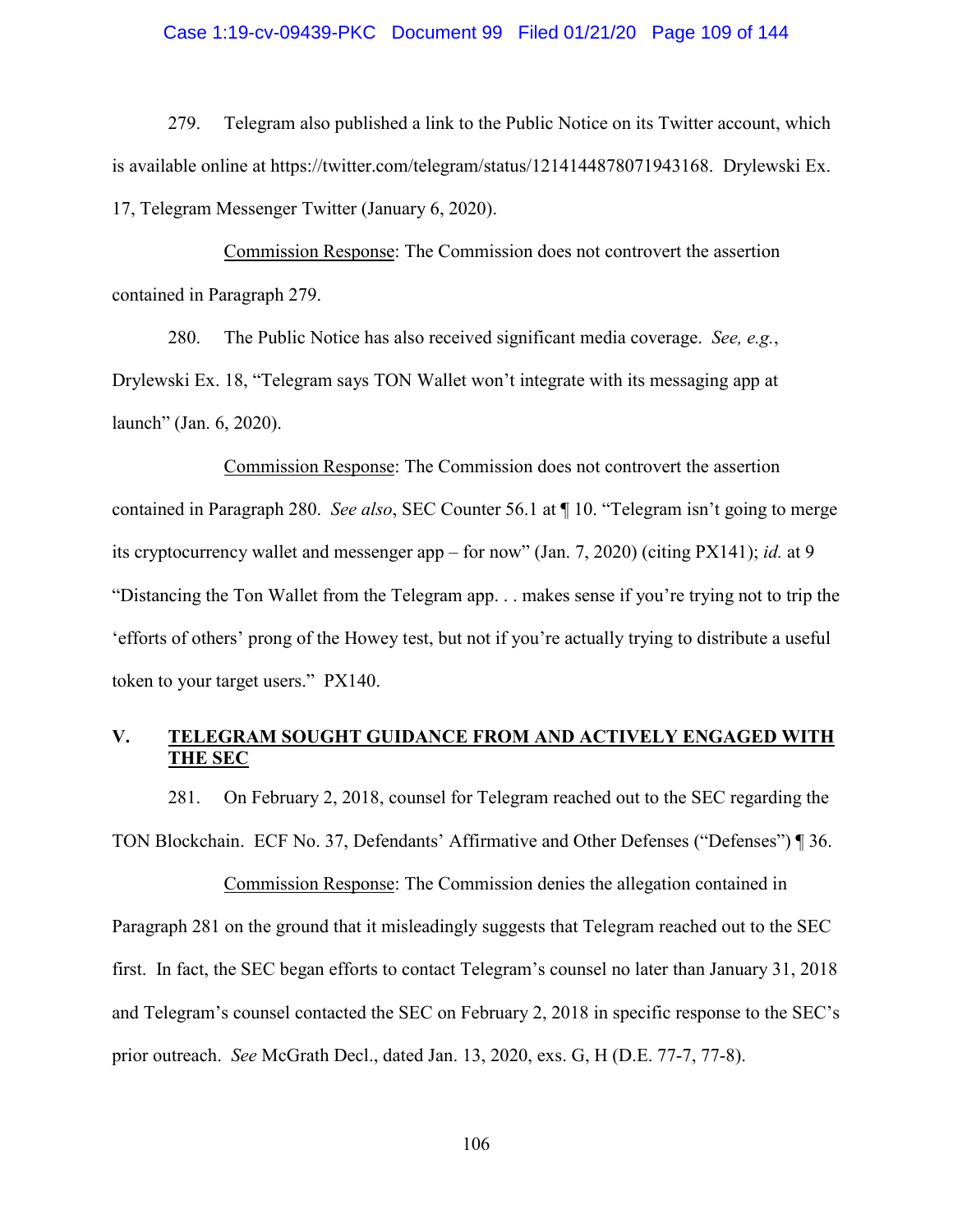### Case 1:19-cv-09439-PKC Document 99 Filed 01/21/20 Page 110 of 144

282. On February 2, 2018, the SEC sent a letter to "Telegram LLC," which stated that "[t]he staff of the Securities and Exchange Commission is conducting an investigation in the matter identified above and requests that your client, Telegram LLC ('Telegram'), voluntarily produce to the staff" a number of categories of documents. ECF No. 37, Defenses ¶ 36.

Commission Response: The Commission does not controvert the assertions contained in Paragraph 282.

283. Both sides agreed to the scope of Telegram's voluntary production of documents, and over the next 18 months, Telegram engaged in good faith and voluntary discussions with the SEC in order to explain the details of its project and to obtain guidance regarding the potential application of the federal securities laws. ECF No. 37, Defenses ¶ 36.

Commission Response: The Commission disputes the phrases "in good faith" and "voluntarily," and notes that Defendants refused to accept service of an administrative subpoena by staff of the SEC's Division of Enforcement. *See id*. at Ex. I (D.E. 77-9). The Commission also disputes the statement that an entity may "obtain guidance" from the Division of Enforcement staff post-conduct.

284. Between February 2018 and the commencement of this litigation, Telegram voluntarily: (i) provided productions of thousands of pages of messages and communications with U.S. purchasers; (ii) submitted a detailed legal memorandum on June 26, 2018, regarding its securities analysis of Grams, along with four supplemental memoranda dated November 28, 2018, February 27, 2019, March 18, 2019, and July 25, 2019; (iii) participated in three in-person presentations to the SEC, during which it answered hundreds of questions regarding the TON Blockchain, the TON Foundation, Grams and related matters; and (iv) engaged in regular email and telephone discussions with the SEC and promptly answered questions and provided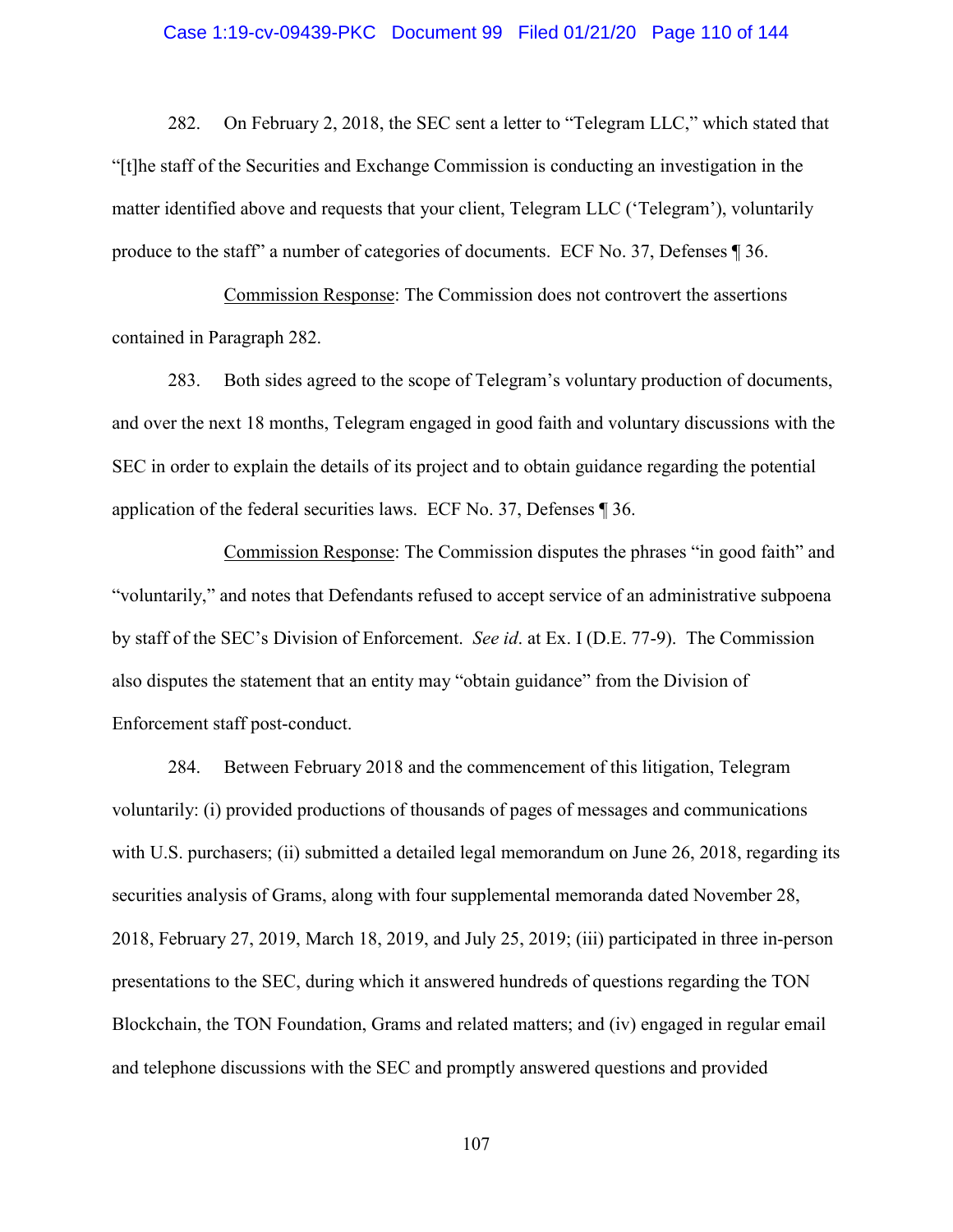### Case 1:19-cv-09439-PKC Document 99 Filed 01/21/20 Page 111 of 144

additional information regarding a wide range of topics relating to the above. ECF No. 37, Defenses ¶ 37.

Commission Response: The Commission objects to the phrase "voluntarily," and notes that Defendants refused to accept service of an administrative subpoena by staff of the SEC's Division of Enforcement. *See id*. at Ex. I (D.E. 77-9). The Commission otherwise does not dispute that the communications between Defendants' counsel and certain SEC staff listed in Paragraph 284 took place.

285. A timeline of Telegram's voluntary efforts follows:

- February 6, 2018 Voluntary production of documents (Vol. 1)
- February 13, 2018 Voluntary production of documents (Vol. 2)
- March  $9, 2018$  Voluntary production of documents (Vol. 3)
- April 18, 2018 In-person presentation to SEC
- May  $14$ ,  $2018$  Voluntary production of documents (Vol. 4)
- June 26, 2018 Submission of Initial Memorandum of Law
- July 24,  $2018 -$ Call with SEC
- July 31, 2018 Call with SEC
- August 14, 2018 Call with SEC
- September 4, 2018 Call with SEC
- October 3, 2018 Voluntary production of documents (Vols.  $5 \& 6$ )
- October 11, 2018 Call with SEC
- November 13, 2018 Voluntary production of documents (Vol. 7)
- November 14, 2018 Call with SEC
- November 20, 2018 Submission of Supplemental Memorandum of Law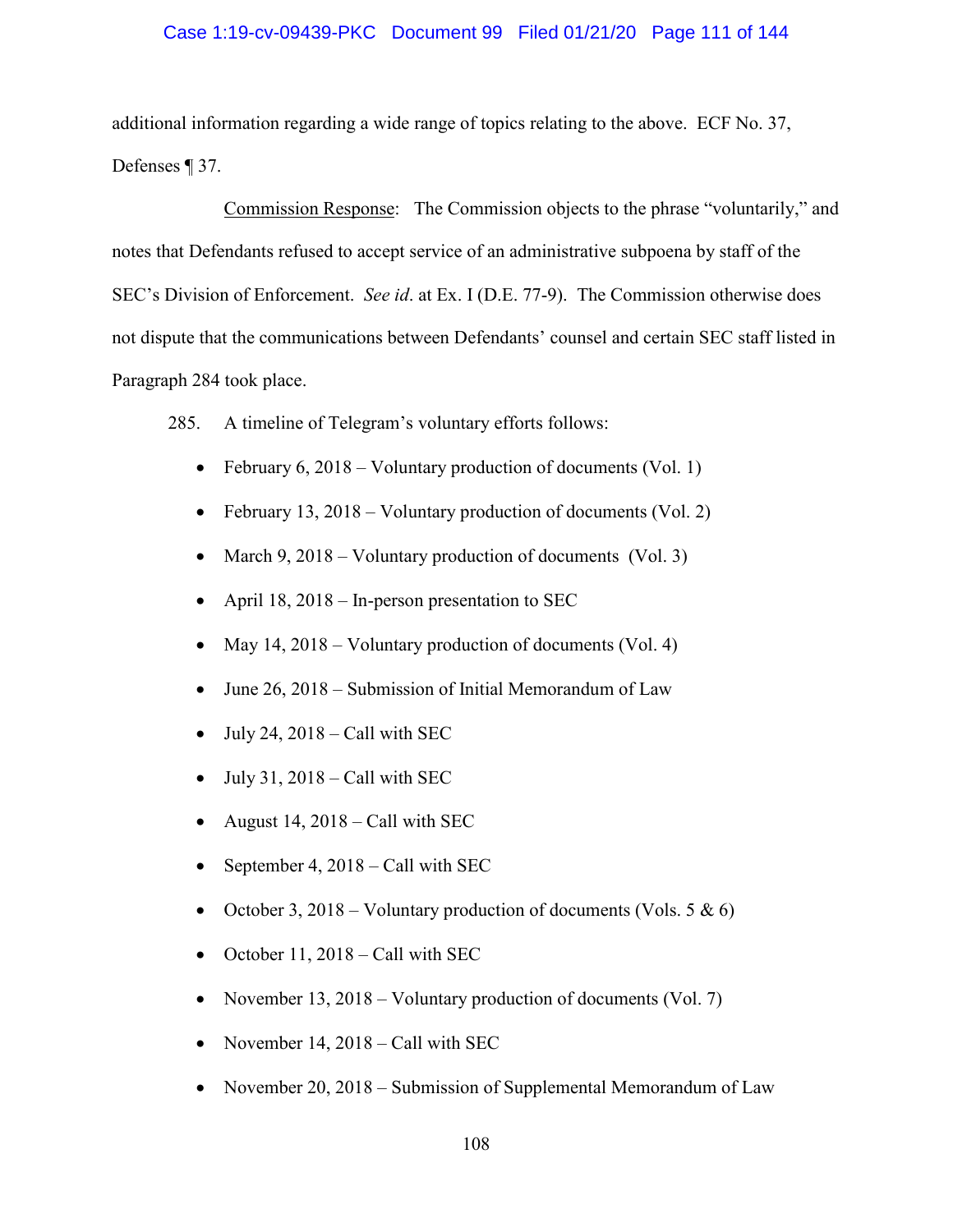- December 13, 2018 Call with SEC
- February 6, 2019 In-person presentation to SEC
- February 27, 2019 Submission of Second Supplemental Memorandum of Law
- March  $11$ ,  $2019$  Call with SEC
- March 12,  $2019 -$ Call with SEC
- March 18, 2019 Submission of Third Supplemental Memorandum of Law
- March  $25$ ,  $2019$  Email response to SEC questions
- May 28, 2019 Letter to SEC enclosing documents; email response to SEC questions
- June 14, 2019 Email response to SEC questions
- June 15, 2019 Email response to SEC questions
- June 28,  $2019 -$  Call with SEC
- July 9, 2019 Email responding to SEC questions
- July 18, 2019 In-person presentation to SEC, CFTC and FinCEN
- July 25, 2019 Submission of Fourth Supplemental Memorandum of Law
- September 3, 2019 Email response to SEC questions
- September 9, 2019 Email response to SEC questions
- September 12, 2019 Email response to SEC questions
- September 27, 2019 Email response to SEC questions
- September 30, 2019 Letter to SEC
- October 1, 2019 Letter to SEC enclosing documents
- October 3, 2019 Letter to SEC enclosing documents
- October 4, 2019 Letter to SEC enclosing documents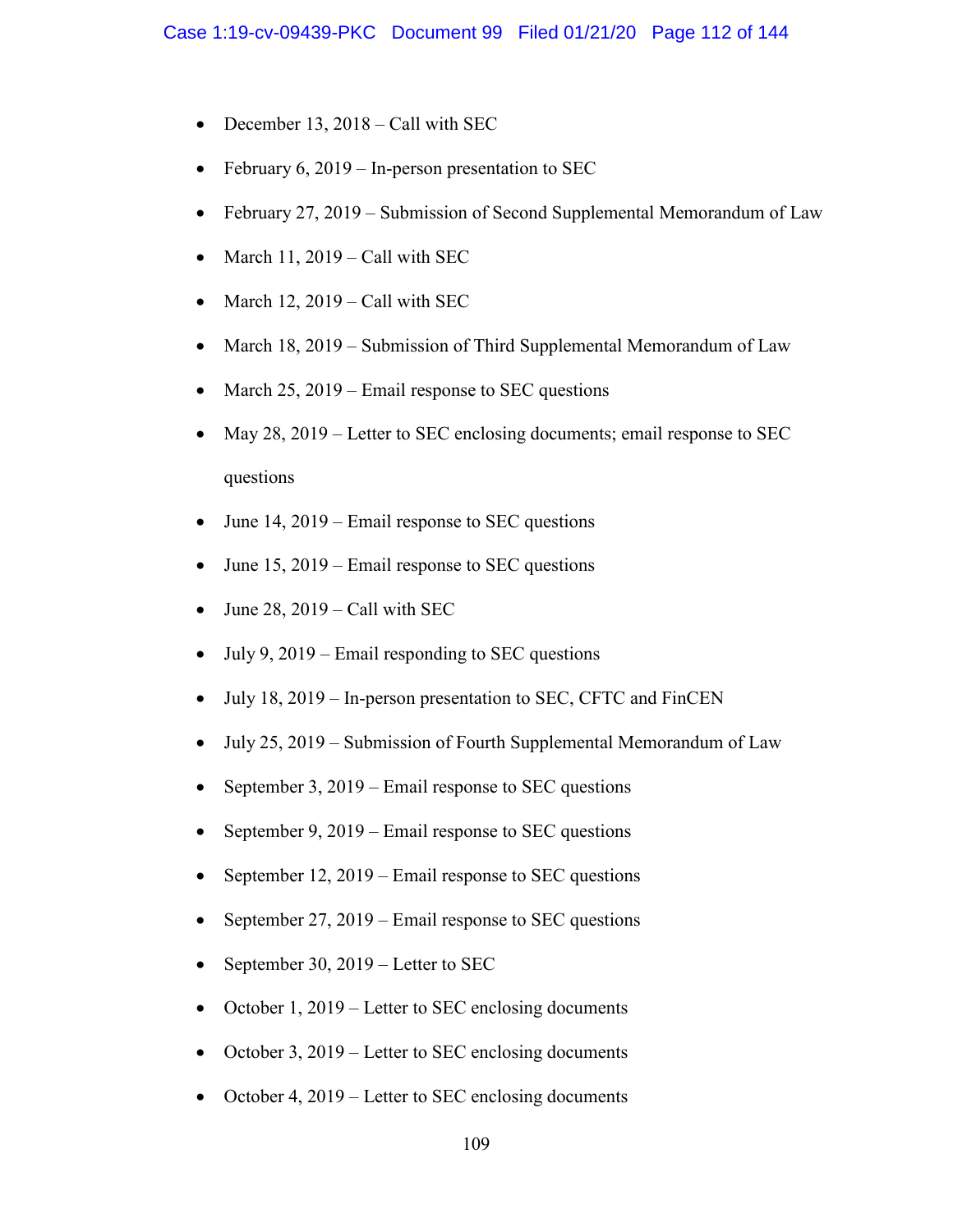- October 10, 2019 Email response to SEC questions
- October 11, 2019 Letter to SEC

ECF No. 37, Defenses ¶ 38.

Commission Response: The Commission objects to the phrase "voluntarily," and notes that Defendants refused to accept service of an administrative subpoena by staff of the SEC's Division of Enforcement. *See id*. at Ex. I (D.E. 77-9). The Commission otherwise does not dispute that the communications between Defendants' counsel and certain SEC staff listed in Paragraph 285 took place.

286. Where the SEC did provide some limited feedback to Telegram regarding the TON Blockchain, Telegram made changes in an attempt to address the SEC's concerns. ECF No. 37, Defenses ¶ 39.

Commission Response: The Commission disputes the use of the word "limited" in Paragraph 286 as vague and ambiguous and to the extent it implies that there is an obligation, legal or otherwise, for Staff of the SEC's Division of Enforcement to provide potential securities laws violators "feedback" or the implication that it is anyone but Defendants' obligation to ensure that their activities comply with the federal securities laws. The Commission further disputes that Defendants "made" changes to a system they claim is not yet in existence and over which they maintain maximum "flexibility." *See* SEC 56.1 at ¶¶ 374-380.

287. In March 2018, Telegram provided the SEC with a list of approximately 60 websites that Telegram believed had been fraudulently offering to sell Grams. Drylewski Ex. 4 at 26.

Commission Response: The Commission disputes the assertion contained in Paragraph 287 that Telegram believed the referenced websites had been fraudulently offering to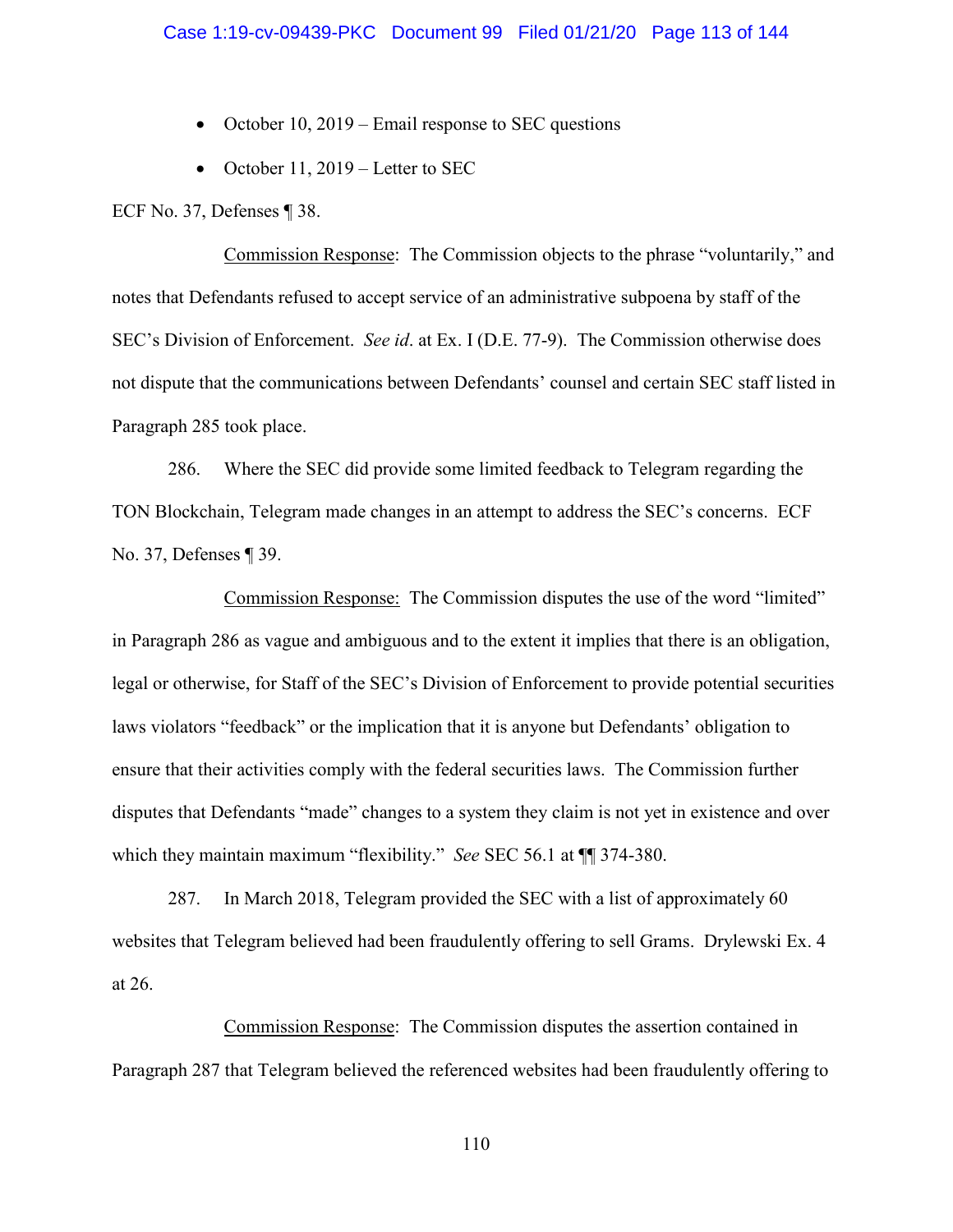### Case 1:19-cv-09439-PKC Document 99 Filed 01/21/20 Page 114 of 144

sell Grams on the ground that the evidence cited in support of the characterization of Telegram's state of mind is the response of Telegram's lawyers to an interrogatory and therefore is inadmissible hearsay. The Commission does not otherwise controvert the assertion that, in March 2018, Telegram's counsel provided the SEC with a list of 60 websites offering to sell Grams.

### **COMMISSION'S COUNTER-STATEMENT OF UNDISPUTED MATERIAL FACTS**

# **A. Telegram's Claims that It May No Longer Support "TON" After Launch Contradict Its Past Promises to Investors**

### **i. Telegram's Pre-Litigation Statements**

1. In a Whitepaper Telegram "published" to the public (Def. Br. at 13, Stips.

at ¶¶ 118-20) at the outset of the TON project, Telegram represented that it would, among other things:

- a. create and launch the new TON Blockchain and a suite of applications alongside it—TON Storage, TON Proxy, TON DHT, TON Services, TON DNS, TON Payments (collectively, the "TON Applications")—"either from the very beginning or at a later time"  $(JX18 (D.E. 72-18)$  at 3-4, 99);
- b. engage in price-stabilization efforts, including by buying and selling Grams into the market at increasingly higher prices (*id.* at 128);
- c. transfer 200 million Grams to the control of the TON Foundation to pay as "rewards" "to the developers of the open source TON software, with a minimum two-year vesting period" (*id.* at 131);
- d. use un-allocated Grams through the "TON Reserve . . as validator stakes" such that the "TON Foundation will have a majority of votes during the first deployment phase of the TON Blockchain" (*id.* at 130); and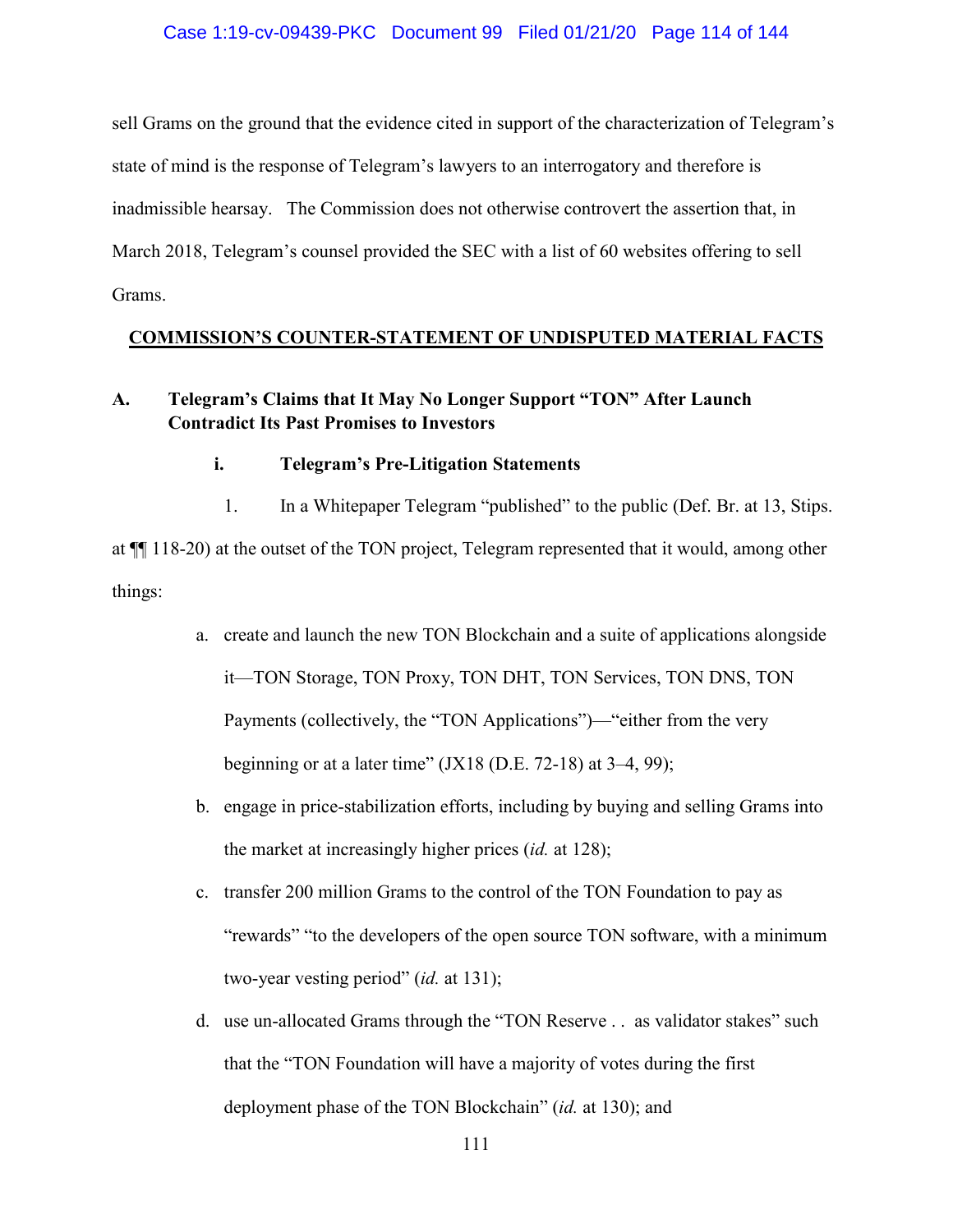### Case 1:19-cv-09439-PKC Document 99 Filed 01/21/20 Page 115 of 144

e. sell Grams and use the proceeds for "the development and deployment of the TON Project," including the TON Foundation installing "an initial set of ... nodes" for the additional Applications (*id.*).

2. Telegram made statements similar to the above in other materials about TON, such as stating in the Primer that Telegram would:

- a. develop the complimentary suite of Applications referenced in the Whitepaper, which Telegram described as "sophisticated network protocols . . . scheduled to be released *after* the TON Blockchain core" to "further increase the potential uses of the TON infrastructure" (JX7 (D.E. 72-7) at 9 (emphasis added));
- b. integrate its popular Messenger app, which then boasted at least 170 million monthly users, to capture built-in "demand and value for [Grams]" (*id.* at 5–6); and
- c. sell Grams into the open market post-launch at increasing prices through the TON Reserve, and providing the graphical representation reproduced below (*id.* at 17);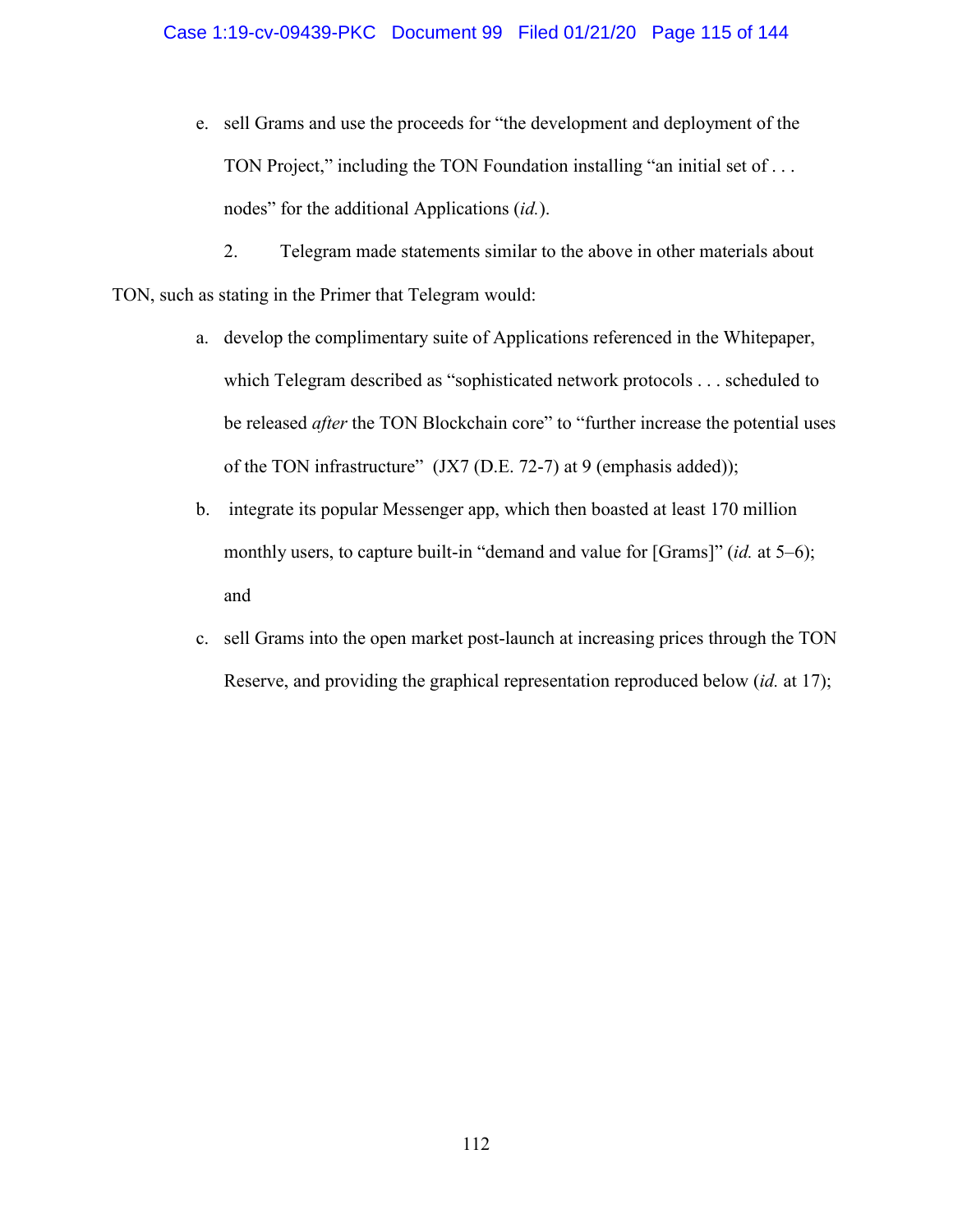

11. See section A.4 in the Technical White Paper, «Original price of Grams».

3. In the Primer, Telegram gave an estimated timeline for the launch of TON, provided that it would launch, in the first quarter of 2019 (*id.* at 15), and noted that "the initial TON vision and architecture will have been implemented and deployed" by 2021, at which point "the continuous evolution of the TON Blockchain [would] be maintained by the TON Foundation" (*id.* at 19).

4. The Primer listed two potential categories of uses for Grams in the network: for use in connection with and as payments for "validation" of new blocks in the TON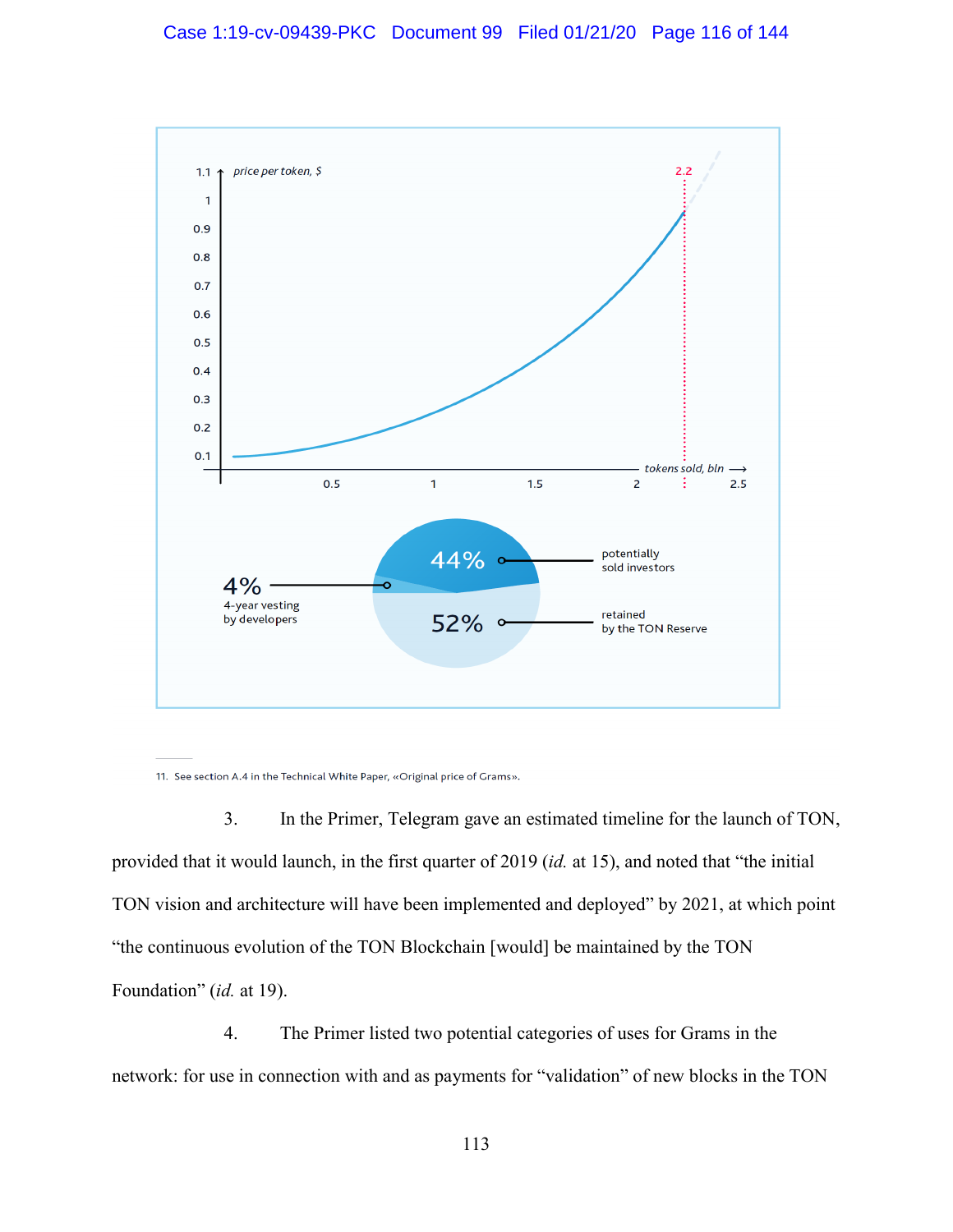### Case 1:19-cv-09439-PKC Document 99 Filed 01/21/20 Page 117 of 144

blockchain, and to use with the suite of Applications, although the latter "services [could] be free" as well. (*Id.* at 13-14.)

5. The Primer is accessible to the public. (Stips. at ¶ 99.)

6. On or about October 8, 2019, Telegram published terms of service for "Grams Wallet" to govern use of the application "whether as a standalone application or as incorporated into the Telegram Messenger application." (PX139.)

7. By this time in October 2019, Telegram had approximately "300 million monthly active users."  $(PX12 (D.E. 81-12)$ , Durov Tr. at  $43:11-13$ .

### **ii. Telegram's January 6, 2020 Public Notice**

8. On or about January 6, 2020, Telegram issued a "Public Notice About the TON Blockchain and Grams" (the "Public Notice"). (DX 3 (D.E. 73-3).) In the Public Notice, Telegram made the following statements, among others:

- a. "[I]t is possible that Telegram may never" "develop any applications or features for the TON Blockchain or otherwise contribute in any way to the TON Blockchain platform after it launches." (*Id.* at 1.)
- b. "Telegram or its employees may, but do not commit to, hold any Grams following the launch of the TON Blockchain." (*Id.* at 2.)
- c. Telegram "may integrate the TON Wallet application with the Telegram Messenger service in the future" to the extent permitted by law. (*Id.*)
- d. While it is Telegram's "goal and hope" that third parties will take over TON, it "cannot [ ] guarantee that anyone" will do so. " (*Id.* at 1.)
- e. "Telegram has been careful **not to speak publicly** about" "rumors in the media and speculation about the details of [the TON] project" "to ensure that the TON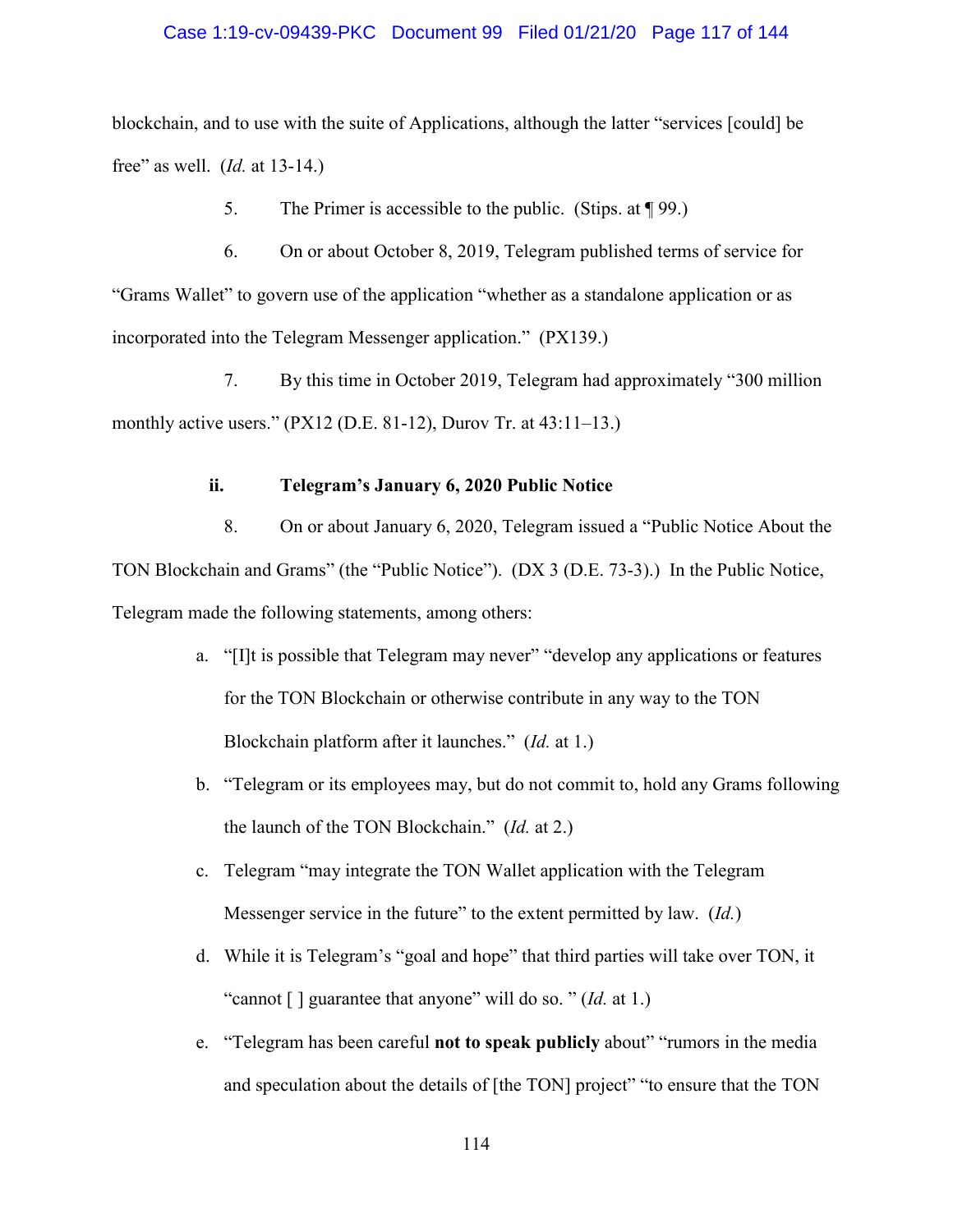### Case 1:19-cv-09439-PKC Document 99 Filed 01/21/20 Page 118 of 144

Blockchain and Grams can operate in a way that is **compliant** with all relevant **laws and regulations**." (*Id.* (emphasis in original).)

- f. "[T]he TON Blockchain on which Grams will function is still in a Beta Test phase." (*Id.*)
	- 9. One media report noted the Public Notice was "likely a tactic in

Telegram's fight with the SEC" and quoted the founder of a cryptocurrency research firm as saying: "Distancing the Ton Wallet from the Telegram app. . . makes sense if you're trying not to trip the 'efforts of others' prong of the Howey test, but not if you're actually trying to distribute a useful token to your target users." (PX140.)

10. Another media outlet reported that "Telegram isn't going to merge its cryptocurrency wallet and messenger app – for now" and noted that "perhaps the intent to separate the apps at launch is to reinforce Telegrams [sic] claims that it doesn't have control over its Blockchain, but that remains to be seen. . . ." (PX141.)

# **iii. Telegram Has Not Committed to Walking Away from TON and Has Always Sought to Retain Its "Flexibility"**

11. Telegram has not—in the Public Notice or otherwise—*committed* to walking away from the TON project after launch.

12. Telegram has not—in the Public Notice or otherwise—*committed* to not holding or selling Grams after the launch of TON.

13. Telegram has not—in the Public Notice or otherwise—*committed* that it will not integrate the TON Wallet into the Messenger app, which Telegram will indisputably continue to develop after the launch of TON.

14. Telegram has not—in the Public Notice or otherwise—*committed* to never establishing the TON Foundation after the launch of TON.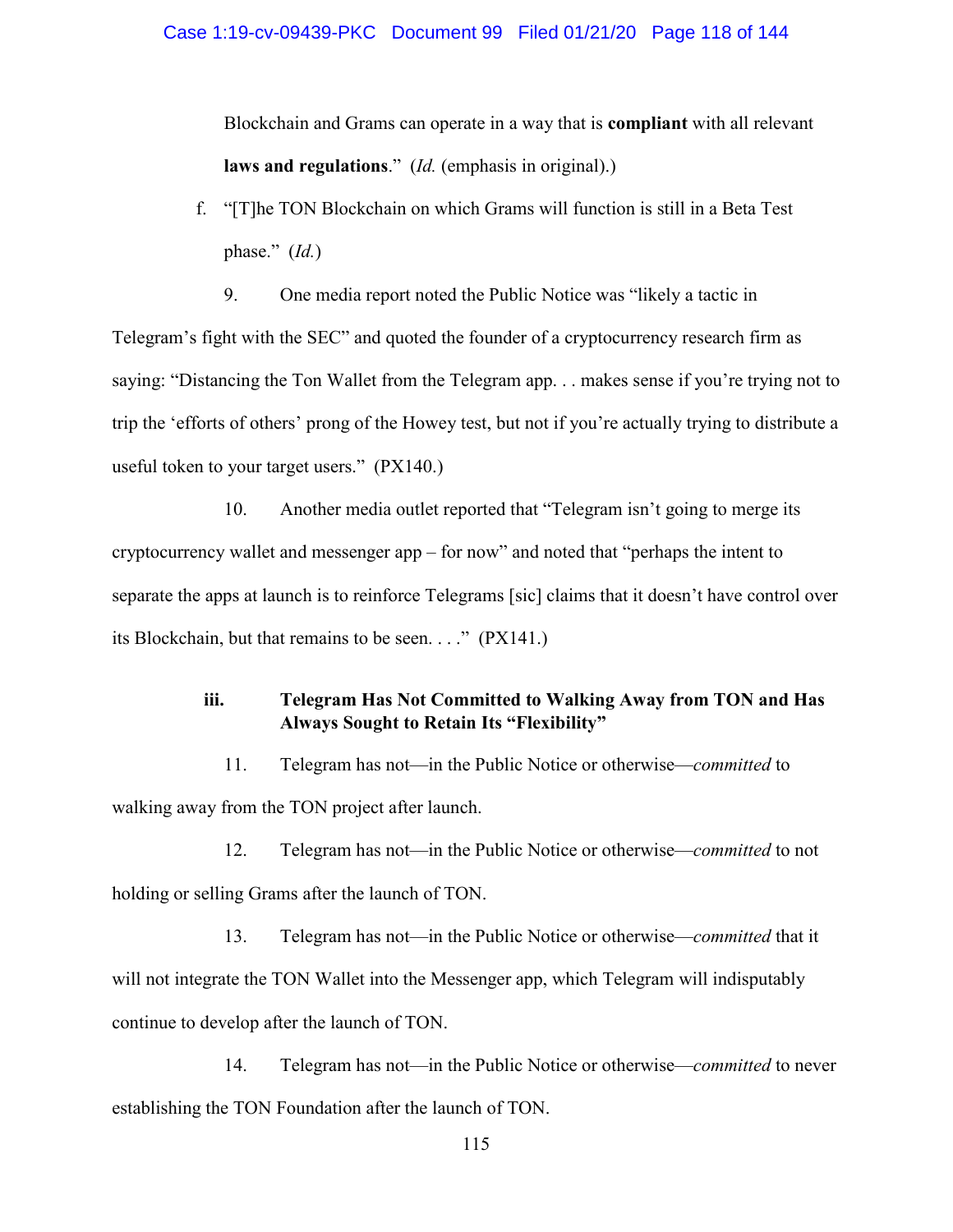### Case 1:19-cv-09439-PKC Document 99 Filed 01/21/20 Page 119 of 144

15. Telegram has at all times maintained, and continues to maintain, that it has the flexibility to do all of the things enumerated above if it so chooses in the future, including flexibility with respect to the TON Wallet, the TON Foundation, whether to permit its employees to act as validators and hold Grams, and other features of TON. (*See, e.g.*, *infra* ¶¶ 16–19.)

16. For example, Durov told one Initial Purchaser in January 2018: "We've talked a lot with Skadden about our ideas re Foundation. While I was pushing it forward, their advice was clear – in times when the future (and current) regulation is uncertain, retain flexibility . . . . If we want to be able to evolve and adapt to a constantly changing environment, we shouldn't limit ourselves in any significant way. . . As you and [REDACTED] said during our dinner in Paris, nobody knows when the time is right to move everything to the Foundation. This time may come tomorrow. It may come next year. Or in ten years. So we made sure we left that door open without guaranteeing any restricting timeframe." (PX25 (D.E. 81-25) at TLGRM-007-00000320.)

17. Durov testified that Telegram has from the start reserved for itself the flexibility to change features of the TON project, including with respect to TON Wallet, the TON Foundation, and the role of Telegram in validating blockchain nodes. (PX12 (D.E. 81-12), Durov Tr. at 158:23–162:19, 261:22–262:21, 276:17–277:25, 301:2–9.)

18. Hyman told an Initial Purchaser on a telephone call in January 2018 that the "[p]lan is to have the option or ability to intervene in the market but in an understandable and predictable [way]" through the TON reserve. (PX1 (D.E. 81-1), Ex. B at Bates 1907.)

19. Defendants state in their interrogatory responses that they "have reserved and continue to reserve all rights to change, modify, or eliminate the existence or details of the TON Blockchain, the TON Foundation, or any 'price stabilization' functions." (PX23 (D.E. 81-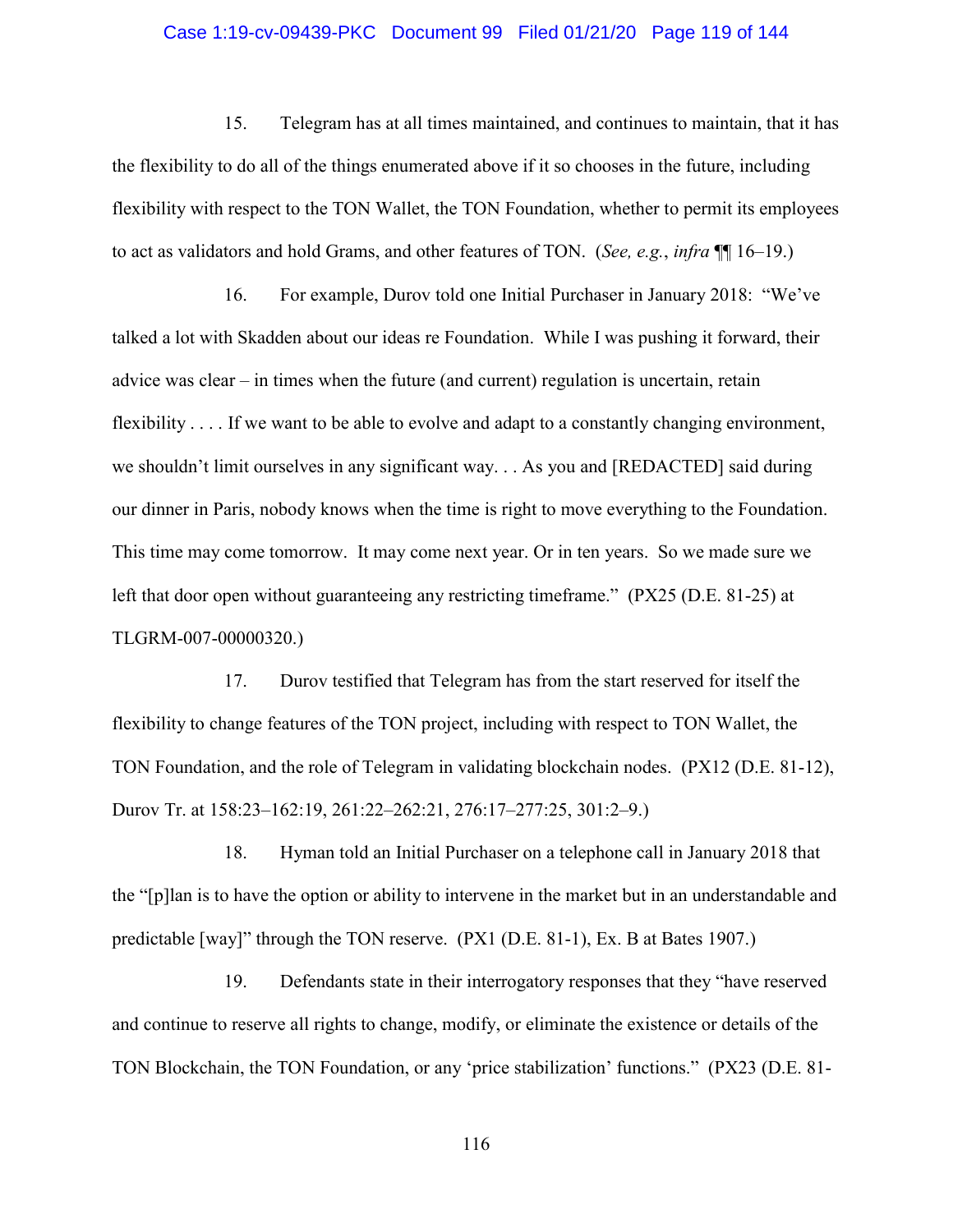23) at 31; *see also id.* at 8; Def. Br. at 13–14, 19 (discussing "the flexibility [Telegram] maintained regarding [the] details" of the TON project).)

# **B. Telegram Has Put Forth No Evidence Regarding the TON Blockchain's State of Development at Launch**

### **i. Telegram Marketed Few, if Any, Expected Uses for Grams**

20. Telegram in the Primer spoke of the Applications (*see supra* ¶ 2) that

could use Grams as well as the use of Grams in connection with validation activities. (JX7 (D.E. 72-7) at 14.) But the Primer also noted that the Applications could function without Grams: "All of these services can be free for the users since the application owners may choose to cover the corresponding fees, and adopt a freemium or an advertisement-based business model." (*Id.*)

21. Telegram is still working on the Applications which are not ready for launch but which Durov described as "nice to have." (PX12 (D.E. 81-12), Durov Tr. at 258:9– 259:12.)

22. The Public Notice does not provide a list of vendors that will be accepting Grams in exchange for goods and services, or apps that may accept Grams.

23. Telegram has submitted a chart of "public reports, websites and other resources regarding the development or potential development of applications and uses for Grams." (DX4 (D.E. 73-4) at 12–16 (Resp. No. 5); *see also* DX10 (D.E. 73-10) at 2–5.)

24. Telegram's chart does not distinguish which potential applications have been developed, which are in the process of development, and which are theoretical.

25. There is no direct, reliable evidence in the record regarding the nature or state of any of the potential applications listed in Telegram's chart.

26. Prof. Maurice Herlihy reviewed the applications listed in Telegram's submission and concluded that only eight of the 50 applications therein listed are actually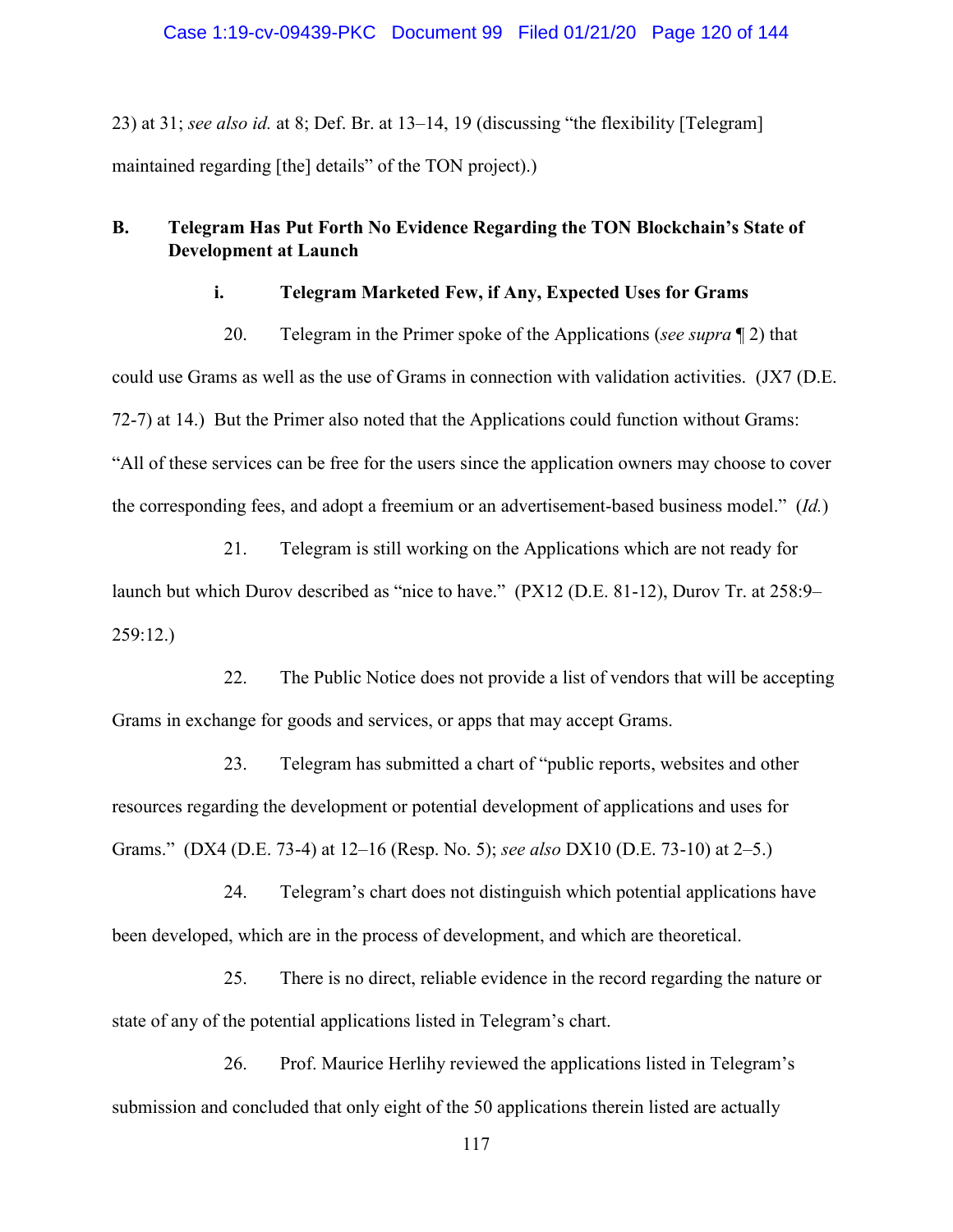#### Case 1:19-cv-09439-PKC Document 99 Filed 01/21/20 Page 121 of 144

existing products that could theoretically use Grams for in-app payments assuming they in fact become integrated into the TON Blockchain. (PX9 (D.E. 81-9) Expert Report of Maurice P. Herlihy ("Herlihy Rep.") at  $\P$  37 & App'x C.)

27. Professor Herlihy is of the opinion that most of the remaining potential applications in Telegram's chart are compiler code potentially usable to assist operation of the network. (*Id.*)

28. The record contains no evidence that Telegram took any steps towards lining up vendors that would accept Grams as a form of payment. (*See, e.g.*, PX199, Perekopsky Tr. at 163:22–164:18 ("We didn't proactively reach out to vendors.").)

29. Parekh testified that he was not aware of anyone who planned to use Grams as a payment for goods or services as of December 2019. (PX200, Parekh Tr. at 163:12– 15.)

30. On or about August 29, 2019, a representative of BitPay, "the largest payment processor of Bitcoin in the world," contacted Telegram about "the possibility of accepting Grams on [the BitPay] platform." (PX142.)

31. Telegram did not respond to BitPay's email. (PX14 (D.E. 81-14), Parekh. Tr. 239:7–24.)

32. Telegram tried "hard to close" digital asset platforms to permit users to trade Grams in exchange for fiat currency. (SEC 56.1 at ¶ 317(e); *see generally id.* at ¶¶ 195– 212.)

33. There is no evidence in the record that Telegram or anyone else has marketed Grams to secondary market purchasers as currency or commodities.

34. There is no evidence in the record that the association of entities working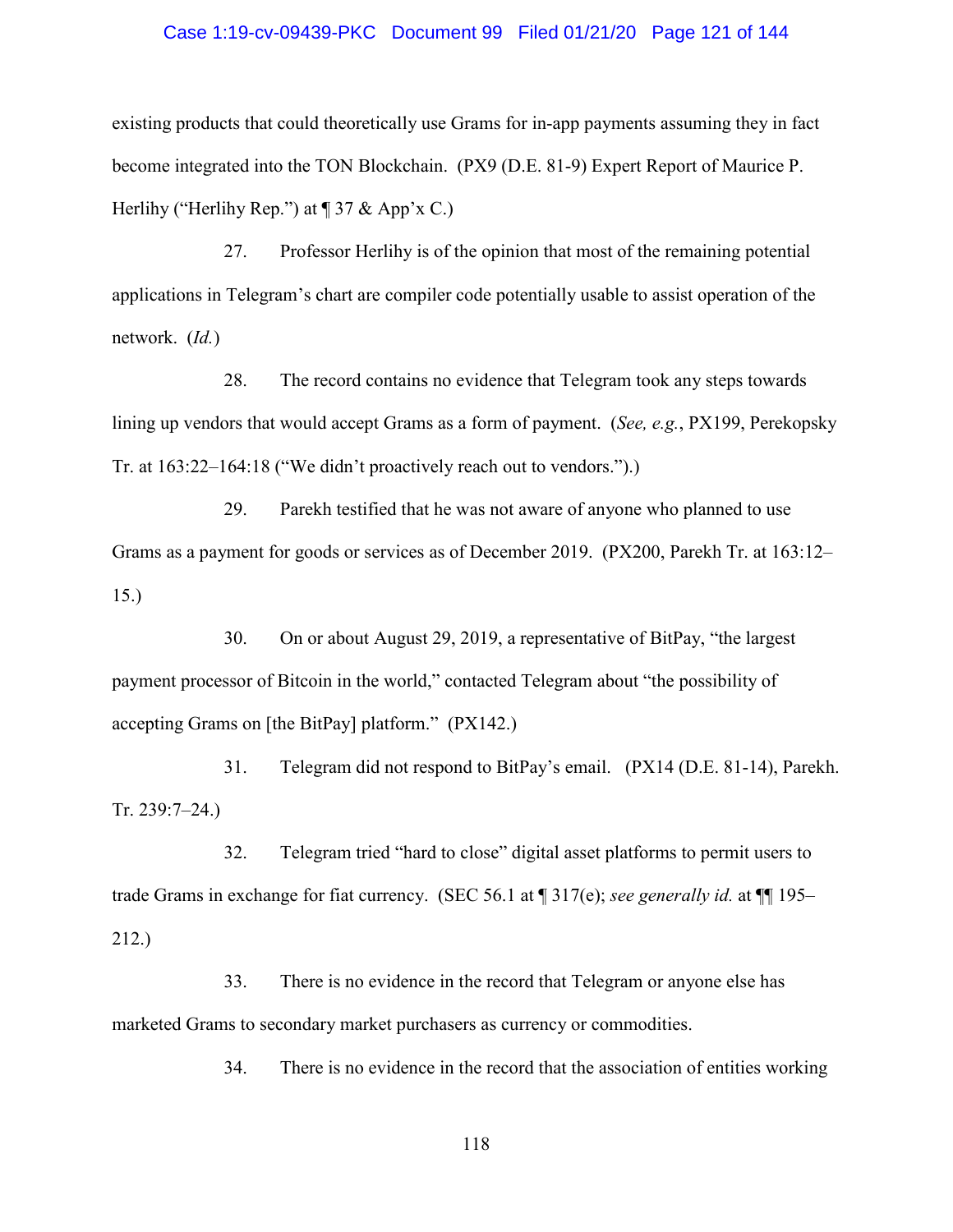### Case 1:19-cv-09439-PKC Document 99 Filed 01/21/20 Page 122 of 144

in conjunction with Telegram—Blackmoon Crypto, Gram Vault, TON Ventures and TON Labs (*see* SEC 56.1 at ¶¶ 268–317)—attempted to procure any vendor that would accept Grams in exchange for goods or services.

35. Blackmoon Crypto marketed its services to secondary market purchasers as providing the ability to trade fiat currency into Grams: "Traders will have access to Gram tokens on the Blackmoon Exchange right after Telegram Open Network launch. Real on-chain Grams, available for withdrawal to Telegram native wallet. No lock-up. No futures or other derivatives." (PX108 (D.E. 81-108) at 1.)

36. When Blackmoon Crypto provided Telegram a "SUMMARY OF BIZ-DEV RESPONSIBLITIES" in June 2018, it included "Market-Making/Liquidity Providers," negotiating with crypto exchanges, and helping Initial Purchasers towards "a smoother liquidation" of Grams, but did not include anything about finding uses for Grams—as a commodity or medium of exchange. (PX88 (D.E. 81-88).)

37. Telegram's expert acknowledges that cryptoassets "experience a higher frequency of extreme returns." (PX129 (D.E. 81-129) Rebuttal Rep. of Stephen McKeon at ¶ 52.) This is inconsistent with use of such cryptoassets as a currency. (*Id.*)

### **ii. Telegram Set Out to Create a Revolutionary Blockchain Based on Ambitious Technological Goals**

38. Telegram told readers of the Primer that Bitcoin and Ethereum "don't have the capacity to replace VISA or Mastercard" because "[i]n their current architecture they are limited to a maximum of only 7 transactions per second for Bitcoin and 15 transactions per second for Ethererum, resulting in insufficient speeds and higher transaction costs." (JX7 (D.E.72-7) at 4.)

39. Telegram explained to readers that "[t]o reach mainstream adoption [] a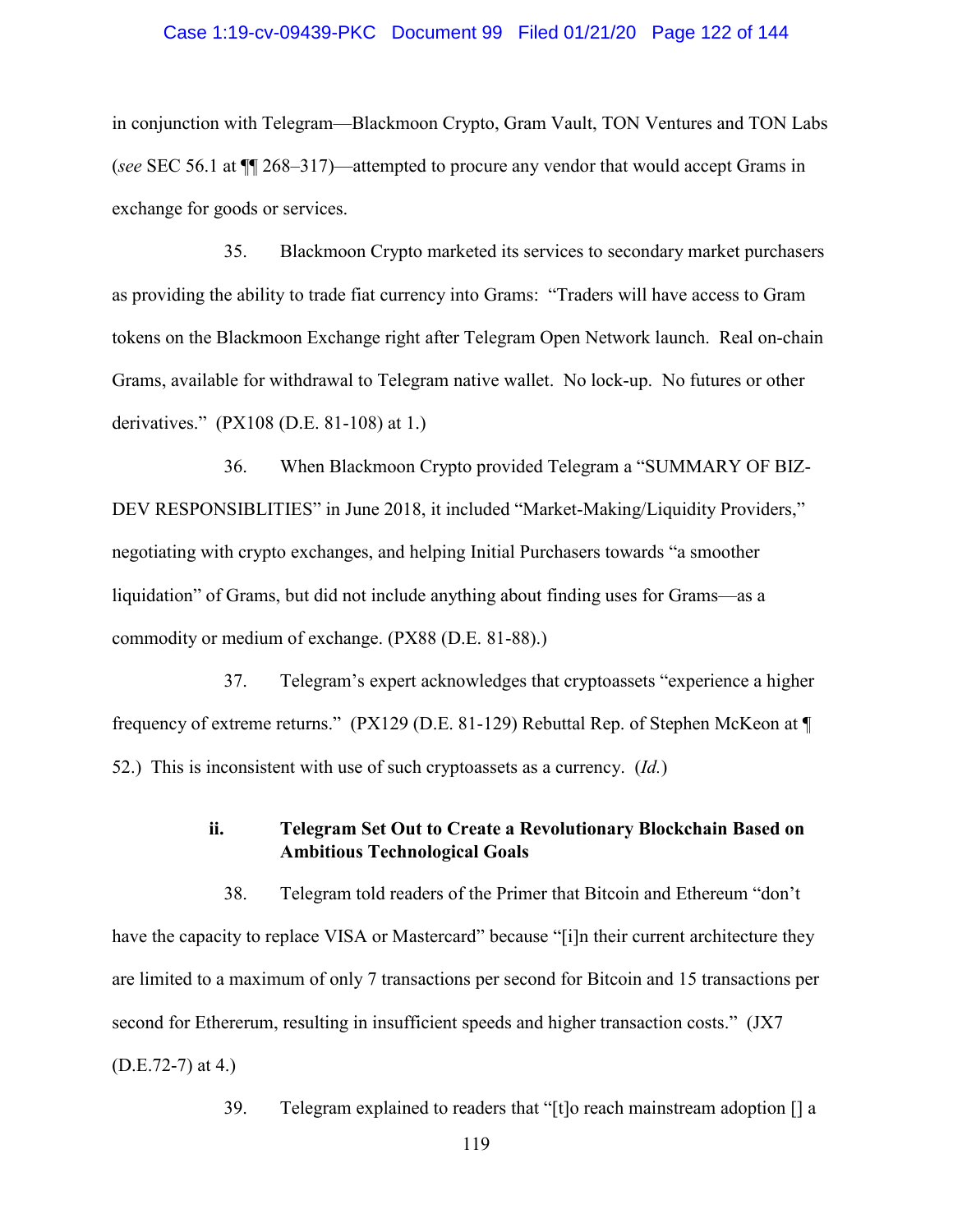### Case 1:19-cv-09439-PKC Document 99 Filed 01/21/20 Page 123 of 144

cryptocurrency [] and its underlying blockchain" have to, among other things, "allow for processing millions of transactions per second and accommodating hundreds of millions of active users." (*Id.*)

40. The Primer explained that Telegram's "vision"—the purpose of the TON project—was to "establish the first mass-market cryptocurrency" meeting these conditions. (*Id.* at 4-5.)

41. As part of the "Risk Factors" appendix to the Pre-Sale and Stage A Primers, Telegram acknowledged "Risks Relating to the Further Development and Acceptance of Blockchain Technology and Cryptocurrencies." (JX14 (D.E. 72-14) at ¶ 4.)

42. It also warned Initial Purchasers that development of the TON Blockchain and the TON wallet would require "significant capital, the expertise of Telegram's management and substantial time and effort by skilled developers and other parties," and that there could be "no guarantee that such [new] technologies will operate as intended . . . ." (*Id.* at ¶ 5.)

# **iii. Many Have Expressed Doubts from the Start about Telegram's Ability to Create the TON Platform It Marketed**

43. In a February 2018 article titled "Telegram: Crypto for the Masses," the Economist noted that Telegram's "bold ambitions could still fail to be realized" because research into the technology Telegram intends to use like "infinite sharding" and "hypercube routing" "was abandoned years ago by other developers." (PX143.)

44. In March 2018, The New York Times published an article titled "Virtual Currency Offerings May Hit a New Peak with Telegram Coin Sale." (PX144.) The article noted skepticism about Telegram's project by certain venture capitalists who have invested the most in the virtual currency space, noting "the most obvious reason to be skeptical of the project is that there is not even a prototype – just a 132-page paper promising what the system will look like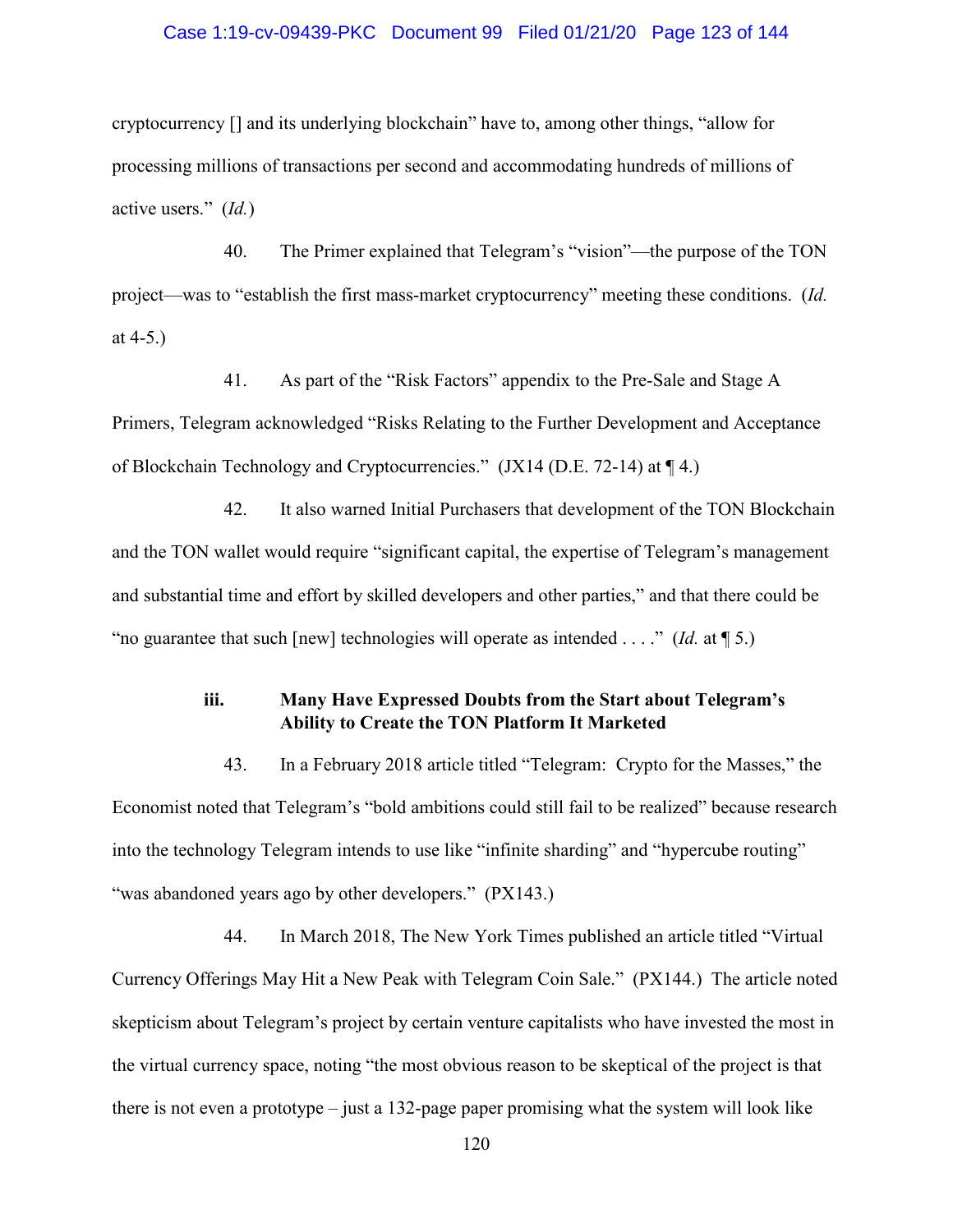### Case 1:19-cv-09439-PKC Document 99 Filed 01/21/20 Page 124 of 144

one day." (*Id.*) The article cited to a "scathing essay" by one analyst "noting that the Telegram team has given no evidence that they will be able to solve the problems that have dogged everyone else." (*Id.*)

45. This essay, published in January 2018 and titled "\$600 Million TONs of Crap," described Telegram's 132-page whitepaper as saying "nothing substantial about the hard parts of designing a decentralized protocol. It is essentially a wishlist of things they want to have, and how it will work assuming that their wishlist doesn't crash and burn. It does not make any substantial contributions to proof of stake research. . . . I do not know how [TON] will work. I cannot, in 132 pages, gain the slightest intuition as to how to go about proving that the hard problems it needs to solve will be solved. I certainly would not put a single cent I care more than nil about losing into this. Mostly, because I think this is an opportunistic ploy." (PX145).

46. The venture capital firm whose analyst published the essay declined to invest in the Offering. (PX194 at Bates 665.)

47. Similarly, a representative of a prospective Initial Purchaser who received Telegram's Offering Documents, noted in a January 2018 email that Telegram's "timeline and their product roadmap seems aggressive, bordering on delusional . . . best guess is that they actually don't know what they're going to build, so they're throwing out every protocol application possible and will whittle it down once they start building." (PX146.)

48. This individual further stated that "although Telegram does have an impressive user base, the team doesn't really have any relevant experience in the blockchain space, their proof of stake goal is ambitious and largely unproven" and went on to note: "If the minimums were a lot lower I think I could get behind this as a flyer and a bet based on our presale discount." (*Id.*)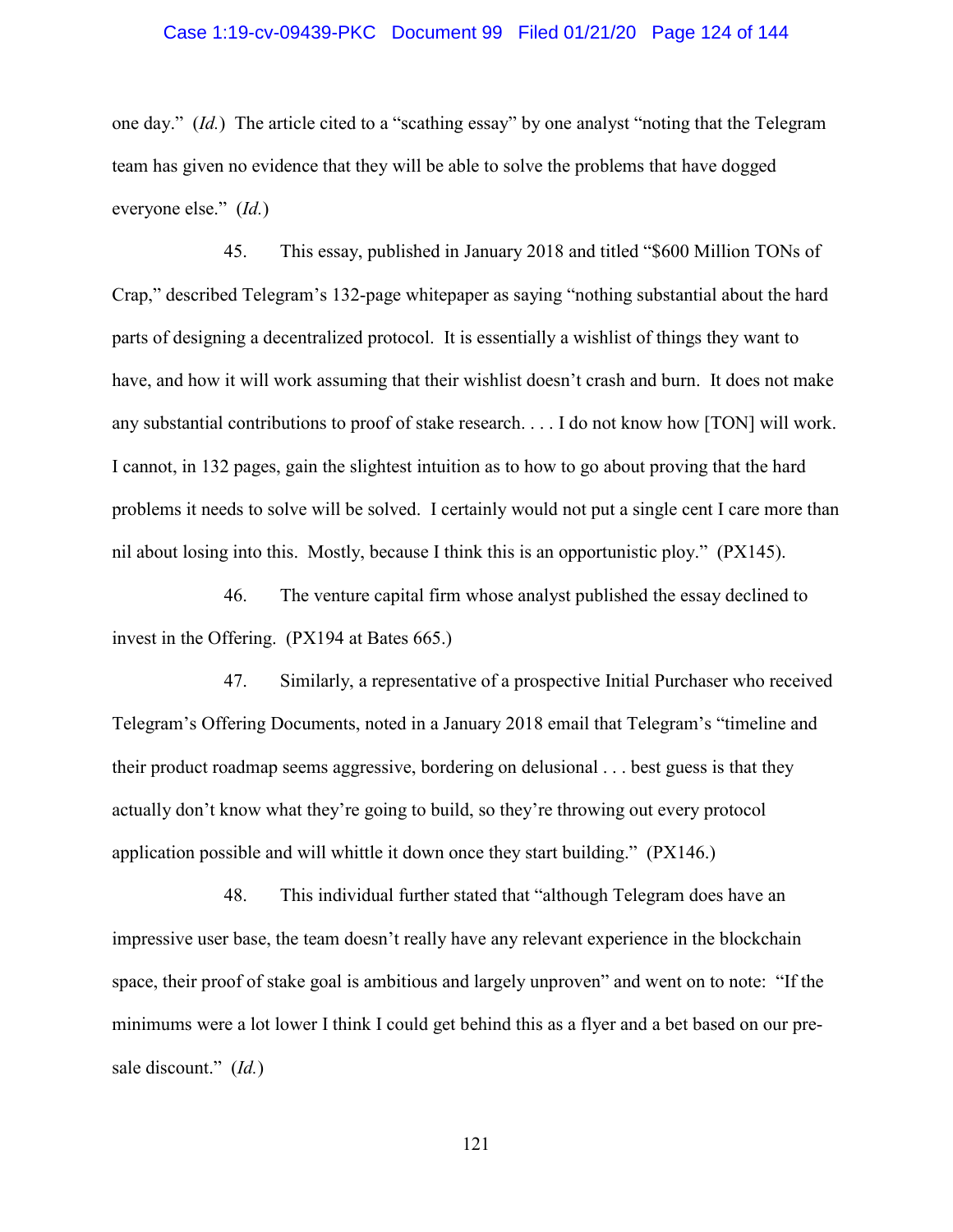### Case 1:19-cv-09439-PKC Document 99 Filed 01/21/20 Page 125 of 144

49. Another representative of that prospective Initial Purchaser noted that "it looks like they are trying to boil the ocean – the storage layer problem itself is going to be hard to pull off...."  $(Id.)$ 

50. This prospective Initial Purchaser ultimately passed on the opportunity to invest in the Offering, noting: "This is a PASS. They are trying to be the next Ethereum. I think we will stick with the present Ethereum." (*Id.*)

51. An analyst at another venture capital firm wrote in January 2018 to an Initial Purchaser, "we've decided to avoid a deep dive into TON altogether. The long lock up means it doesn't fit our liquidity profile well. Early indications from people I respect suggest it's a 'coinflip' in the sense that it's a sky high valuation for vaporeware," and cited to the essay referenced in paragraph 45 above. (PX147.)

52. Some of the firms that did ultimately invest also noted potential problems with Telegram's technological aspirations for TON. (*See, e.g.*, *infra* ¶¶ 53–56.)

53. For example, one Pre-Sale Initial Purchaser stated in its internal investment memorandum that the "scope of what the TON team is proposing is extremely ambitious" and that while "they mention that they will implement various components of TON protocol like TON Storage, TON PROXY, TON DNS, TON Payments, and TON Services to facilitate the development of apps on TON," they "fail to detail their plans for execution or address whether they have sufficient resources to implement these components, each of which is a massive undertaking." (PX32 (D.E. 81-32) at Bates 4.)

54. This Initial Purchaser further noted: "[We] haven't seen any code for the TON blockchain, and the roadmap is bare bones; we are investing in the promise of a new blockchain rather than an actual product, and trusting the team a great deal in the process." (*Id.*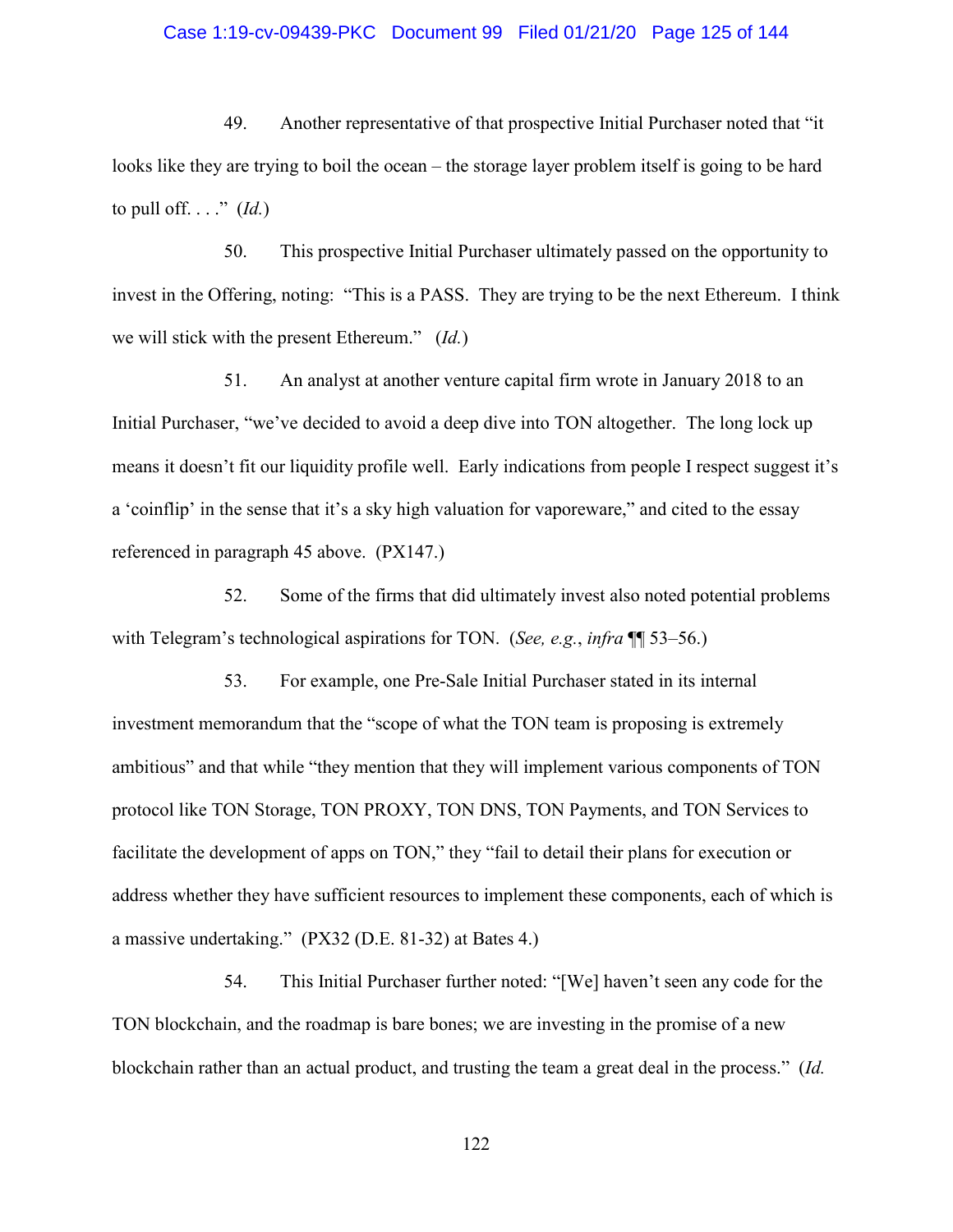### Case 1:19-cv-09439-PKC Document 99 Filed 01/21/20 Page 126 of 144

at Bates 5.)

55. Another Initial Purchaser wrote an internal email recommending that the firm participate in the Offering but noted as "challenges" that "there is a technical question as to whether it is even possible to create TON's proposed blockchain currency, particularly in the time frame discussed. All they have thus far is a technical whitepaper that is mostly academic. Bitcoin is an early iteration of a transactional currency, but is still a sophisticated one, and it has yet to crack the code on fast transactions at low costs." (PX5 (D.E. 81-5), Ex. A at Bates 2964).

56. An engineer from that same firm wrote: "[W]e'll probably make money on TON if only because of the hyped sale of tokens to a broad user base. . . . But technically/fundamentally, it's probably not going to fully materialize into the project they're selling or even something of value in the long term" and cited to the essay about TON published by another firm and referenced in paragraph 45 above. (PX148.)

# **iv. Telegram Does Not Claim—in Its Submissions to the Court, in the Public Notice, or Elsewhere—that, Upon Launch, the TON Blockchain Will Operate as Originally Envisioned**

57. Perekopsky admitted that "after the launch [of TON] . . . still it takes time for the ecosystem to appear" and that to the extent anyone is planning to use Grams "to pay for something" that would be "definitely maybe not on day one." (PX13 (D.E. 81-13), Perekopsky Tr. at 173:5–25.)

58. Telegram's expert opines that to achieve the "decentralization" of the blockchain Telegram desires, there should be 1,000 potential validators. (PX126 (D.E. 81-126) Expert Rep. of Stephen McKeon ("McKeon Rep.) at ¶ 189.)

59. Durov believes that it will be hard to predict how many validators the blockchain will have upon launch. (PX12 (D.E. 81-12) at 311:9-19.)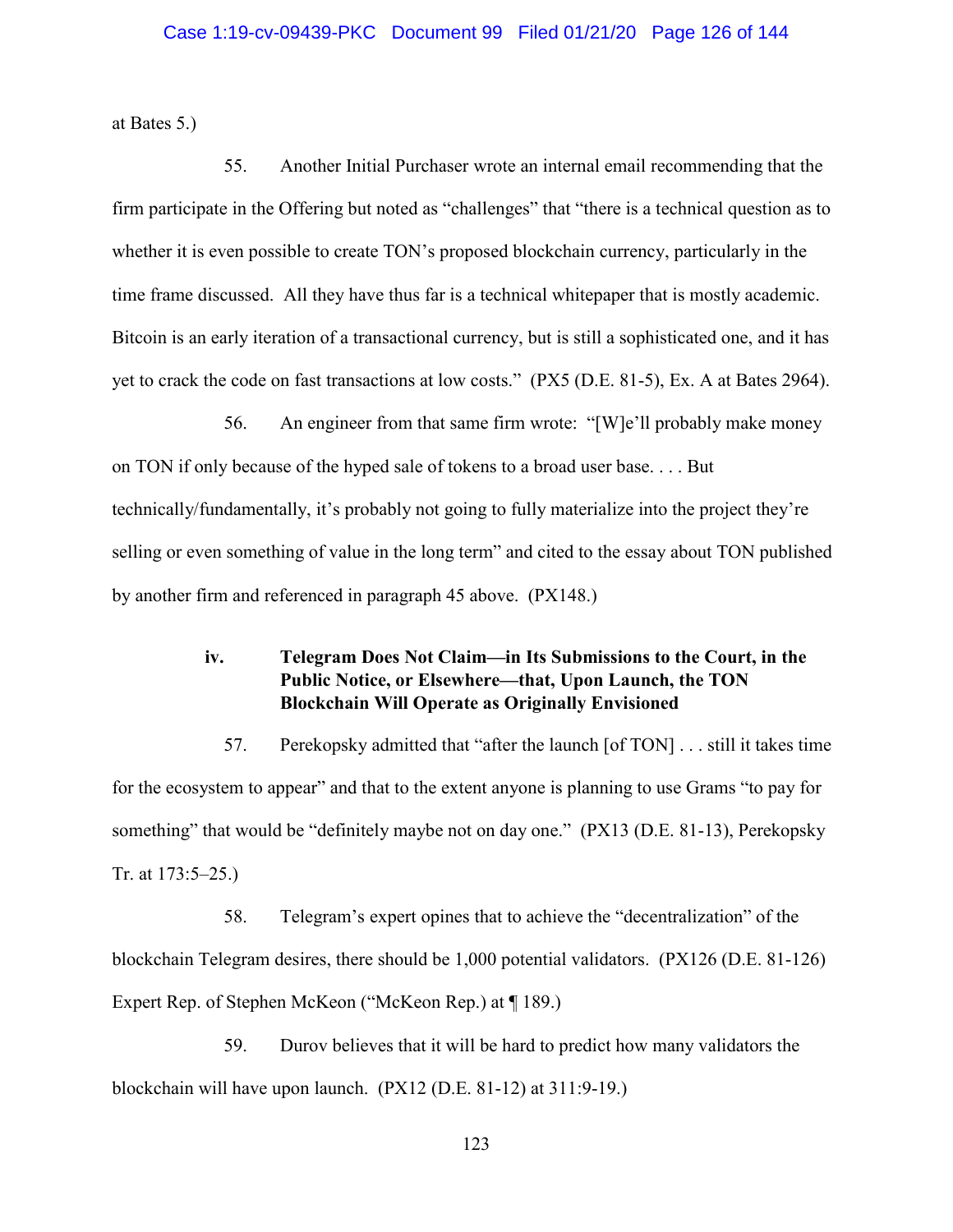### Case 1:19-cv-09439-PKC Document 99 Filed 01/21/20 Page 127 of 144

60. On or about October 2, 2019, Parekh sent an email to all Initial Purchasers titled "Action Required: Telegram Open Network Development Update" stating, among other things, "because you participated in the Private Placement, you are eligible to take part in the validators' election process. If you are planning to use your Grams for validation, please follow the technical instructions attached to this email." (PX149.)

61. [RESERVED]

62. Defendants have not contacted *any* persons or entities to request that they act as validators on the TON Blockchain upon its launch. (Stips. at ¶ 214.)

63. Prof. Herlihy, the SEC's expert in blockchain technology, analyzed the "beta version" of the TON Blockchain's code and concluded that "much of this code performs routine and mundane functions . . . [that] would be performed in essentially the same way in any blockchain." (PX9 (D.E. 81-9) Herlihy Rep. at ¶ 5.)

64. Prof. Herlihy observed 36 validators on the TON Beta version (*id.* at ¶ 33), though the identities of these validators are not in the record.

65. Prof. Herlihy concluded that "substantial further engineering work will be required to 'tune' the [TON] Blockchain before it can reach the size and speed described in the public documents." (*Id.*)

66. Neither of Telegram's experts analyzed or offered any opinion regarding the effectiveness of the code for the beta version of the blockchain and neither provided any opinion as to whether the TON Blockchain will function as originally envisioned upon launch. (PX126 (D.E. 81-126) McKeon Rep. at ¶ 14 ("I have not reviewed the TON source code, nor do I claim to have expertise as a software engineer or blockchain code developer."); PX198 (Expert Report of Andrew Lewis-Pye).)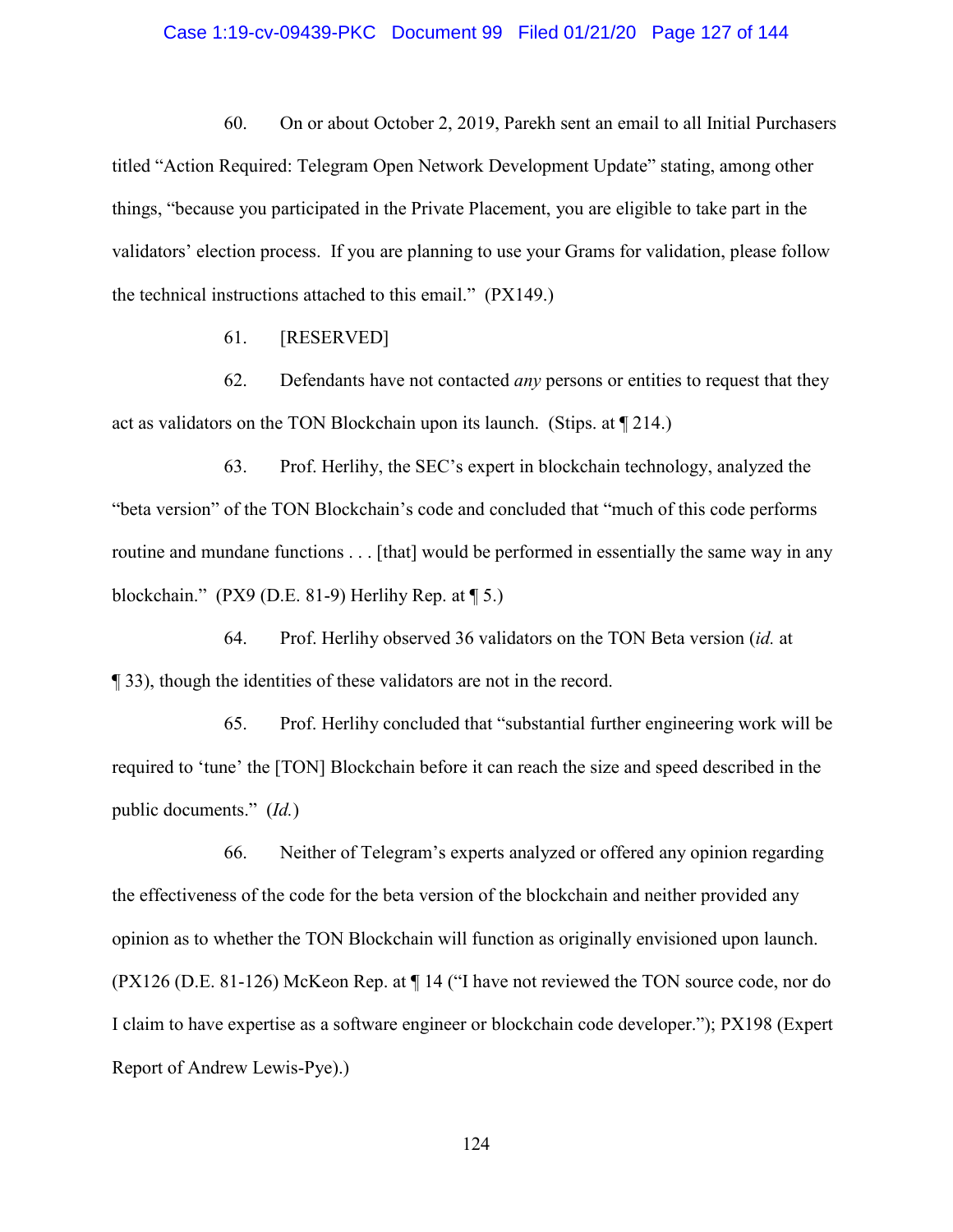# **C. Telegram's Sales of Grams to Initial Purchasers Were the First Step in Its Intended Public Distribution of Grams**

# **i. The Built-In Pricing Mechanism for Grams Incentivized Initial Purchasers to Sell Grams in the Secondary Market**

67. As detailed in the SEC 56.1, the Initial Purchasers bought Grams because they believed Grams would generate returns once sold in the secondary market. (SEC 56.1 at ¶¶ 147–86.)

68. Telegram's pricing mechanism for Grams was communicated to Initial Purchasers in various ways, including through the pricing graph reproduced above in paragraph 2 and through other communications. (*See, e.g.*, *infra* ¶¶ 69–71.)

69. For example, on or about January 15, 2018, Telegram emailed a

"Telegram Private Placement Update" email to dozens of prospective Initial Purchasers who had expressed interest in investing in the Pre-Sale round of the Offering. (*See, e.g.*, PX1 (D.E. 81-1) Ex. C; PX150.)

70. The January 15, 2018 email stated that Telegram had received

"expressions of interest for over US\$3.75 billion of Grams from approximately one hundred Initial Purchasers" and that they had "decided to increase the volume of this round to US\$850 million. Based on the formula in the White Paper, this results in a price of US\$0.37756101 per Gram. We selected this offering size not only to give us sufficient capital to develop TON and the associated functionality within Telegram Messenger over the next number of years, but also to facilitate an allocation process that will ensure that every Initial Purchaser that participated in it and is eligible to receive an allocation will receive one." (PX1 (D.E. 81-1), Ex. C.)

71. The January 15, 2018 email also announced a next offering round, which was expected to start in mid-March 2018, and raise \$1.15 billion, such that "the price to Initial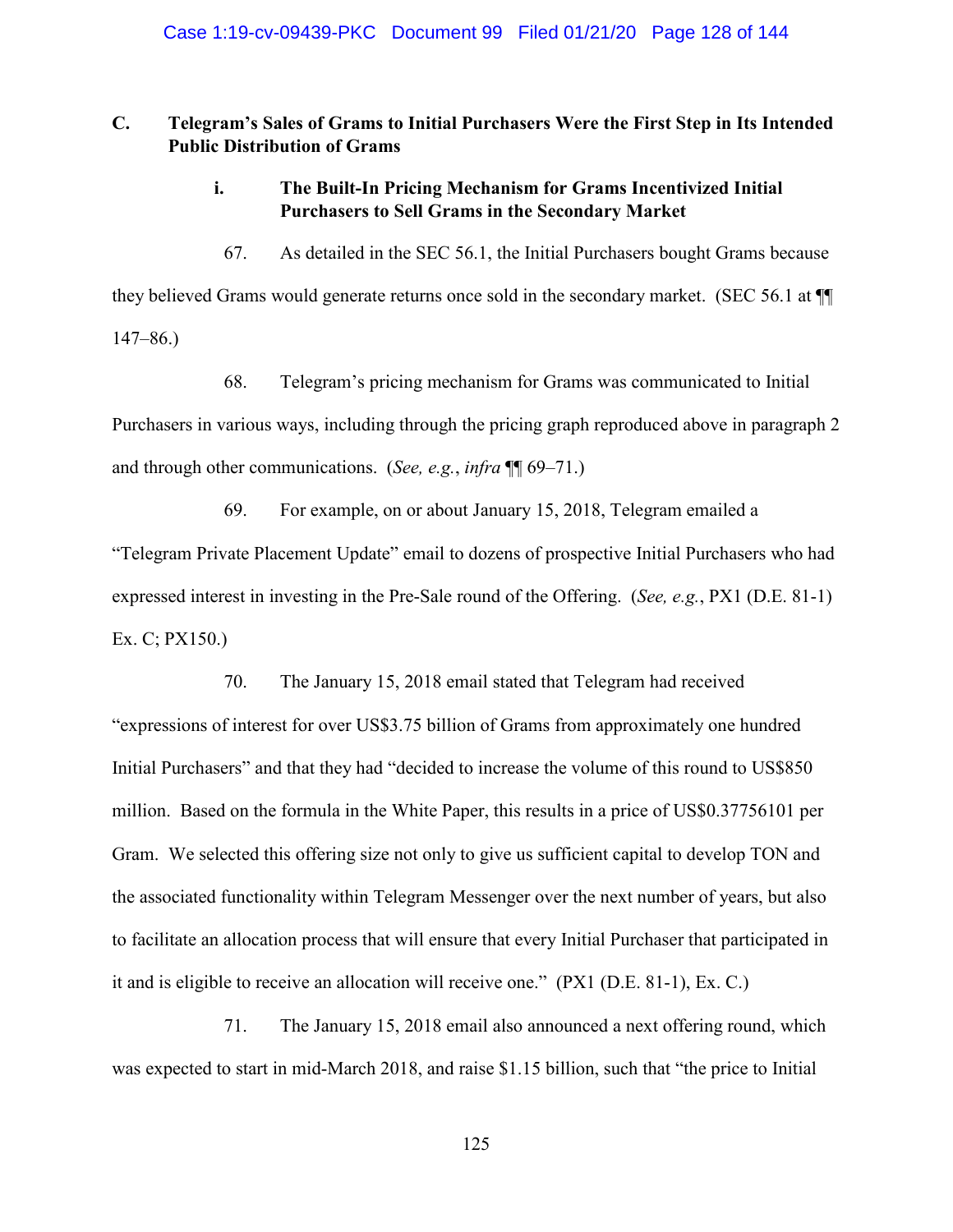### Case 1:19-cv-09439-PKC Document 99 Filed 01/21/20 Page 129 of 144

Purchasers will be approximately US\$1.45 per Gram." (*Id.*)

72. One Initial Purchaser concluded, based on the pricing mechanism described in Telegram's January 15, 2018 email, that purchasing Grams could be profitable because "the seemingly low valuation in the ICO pre-sale was an interesting risk/reward opportunity. The pricing mechanism described by Telegram indicated that any future token offerings would sell Grams at a higher price."  $(PX 1$  at  $\P 15)$ .

73. Another Initial Purchaser sent a summary to several other venture capital firms, which highlighted that Telegram would conduct another offering in March 2018, where the price offered to Initial Purchasers would be approximately US\$1.45 per Gram. (PX3 at Exhibit B, Bates 7278.)

74. On or about January 10, 2018, an analyst who worked at one of the Initial Purchasers summarized some of the terms of the Telegram offering for his colleagues, writing "Supply: Total supply of 200 Grams split as follows: 4% for team w/ 4 year vesting, 52%+ retained by TON reserve 'to protect the nascent cryptocurrency from speculative trading and to maintain flexibility at the early stages. . .' and 44% sold based on a formula illustrated below  $(S0.10 \text{ to } $1.00 \text{ per token depending on timing).}$  (PX3 (D.E. 81-3), Ex. C at Bates 6769.) This analyst attached a screenshot of the pricing graph depicted in Telegram's Primer, as reproduced in paragraph 2 above. (*Id.*, Ex. C at Bates 6771.)

75. Another representative of an Initial Purchaser stated in a sworn declaration that some of the reasons the firm believed Grams would trade higher than what the firm purchased them for were that "a portion of Grams was going to be retained by Telegram to support the trading value for Grams, as well as by the founders personally" and that "we believed at the time we invested that Telegram planned future offerings of Grams at a higher price and we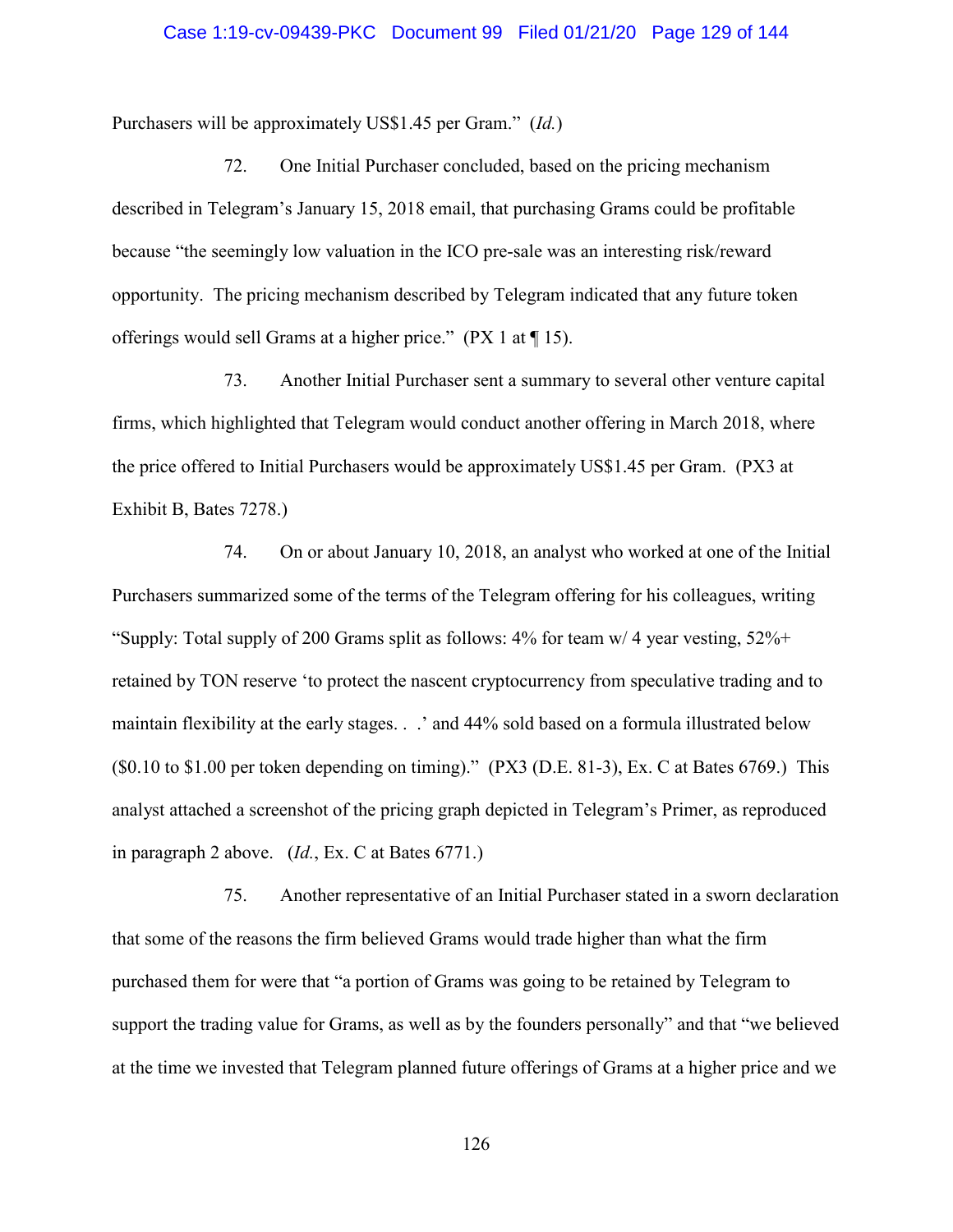### Case 1:19-cv-09439-PKC Document 99 Filed 01/21/20 Page 130 of 144

felt it would be a popular ICO."  $(PX7 (D.E. 81-7)$  at  $\P$  19.)

76. A representative of another Initial Purchaser declared that at the time his firm made the investment the firm believed "the upside was approximately 3-4 times our investment purchase price." (PX4 (D.E. 81-4) at ¶ 12.) This was based in part on Telegram's indication to this firm that "there was a lot of demand for the deal that was not met, so we reasoned that high demand for Grams meant the price would rise." (*Id.* at ¶ 16.)

77. Another Initial Purchaser stated in its investment thesis memorandum that "we expect the token to become a top 10 coin given the company's high profile, the project's magnitude, and the cryptocurrency community's dominant use of the product, which would lead to a return of 2-5x within 12 months post launch." (PX31 (D.E. 81-31) at Bates 3848.) The memorandum also stated: "we also believe that because of the discount offered to participants in the resale, market conditions, momentum and scarcity, this coin will go up sharply in price in the short term. It could offer a return comparable to what we might see from a VC investment (5-  $10x$ ) that is realizable in 3-6 months (once the lockup begins to expire) instead of 7-9 years. . . . This presale is being offered to 'blue chip' VCs that can help signal quality to other Initial Purchasers in the ICO and public market." (*Id.* at Bates 3848-49.)

78. Similarly, another Initial Purchaser stated in its investment analysis memo that the firm was "purchasing Grams at a significant discount to the ICO price" and that the firm thought "this investment could return 10x." (PX33 (D.E. 81-33) at Bates 11.)

79. On or about February 19, 2018, Telegram sent an email to one of the Initial Purchasers titled "Telegram Update." Hyman wrote: "We can confirm that the proceeds of your purchase totaling 15 million USD have been received in full and you have been allocated an entitlement to 39,728,878.6 Grams, according to the terms of the purchase agreement. As you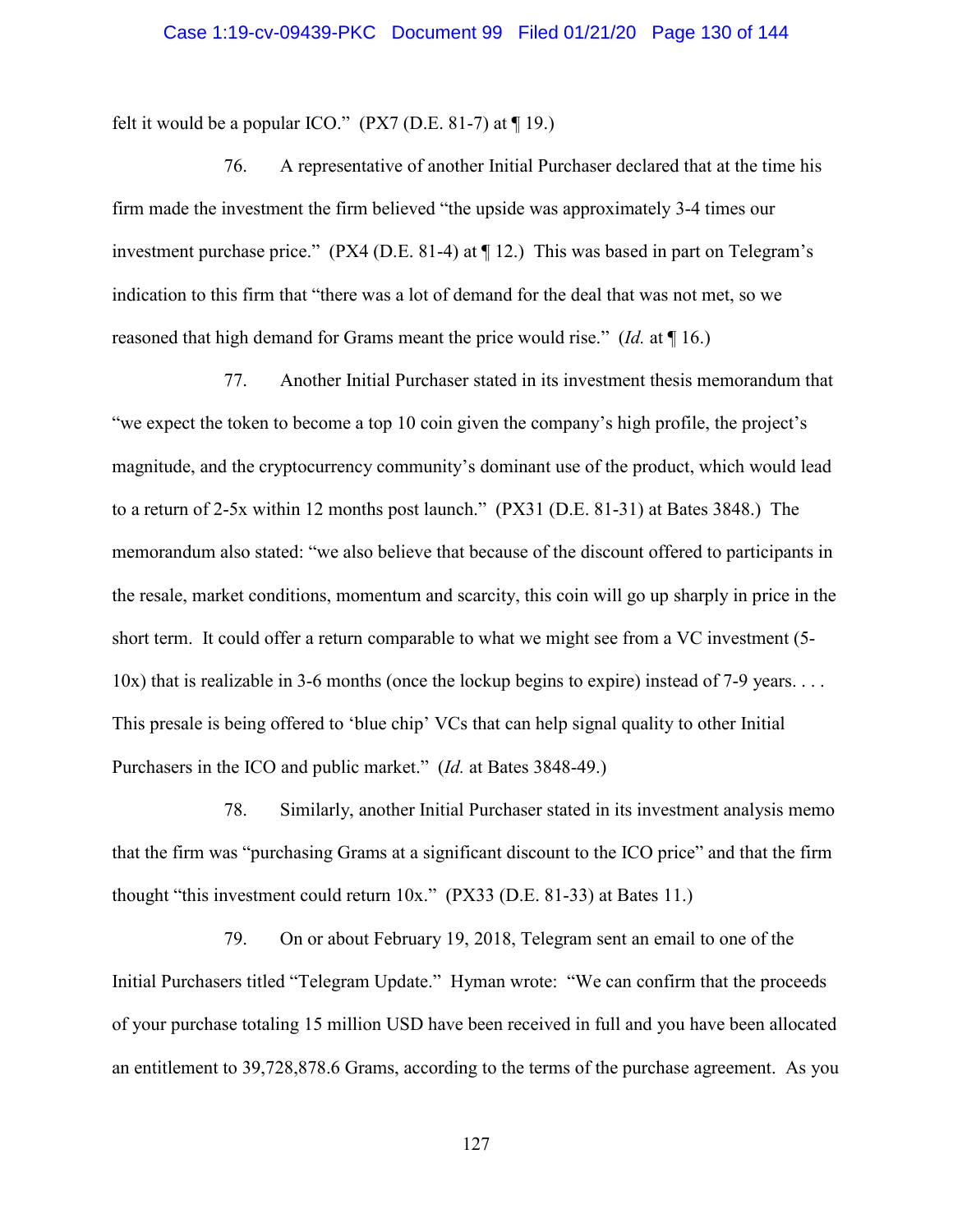### Case 1:19-cv-09439-PKC Document 99 Filed 01/21/20 Page 131 of 144

know, we closed the initial round of the TON private placement in early February, raising a total of \$850 million at a price of US\$0.37756101 per Gram. . . . We are now preparing to launch the next round of the offering. . . . The target size for each stage is still to be determined, but we currently anticipate offering US\$850 million of Grams in Stage A, at a price of US\$1.33003701 per Gram." (PX151.)

80. Another Initial Purchaser noted that "with a circulating supply of 4.24 billion Grams (assuming the TON Reserve holds 20% of the total supply) we can forecast a price of \$7.23 per Gram in 2021 if the TON blockchain is to capture 100% of the value of Telegram itself." (PX 30 (D.E. 81-30) at Bates 10.)

81. There is no evidence in the record that Initial Purchasers believed Grams would function as an efficient medium of exchange or as an efficient way to acquire goods and services upon the launch of the TON network.

82. On or about January 12, 2018, an employee of an Initial Purchaser emailed to his team some questions and answers about the Telegram Offering that his team had been discussing. One question posed was: "What can be done to minimize currency volatility and how does that impact this round of Initial Purchasers? [ ] and I discussed this question with John Hyman  $\omega$  T – the idea is that their large (42% of tokens) reserve could buy up supply at a stable cost if there is meaningful selling pressure, while the exponentially increasing cost of purchasing an additional token would keep buying demand suppressed at a certain point. But I suspect we will still see hyper volatility of the token price in 2018 prior to the launch of the commercial platform, and Initial Purchasers will need to get comfortable with this near-term volatility." (PX5 (D.E. 81-5) Ex. B at Bates 1582.)

83. A January 16, 2018 investment analysis by another employee of the same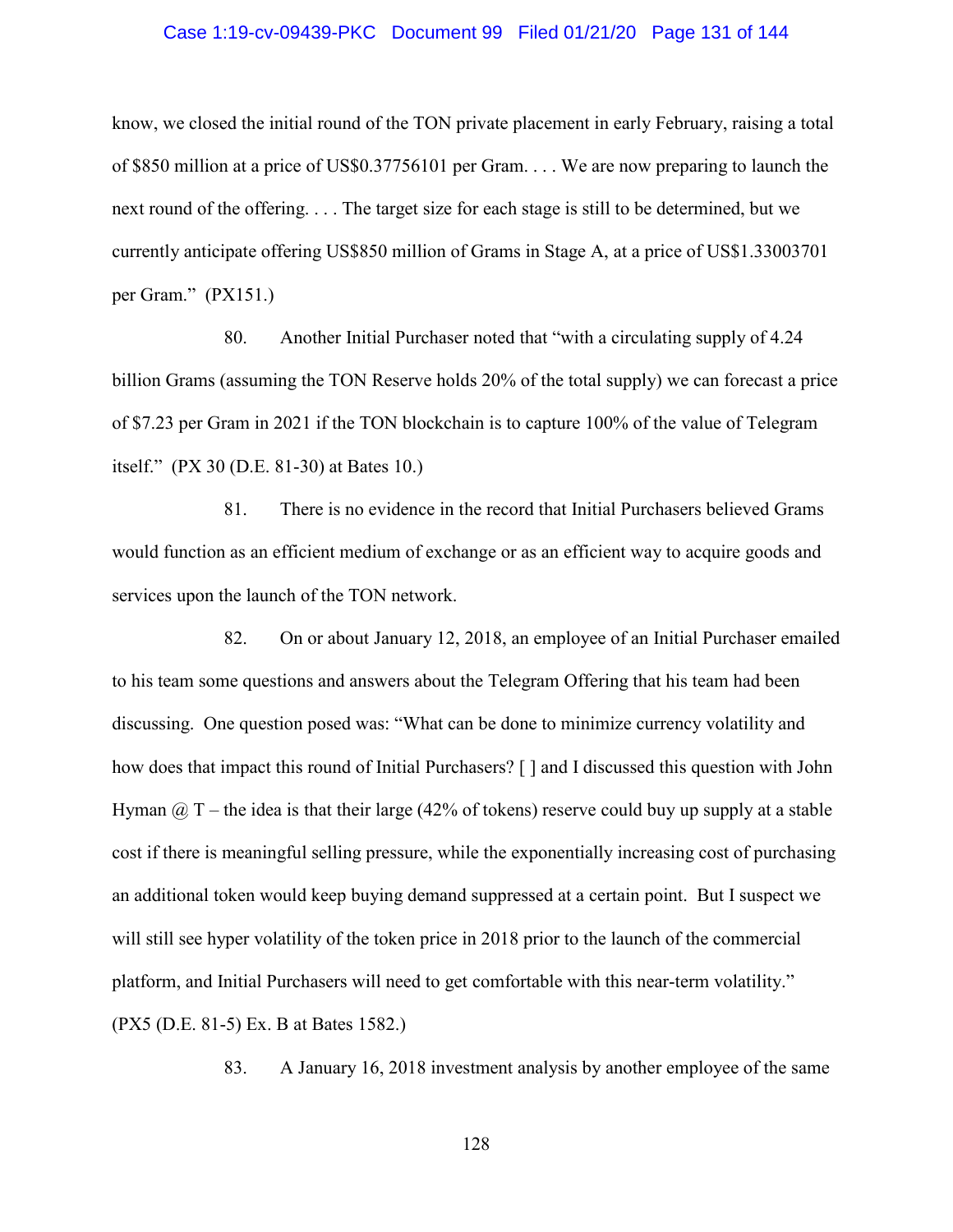### Case 1:19-cv-09439-PKC Document 99 Filed 01/21/20 Page 132 of 144

Initial Purchaser stated: "Based on the pricing formula for each token, we would be purchasing the tokens at a 50%+ discount assuming full Initial Purchaser interest is met during the pre-sale (the \$ amount invested is the integral of the exponential curve shown on page 17 of the attached TON Primer, which is always at least 50% below the market value of those tokens)." (*Id.* Ex. A at Bates 2964.) The investment analysis also noted that "Tokens are a speculative asset, rather than a tested and proven mode of transaction. Given that token values are likely to skyrocket early on and be susceptible to massive price swings (just like bitcoin or any other cryptocurrency today), it will be challenging for commercial transactions to occur until the price stabilizes – the timing of which is impossible to predict." (*Id.*)

84. Another Initial Purchaser's investment memorandum stated that transition to the "TON Foundation" is expected to be completed by 2021, and that "we firmly believe that the Durov Brothers, and in particular Pavel will be the guiding force behind TON." (PX30 (D.E. 81-30) at Bates 4). It also stated: "In the TON White Paper, Telegram has outlined the ability for the TON reserve to buy and sell tokens in order to stabilize the market price of Grams so that the price 'may be less prone to sudden spikes (and drops).' We expect the TON reserve to be very active in exerting its influence on price; decreased Gram volatility is advantageous in that the blockchain is more useable (transaction fees are more consistent) and users feel more comfortable transacting in Grams (consistent store of value)." (*Id.* at Bates 3.)

### **ii. Initial Purchasers Planned to Sell—and Some Did Sell—Grams for Profit in the Secondary Market**

85. Initial Purchasers understood that after the deployment of the TON blockchain, "Grams will list on exchanges and become publicly tradable in Q1 2019." (PX30 at Bates 3; *see also* JX8 at 15; JX9 at 15.)

86. Initial Purchasers also knew, as early as February 2018 during the Pre-Sale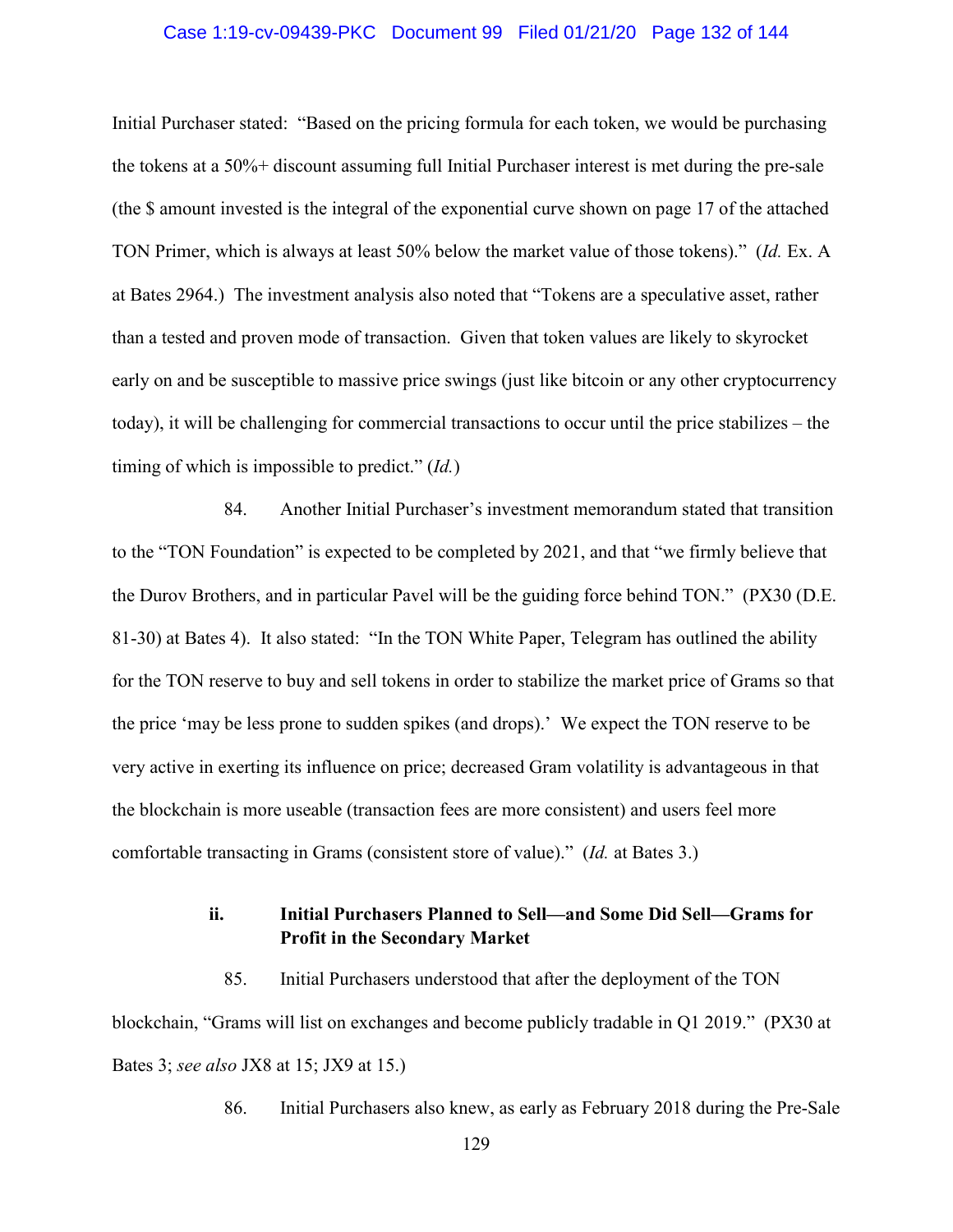### Case 1:19-cv-09439-PKC Document 99 Filed 01/21/20 Page 133 of 144

round, that there was a "grey market" for interests in Grams. (PX37 (D.E. 81-37) at Bates 726 – 31; SEC 56.1 at ¶¶ 213–19.)

87. In an email dated February 20, 2018, an employee of an Initial Purchaser told a colleague regarding Telegram: "People are already flipping the Telegram ICO for millions, even though it's not on sale yet" and cited to an article. (PX152.)

88. Initial Purchasers understood there was even a secondary market for the Purchase Agreements themselves. (*See, e.g.*, *infra* ¶¶ 89–91.)

89. For example, in April 2019, BSG Cayman Limited, entered into an agreement with an Initial Purchaser of Grams to "receive a participation in the purchase of \$5,297,157.14 tokens" for US\$2,400,000. (PX76 (D.E. 81-76) at Bates 839).

90. BSG sent one of the Initial Purchasers its Operating Committee's memorandum about Telegram, dated March 23, 2019. (PX77 at Bates 815.)

91. The BSG investment memorandum states: "BSG has procured a rare opportunity to invest through a secondary purchase, based on \$0.453 token price at \$2.27B valuation. This represents a highly attractive 66% discount to the last round \$1.33 token price at \$6.65B valuation." (*Id.* at Bates 815, 831.) The memorandum also states: "In terms of exit, [the] team will target for the earliest investment principal repayment, with longer holding of remaining stake for upside optimization. A direct listing on a cryptocurrency exchange is expected to be 6 months after launch of the mainnet, as indicated by TON's management, and discussions are underway with global top exchanges." (*Id.* at Bates 828.)

92. Some Initial Purchasers contemplated selling their Grams immediately after the lockup period was over. (*See, e.g.*, *infra* ¶¶ 93–95.)

93. For example, on or about January 18, 2018, one Initial Purchaser told a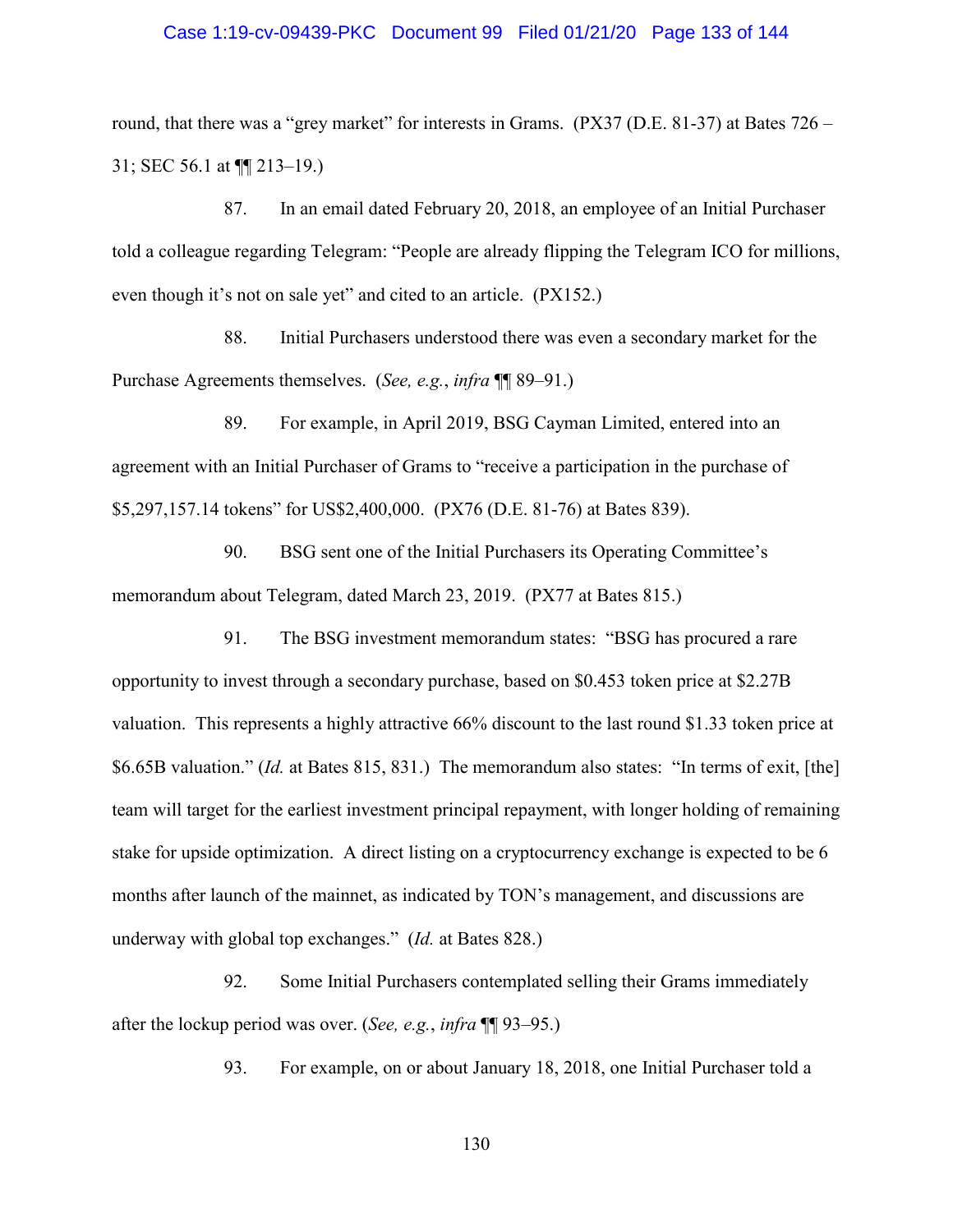### Case 1:19-cv-09439-PKC Document 99 Filed 01/21/20 Page 134 of 144

colleague that the next round "is more interesting than this (realize it will be at a higher price) but I can buy more then AND sell it right away 18 months in crypto is a lifetime." (PX169.)

94. In its Summary Investment Analysis Memorandum from February 2018, another Initial Purchaser explained that the firm would be purchasing Grams at US\$0.37756101, a significant discount to the ICO price of US\$1.145 per Gram, and stated "[w]e will be able to sell 1/4 of our Grams 3 months post launch and will be able to sell all of them 18 months postlaunch." (PX33 (D.E. 81-33) at Bates 8).

95. In May 2018, another Initial Purchaser forwarded to Hyman a "cold email" from an unidentified party that offered "a direct [ ]SAFT between the Initial Purchaser and Telegram after signing an agency agreement. Our terms vary depending on the investment amount and include: a) entry fee %; (b) % from upside (the latter we consider a gentleman's agreement since token are in possession of the Initial Purchaser)." (PX153.)

96. Indeed, even Telegram expected these venture capital firms to sell their Grams to the public. (*See, e.g.*, *infra* ¶¶ 97–98.)

97. For example, on or about May 3, 2018, an Initial Purchaser asked Hyman why Telegram had decided not to do a public offering. Hyman replied: "We decided for regulatory reasons we will never do any form of direct public offering . . . [t]he pubic will be able to buy grams once network is working and wallets distributed but on a secondary basis not from Telegram directly." (PX20).

98. Similarly, in June 2018, Hyman told an Initial Purchaser that Telegram "ruled out the public ICO," and "think now- the right thing is to have the crypto community [ ] buy in once its trading and allow the market to evolve naturally." (PX1, Exhibit D).

99. The "Sales Agent Services Agreement" between Telegram Corp. and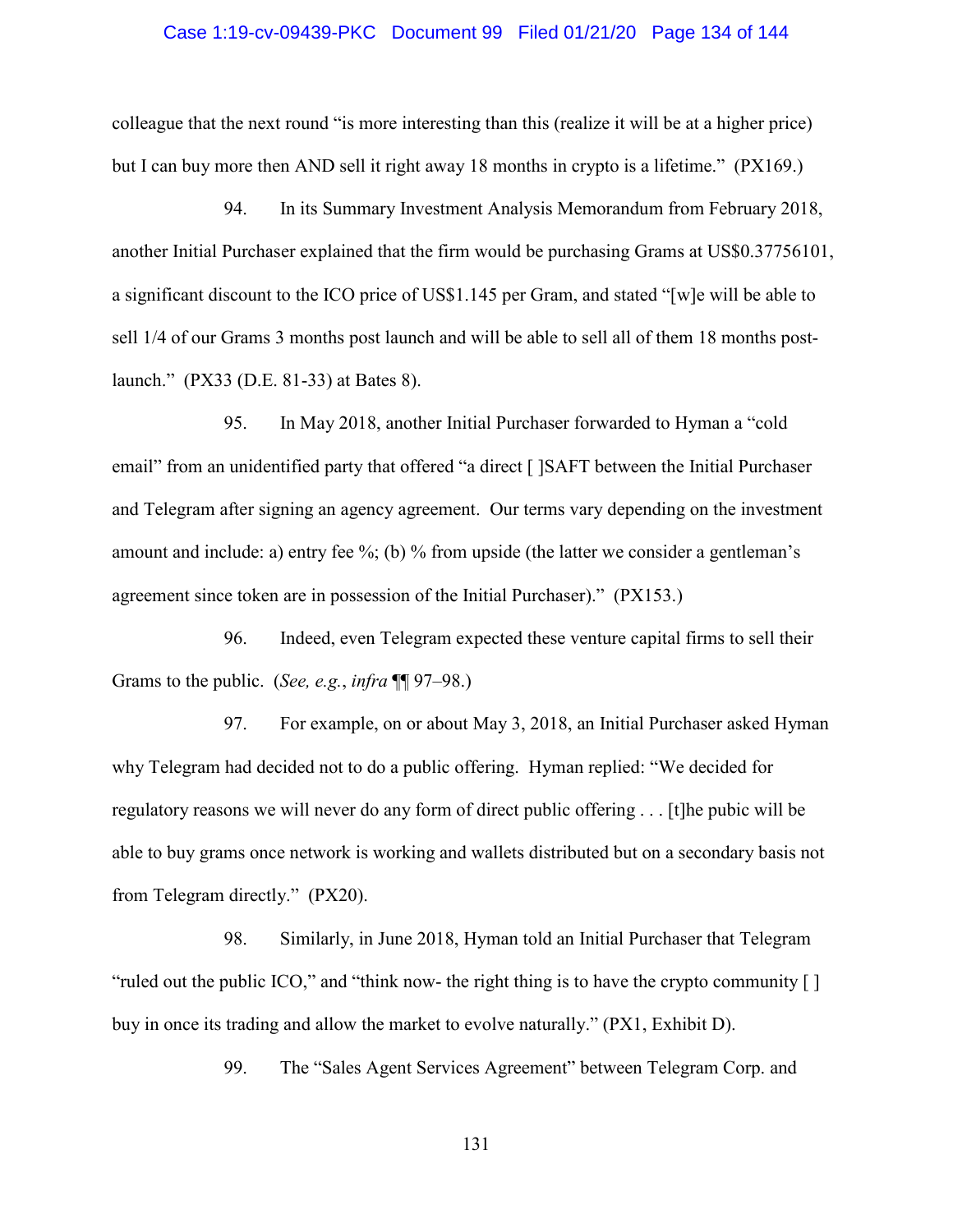Perekopsky, dated January 15, 2018, stated as the "Purpose" of the agreement: "The Company hereby appoints [Perekopsky] on a non-exclusive basis as its agent for the sole purposes of soliciting orders for, and selling Tokens in accordance with the terms and conditions of this Agreement during the Initial Coin Offering of the TON project (the "ICO")." (PX197 at TLGRM-015-00000017.)

# **iii. Telegram Paid Millions of Dollars to Promoters, Themselves Also TON Initial Purchasers, To Find Other Initial Purchasers**

### **1. ATON**

100. On or about February 20, 2018, Ilya Davydov ("Davydov") of ATON Capital Group ("ATON"), a Russian asset manager and broker, indicated interest in investing in the Stage A round of the Offering. (PX154.)

101. On or about March 18, 2018, ATON signed a Purchase Agreement to buy \$7 million of Grams. (PX155.)

102. Over the next several months, Davydov, on behalf of ATON, introduced purchasers to Telegram, supplied know-your-customer and representation documents on their behalf, and those customers signed Purchase Agreements with Telegram. (PX156; PX157; PX158; PX159; PX160; PX161; PX162; PX163.)

103. On or about June 25, 2018, Telegram and ATON Financial Holding ("ATON Financial") entered into an agreement whereby ATON Financial undertook to introduce potential investors to Telegram and collect and provide to Telegram "required know-your client materials and securities law representation letters." (PX112 (D.E. 81-112) at 1.)

104. Telegram agreed to pay ATON Financial 10% of the gross proceeds received by Telegram. (*Id.*)

105. An invoice dated June 26, 2018 listed commissions owed to ATON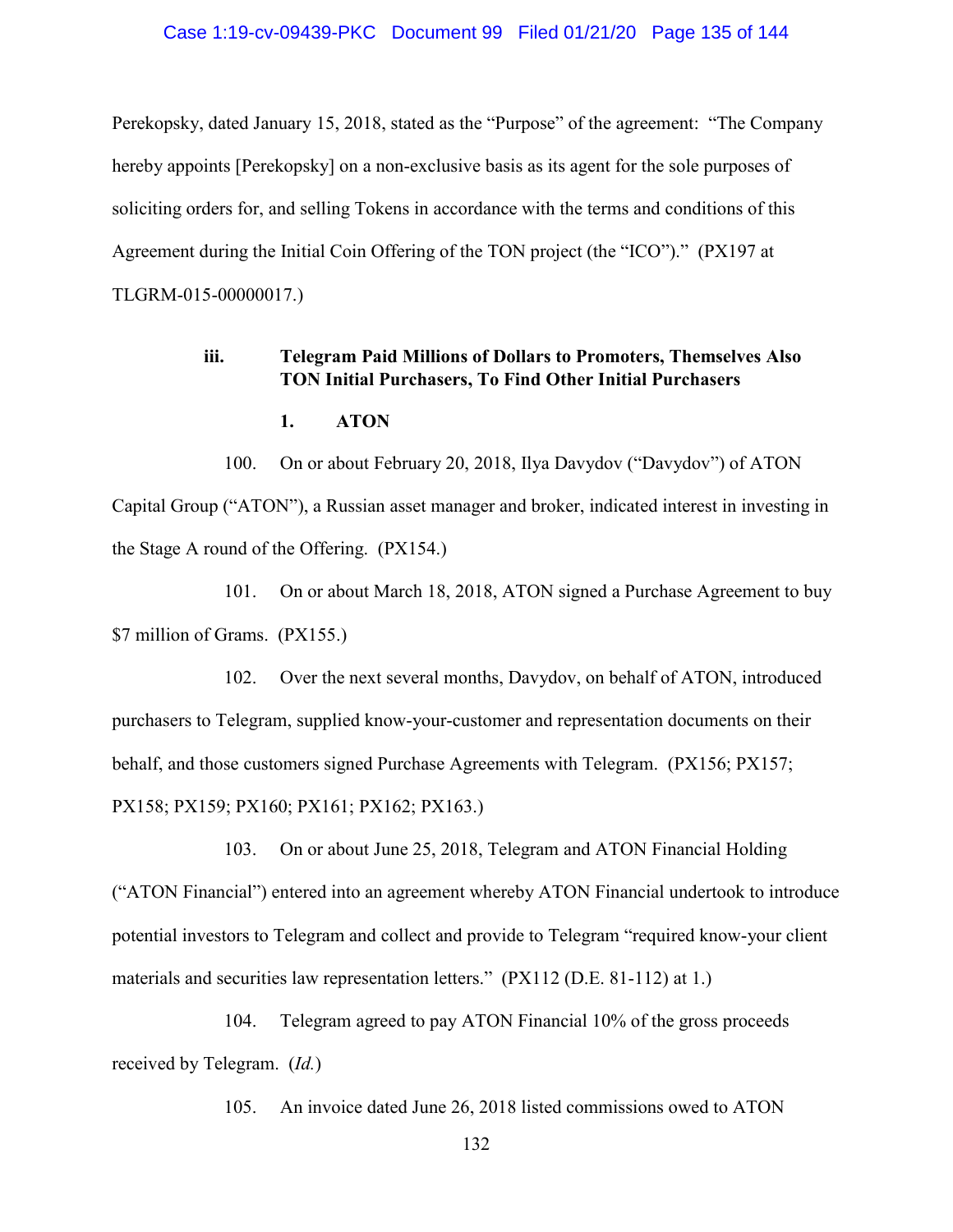### Case 1:19-cv-09439-PKC Document 99 Filed 01/21/20 Page 136 of 144

Financial for amounts totaling \$12 million in connection with seven Purchase Agreements. (PX164.)

106. The invoice further stated that according to the agreement "dated June 25, 2018, the total fee for the services rendered is 10% of the gross proceeds received by Telegram pursuant to each contract." (*Id.*)

107. On or about August 3, 2018, Telegram wired a payment of \$1.2 million to ATON Financial in the Cayman Islands. (PX115 (D.E. 81-115).)

108. For five of the seven Purchase Agreements listed on the June 26, 2018 invoice from ATON Financial, the "Date of Purchase Agreement" is *after* the date of the invoice. (PX164.)

109. Telegram's bank account statements show that at least three of the seven purchasers listed on the June 26, 2018 invoice wired money to Telegram *after* the date of the invoice (June 26, 2018), and that one purchaser paid on June 25, 2018. (PX136 (D.E. 81-136).) The other three are not listed on the bank account statement. (*Id.*)

110. As detailed in the SEC 56.1, in May 2019, Telegram received from an Initial Purchaser a copy of an ATON marketing brochure that touted Telegram as "one of the largest and fastest growing messengers in the world" and provided an "evaluation" for the value of Grams to go up as much as "+494%". (PX113 (D.E. 81-113); PX114 (D.E. 81-114) (English translation) at TLGRM-012-00015887, 892; SEC 56.1 at ¶¶ 320–21.)

111. The brochure noted that ATON would receive an "initial charge" of "2% from the sum of the invested funds" and a "Success fee" of "20% from the growth of the assets' value." (PX114 at TLGRM-012-00015894.)

112. ATON prepared a 37-page equity research analysis on "TON Telegram"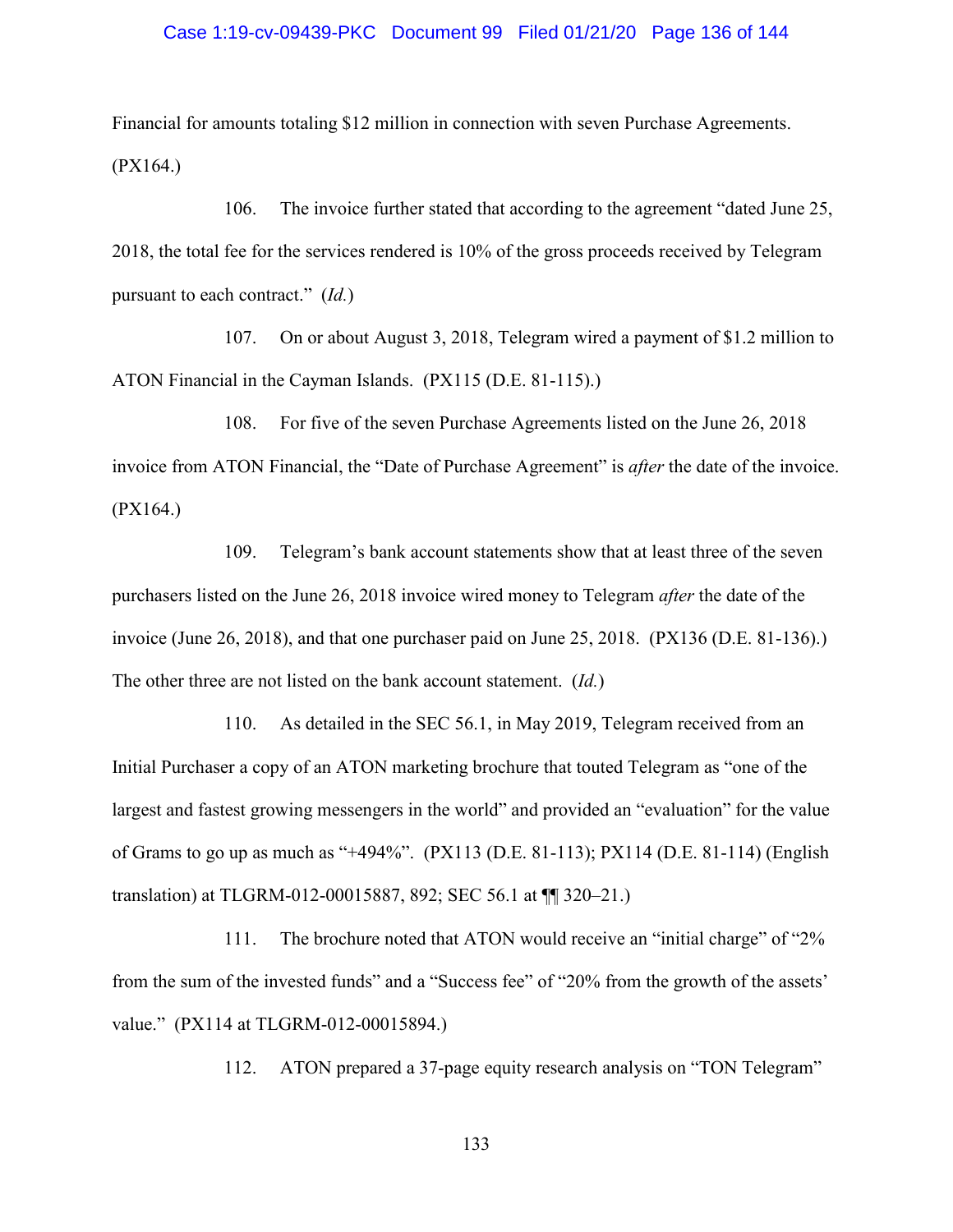### Case 1:19-cv-09439-PKC Document 99 Filed 01/21/20 Page 137 of 144

dated May 15, 2019 (the "ATON Equity Analysis"). (PX116 (D.E. 81-116).)

113. At least one Initial Purchaser obtained a copy of the ATON Equity Analysis. (*Id.*)

114. The ATON Equity Analysis noted: "**The main competitive advantage of TON is access to Telegram's ecosystem.** The TON creators plan to build their own cryptocurrency, GRAM, based on the TON platform. The integration of the TON network and cryptocurrency with Telegram will enable the scaling-up of the project and introduce TON to millions of users. For example, it is anticipated that TON light wallets will be built into Telegram clients with millions of Telegram users being able to store their funds securely in TON's network . . ." (*Id.* at Bates 1008 (emphasis in original).)

115. The ATON Equity Analysis also provided "a valuation range of \$3.8-6.2 per Gram," and notes: "Price discovery for the cryptocurrency has already started. While official GRAM trading has not started yet, several crypto exchanges (Mofex and Xena) have started to quote Telegram futures. For example, Xena Exchange is offering non-deliverable GRAM futures (XGRAM), expiring at the launch of the token or in Feb 2020 at around \$5.9. Since the launch, XGRAM has been trading in a range of \$1.8-2.4 which is close to the implied value of Stage B (\$2.2) should it take place." (*Id.* at 986.)

116. A different version of the ATON Equity Analysis was published online by Cointelegraph in June 2019 (the "Second ATON Equity Analysis"). (PX166.)

117. The Second ATON Equity Analysis provides "a valuation range of \$2.1- 8.0 per GRAM." (PX165, available at

https://s3.cointelegraph.com/cointelegraph\_ton\_research\_by\_aton.pdf.)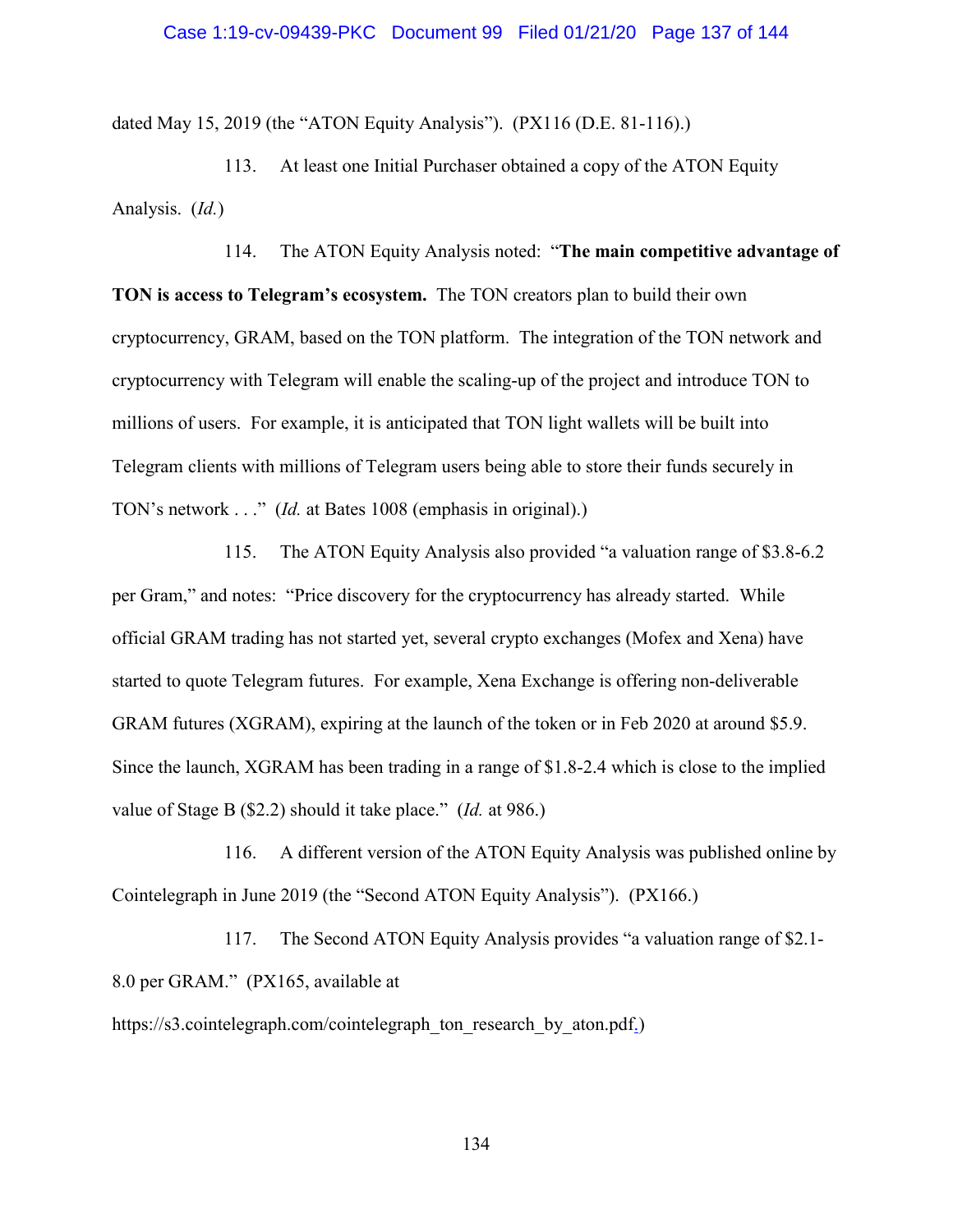# **2. Da Vinci Capital**

118. On or about February 20, 2018, "Disruptive Era Fund SP of ITI Funds SPC", a Cayman entity, provided Telegram an IOI for a \$50 million Purchase Agreement, signed by Oleg Jelezko ("Jelezko") as "Partner, Da Vinci Capital Management Limited." (PX167 at TLGRM-019-00001770.)

119. Jelezko has, directly or indirectly, a beneficial ownership of 25% or greater of Disruptive, and has "significant responsibility to control, manage or direct" Disruptive. (PX168 at TLGRM-003-00002857–58.)

120. Jelezko is the CEO, Managing Partner, and Director of Da Vinci Capital Management Ltd ("Da Vinci Capital"), which in turn serves as a financial adviser to Disruptive. (*Id.* at TLGRM-003-00002858; PX117 at Bates 8465; *see also* PX170.)

121. Jelezko represented that Disruptive Era would be purchasing the investment for its own account and would not be soliciting Initial Purchasers to participate in the investment. (PX167 at TLGRM-019-00001770–71.)

122. On or about February 20, 2018, Hyman received marketing materials apparently prepared by Da Vinci Capital. (PX118 (D.E. 81-118).)

123. After several amendments to purchase amounts and payment dates, Disruptive Era Fund SP ("Disruptive") ended up with three separate Purchase Agreements in the Stage A round of the Offering for the following amounts: \$45,658,780.21 executed on or about March 19, 2018; \$14,024,941.22 executed on or about May 2, 2018; and \$12,452,232.92 executed on or about November 1, 2018; totaling approximately \$72,136,000. (PX171; PX172; PX173.)

124. Da Vinci Capital and Telegram also entered into an agreement on or about June 22, 2018, whereby Da Vinci Capital undertook to introduce potential investors to Telegram.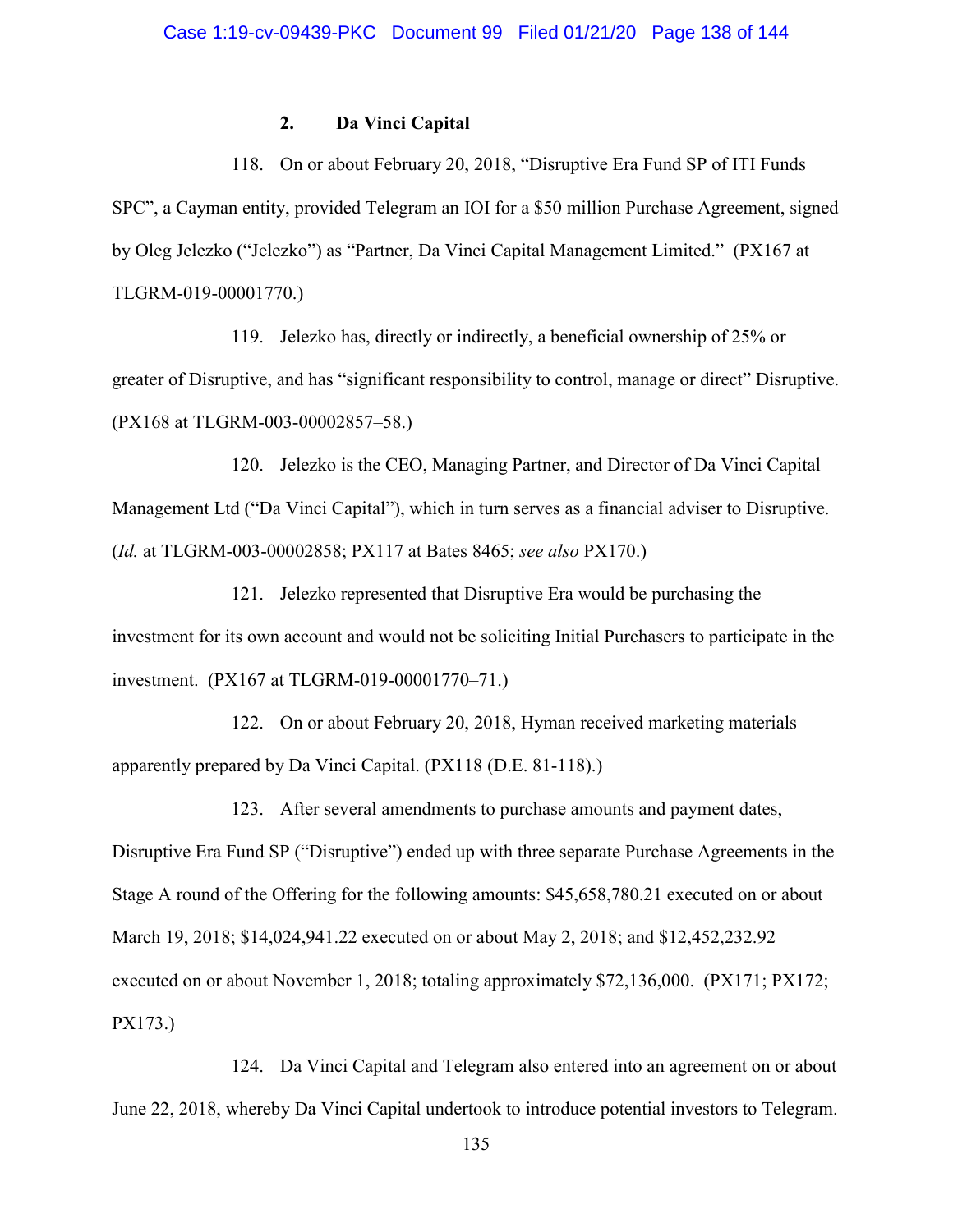(PX174 at TLGRM-015-00001263.)

125. Telegram agreed to pay Da Vinci Capital 10% of the gross proceeds received by Telegram. (*Id.*)

126. Telegram's bank account statements show at least 19 separate payments from Disruptive in 2018 totaling approximately \$45.4 million. (PX136 (D.E. 81-136).)

127. Da Vinci Capital submitted at least two invoices, signed by Jelezko, for 10% fees in connection with seven payments made by Disruptive between August and October 2018. (PX175; PX176.) Those fees were not calculated on the basis of investments of other purchasers but, rather, were apparently based on the amounts paid by Disruptive on its own Purchase Agreements.

128. Telegram admits these payments were payments with respect to finders' fees. (PX12 (D.E. 81-12), Durov Tr. at 217:14–218:10.)

129. On the same day that it signed its commission agreement with Telegram, Da Vinci Capital, through its affiliate ITI Capital (PX170), sent a slide deck (the "Da Vinci Deck"), along with a two-page "Messenger teaser," to at least one member of the public who was also an Initial Purchaser. (PX117 (D.E. 81-117) at Bates 8454–66; *see also* SEC 56.1 at ¶¶ 325– 26.)

130. In the Da Vinci Deck, Da Vinci Capital described a six-step process for the "standard market behavioral pattern [that] will take place in Dec-2018 during [Gram] tokens' unfreeze" (*Id.* at 8464.):

> a. "Institutional and retail Initial Purchasers that did not manage to participate in the Token sale will try to get into the project rapidly, therefore, will push price up" (*id.*)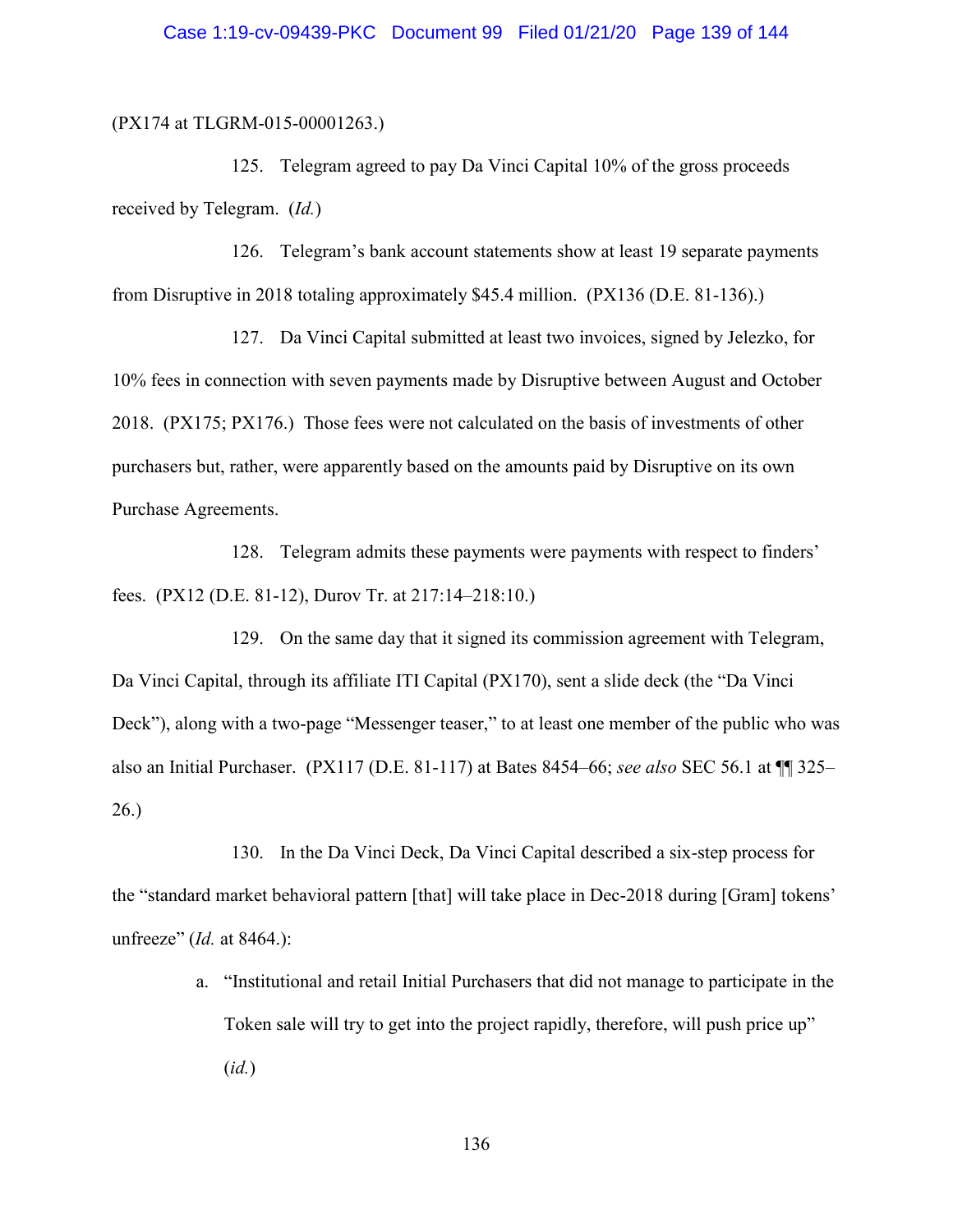- b. "Some of the Initial Purchasers (including those who received first 25% batch of Tranche  $#1$  unfrozen), over satisfied with  $8x+$  returns, will start fixing their positions and dumping the price" (*id.*)
- c. "After the first batch at the particular level (approx. below \$1.33 per token) TON Reserve will start to buy tokens from the market to maitain the fair value of tokens" (*id.*)
- d. "With further increase of awareness, number of Initial Purchasers will gradually increase, driving price up until the new batch of Tranche #1 tokens has been unfrozen" (*id.*)
- e. "In June 2019, the last frozen batch of  $\sim$ 11% of total supply Grams (Tranche #1) will be unfrozen and will make all Grams fully transferrable" (*id.*)
- f. "There are at least 2 options of price movement after Tranche 1 token are unfrozen: (i) Tranche #1 and #2 Initial Purchasers are seeing excess returns and starting to fix it – price goes down; (ii) whales are continuing to consolidate Grams, slightly increasing own blended valuation to become verified nodes of TON – price goes up" (*id.*)
- 131. The graphical representation included in the Da Vinci Deck is reproduced below. (*Id.*)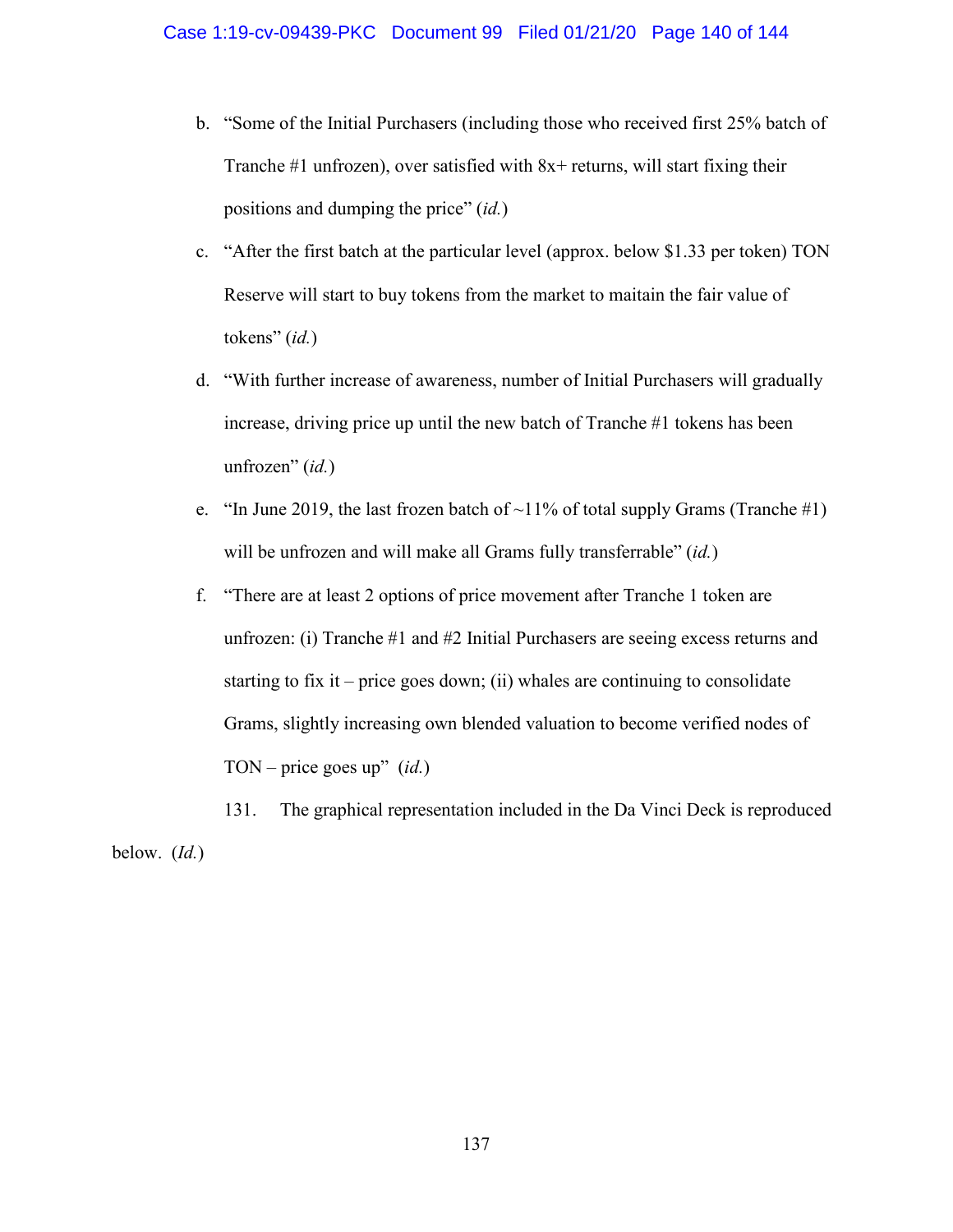# **TON Expectations**

As TON's ICO has all the possible benefits of a lucrative ICO, we expect the standard market behavioral pattern will take place in Dec-2018 (during tokens' unfreeze)



132. As noted on the graph in the Da Vinci Deck, "potential zones for the exit" include December 2018 "with return of 5-8x" and June 2019 "with return of 15-20x." (*Id.*)

### **3. Space Investments and Liquid**

133. In February 2018, Space Investments, Ltd. ("Space Investments"), a

Cayman entity, provided Telegram an IOI for a \$50 million Purchase Agreement and represented that it would be purchasing the investment for its own account and would not be soliciting Initial Purchasers to participate in the investment. (PX177.)

134. In February 2018, Space Investments Limited executed two Purchase Agreements for \$15 million and \$1 million in the presale round of the Offering. (PX178; PX179.)

135. The Purchase Agreements were signed by Maria Elia ("Elia") as Director of Space Investments. (PX178 at TLGRM-014-00016892; PX179 at TLGRM-014-00016824.)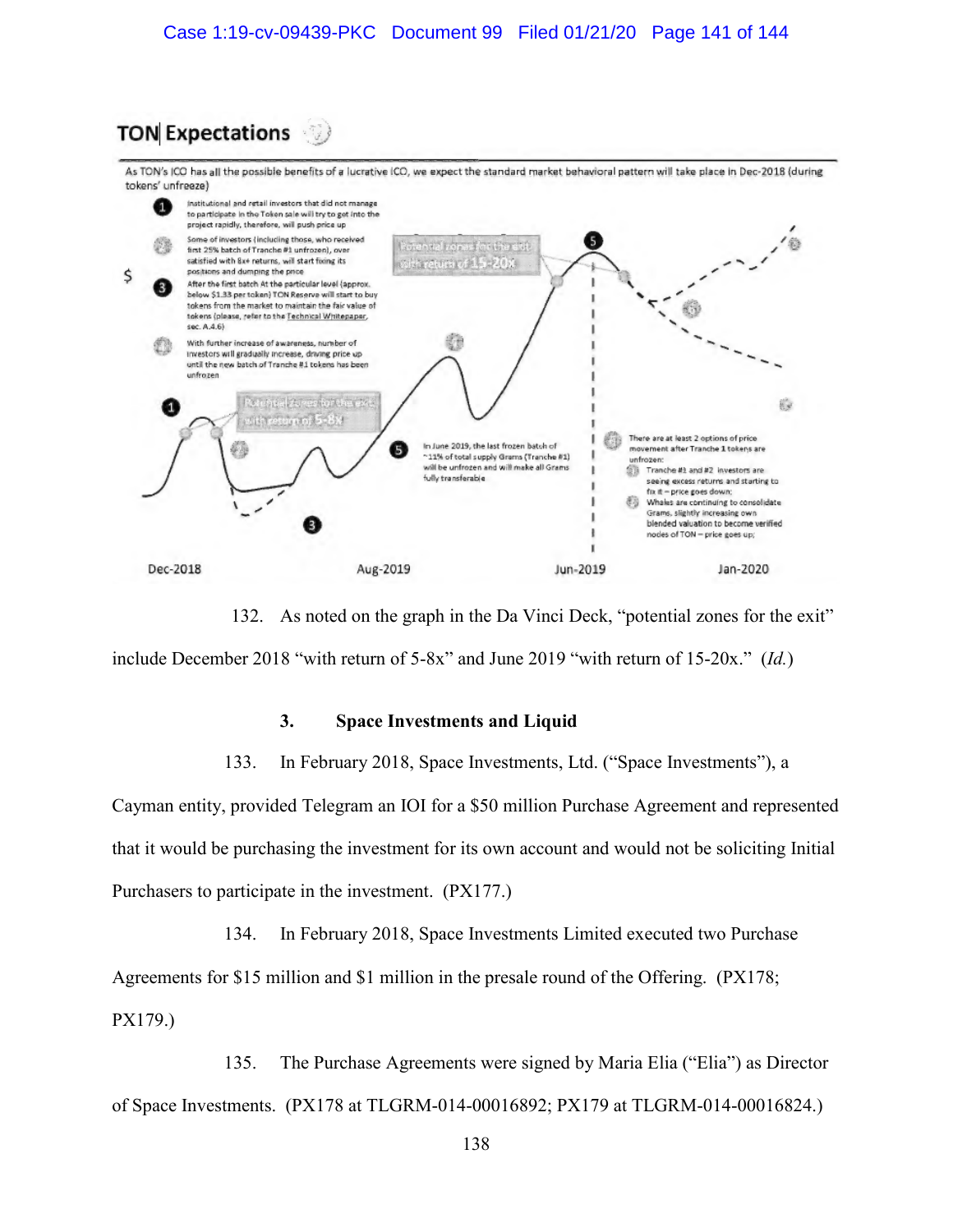### Case 1:19-cv-09439-PKC Document 99 Filed 01/21/20 Page 142 of 144

136. Space Investments wired \$16 million to Telegram in February 2018. (PX136 (D.E. 81-136).)

137. In an internal document tracking potential Initial Purchasers and allocations, Telegram included the purchaser "InVenture (Space Investments)." (PX180.)

138. InVenture Partners ("InVenture") is a venture capital firm. (PX181.)

139. In March 2019, Space Investments executed with Telegram a Stage A Purchase Agreement for \$91 million. (PX182.)

140. This agreement was signed Elia and lists sergey@ivprs.com as the contact for Space Investments. (*Id.* at TLGRM-007-00032727; PX183.)

141. After a number of amendments, the amount of Space Investments' Stage A purchase appears to have been reduced to approximately \$50,202,000—through an agreement dated July 2, 2018 for \$23,500,025, and an agreement dated December 3, 2018 for \$26,792,039.24. (PX184; PX185; PX186; PX187.)

142. Between March and November 2018, Space Investments made 14 wire payments to Telegram totaling \$50,292,000. (PX136 (D.E. 81-136).)

143. On or about June 15, 2018, Elia signed, on behalf of Gem Limited, a commission agreement with Telegram, whereby Gem Limited undertook to introduce potential investors to Telegram. (PX138 (D.E. 81-138) at TLGRM-015-00001267.)

144. Telegram agreed to pay Gem Limited 15% of the gross proceeds received by Telegram. (*Id.*)

145. Gem Limited sent Telegram an invoice dated October 11, 2018 pursuant to that contract. (PX188.) The invoice specifies that a 15% commission is owed on five payments made on a July 2, 2018 Space Investments Purchase Agreement, and for two payments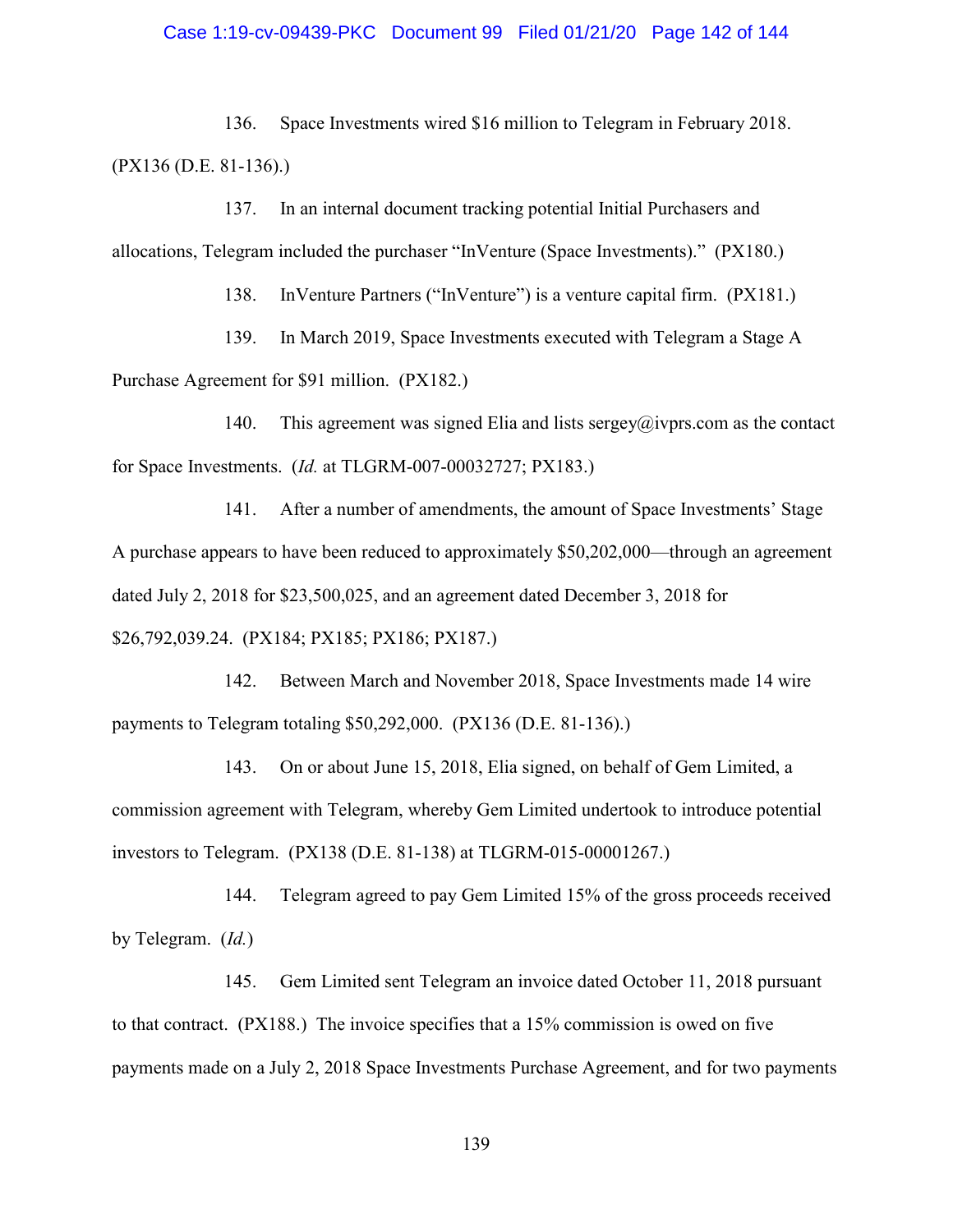### Case 1:19-cv-09439-PKC Document 99 Filed 01/21/20 Page 143 of 144

made on a July 2, 2018 Purchase Agreement with another purchaser. (*Id.*)

146. Telegram emailed the Gem Limited invoice to its bank for payment on or about October 19, 2018. (*Id*.)

147. Telegram admits these payments were payments with respect to finders' fees. (PX12 (D.E. 81-12), Durov Tr. at 217:14–218:10.)

148. As noted in the SEC 56.1, Liquid informed Telegram in or around May 2019 that it "will be doing an IEO for the GRAM token working with Space Investments." (PX67 (D.E. 81-67); SEC 56.1 at ¶¶ 236 –37.)

149. As detailed in the SEC 56.1, Liquid conducted a secondary sale of Grams in July 2019, which it publically announced in June 2019. (SEC 56.1 at ¶¶ 229, 241–42.)

150. News of Liquid's sale of Grams was widespread. For example, CoinDesk reported on or about June 11, 2019 that "Messaging Giant Telegram's ICO Token Is at Last Going on Public Sale." (PX190.)

151. Cointelegraph similarly reported on or about June 11, 2019: "Liquid Cryptocurrency Exchange to Host Public Phase of Telegram ICO." (PX191.)

152. Another Cointelegraph article published on or about June 14, 2019 quoted the CEO of Liquid as describing the process of reaching the agreement with Gram Asia as follows: "It was natural. We knew the Gram Asia people. We also believed in Telegram Open Network and its community. […] A limited scope compared with \$1.7 billion. But let's do a proper public sale so that Telegram users and greater community can participate in before the actual listing that will happen in October." (PX192 (alteration in original).]

153. According to media reports, Liquid sold at least \$4 million in Gram interests (approximately one million Grams at \$4 per Gram). (PX193.)